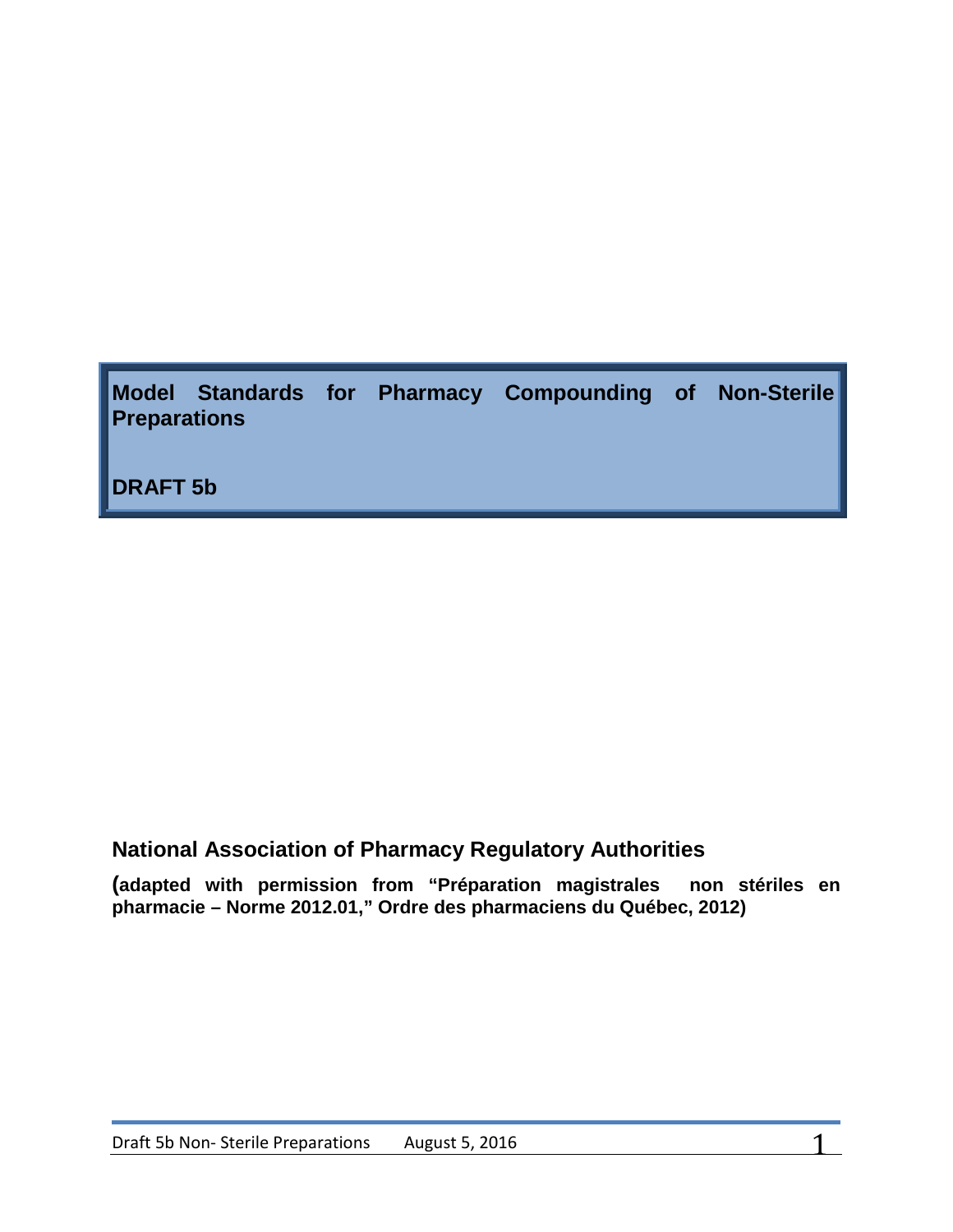# **ACKNOWLEDGEMENTS**

The National Association of Pharmacy Regulatory Authorities (NAPRA) would like to first thank one of its members, the Ordre des pharmaciens du Québec, for having made possible the adaptation of its document entitled "Préparation magistrales non stériles en pharmacie – Norme 2012.01" to create this national document, "Model Standards for Pharmacy Compounding of Non-Sterile Preparations."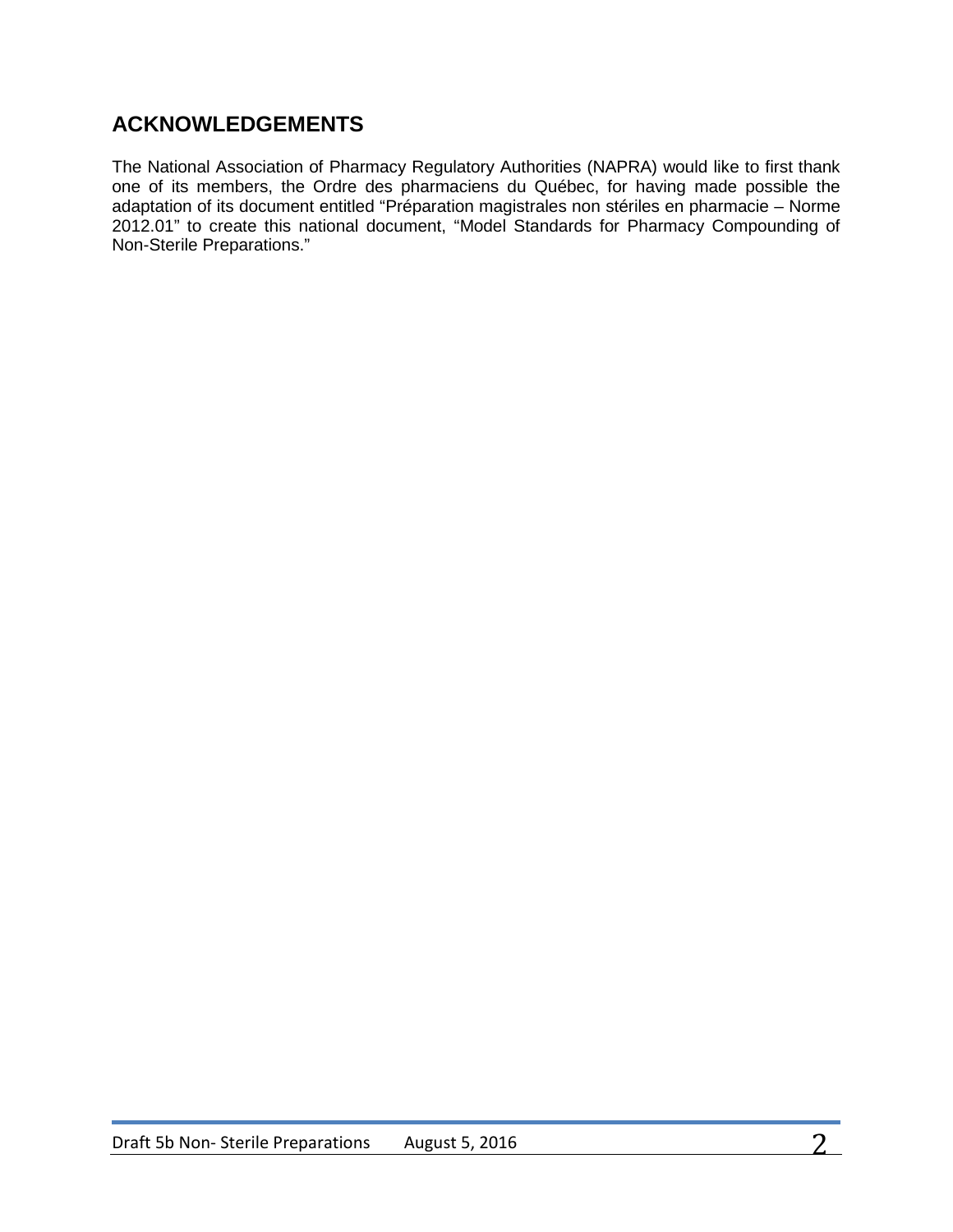# **Table of Contents**

| 2. |                                                                      |  |
|----|----------------------------------------------------------------------|--|
| 3. |                                                                      |  |
| 4. |                                                                      |  |
| 5. | LEVELS OF REQUIREMENTS NECESSARY FOR NON-STERILE COMPOUNDED          |  |
|    |                                                                      |  |
|    |                                                                      |  |
|    |                                                                      |  |
|    | 6. REQUIREMENTS FOR ALL LEVELS OF NON-STERILE COMPOUNDING ACTIVITIES |  |
|    |                                                                      |  |
|    |                                                                      |  |
|    |                                                                      |  |
|    |                                                                      |  |
|    |                                                                      |  |
|    |                                                                      |  |
|    |                                                                      |  |
|    |                                                                      |  |
|    |                                                                      |  |
| 7. |                                                                      |  |
|    |                                                                      |  |
|    |                                                                      |  |
|    |                                                                      |  |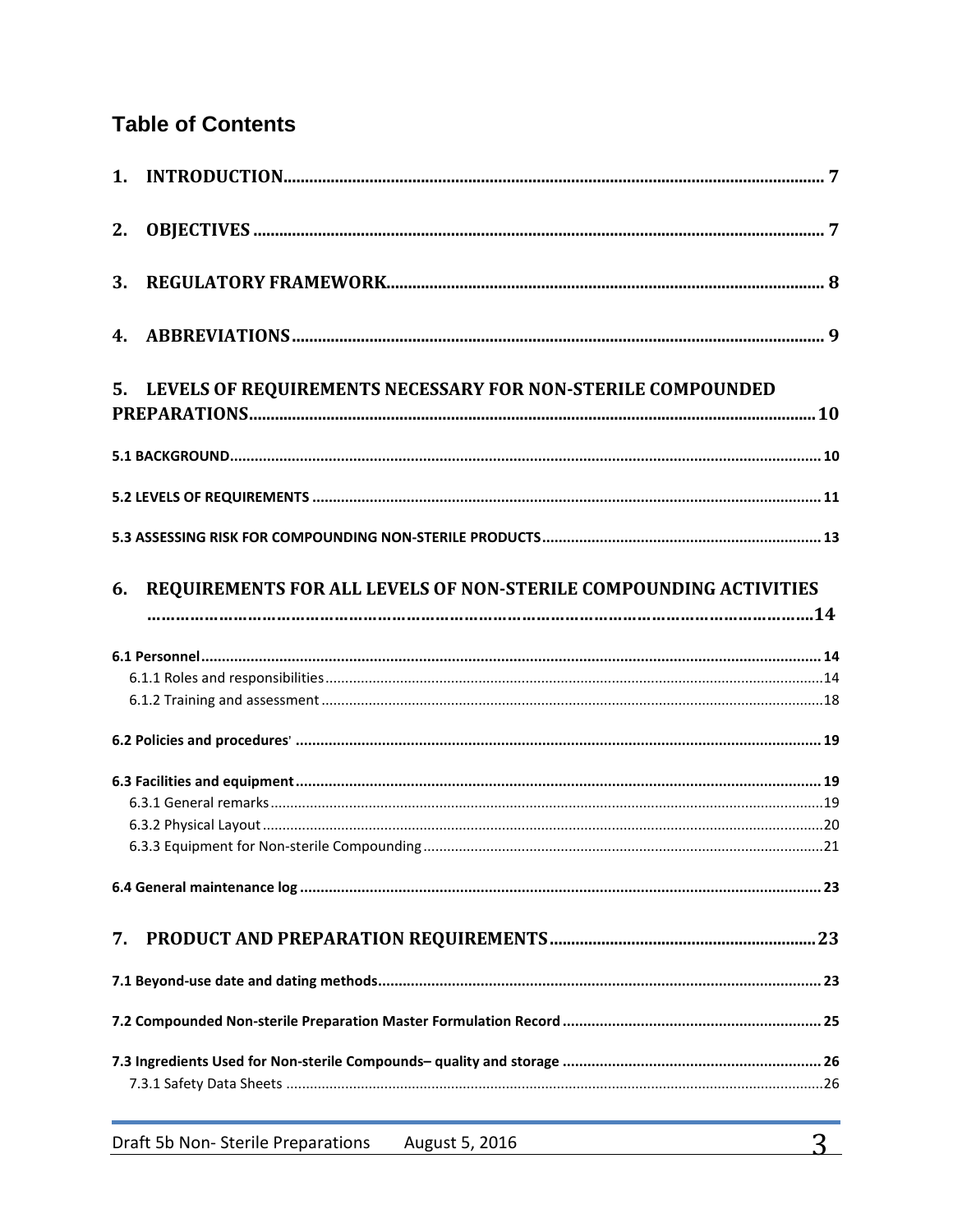| 8.                                                             |  |
|----------------------------------------------------------------|--|
|                                                                |  |
|                                                                |  |
|                                                                |  |
|                                                                |  |
|                                                                |  |
|                                                                |  |
|                                                                |  |
| 9.                                                             |  |
|                                                                |  |
| <b>10. REQUIREMENTS FOR COMPLEX PREPARATIONS AND HAZARDOUS</b> |  |
|                                                                |  |
|                                                                |  |
|                                                                |  |
|                                                                |  |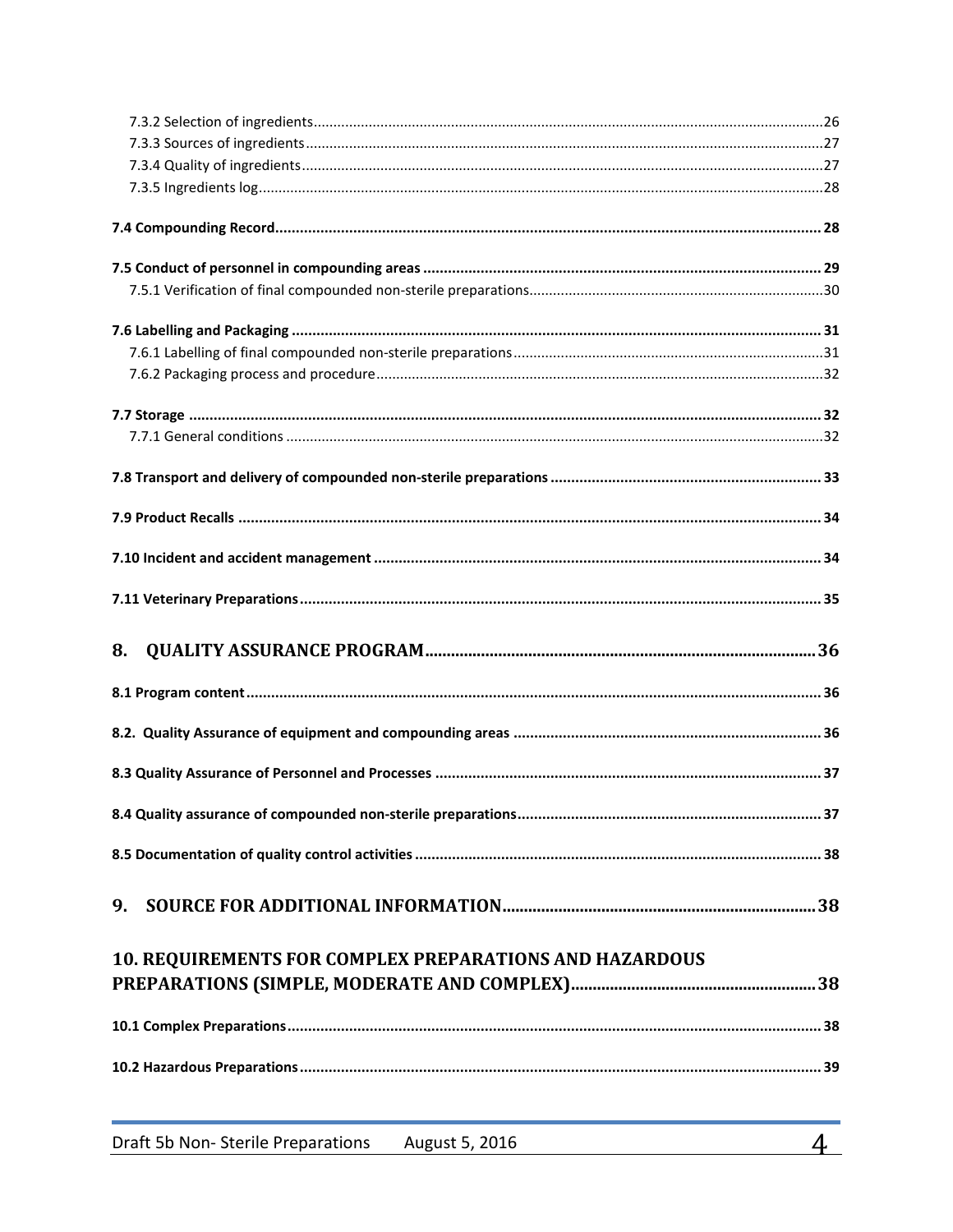|     | 10.4 Deactivating, Decontaminating, Cleaning in areas reserved for the compounding of hazardous non-sterile |  |
|-----|-------------------------------------------------------------------------------------------------------------|--|
|     |                                                                                                             |  |
|     |                                                                                                             |  |
|     |                                                                                                             |  |
|     | 10.4.3 Surface deactivation, decontamination and cleaning of the containment primary engineering control 48 |  |
|     |                                                                                                             |  |
|     |                                                                                                             |  |
|     |                                                                                                             |  |
|     |                                                                                                             |  |
|     |                                                                                                             |  |
|     | 10.7 Verification of controlled rooms and the containment primary engineering control (CPEC)  51            |  |
|     |                                                                                                             |  |
|     |                                                                                                             |  |
|     |                                                                                                             |  |
| 10. |                                                                                                             |  |
| 11. |                                                                                                             |  |
| 13. |                                                                                                             |  |
|     | APPENDIX I GENERAL GUIDELINE ON COMPOUNDING AND MANUFACTURING ACTIVITIES 58                                 |  |
|     | APPENDIX 2 DECISION ALGORITHM TO DETERMINE REQUIREMENTS FOR NON-STERILE COMPOUNDS  59                       |  |
|     | APPENDIX 3 SUMMARY OF REQUIRED CONDITIONS FOR NON-STERILE COMPOUNDING PREPARATIONS 60                       |  |
|     |                                                                                                             |  |
|     | APPENDIX 5 POLICIES AND PROCEDURES FOR THE COMPOUNDING OF NON-STERILE PREPARATIONS 65                       |  |
|     |                                                                                                             |  |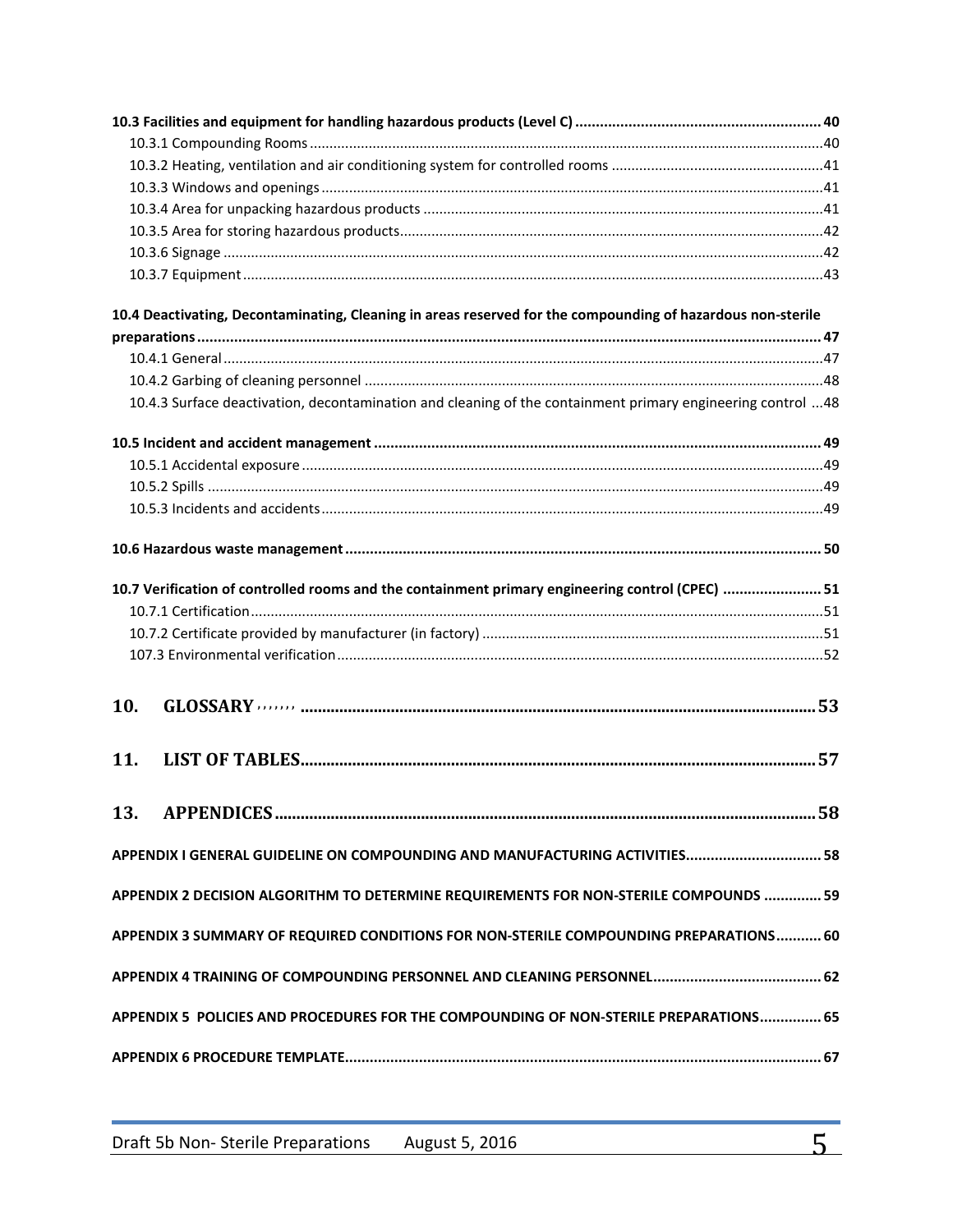| APPENDIX 9 TEMPLATE FOR A MASTER FORMULATION RECORDTO BE COMPLETED FOR EACH PREPARATION 73 |
|--------------------------------------------------------------------------------------------|
|                                                                                            |
|                                                                                            |
|                                                                                            |
|                                                                                            |
|                                                                                            |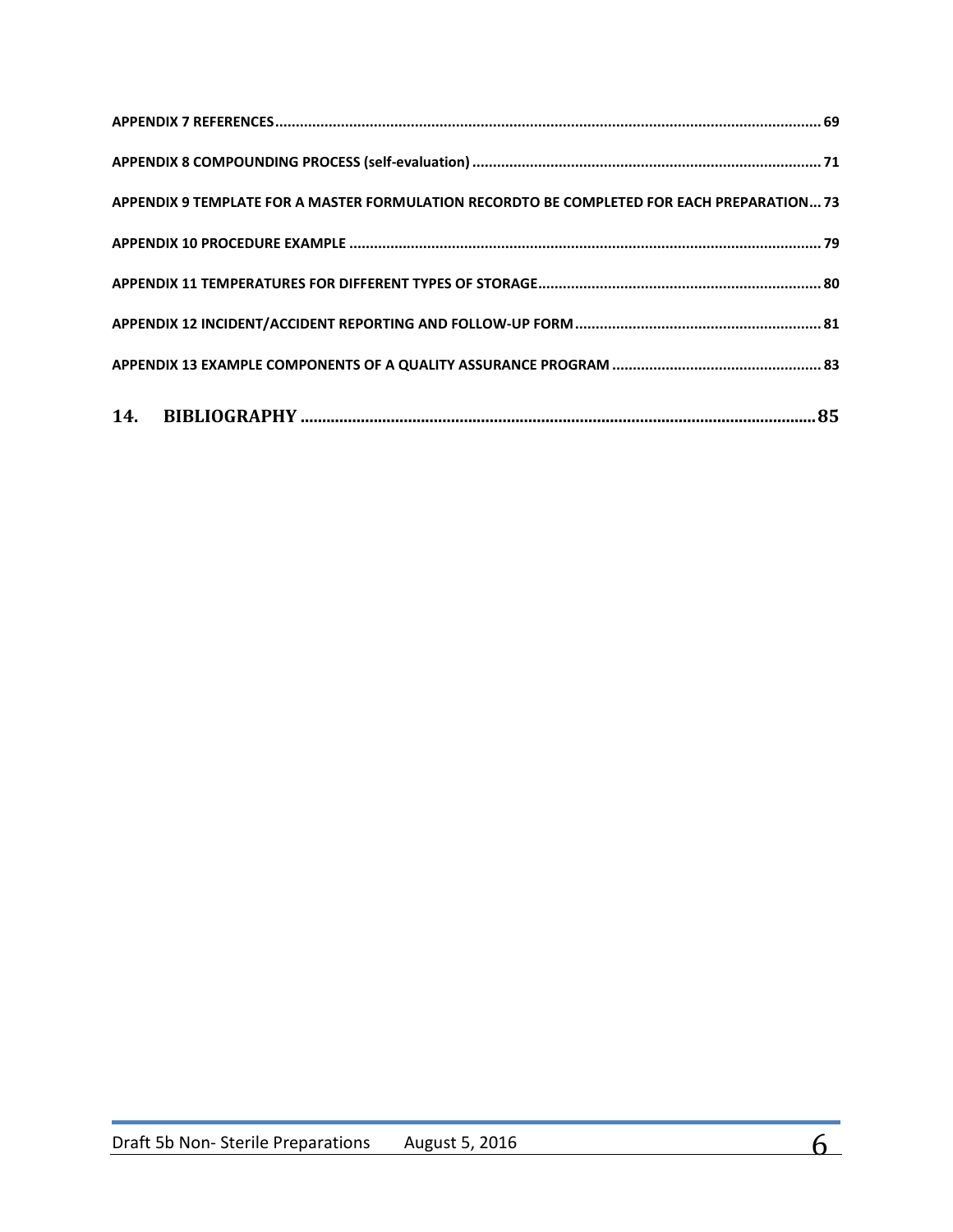# <span id="page-6-0"></span>**1. INTRODUCTION**

The "Guidelines to Pharmacy Compounding" published by the National Association of Pharmacy Regulatory Authorities (NAPRA) in October 2006 have recently been reviewed, resulting in a new set of documents: the NAPRA Model Standards for Pharmacy Compounding of Non-hazardous Sterile Preparations<sup>[1](#page-6-2)</sup>; the Model Standards for Pharmacy Compounding of Hazardous Sterile Preparations<sup>[2](#page-6-3)</sup>; and, the Model Standards for Pharmacy Compounding of Non-Sterile Preparations.

The new NAPRA Model Standards for Pharmacy Compounding of Non-Sterile Preparations have been adapted from standards originally developed by the Ordre des Pharmaciens du Quebec, which are in turn based on General Chapter <795> of the United States Pharmacopeia – National Formulary (USP–NF) in effect in the United States since 2004. Their preparation was led by the NAPRA National Advisory Committee on Pharmacy Practice (NACPP) and involved extensive consultation with experts and stakeholders. These model standards are put in place to ensure patient safety and the safety of staff involved in compounding non-sterile drugs.

# <span id="page-6-1"></span>**2. OBJECTIVES**

The aim of these Model Standards is to provide pharmacists and pharmacy technicians who compound non-sterile preparations with the standards necessary to evaluate their practice, develop service-related procedures and implement appropriate quality controls for both patients and compounding personnel, with a view to guaranteeing the overall quality and safety of non-sterile preparations. The Model Standards will come into effect in each province/territory once they have been adopted by the respective provincial/territorial pharmacy regulatory authorities.

These Model Standards represent the **minimum** requirements to be applied in compounding non-sterile preparations; however, it is always possible to exceed these standards. The use of other technologies, techniques, materials and procedures may be acceptable, if they are proven to be equivalent or superior to those described here.

These Model Standards support NAPRA's Model Standards of Practice for Canadian Pharmacists and Pharmacy Technicians<sup>[3,](#page-6-4) [4](#page-6-5)</sup>, as well as other policies and guidelines that may be in place in provincial/territorial jurisdictions.

Draft 5b Non-Sterile Preparations August 5, 2016

<span id="page-6-2"></span>l <sup>1</sup> National Association of Pharmacy Regulatory Authorities (NAPRA), Model Standards for Pharmacy Compounding of Nonhazardous Sterile Preparations, November 2015. Available from:

http://napra.ca/Content\_Files/Files/Mdl\_Stnds\_for\_Pharmacy\_Compounding\_NonHazardous\_Sterile\_Preparations\_Dec2015\_FINA L.pdf

<span id="page-6-3"></span><sup>&</sup>lt;sup>2</sup> National Association of Pharmacy Regulatory Authorities (NAPRA), Model Standards for Pharmacy Compounding of Hazardous Sterile Preparations, Draft 4, March 2015

<span id="page-6-4"></span><sup>3</sup> National Association of Pharmacy Regulatory Authorities (NAPRA). *Model standards of practice for Canadian pharmacists.* Ottawa, ON: NAPRA; 2009. Available from:

http://napra.ca/Content\_Files/Files/Model\_Standards\_of\_Prac\_for\_Cdn\_Pharm\_March09\_Final\_b.pdf

<span id="page-6-5"></span><sup>4</sup> National Association of Pharmacy Regulatory Authorities (NAPRA). *Model standards of practice for Canadian pharmacy technicians.* Ottawa, ON: NAPRA; 2011. Available from:

http://napra.ca/pages/PharmacyTechnicians/pharmacytechniciansstandards.aspx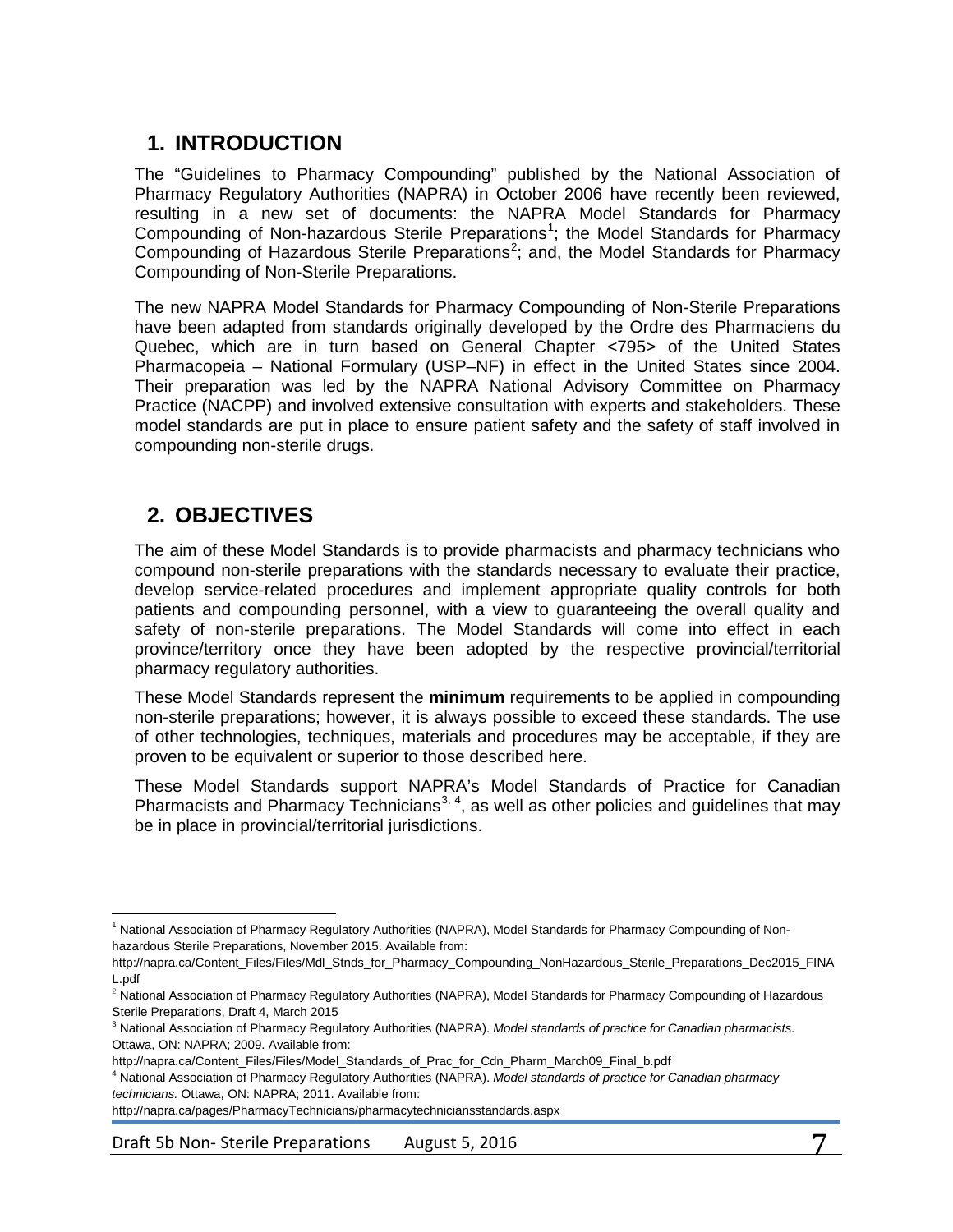# <span id="page-7-0"></span>**3. REGULATORY FRAMEWORK**

While compounded non-sterile preparations are prepared by other health care professionals, including nurses, physicians and veterinarians, the majority of non-sterile compounding is performed by pharmacy personnel under the supervision of pharmacists. Although these standards could serve as best practices for other health care practitioners, they pertain specifically to pharmacists, pharmacy technicians and pharmacies where compounded nonsterile preparations are prepared.

The preparation of medications by compounding has always been an integral part of the practice of pharmacy. It is essential to the delivery of health care and allows for personalized therapeutic solutions to improve patient care. However, compounding must always be carried out within a prescriber–patient–pharmacist relationship, or in the case of a non-prescription drug, within a pharmacist-patient relationship where the drug is prepared for a particular patient. Provincial/territorial pharmacy regulatory authorities are responsible for regulating a pharmacy's compounding services in these situations.

In situations involving requests to compound preparations outside of a prescriber–patient– pharmacist relationship, in the absence of a patient-specific prescription, the preparation activities fall under the federal legislative framework. For example, the bulk preparation of non-sterile compounds in the absence of a prescriber–patient–pharmacist relationship would fall under the federal legislative framework, namely t*he Food and Drugs Act* (FDA) and the *Controlled Drugs and Substances Act (CDSA)*.

Health Canada is the federal department responsible for the FDA and the CDSA and their associated regulations. In January 2009, Health Canada developed its "Policy on Manufacturing and Compounding Drug Products in Canada<sup>n[5](#page-7-1)</sup>. It is expected that Health Canada policy will be followed along with these Model Standards. At the time these Model Standards were prepared, Health Canada was examining this policy with a view to creating new standards for situations not covered within the practice of pharmacy or under the current federal licensing framework, such as commercial compounding manufacturing. [Appendix 1](#page-57-1) provides general guidelines on differentiating between compounding and manufacturing activities.

NAPRA's professional competencies for Canadian pharmacists and pharmacy technicians at entry to practice provide guidance for developing an ethical, legal and professional practice. One of these competencies specifies that a pharmacist or pharmacy technician must seek guidance when uncertain about his or her own knowledge, skills, abilities or scope of practice. There is a basic level of compounding that is expected of all pharmacists and pharmacy technicians. However, , individuals who do not have the knowledge, training, expertise, facilities or equipment required for compounding more complex non-sterile preparations or hazardous non-sterile preparations must refer patients to a colleague who does have the competencies and facilities required to do so or, where permitted by provincial/territorial legislation, ask another pharmacy to compound the preparation for them.

Pharmacists and pharmacy technicians must also comply with any federal regulations regarding the compounding of any non-drug product such as cosmetics, food or dietary products, and it is recommended that these model standards be considered best practice for those compounded products.

l

<span id="page-7-1"></span><sup>&</sup>lt;sup>5</sup> Health Canada, Health Products and Food Branch Inspectorate. Policy on manufacturing and compounding drug products in *Canada.* POL-051. Ottawa, ON: Health Canada; 2009. Available from: http://www.hc-sc.gc.ca/dhp-mps/compli-conform/gmpbpf/docs/pol\_0051-eng.php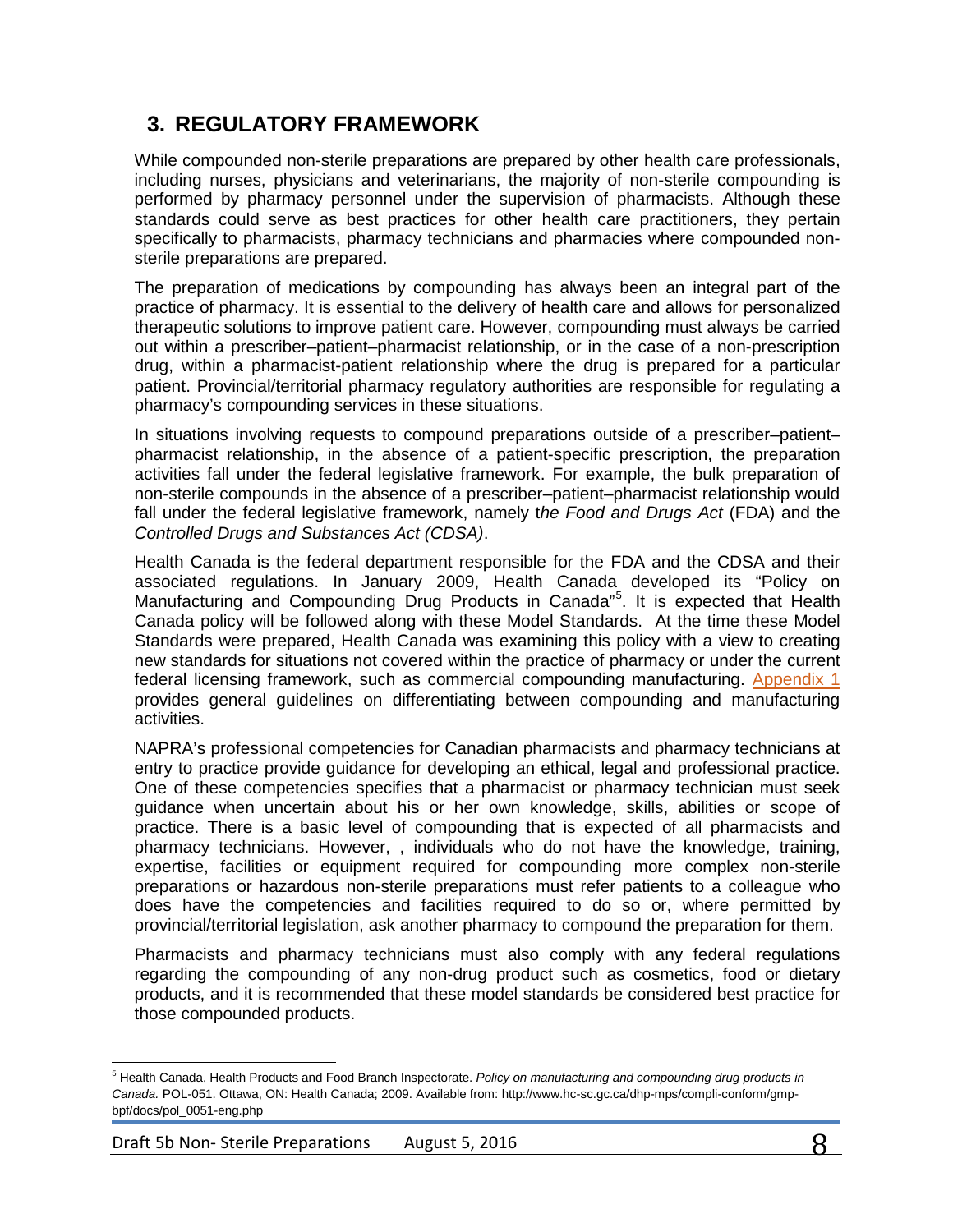In addition, the pharmacy standards for non-sterile compounding also apply to compounded preparations intended for animals. Pharmacists preparing non-sterile compounds for animals are expected to have the background knowledge to provide this service.

The Model Standards for Pharmacy Compounding of Non-Sterile Preparations excludes mixing, reconstituting, or any other manipulation that is performed in accordance with the directions for use on the label of a drug approved by Health Canada within the normal practice of pharmacy, as these minor modifications are not classified as "compounding" by Health Canada.<sup>[6](#page-8-1)</sup> However, the minimum conditions for good pharmacy practice should be maintained when performing these activities, and pharmacies are encouraged to follow Level A requirements found in this document.

# <span id="page-8-0"></span>**4. ABBREVIATIONS**

| <b>Abbreviation</b> | <b>Definition</b>                                                                                                                                                                                                                                     |
|---------------------|-------------------------------------------------------------------------------------------------------------------------------------------------------------------------------------------------------------------------------------------------------|
| <b>ABHR</b>         | Alcohol-based hand rub                                                                                                                                                                                                                                |
| <b>ACD</b>          | Automated compounding device                                                                                                                                                                                                                          |
| <b>ACPH</b>         | Air changes per hour                                                                                                                                                                                                                                  |
| <b>API</b>          | Active Pharmaceutical Ingredient                                                                                                                                                                                                                      |
| <b>ASSTSAS</b>      | Association paritaire pour la sante et la secruite du travail du secteur affaires<br>sociales, a joint sector-based association dedicated to occupational health and<br>safety in the health and social services sector within the province of Quebec |
| <b>ASTM</b>         | American Society for Testing and Materials                                                                                                                                                                                                            |
| <b>BP</b>           | British Pharmacopoeia                                                                                                                                                                                                                                 |
| <b>BSC</b>          | Biological safety cabinet                                                                                                                                                                                                                             |
| <b>BUD</b>          | Beyond-use date                                                                                                                                                                                                                                       |
| CACI                | Compounding Aseptic Container Isolator                                                                                                                                                                                                                |
| <b>CCOHS</b>        | Canadian Centre for National Occupational Health and Safety                                                                                                                                                                                           |
| <b>CF</b>           | Canadian Formulary                                                                                                                                                                                                                                    |
| Codex               | Pharmaceutical Codex: Principles and Practice of Pharmaceuticals                                                                                                                                                                                      |
| C-PFC               | <b>Containment Primary Engineering Control</b>                                                                                                                                                                                                        |
| <b>CSST</b>         | Commission de la sante et de la securite du travail                                                                                                                                                                                                   |

The following abbreviations are used in this document.

Draft 5b Non-Sterile Preparations August 5, 2016 March 2016

l

<span id="page-8-1"></span><sup>6</sup> Health Canada, Health Products and Food Branch Inspectorate. *Policy on manufacturing and compounding drug products in Canada.* POL-051. Ottawa, ON: Health Canada; 2009. Available from: http://www.hc-sc.gc.ca/dhp-mps/compli-conform/gmpbpf/docs/pol\_0051-eng.php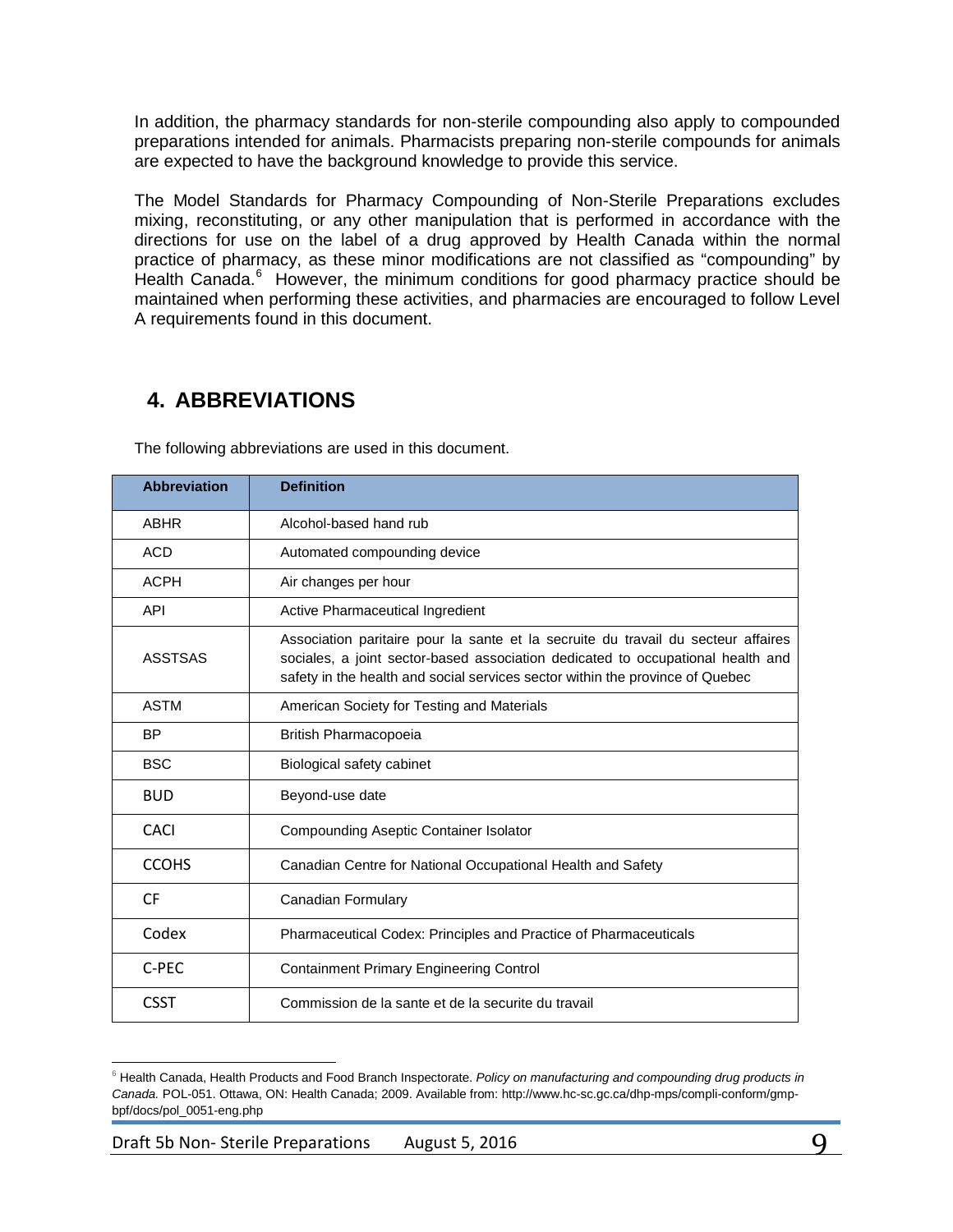| <b>CVF</b>   | <b>Containment Ventilated Enclosure</b>               |
|--------------|-------------------------------------------------------|
| <b>DIN</b>   | Drug Identification Number                            |
| <b>CETA</b>  | <b>Controlled Environment Testing Association</b>     |
| <b>GMP</b>   | Good Manufacturing Practice                           |
| <b>HEPA</b>  | High-efficiency particulate air                       |
| <b>HVAC</b>  | Heating, ventilation and air conditioning             |
| <b>ISO</b>   | International Organization for Standardization        |
| <b>LAFW</b>  | Laminar airflow workbench                             |
| <b>NF</b>    | National Formulary (United States)                    |
| <b>NIOSH</b> | National Institute for Occupational Safety and Health |
| <b>OPQ</b>   | Ordre des pharmaciens du Quebec                       |
| <b>PAPR</b>  | Powered Air-purifying Respirator                      |
| PhEur        | European Pharmacopoeia                                |
| PhF          | French Pharmacopoeia                                  |
| <b>PPE</b>   | Personal protective equipment                         |
| <b>USP</b>   | United States Pharmacopeia                            |
| <b>WHMIS</b> | Workplace Hazardous Materials Information System      |

# <span id="page-9-0"></span>**5. LEVELS OF REQUIREMENTS NECESSARY FOR NON-STERILE COMPOUNDED PREPARATIONS**

# <span id="page-9-1"></span>**5.1 BACKGROUND**

Compounded non-sterile preparations\* include, but are not limited to the following types of medications:

- oral liquids (solutions, suspensions, emulsions)
- creams and ointments
- other topical products (gels, lotions, powders, emulsions)
- suppositories
- lozenges, mouthwashes, lollipops, troches
- sachets, oral powders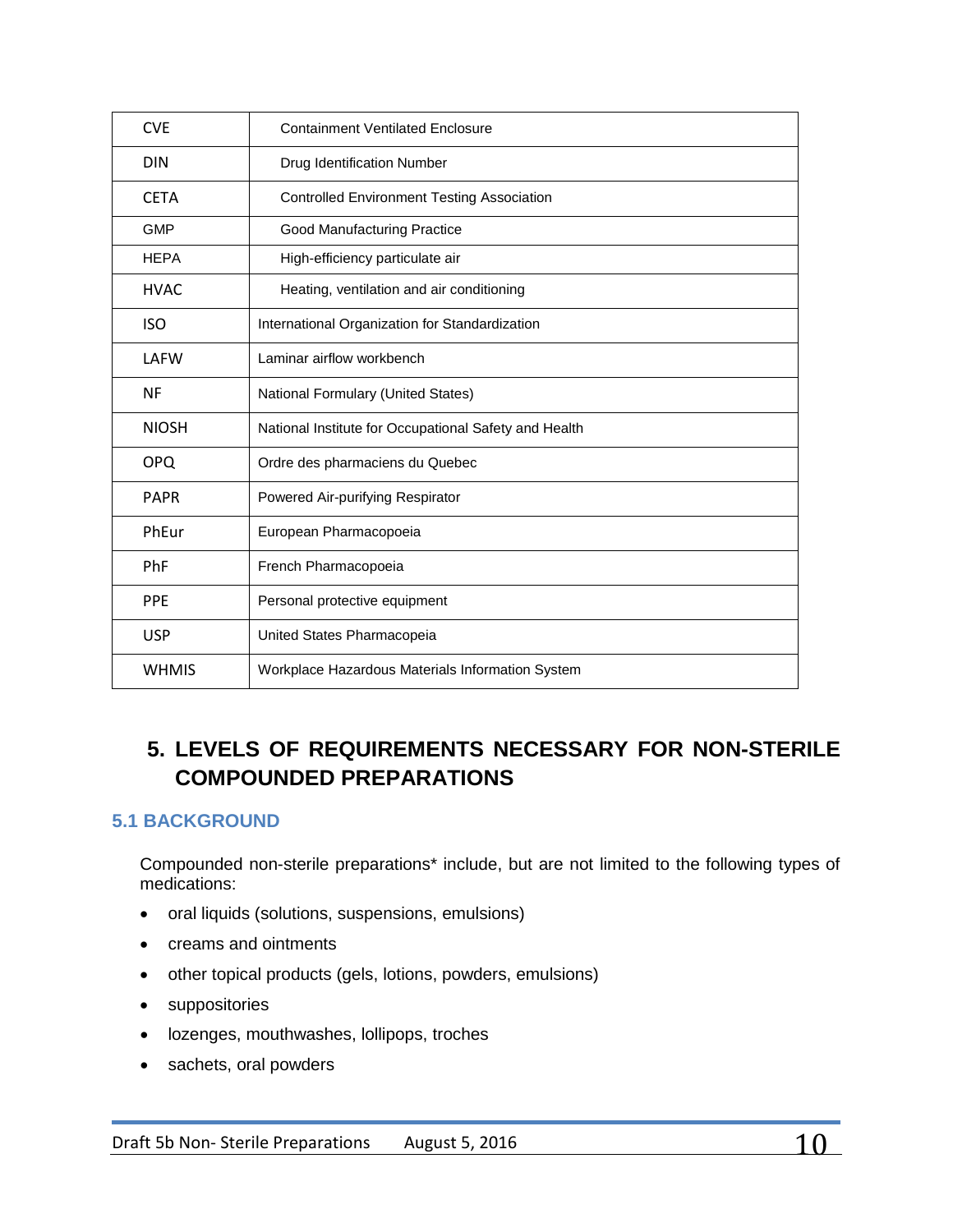• tablets, capsules

\*Some of these products can also be made as sterile products when sterility is necessary, such as in the case of applying ointments to burn patients<sup>[7](#page-10-1)</sup>.

All compounded preparations are for the use of individual patients in a given population upon or in anticipation of a prescription written within the framework of an ongoing pharmacist/patient/prescriber relationship or in the case of non-prescription medications or where provincial legislation permits, within the framework of an ongoing pharmacist/patient relationship.

Non-sterile compounded preparations must be made with approved ingredients that have been

assigned a Drug Identification Number (DIN), or active pharmaceutical ingredients (API) used in a product approved for use in Canada or ingredients that meet the requirements of a current version of a recognized pharmacopoeia, that is USP, PhEur, PhF, PhI, BP, CF, NF and Codex-*Schedule B Food and Drugs Act*, in keeping with [Health Canada's Policy 0051](http://www.hc-sc.gc.ca/dhp-mps/compli-conform/gmp-bpf/docs/pol_0051-eng.php) . In addition, some of these compounded products contain hazardous products (hazardous drugs or hazardous materials that are very irritating to the respiratory tract, the skin and the mucous membranes according to WHMIS ${}^{8}$  ${}^{8}$  ${}^{8}$ ). These products require specialized equipment and procedures appropriate for handling hazardous products.

## <span id="page-10-0"></span>**5.2 LEVELS OF REQUIREMENTS**

The requirements for compounding activities have been separated into levels in order to implement the conditions required to ensure that non-sterile compounding is completely safe for patients and pharmacy personnel. The levels of requirements have been based on the complexity and risks associated with preparing the compound and handling the substances used to make the compound.

 $\overline{\phantom{a}}$ 

USP 795 Categories – Non-sterile Preparations

*Simple*—Making a preparation that has a United States Pharmacopeia (USP) compounding monograph or that appears in a peer-reviewed journal article that contains specific quantities of all components, compounding procedure and equipment, and stability data for that formulation with appropriate BUDs; (or reconstituting or manipulating commercial products that may require the addition of one or more ingredients as directed by the manufacturer\*). Examples include Captopril Oral Solution, Indomethacin Topical Gel, and Potassium Bromide Oral Solution, Veterinary.

\* not considered compounding as per Health Canada policy

*Moderate*—Making a preparation that requires special calculations or procedures (such as calibration of dosage unit mold cavities) to determine quantities of components per preparation or per individualized dosage units; or making a preparation for which stability data for that specific formulation are not available. Examples include Morphine Sulfate Suppositories, diphenhydramine hydrochloride troches, and mixing two or more manufactured cream products when the stability of the mixture is not known.

<span id="page-10-1"></span><sup>&</sup>lt;sup>7</sup> National Association of Pharmacy Regulatory Authorities (NAPRA), Model Standards for Pharmacy Compounding of Nonhazardous Sterile Preparations, November 2015 Available from:

http://napra.ca/Content\_Files/Files/Mdl\_Stnds\_for\_Pharmacy\_Compounding\_NonHazardous\_Sterile\_Preparations\_Dec2015\_FINA L.pdf

<span id="page-10-2"></span><sup>&</sup>lt;sup>8</sup> Canadian Centre for Occupational Health and Safety. WHMIS 2015 - Hazard Classes and Categories. Last modified June 17 2016. Available from http://www.ccohs.ca/oshanswers/chemicals/whmis\_ghs/hazard\_classes.html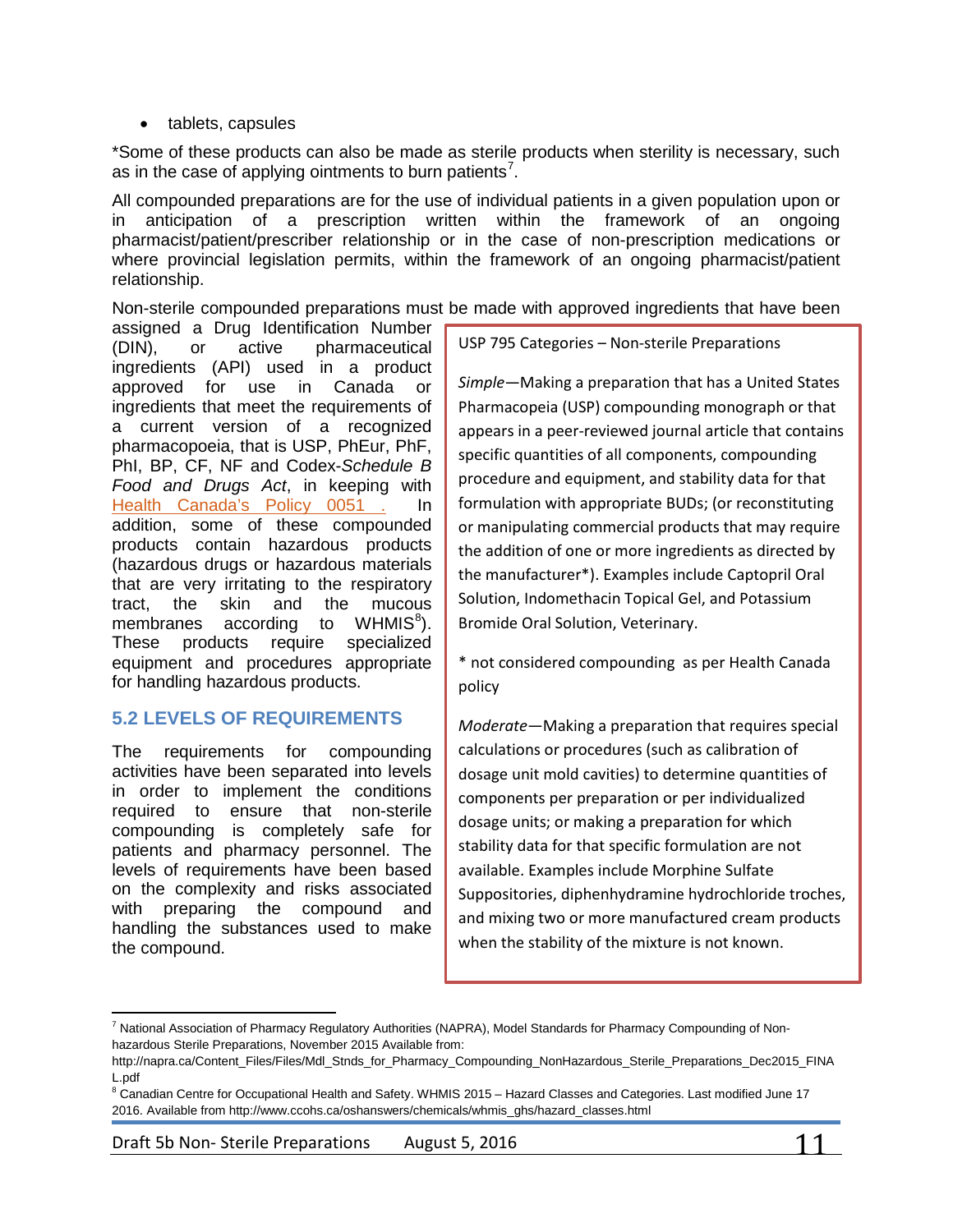The levels of requirements for the compounding of non-sterile preparations apply to preparations intended for both humans and animals.

**Level A** refers to requirements which need to be met when making simple and moderate compounds as defined in USP 795, excluding mixing or reconstituting in accordance with Health Canada's policy on compounding.<sup>[9](#page-11-0)</sup> Although mixing and reconstituting is not compounding, personnel are encouraged to use the compounding area and follow Level A requirements for these activities as well.

Most non-sterile compounding can be done within Level A requirements. This could also include simple or moderate compounds containing hazardous drugs in NIOSH group 2 or 3, or materials designated as hazardous by WHMIS which pose little or no risk for compounding personnel when compounded in small quantities.

Requirements for Level A include a separate compounding area as well as requirements outlined in [section 6.](#page-13-0)

Level **B** refers to requirements which must be met when making complex compounds as defined in USP 795. These compounds require more specialized apparatus, instruments and training.

Level B also includes requirements for some hazardous materials as categorized by WHMIS or hazardous drugs such as those included in NIOSH Groups 2 and 3. These include drugs such as allergenic products or products which could have unintended effects such as hormones, but may not require the extensive precautions of Level C. There may also be some substances included in groups 2 and 3 from NIOSH which may pose a greater risk and need to meet Level C requirements.

l

USP 795 Categories – Non-sterile Preparations cont.

*Complex*—Making a preparation that requires special training, environment, facilities, equipment, and procedure to ensure appropriate therapeutic outcomes. Examples of possible complex preparation types include transdermal dosage forms, modified-release preparations, and some inserts and suppositories for systemic effects.

#### NIOSH

The National Institute for Occupational Safety and Health (NIOSH) has prepared a list of antineoplastic and other hazardous drugs, and divided them into three groups.

Group 1 of the NIOSH list includes antineoplastic drugs (or cytotoxic drugs) which may also pose a reproductive risk to susceptible persons.

Group 2 are non-antineoplastic drugs that meet one or more NIOSH criteria for a hazardous drug and may pose a reproductive risk to susceptible persons.

Group 3 drugs primarily pose a reproductive risk.

NIOSH performs hazard identification on each of the drugs. The actual risk to health care workers depends on what is done with the drugs—how they are manipulated, how often they are handled, and what type of engineering controls and personal protective equipment (PPE) are used.

<span id="page-11-0"></span><sup>9</sup> Health Canada, Health Products and Food Branch Inspectorate. *Policy on manufacturing and compounding drug products in Canada.* POL-051. Ottawa, ON: Health Canada; 2009. Available from: http://www.hc-sc.gc.ca/dhp-mps/compli-conform/gmpbpf/docs/pol\_0051-eng.php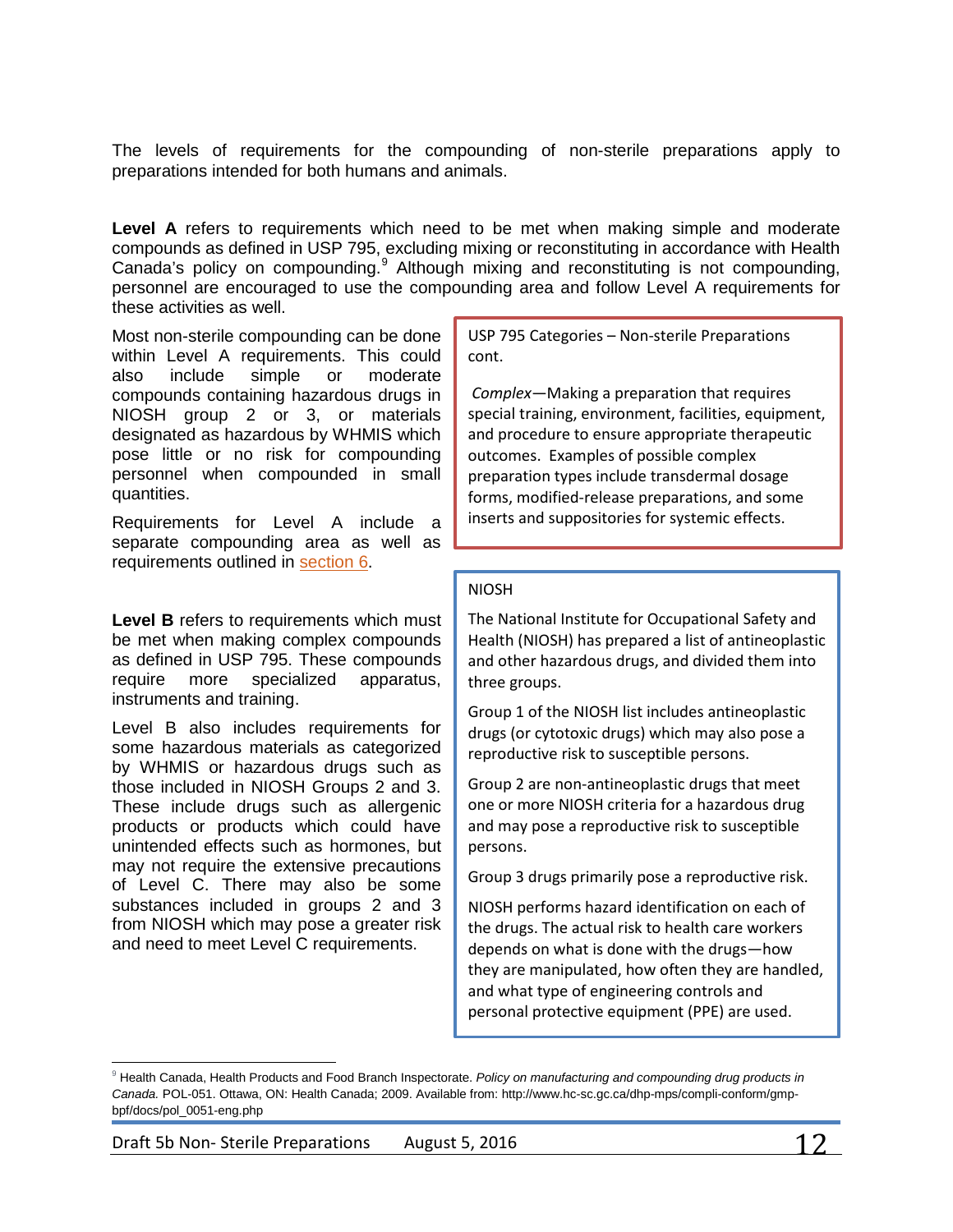Requirements for Level B include a dedicated well ventilated room to provide adequate space for the equipment and procedures, storage of products and to provide an uninterrupted workflow. If hazardous products, are being used, the room must also be ventilated to the outside, or have a ventilated containment device. More requirements are detailed in [section 10.](#page-37-2)

**Level C** refers to requirements which must be met when compounding any amount and all dosage forms of hazardous drugs which are classified by  $NIOSH<sup>10</sup>$  $NIOSH<sup>10</sup>$  $NIOSH<sup>10</sup>$  as Group 1 or hazardous materials classified by WHMIS $<sup>11</sup>$  $<sup>11</sup>$  $<sup>11</sup>$ </sup> as very irritating to the respiratory tract, the skin and the mucous membrane. It may also apply to NIOSH group 2 and 3 drugs depending on the risk assessment.

Requirements for Level C include a room under negative pressure, a ventilated containment device and personal protective equipment appropriate for handling hazardous products. Requirements are detailed in [section 10](#page-37-2)

## WHMIS

Whenever any of the hazardous materials or drugs covered by WHMIS are used for compounding, precautions must be taken to protect the compounder. Some products present a physical hazard such as flammability or corrositivity, while other products present a health risk. The precautions vary, depending on the hazardous product used and the quantity handled, that is, the compounder's exposure to the product. The precautions listed in Level A (separate area, attire) or Level B requirements(attire, room or hood ventilated to the outside, etc.) may therefore be adequate for small quantities of hazardous products or those with less hazard risk. However, stricter preventive measures, that is Level C requirements are necessary to compound very hazardous materials with a health risk such as those that are very irritating to the respiratory tract, the skin and the mucous membranes.

# <span id="page-12-0"></span>**5.3 ASSESSING RISK FOR COMPOUNDING NON-STERILE PRODUCTS**

The above levels of requirements for compounding non-sterile products need to be assessed and determined by the compounding supervisor in collaboration with the pharmacy manager or the pharmacy department head. The compounding supervisor should ensure that Safety Data Sheets and other applicable references have been consulted, and that appropriate procedures for safe compounding are documented on the Master Formulation Record for each compound

Most non-sterile compounds in the USP categories simple or moderate can be made following Level A requirements for the facilities, equipment and protective wear. Other non-sterile preparations may need additional requirements; therefore, it is necessary to examine many factors in order to assess the associated risk of using a certain substance and determine the

<span id="page-12-1"></span>l  $10$  National Institute for Occupational Safety and Health (NIOSH), NIOSH list of antineoplastic and other hazardous drugs in healthcare settings 2014. Available from : http://www.cdc.gov/niosh/docs/2014-138/

<span id="page-12-2"></span><sup>&</sup>lt;sup>11</sup> WHMIS at http://www.hc-sc.gc.ca/ewh-semt/occup-travail/whmis-simdut/index-eng.php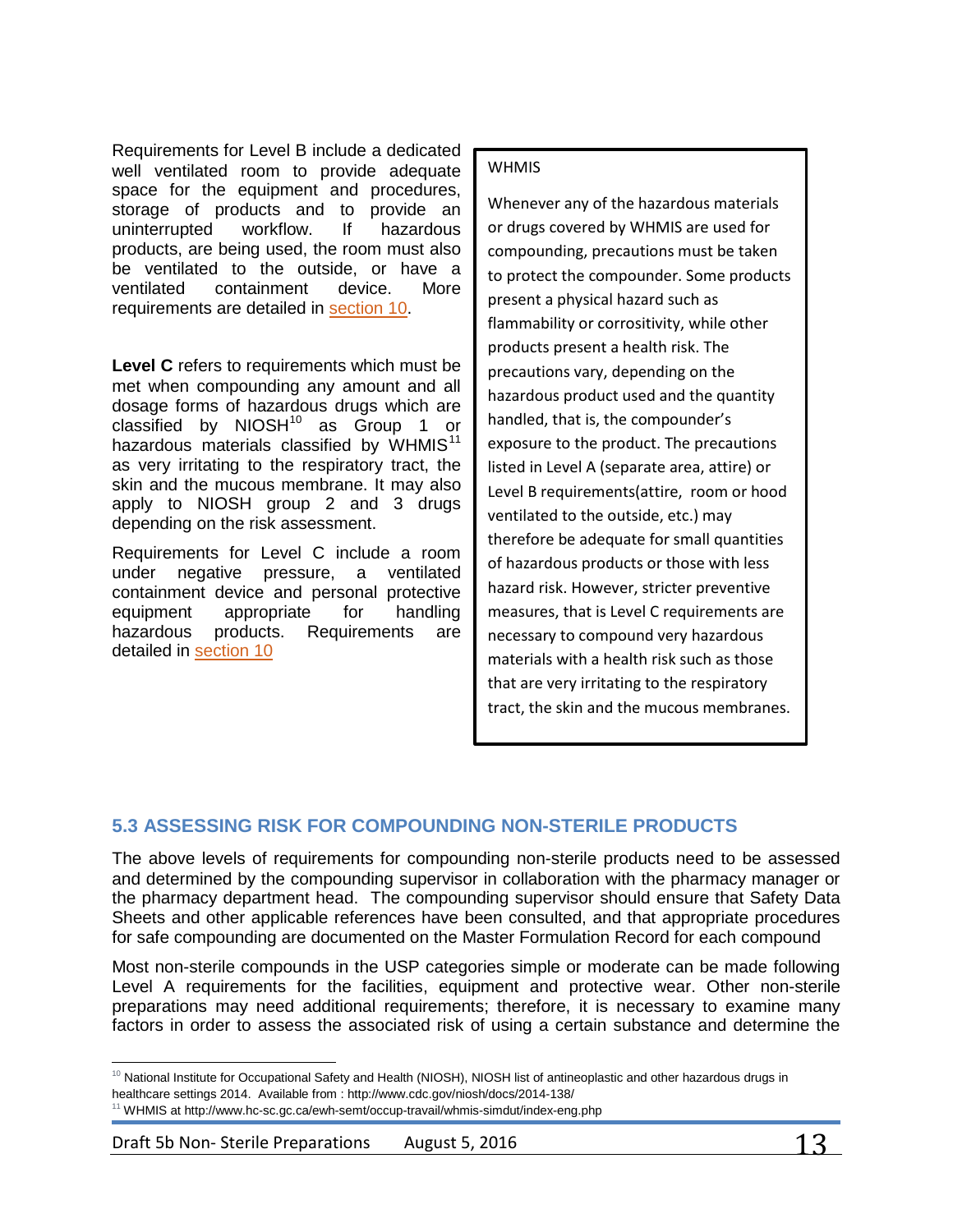appropriate level of requirements. For example, it would be possible to prepare a non-sterile simple preparation, which contains a drug categorized by NIOSH as hazardous (ie. clonazepam, carbamazepine), and follow Level A requirements, if the hazardous drug is in a small quantity and has the physical characteristics conducive to minimizing contamination of the immediate area and risk to the personnel. Pharmacists need to undertake a risk assessment and identify the appropriate level of requirements needed to guarantee a quality product and adequate protection for personnel.

Some of the factors to consider in risk assessment:

- concentration of the ingredients in the product
- physical characteristics of the ingredients such as liquid vs solid vs powders, or water soluble vs lipid soluble
- the quantity of ingredients being handled
- frequency of making the compound
- exposure to compounding personnel
- risk of microbial contamination (liquids, creams and ointments may be particularly susceptible to microbial and other contamination)
- education and competency of compounding personnel
- availability of appropriate facilities and equipment
- the classification of ingredients as identified by WHMIS as a hazard or a drug classified by NIOSH as hazardous [\(See Section 10\)](#page-37-2)

[Appendix 2](#page-58-0) presents a decision algorithm to assist in determining the level of requirements for non-sterile compounding.

# <span id="page-13-0"></span>**6. REQUIREMENTS FOR ALL LEVELS OF NON-STERILE COMPOUNDING ACTIVITIES**

The following information is also summarized in a table in [Appendix 3.](#page-59-0)

## <span id="page-13-1"></span>**6.1 Personnel**

 $\overline{\phantom{a}}$ 

### <span id="page-13-2"></span>**6.1.1 Roles and responsibilities**

## **6.1.1.1 Pharmacy manager** [12](#page-13-3) **or pharmacy department head**[13](#page-13-4)

The pharmacy manager or pharmacy department head is responsible for developing, organizing and supervising **all** activities related to pharmacy compounding of non-sterile preparations. This person may share or assign these responsibilities to a pharmacist or pharmacy technician, who will be designated as the non-sterile compounding supervisor. If the designated pharmacist or pharmacy technician chooses not to perform these

<span id="page-13-3"></span> $12$  In the context of this document, a pharmacy manager in the province of Québec is the pharmacist who owns the pharmacy; in other Canadian jurisdictions, a pharmacy manager is the pharmacist designated as the manager by the pharmacy owner and/or recognized as the manager by the provincial/territorial authority.

<span id="page-13-4"></span><sup>&</sup>lt;sup>13</sup> In the context of this document, the pharmacy department head must be a pharmacist licensed to practice pharmacy by the relevant provincial/territorial pharmacy regulatory authority.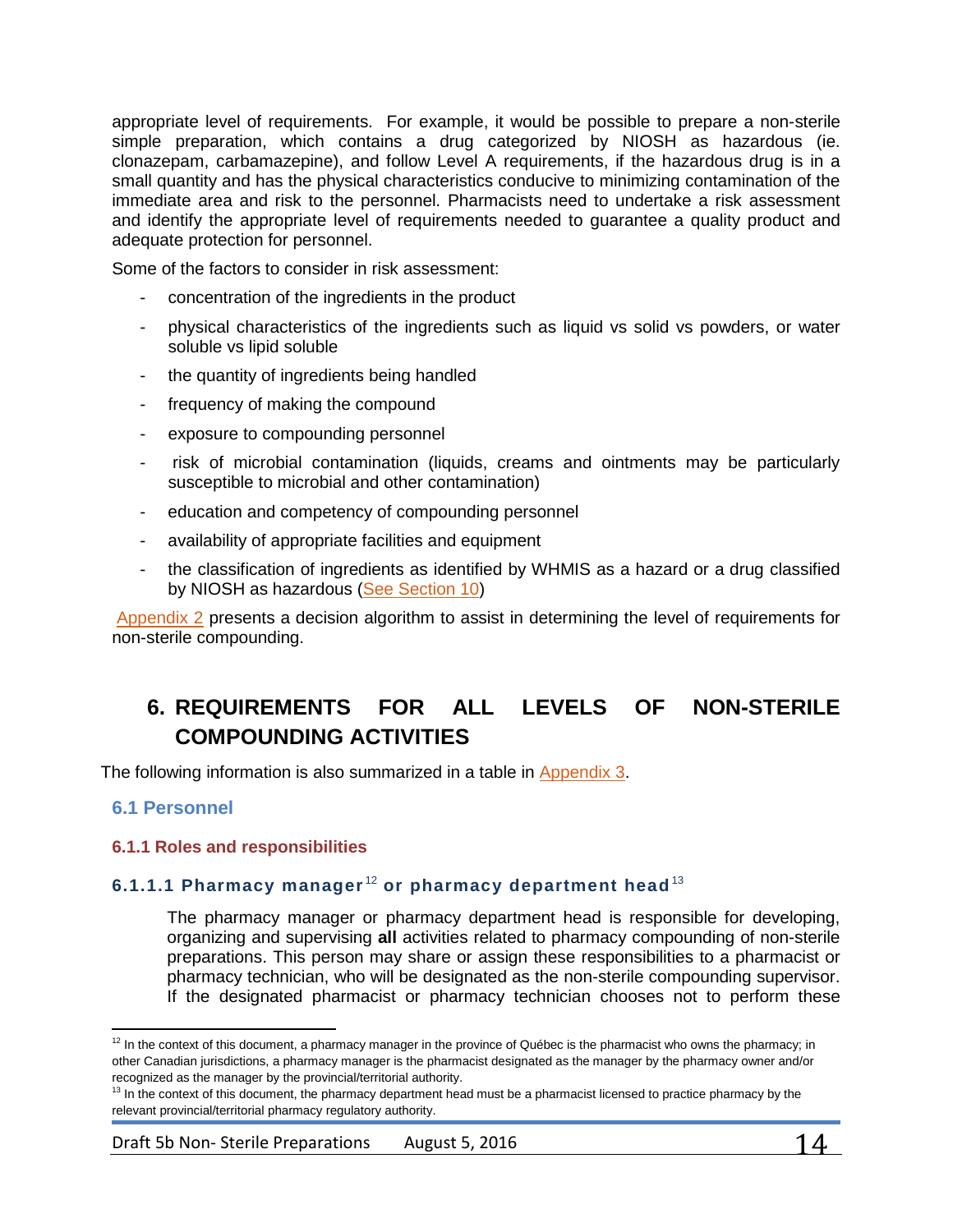activities, the pharmacy manager or pharmacy department head must assume the responsibilities of the non-sterile compounding supervisor and must therefore be qualified to perform compounding of non-sterile preparations in the pharmacy

If these responsibilities are assigned to a pharmacist or pharmacy technician, the pharmacy manager or pharmacy department head must ensure that the non-sterile compounding supervisor fulfills them adequately.

One pharmacist may be responsible to fulfill all roles and tasks.

## **6.1.1.2 Non-sterile compounding supervisor**

## **Definition**

The non-sterile compounding supervisor is a pharmacist or pharmacy technician designated to supervise activities related to the compounding of non-sterile preparations. This person works with the pharmacy manager or pharmacy department head and with the compounding personnel.

The non-sterile compounding supervisor develops, organizes and oversees all activities related to non-sterile preparation compounding. These responsibilities are assigned by the pharmacy manager or pharmacy department head.

In accordance with the appropriate supervision protocol and appropriate quality control measures, the non-sterile compounding supervisor may assign technical tasks related to non-sterile preparation compounding to a pharmacy assistant with the appropriate training, using a formal delegation process or under appropriate supervision that complies with the requirements of the provincial/territorial authority.

### **Responsibilities**

The non-sterile compounding supervisor ensures that the following requirements are met:

- A personnel training and assessment program is implemented.
- Personnel know and fully comply with policies and procedures.
- The existing compounding process yields high-quality non-sterile preparations that are safe for patients.
- Appropriate measures are taken to ensure the safety of personnel during each preparation and that incident/accident reporting and follow-up are in place.
- Policies and procedures covering all activities are developed, regularly reviewed, updated (at least every 3 years or more frequently when standards have changed) and always followed (see Appendix 5)
- The facilities and equipment used to compound non-sterile preparations meet requirements and are maintained, calibrated or certified according to manufacturers' specifications or standards, whichever are more stringent.
- The available, recognized scientific literature is used to determine stability and to establish the beyond-use date (BUD) for each non-sterile preparation.
- Master Formulation Records are developed, reviewed and updated.
- An ongoing quality assurance program, designed to ensure that preparation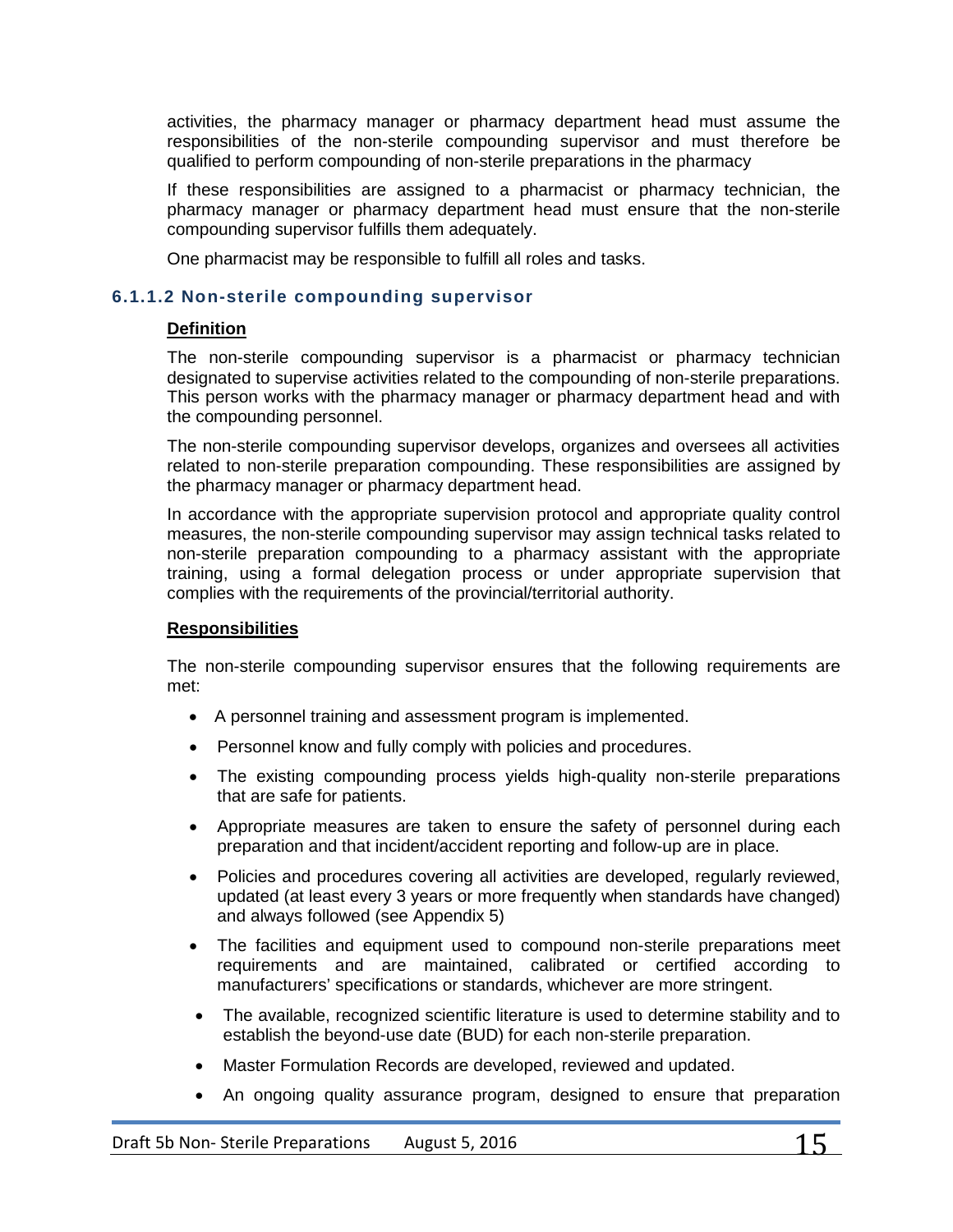activities are performed in accordance with standards of practice, scientific standards, existing data and relevant information, is implemented, followed and continuously evaluated and updated as required.

- Current editions of mandatory and supplementary references and safety data sheets are available and updated regularly. [Appendix](#page-68-0) 7 lists suggestions for references.
- All records required by the Model Standards are completed, maintained and readily available for audit and inspection purposes as required by the provincial/territorial regulatory authority.

# **6.1.1.3 Compounding personnel**

### **Definition**

- a) A pharmacist or pharmacy technician who prepares or supervises the compounding of non-sterile preparations
	- for patients of the facility or pharmacy where the pharmacist or pharmacy technician is employed;

**OR**

• where permitted by provincial/territorial legislation, for patients of another facility or pharmacy upon request.

When more than one pharmacist or pharmacy technician is involved in preparing a compounded non-sterile preparation, whether working in the same or different facilities/pharmacies, responsibilities toward the patient are shared between them. In such instances, all parties must comply with provincial/territorial requirements and standards regarding inter- and intra-professional collaboration.

b) A pharmacy assistant with appropriate training<sup>14</sup>, who prepares non-sterile preparations or performs other technical tasks related to non-sterile compounding only when assigned to do so by the non-sterile compounding supervisor and only after completion of a formal delegation of duties from a pharmacist to the pharmacy assistant, or under appropriate supervision in compliance with the requirements of the provincial/territorial authority.

### **Responsibilities**

- a) The compounding pharmacist or pharmacy technician must
	- perform or supervise compounding activities;
	- ensure compliance with policies and procedures related to the compounding of non-sterile preparations, including handling of hazardous drugs and materials where applicable.
	- enforce or ensure compliance with required rules relating to hygiene, cleanliness and safety;

<span id="page-15-0"></span> $\overline{\phantom{a}}$  $14$  Please consult the relevant provincial/territorial pharmacy regulatory authority for any training or supervision requirements defined in each jurisdiction.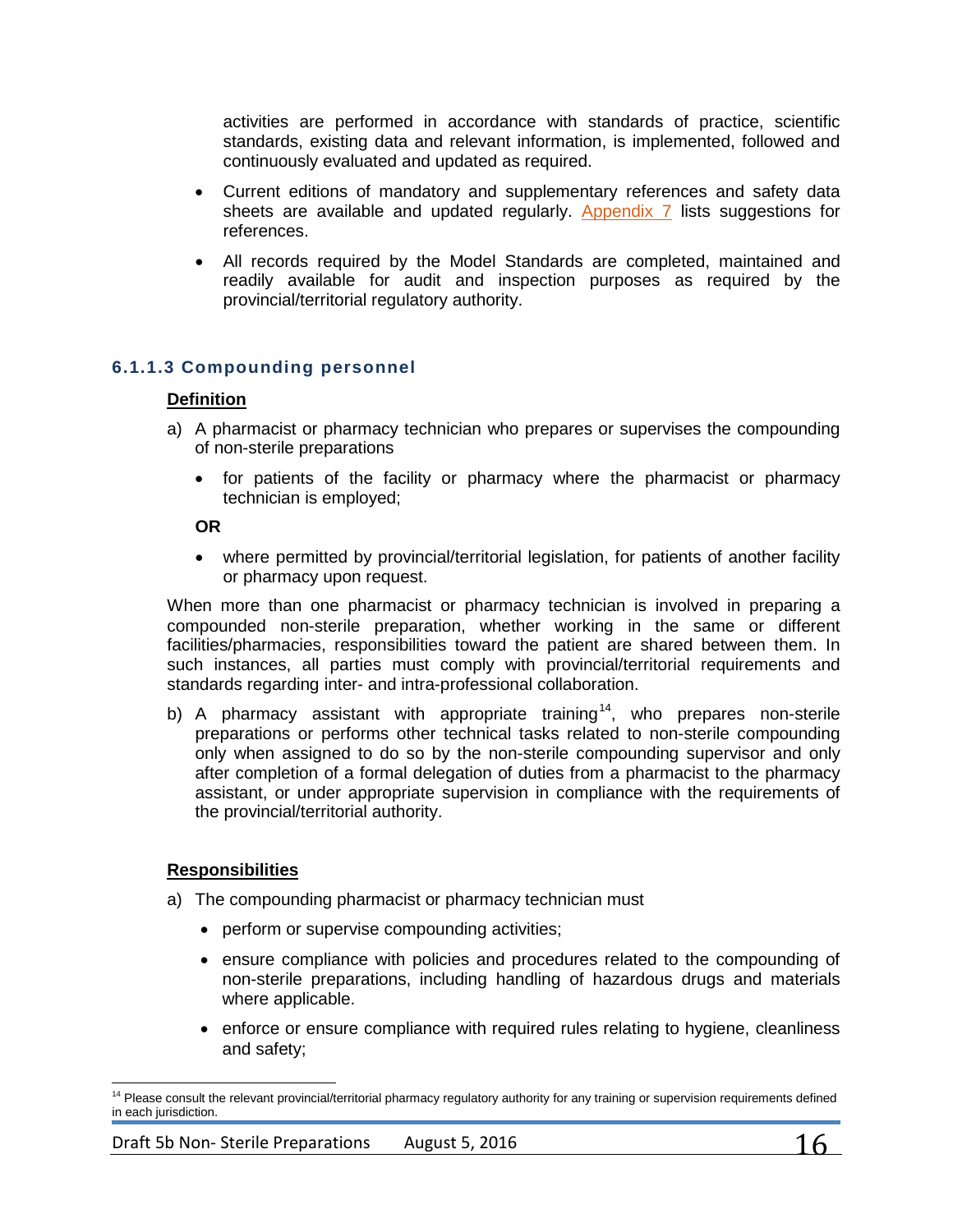- ensure that all records related to ongoing activities are completed and documentation clearly indicates who completed the activity
- ensure that all data required for monitoring and reproducing the preparation are recorded or digitized;
- ensure that the equipment, instruments and space used are properly cleaned and maintained;
- ensure application of and compliance with existing compounding procedures;
- ensure that there is a compounding record for each preparation produced;
- ensure the accuracy of calculations and measurements;
- ensure that appropriate equipment and instruments are used for each preparation to be produced;
- follow the compounding process defined in the master formulation record;
- perform verification during the various stages of compounding and verify the final preparation;
- ensure that all required verification and quality control measures are performed to ensure the quality of each preparation;
- ensure that preparations are packaged and labelled in accordance with provincial/territorial requirements and that a BUD is included on the label (*see* section 7.7);
- when a non-sterile preparation is prepared on behalf of another facility/pharmacy (where permitted by provincial/territorial legislation), provide, any information required for storing and transporting such preparations (storage method, precautions, BUD, etc.) to the pharmacist or pharmacy technician at the facility/pharmacy where the preparation will be dispensed;
- ensure that the final preparation is properly stored until delivery to the patient or to the pharmacist who ordered it (where compounding is undertaken by another pharmacy, where permitted by provincial/territorial legislation);
- when a preparation must be recalled, notify the pharmacist or pharmacy technician at any pharmacy/facility where the product was dispensed;
- prior to dispensing or releasing a preparation to the patient, ensure that all standards of practice associated with dispensing the preparation have been met, including an assessment of therapeutic appropriateness, patient consultation and education, documentation and other patient care activities;
- when a non-sterile preparation has been prepared on behalf of another facility/pharmacy (where permitted by provincial/territorial legislation), ensure that effective communication and collaboration occurs between the pharmacists and pharmacy technicians at both facilities to clarify who is responsible for which aspects of patient care and to ensure continuity of care<sup>[15](#page-16-0)</sup>.

l

<span id="page-16-0"></span><sup>15</sup> National Association of Pharmacy Regulatory Authorities (NAPRA). *Model standards of practice for Canadian pharmacists.* Ottawa, ON: NAPRA; 2009. Available from:

http://napra.ca/Content\_Files/Files/Model\_Standards\_of\_Prac\_for\_Cdn\_Pharm\_March09\_Final\_b.pdf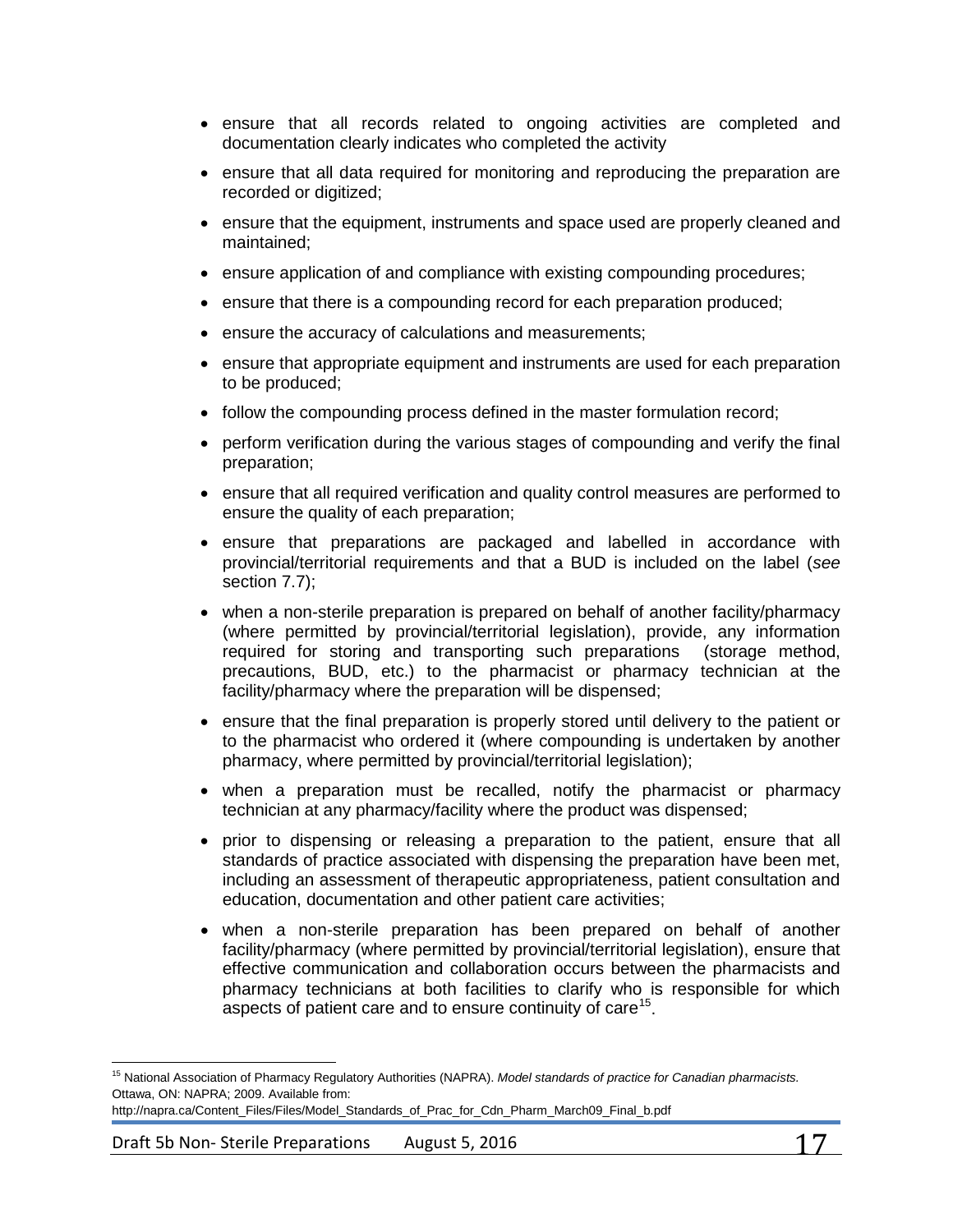**b)** The responsibilities of a pharmacy assistant assigned to prepare non-sterile preparations or perform other technical tasks related to non-sterile compounding are determined at the discretion of the non-sterile compounding supervisor. The nonsterile compounding supervisor should assign only those tasks permitted by provincial/territorial legislation and for which the pharmacy assistant has the appropriate training<sup>[16](#page-17-1)</sup>. The non-sterile compounding supervisor must ensure that the pharmacy assistant is supervised by a pharmacist or pharmacy technician according to established supervision protocols and appropriate quality measures.

### <span id="page-17-0"></span>**6.1.2 Training and assessment**

## **6.1.2.1 Skills and training for staff**

All staff involved in compounding must possess an expertise commensurate with their responsibilities. Before they undertake non-sterile compounding, they must therefore always have received the proper orientation, training and a skills assessment concerning their work and the type of compounding to be done.

Appendix 4 indicates the skills and abilities on which staff training should focus. Any training, professional development and upgrading programs in the area of compounding taken by staff must be noted in their personnel files.

### **6.1.2.2 Skills assessment for staff**

A skills assessment program must be established for all staff, pharmacists and technical personnel (eg. pharmacy technicians, pharmacy assistants) involved in non-sterile compounding, which considers the type and complexity of operations performed. Compliance with operating procedures and application of non-sterile compounding techniques must be evaluated regularly and be included in the skills assessment program for compounding staff. The results of these evaluations and any corrective action taken must be noted in the employee's file. Appendix 8 is an example of a selfevaluation which staff could use individually or with each other to assess the compounding process.

### **6.1.2.3 Skills training and assessment for cleaning personnel**

The initial training and assessment program needs to include training for cleaning personnel, and there must be written policies covering the maintenance and cleaning of the equipment and the compounding premises or areas, so that all personnel are aware of cleaning activities needed to prevent cross-contamination.

In health care facilities, the non-sterile compounding supervisor must work closely with the head of environmental services to develop joint work and training procedures, which must be understood and followed by all cleaning personnel.

 $\overline{\phantom{a}}$ 

<span id="page-17-1"></span><sup>&</sup>lt;sup>16</sup> Please consult the relevant provincial/territorial pharmacy regulatory authority for regulatory and/or supervision requirements defined in each jurisdiction.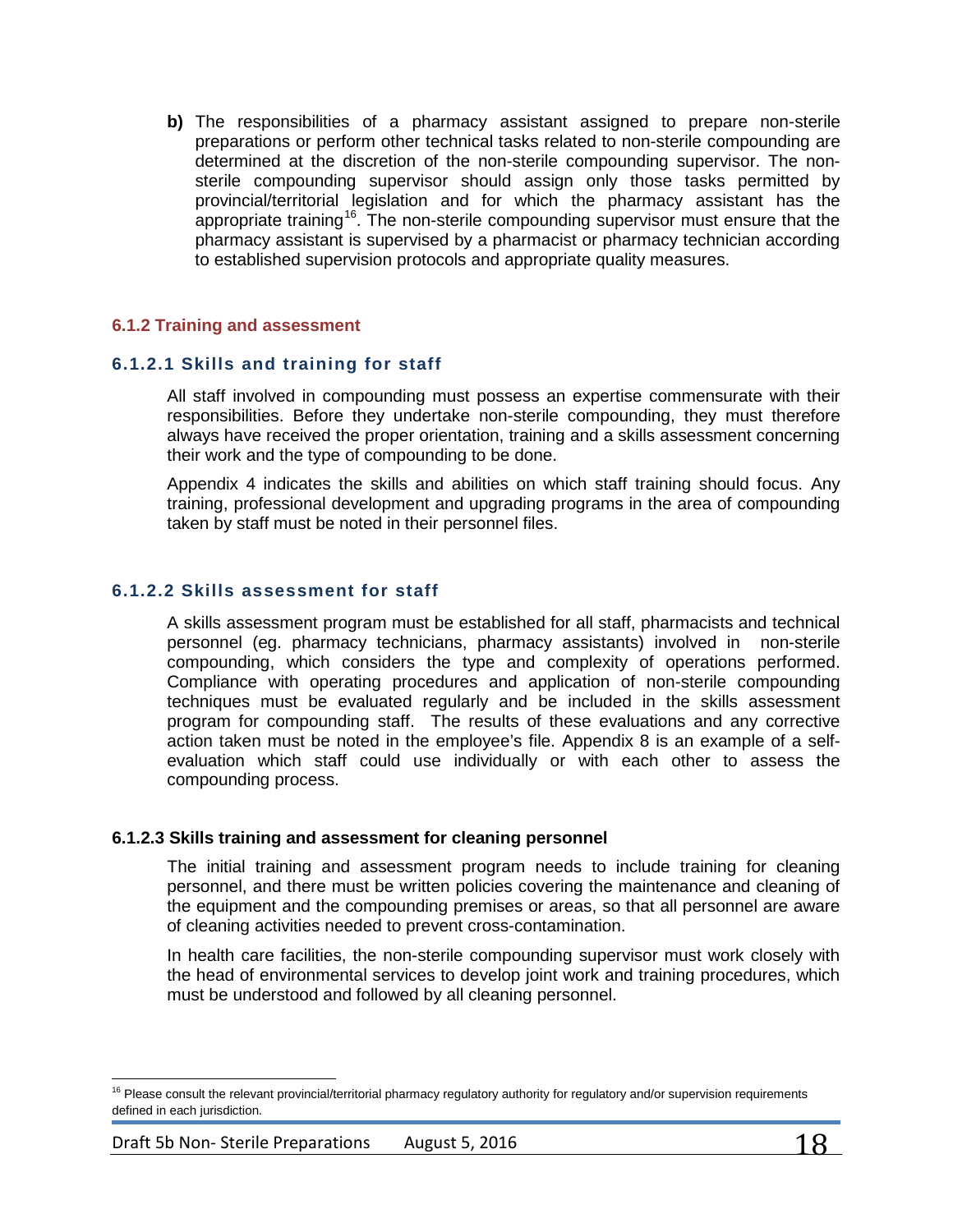## <span id="page-18-0"></span>**6.2 Policies and procedures[17](#page-18-3), [18](#page-18-4)**

The quality, purity, safety, efficacy and reproducibility of the final preparation depends upon, among other things, full compliance with compounding procedures. This can be accomplished by having clear policies and procedures which are followed by all staff.

- The non-sterile compounding supervisor must establish the content of policies and procedures, providing detailed descriptions of all activities in the pharmacy's compounding of non-sterile preparations (*see* Appendix 5 for an example). The supervisor must also ensure application of and compliance with these policies and procedures. Appendix 6 may be used as a model for developing these procedures.
- The non-sterile compounding supervisor must ensure that all established policies and procedures are promptly updated whenever there is a change in practice or in standards and any changes are documented. In addition, policies and procedures must be reviewed periodically to ensure currency.
- When compounding hazardous drugs or materials, additional procedures must be developed including the safe receiving, storing, handling, compounding, labelling, transporting and disposal of hazardous drugs and materials. (see section 10)
- Where compounding is undertaken by another pharmacy, where permitted by provincial/territorial legislation, the pharmacist or pharmacy technician at the dispensing facility should include in its general procedures manual information about policies and procedures for acquiring compounded non-sterile preparations for patients (originating pharmacy, entry in the file, delivery, etc.).

### <span id="page-18-1"></span>**6.3 Facilities and equipment**

This section applies to all levels of non-sterile compounding. Additional requirements are expected for Level B and Level C as described in section 10.

#### <span id="page-18-2"></span>**6.3.1 General remarks**

 $\overline{\phantom{a}}$ 

Facility design (spaces, ventilation, materials, etc.), as well as the conduct and competency of personnel, helps to achieve the objectives of these Model Standards.

Areas reserved for compounding must only be used by staff authorized to compound non-sterile preparations. This space must be reserved for compounding, but may also be used in preparing or reconstituting marketed products. When a pharmacy or health care institution compounds sterile preparations, the area of the pharmacy reserved for this purpose must be separate and distinct from the area of the pharmacy set aside for non-sterile compounding.<sup>[19](#page-18-5)</sup>

Draft 5b Non-Sterile Preparations August 5, 2016 19

<span id="page-18-3"></span><sup>&</sup>lt;sup>17</sup> United States Pharmacopeial Convention (USP). General chapter <795>: pharmaceutical compounding — non-sterile preparations. USP 39. Rockville, MD: USP; 2016. pp.31,37.

<span id="page-18-4"></span><sup>&</sup>lt;sup>18</sup> Pharmacy Compounding Accreditation Board (PCAB). Standard 1.40: Standard operating procedures compliance indicators. In: *PCAB accreditation manual.* Washington, DC: PCAB; 2011. p. 7.

<span id="page-18-5"></span><sup>&</sup>lt;sup>19</sup> United States Pharmacopeial Convention (USP), General Chapter <797>, Pharmaceutical Compounding- Sterile Preparations, Environmental Quality and Control, 2016.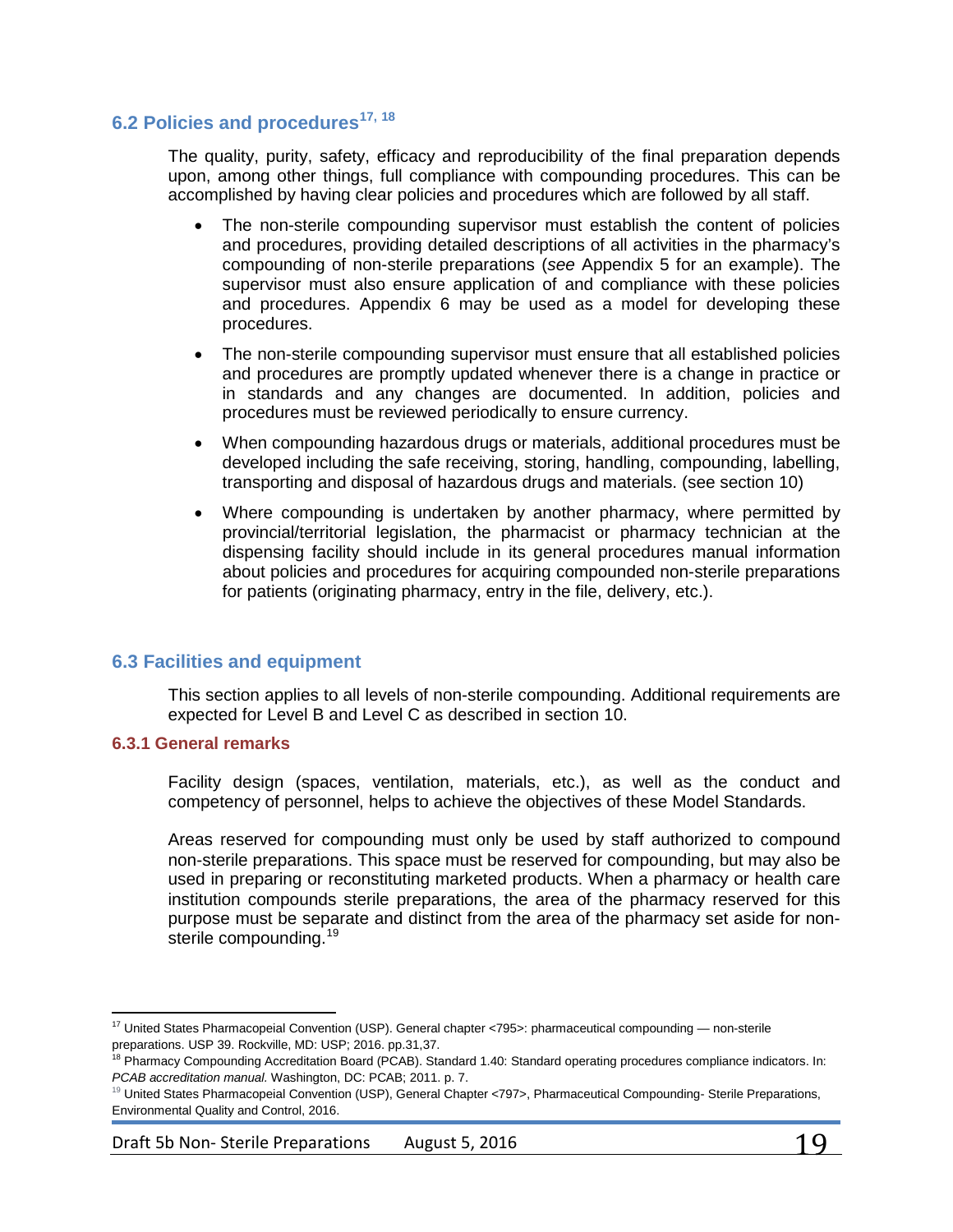#### <span id="page-19-0"></span>**6.3.2 Physical Layout**

#### **General**

All compounding must be performed in a separate space specifically designated for compounding of prescriptions. This space shall provide for the orderly placement of equipment and materials to prevent mixups among ingredients, containers, labels, in-process materials, and finished preparations.<sup>[20](#page-19-1)</sup> It should be designed and arranged to prevent cross contamination between products, and away from parts of the pharmacy where there is a considerable amount of traffic (aisles, entrance and exit doors, etc.) to avoid contaminating the compounded product with dust and dirt, as well as to avoid interrupting or distracting compounding staff.<sup>[21](#page-19-2)[22](#page-19-3)</sup>

Compounding areas must be large enough for staff to be able to work comfortably and safely, with room to store the required equipment and products neatly in a clean and secure manner. All components, equipment, and containers shall be stored off the floor, and in a manner to prevent contamination and permit inspection and cleaning of the compounding and storage area.

The layout must be conducive to cleaning and contain no areas that are difficult to clean. Fixtures liable to collect dust (eg. ceiling lamps, plumbing, window frames, wire) and any horizontal surface serving no purpose should be covered, sealed up, modified or removed from the room or the area reserved for non-sterile compounding.

The areas used for non-sterile compounding shall be maintained in clean, orderly and sanitary conditions with appropriate and sanitary waste disposal, and shall be maintained in a good state of repair. There must be an adjacent sink with hot and cold running water, preferably one made of stainless steel.

#### **Lighting**

The lighting must be sufficient and fixtures located so as to provide a well lit area to facilitate the compounding process and to allow verification at all stages of compounding.

#### **Heating, ventilation and air conditioning system**

The heating, ventilation and air conditioning systems must be controlled in such a way as to avoid decomposition and contamination of chemicals and maintain the quality and efficacy of stored products and ensure staff safety and comfort. Appropriate temperature and humidity monitoring should be maintained as required for certain components and compounded dosage forms.

#### **Water supply[23](#page-19-4)**

Potable water shall be supplied for hand and equipment washing and facilities shall be easily accessible to the compounding areas. Purified water shall be used for

Draft 5b Non-Sterile Preparations August 5, 2016  $20$ 

<span id="page-19-1"></span>l  $^{20}$  United States Pharmacopeial Convention (USP) General Chapter <795> pharmaceutical compounding – non-sterile preparations. USP 39. Rockville, MD: USP 2016, p33.

<span id="page-19-2"></span> $21$  OPQ Non-Sterile Compounded Preparations, Ordre des Pharmaciens du Quebec, Montreal, QC,2011, pg 35. www.opq.org

<span id="page-19-3"></span> $22$  PIC/S Guide to Good Practices for the Preparartion of Medicinal Products in Healthcare Establishments, Pharmaceutical Inspection Convention, Pharmaceutical Inspection Co-operation Scheme, Geneva, Switzerland, 1 March 2014, p13, www.picscheme.org

<span id="page-19-4"></span> $^{23}$  United States Pharmacopeial Convention(USP) Chapter <795> Pharmaceutical Compounding - Non-sterile Preparations, USP 39, Rockville, MD, USP 2016; p33.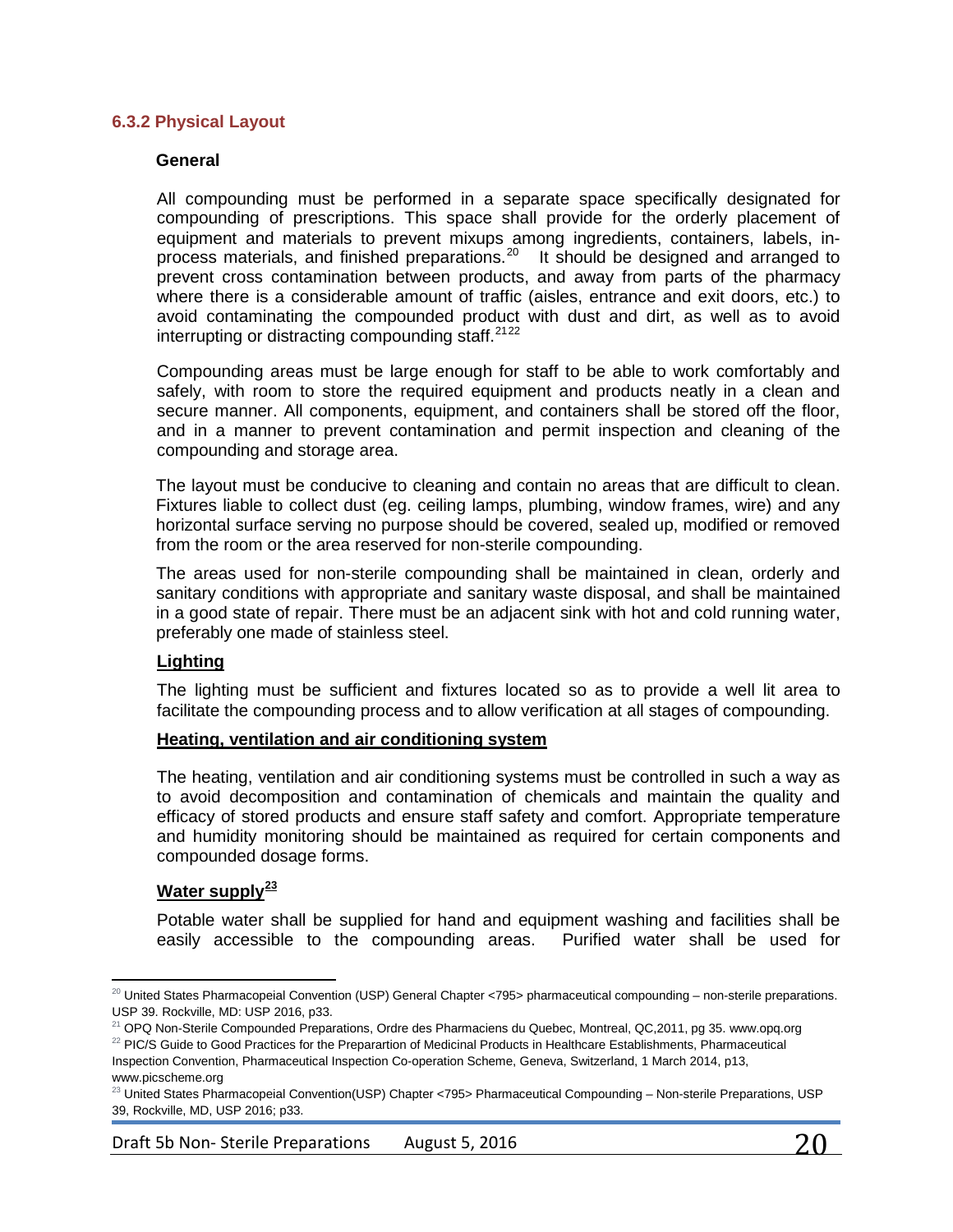compounding non-sterile drug preparations when formulations indicate the inclusion of water. The plumbing system shall be free of defects that could contribute to contamination of any compounded preparation.

#### **Work surfaces**

Work surfaces and furniture must be constructed of smooth, impermeable and non-porous materials, preferably stainless steel. Any material used for work surfaces must be able to withstand repeated cleaning and disinfecting and be resistant to damage from cleaning and disinfecting products. Any breakage must be repaired and sealed at the earliest opportunity.

### **Furniture, walls and flooring**

All furniture, as well as the floor and wall surfaces, must be designed and placed to facilitate cleaning and disinfecting.

## <span id="page-20-0"></span>**6.3.3 Equipment for Non-sterile Compounding**

The equipment (instruments and apparatus) chosen must be appropriate to the type of preparations to be compounded. It may vary, depending on preparation complexity, quantities compounded and equipment manufacturer's instructions.

The format and precision of the apparatus and instruments also depend on the type and quantity of preparations to be compounded. The apparatus and instruments should only be used for compounding.

The surfaces of the apparatus and instruments that come into contact with preparations must not impact the purity or quality of the preparation being compounded. They must be completely clean and not be reactive, additive or sorptive (usually glass or stainless steel).

The non-sterile compounding supervisor is responsible for ensuring that the instruments used will provide the precision required for the preparation being compounded.

## **6.3.3.1 Equipment maintenance**

### **General remarks**

To ensure their precision and reliability, all apparatus, instruments and accessories must all be inspected, maintained, cleaned and calibrated at appropriate intervals, as recommended by the manufacturer, and at least once a year if there are no such recommendations.

After each use and cleaning, the apparatus, instruments and other accessories used for compounding must be neatly stored in the appropriate cabinets.

Instruments and apparatus used for several different preparations must be completely and thoroughly cleaned after compounding to remove all traces of the previous product and any remaining water and solvent, thus preventing any cross-contamination between preparations.

All notes made on the maintenance forms must indicate the staff member doing the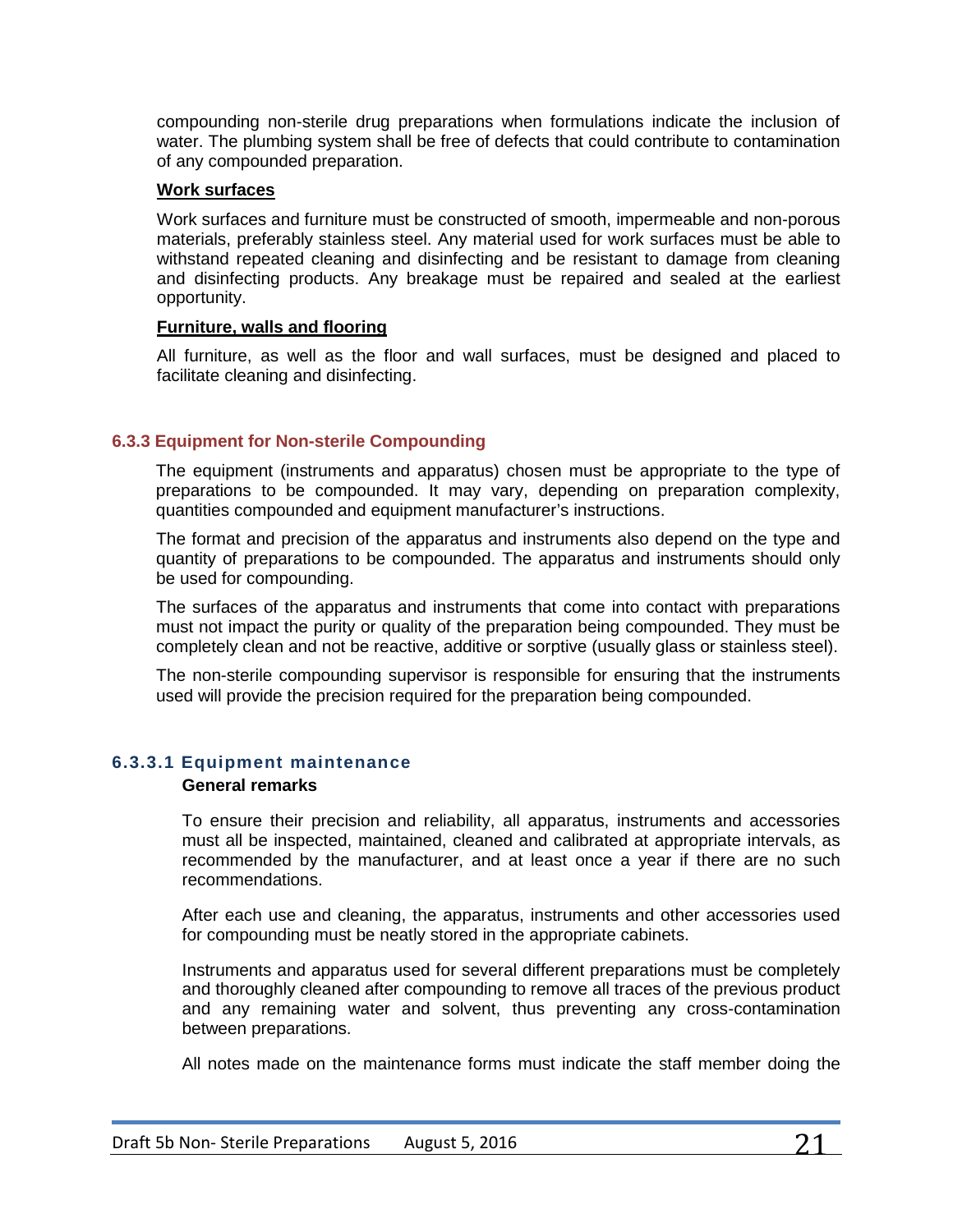maintenance (pharmacist, pharmacy technician, member of the cleaning staff).

Compounding supervisors should follow the requirements of provincial/territorial regulatory authorities for balances/ weights and refrigerator/freezers. In the absence of requirements specific to the provincial/territorial pharmacy regulatory authorities, refer to the following standards.

#### **Balances and weights**

The balance must be verified every day or before it is used if it is only used occasionally, to ensure that it is in good working order. Certified weights must be used to verify the balance. It must be verified again if it is knocked or banged and whenever it is moved. The weights used to verify the balance must be certified every year by a qualified firm.

The balance must be calibrated before first use, if it is moved, knocked, dropped or banged, or at least once a year and also if, after verification, it proves to be malfunctioning.

Verification and calibration work on the apparatus and instruments must be documented in the maintenance log.

### **Refrigerator and freezer**

The refrigerator and freezer used to store medications must be purpose-built vaccine refrigerators (also referred to as a pharmacy, lab style or laboratory grade refrigerator) or domestic frost free refrigerators/freezers with appropriate modifications<sup>[24](#page-21-0)</sup>.Manual and cyclic defrost refrigerators or bar fridge units should not be used due to the significant temperature variations.

Refrigerators and freezers used for storing medications must not be used to store food.

The tested storage temperature in these units must meet the following parameters:

- controlled refrigeration temperature: 2°C to 8°C
- controlled freezing temperature:  $-25^{\circ}$ C to  $-10^{\circ}$ C

Accurate temperature probes (gauges or sensors) must be installed to indicate the actual temperature. A continuous temperature recorder built into each unit is the preferred option to be able to monitor minimum and maximum temperatures. Alternately the minimum and maximum temperature inside the fridge can be checked with a calibrated thermometer at least twice each day.

A notification system must be installed in each refrigerator and freezer to alert pharmacy personnel when temperatures deviate from specifications. A procedure should be in place in case of an electrical outage or defective equipment.

### **6.3.4 Cleaning the premises**

l

<span id="page-21-0"></span><sup>&</sup>lt;sup>24</sup> Health Canada, Health Products and Food Branch Inspectorate. *National Vaccine Storage and Handling Guidelines for Immunization Providers.* Ottawa, ON: Health Canada; 2015. Available from: http://healthycanadians.gc.ca/publications/healthyliving-vie-saine/vaccine-storage-entreposage-vaccins/index-eng.php#a3d3b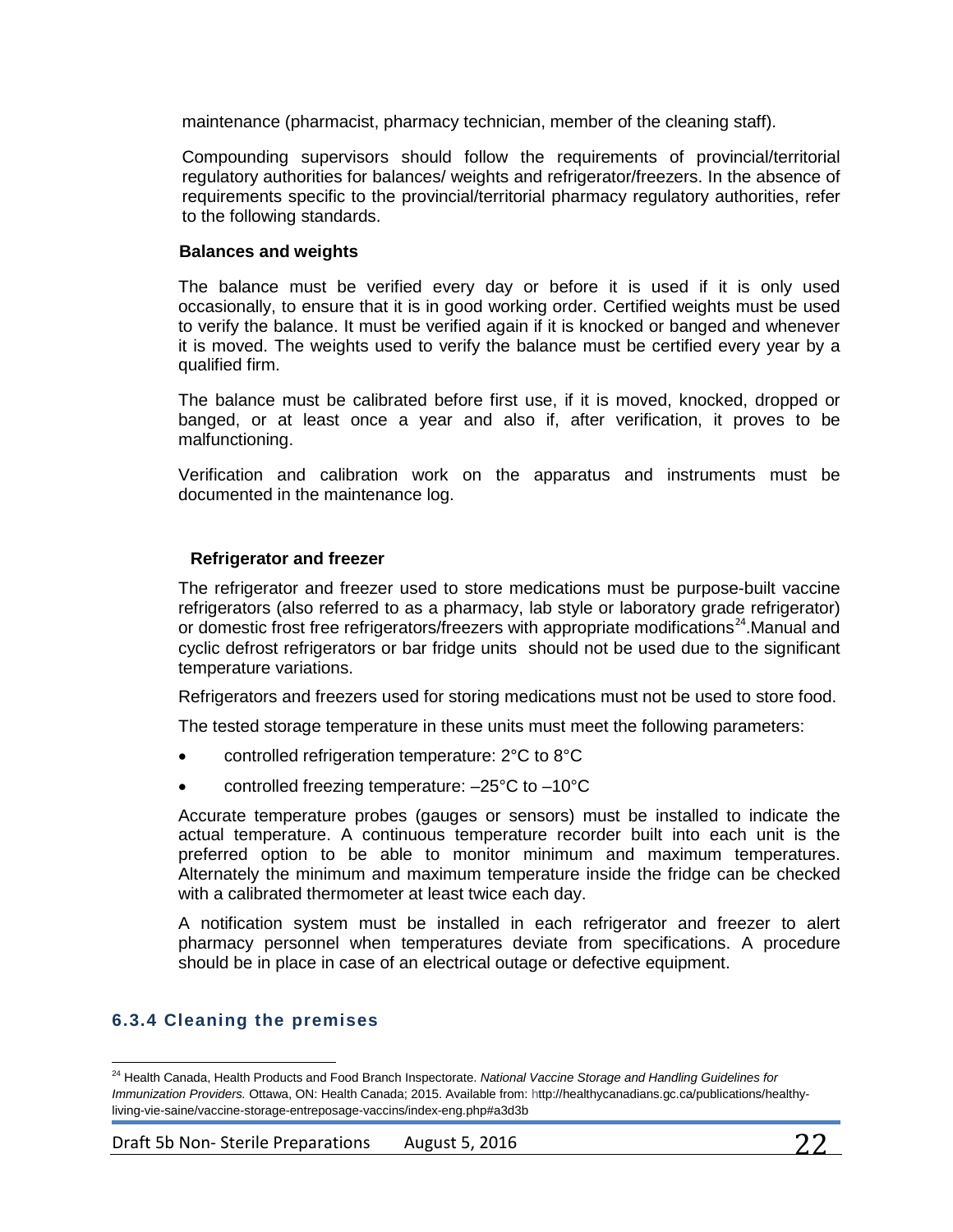Cleaning in the areas reserved for non-sterile compounding must be performed in a manner that maintains the cleanliness and hygiene needed to ensure the quality and integrity of the final preparations.

The worktop surface used for non-sterile compounding must be cleaned before and after each compounding session. The sink must be thoroughly cleaned with detergent before and after the compounding instruments and apparatus are washed or at least once a day and whenever it appears soiled. The area used for non-sterile compounding, including storage areas must be kept clean.

To limit the accumulation of dust and particles, packaging and cardboard boxes from products used must be removed from the non-sterile compounding area.

A sufficient number of easy-to-clean waste containers of suitable size and made of materials resistant to damage from cleaning products must be available. The waste shall be collected in plastic bags and removed with minimal agitation. The waste containers must be emptied and cleaned at a time when no compounding is occurring.

Equipment and products required to clean the premises and the instruments used for non-sterile compounding must be available (e.g., hot and cold water, soap or detergent, disinfectant, disposable towels in a dispenser, a bucket, a mop and cloths). Cleaning accessories should be disposable, or washed and disinfected between uses, and stored separately to avoid contamination from the cleaning process or equipment.

Staff responsible for cleaning the premises must be adequately trained for their task. Cleaning work in the premises must be noted on a form or a calendar, and kept in the maintenance log.

#### **Cleaning the apparatus and instruments**

The equipment must be thoroughly cleaned with water and detergent immediately after it has been used for compounding. It is not enough to use only isopropyl alcohol 70% as the cleaning agent. All specialized apparatus and instruments used for compounding must be cleaned regularly, as recommended by the manufacturer. Cleaning work must be noted in the maintenance log.

### <span id="page-22-0"></span>**6.4 General maintenance log**

The maintenance log must show the calibration dates for the balances, apparatus and instruments used. This information may also be found in any log used to record information about general pharmacy maintenance (e.g., the dates and times when the temperatures of the refrigerators and freezers used to store drugs are checked, cleaning of the premises and equipment).

# <span id="page-22-1"></span>**7. PRODUCT AND PREPARATION REQUIREMENTS**

### <span id="page-22-2"></span>**7.1 Beyond-use date and dating methods**

The beyond use date (BUD) is the date after which a non-sterile compounded preparation should no longer be used. Non-sterile preparations are compounded for immediate use or for short-term storage, and therefore their BUDs are assigned on the basis of criteria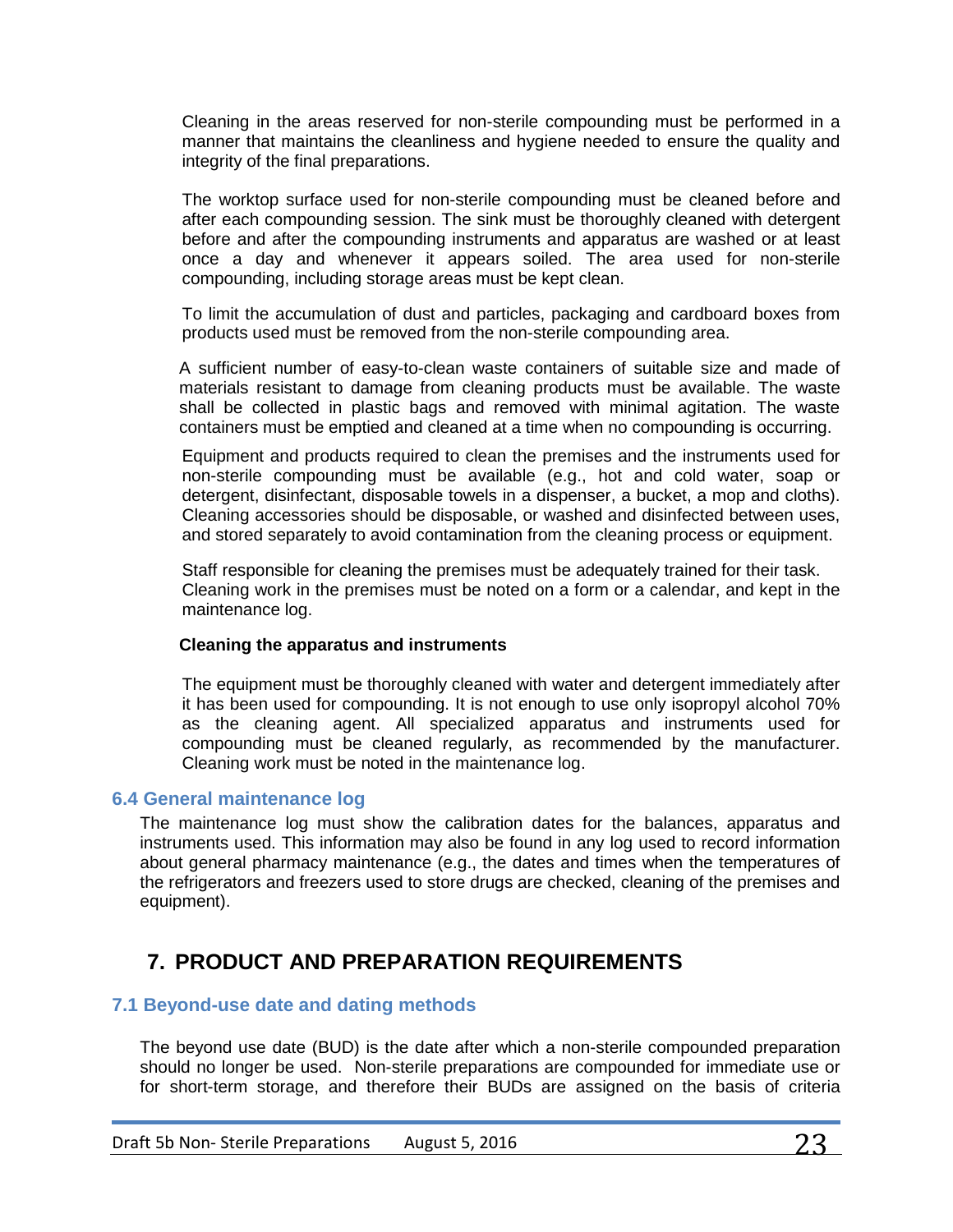different from those applied to assigning expiration dates to manufactured drug products. Instead, the compounder shall refer to the manufacturer and the literature for information on stability, compatibility and degradation of ingredients.

BUDs should be assigned conservatively. When assigning a BUD, compounders shall consult the literature and documentation available on stability in general and on the specific stability of the active pharmaceutical ingredient. When an approved drug is used as an active pharmaceutical ingredient, the pharmacist may refer to the information provided by the manufacturer. The manufacturer's expiry date (ED) for an approved drug must not be used directly as the beyond use date of the final preparation in which it is an ingredient. As recommended in Table 1 below, the BUD for nonaqueous formulations is not later than the time remaining until the earliest expiration date of any ingredient or 6 months, whichever is earlier. The compounding pharmacist must also consider the nature of the ingredient to be used, the compounding method, its degradation mechanisms, compatibility, dosage form, the potential for microbial proliferation in the preparation, the container in which it is packaged, the expected storage conditions, and the intended duration of therapy, and assign the BUD conservatively.

Extensive experience in non-sterile compounding and broad scientific knowledge are required to determine a BUD and to interpret the stability data in relation to the actual compounded formulations. The product should be observed at all stages of compounding for signs of instability.

### GENERAL GUIDELINES FOR ASSIGNING BEYOND-USE DATES

In the absence of any stability data for a drug or a specific non-sterile compounded preparation, the following table presents maximum BUDs recommended for non-sterile compounded drug preparations that are packaged in air-tight, light-resistant containers and stored at controlled room temperature, unless otherwise indicated. Drugs or chemicals known to be labile to decomposition will require shorter BUDs.

#### **Table 1**

| <b>BUD by Type of Formulation</b> *25                                                                                                                                                                                            |  |  |  |
|----------------------------------------------------------------------------------------------------------------------------------------------------------------------------------------------------------------------------------|--|--|--|
| For Nonaqueous Formulations - The BUD is not later than the time remaining until the                                                                                                                                             |  |  |  |
| earliest expiration date of any API or 6 months, whichever is earlier.                                                                                                                                                           |  |  |  |
| For Water- Containing Oral Formulations – The BUD is not later than 14 days when                                                                                                                                                 |  |  |  |
| stored at controlled cold temperatures.                                                                                                                                                                                          |  |  |  |
| For Water-Containing Topical/Dermal and Mucosal Liquid and Semisolid                                                                                                                                                             |  |  |  |
| <b>Formulations – The BUD is not later than 30 days.</b>                                                                                                                                                                         |  |  |  |
| $\star$ . These presidences INTING and presented and the presidential contracted distinguished that the change of the state of the state of the state of the state of the state of the state of the state of the state of the st |  |  |  |

These maximum BUDs are recommended for non-sterile compounded drug preparations in the absence of stability information that is applicable to a specific drug or preparation. The BUD shall not be later than the expiration date on the container or any component.

Where possible, susceptible preparations should contain suitable antimicrobial agents to protect against bacteria, yeast, and mold contamination that may be introduced during or after the compounding process. When antimicrobial agents are contraindicated, susceptible compounded products should be stored at a controlled cold temperature, and patients

<span id="page-23-0"></span> $\overline{\phantom{a}}$ <sup>25</sup> United States Pharmacopeial Convention (USP), Chapter <795> Pharmaceutical Compounding - Non-sterile Preparations, USP 39, Rockville, MD, USP 2016, p35.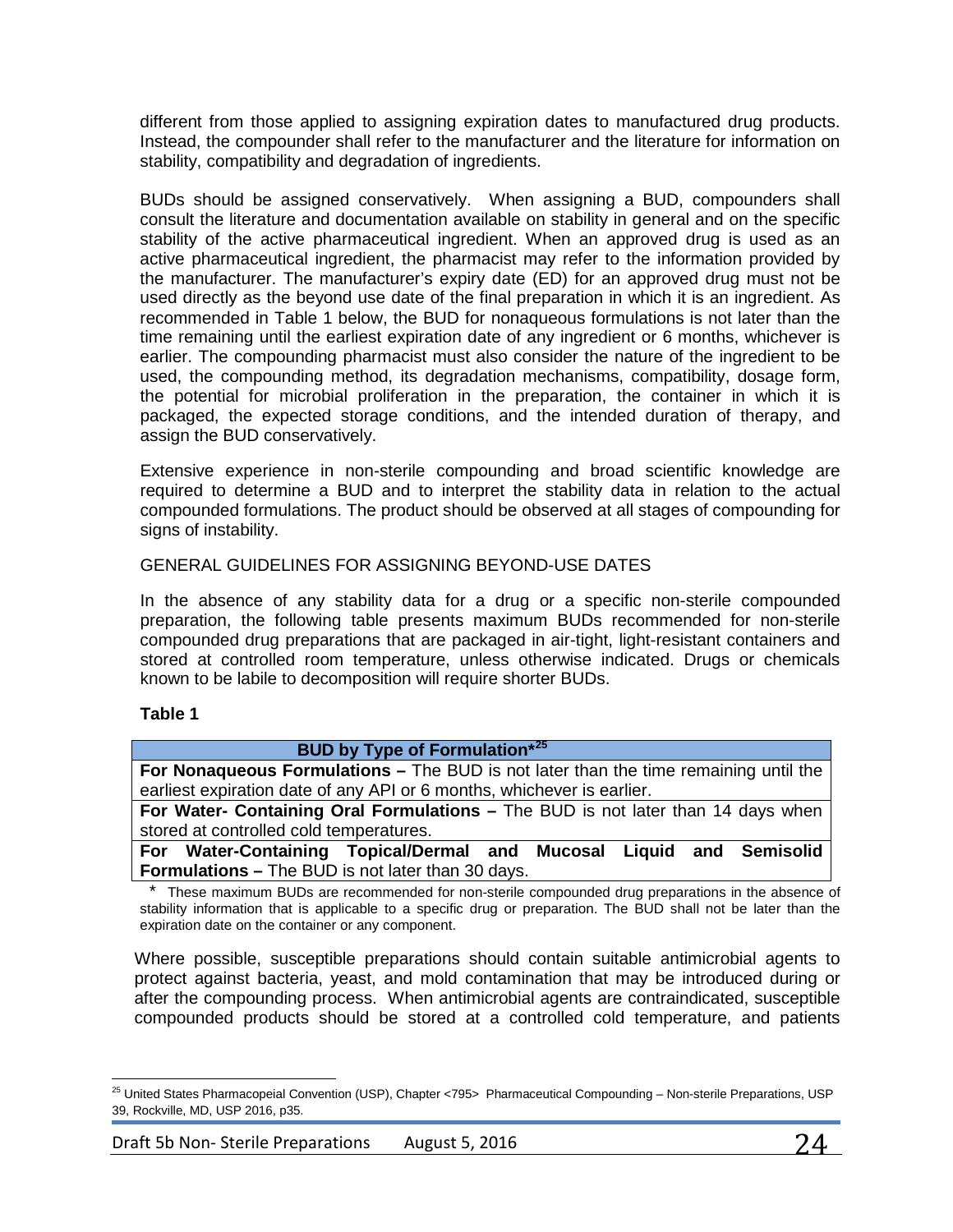educated about proper storage. Antimicrobial preservatives should not be used in place of good compounding practices.

## <span id="page-24-0"></span>**7.2 Compounded Non-sterile Preparation Master Formulation Record**

The master formulation record must include all the following information as required to produce the preparation: [26](#page-24-1) [27](#page-24-2)

- $\checkmark$  official or assigned name, strength, and dosage form of the preparation
- $\checkmark$  expected yield
- $\checkmark$  calculations needed to determine and verify quantities of components and doses of active pharmaceutical ingredients
- $\checkmark$  description of all the ingredients, their quantities and source
- $\checkmark$  compatibility and stability data, including references when available
- $\checkmark$  equipment needed to prepare the preparation
- $\checkmark$  special precautions to be observed by the staff (including personal protective equipment)
- $\checkmark$  source or origin of the formula
- $\checkmark$  references used to write the formula and the consultation date
- $\checkmark$  mixing instructions that should include:
	- 1. order of mixing
	- 2. mixing temperatures or other environmental controls
	- 3. duration of mixing
	- 4. other factors pertinent to the replication of the preparation as compounded
- $\checkmark$  sample labelling information, which shall contain, in addition to legally required information:
	- 1. generic name and quantity or concentration of each active ingredient
	- 2. assigned BUD
	- 3. storage conditions
	- 4. prescription or control number, whichever is applicable
- $\checkmark$  container used in dispensing
- $\checkmark$  packaging and storage requirements
- $\checkmark$  description of final preparation
- $\checkmark$  quality control procedures and expected results

The master formulation record should include specific cleaning instructions when these differ from the usual cleaning instructions. See the template of a master formulation record in Appendix 9.

To ensure preparation quality and safety, the non-sterile compounding supervisor must ensure that the master formulation records are updated. If any amendment is needed, the non-sterile compounding supervisor must describe the change made in the master formulation sheet, and also provide supporting rationale and references. The development of a new master formulation must be based on scientific data and appropriate references must be documented.

l

<span id="page-24-1"></span> $^{26}$  United States Pharmacopeial Convention (USP), Chapter <795> Pharmaceutical Compounding – Non-sterile Preparations, USP 39, Rockville, MD, USP 2016, p35.

<span id="page-24-2"></span><sup>&</sup>lt;sup>27</sup> OPQ Non-Sterile Compounded Preparations, Ordre des Pharmaciens du Quebec, Montreal, QC,2011, pg 35. www.opq.org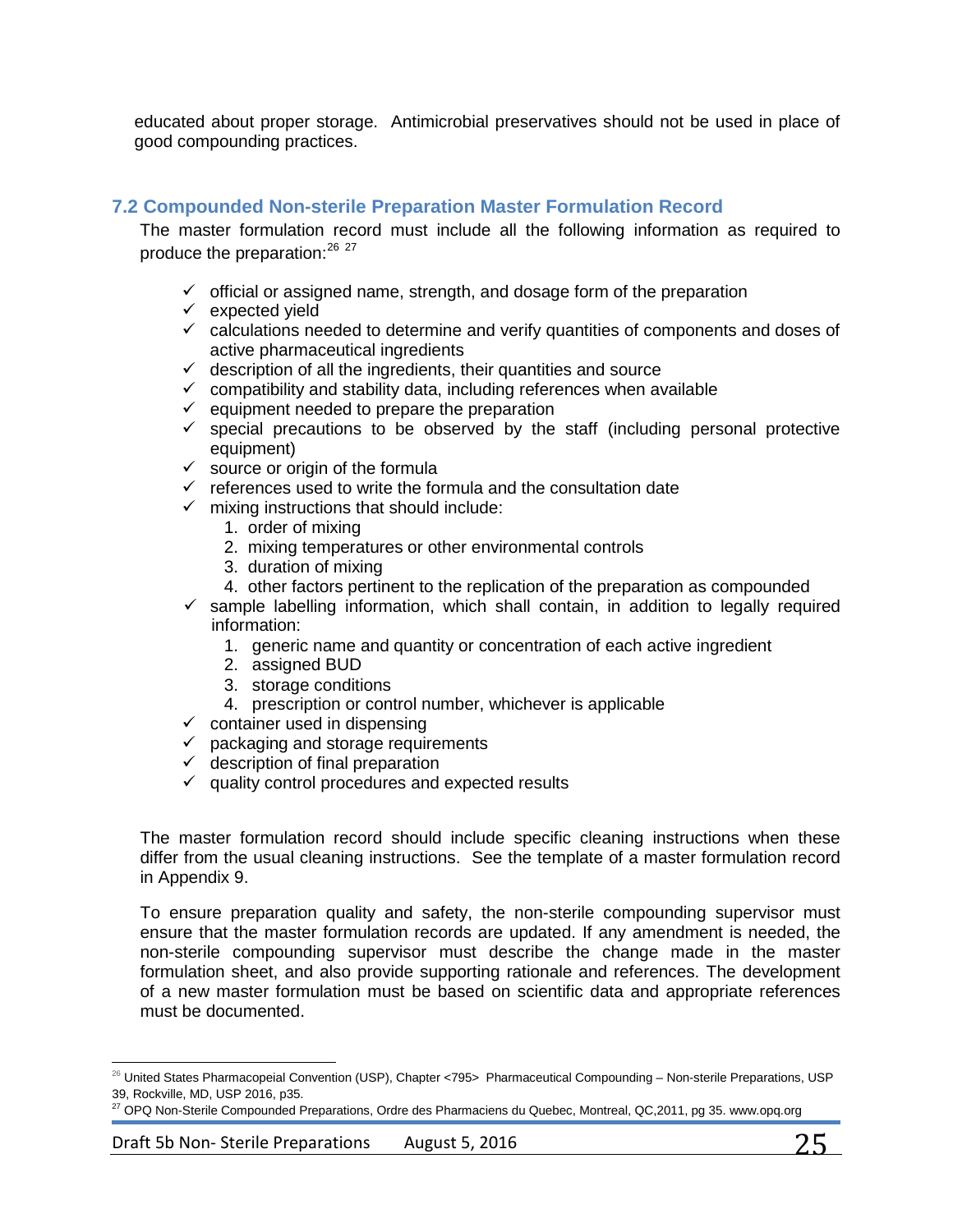All master formulation records should be kept together in a Master Formulation Log which contains, in hard copy or electronic format, the master formulation records to be used for the pharmacy's non-sterile compounded preparations.

## <span id="page-25-0"></span>**7.3 Ingredients Used for Non-sterile Compounds– quality and storage**

The non-sterile compounding supervisor must ensure the purity and quality of the ingredients used in the preparations compounded in the pharmacy. All ingredients (powder, liquids, etc.) that require special precautions when used or stored must be identified. Ingredients and raw materials must be stored and kept safely in conditions that will preserve their quality and purity as directed by the manufacturer or according to pharmacopeia monographs.

### <span id="page-25-1"></span>**7.3.1 Safety Data Sheets**

The Safety Data Sheets (formerly known as Material Safety Data Sheets) published by suppliers under the *Hazardous Products Act* are documents providing information about the risks and preventive measures that apply to the use of products and their storage conditions. Safety Data Sheets are available from the supplier or through the Canadian Center for Occupational Health and Safety (CCOHS)<sup>28</sup>. These sheets must be kept together and made available to staff (pharmacists, pharmacy technicians and pharmacy assistants). All employees must know where they are kept and this location must be easy to access.

Safety Data Sheets are updated by suppliers every three years. It is therefore important that the dates of the available sheets be verified to ensure that the pharmacy always uses the supplier's latest version.

### <span id="page-25-2"></span>**7.3.2 Selection of ingredients**

In choosing active or inactive ingredients to be used for compounding, compounders must take the following information into account:

- $\triangleright$  physicochemical properties of the ingredients
- $\triangleright$  ingredient efficacy
- $\triangleright$  stability
- $\triangleright$  compatibility
- $\triangleright$  toxicity

 $\overline{\phantom{a}}$ 

- $\triangleright$  information about the patient and disease state
- $\triangleright$  the prescriber's therapeutic objective
- $\triangleright$  possible interactions
- $\triangleright$  treatment duration
- $\triangleright$  route of administration
- $\triangleright$  frequency of administration
- $\triangleright$  level of difficulty in administering the final preparation

<span id="page-25-3"></span><sup>&</sup>lt;sup>28</sup> For access to Safety Data Sheets, go to: http://ccinfoweb.ccohs.ca/msds/search.html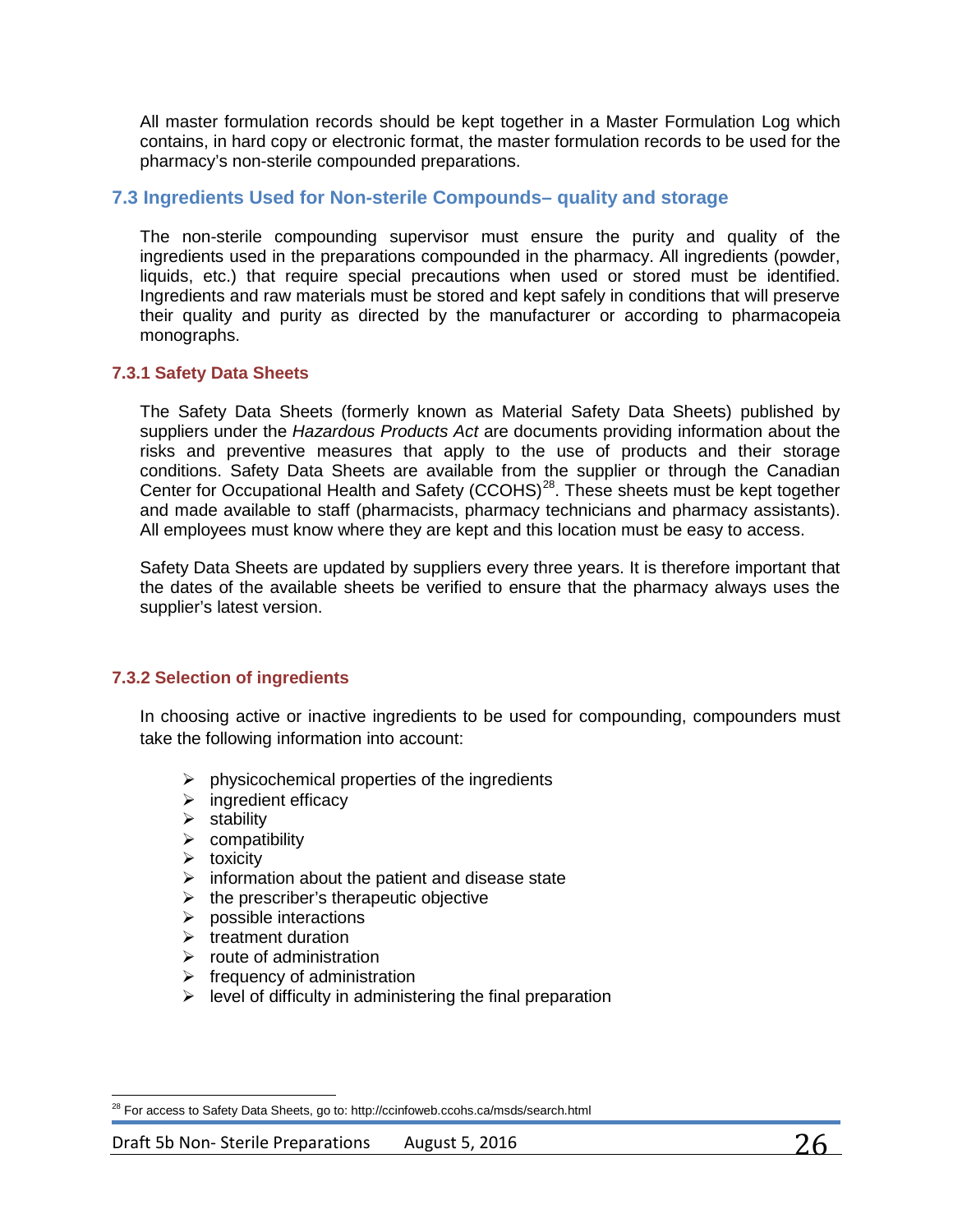Purified water<sup>[29](#page-26-2)</sup> or water of equivalent or superior quality (e.g., sterile irrigation water) must be used for non-sterile compounding whenever the formula requires water as an ingredient. A dispenser of bottled water, programmed or unprogrammed and independent of the pharmacy plumbing, cannot currently be recommended for non-sterile compounding because no data is available on whether the quality of the water supplied by these dispensers is maintained during use. Tap water does not meet this standard and must not be used when compounding or reconstituting.

#### <span id="page-26-0"></span>**7.3.3 Sources of ingredients**

The non-sterile compounding supervisor must ensure that ingredients used come from recognized and reliable sources. Non-sterile preparations must be compounded using approved ingredients that have been assigned a Drug Identification Number (DIN), Active Pharmaceutical Ingredients (APIs) used in a product approved for use in Canada or ingredients that meet the requirements of monographs in a current version of a recognized pharmacopoeia, that is, the USP, PhEur, PhF,PhI, BP,CF,NF or Codex-*Schedule B Food*  and Drugs Act, in keeping with the recommendations of Health Canada's Policy 0051.<sup>[30](#page-26-3)</sup>

When components of compendial quality are not obtainable, quality ingredients, such as those mentioned in the Food Chemical Codex (FCC) or components of high quality such as those that are chemically pure, analytical reagent grade, or American Chemical Societycertified may be used. $31$  However, these components should be used cautiously because the standards for analytical reagents or American Chemical Society-grade materials do not consider whether any impurity present raises human or animal safety concerns.

#### <span id="page-26-1"></span>**7.3.4 Quality of ingredients**

Reasonable means must be taken to determine the purity and safety of the ingredients used for compounding. These means may include analyzing the batch and verifying the manufacturer's reputation and the supplier's reliability. Compounders must be sure to choose quality ingredients (identity, purity) for the preparations and to obtain the documents needed for this purpose, including the certificates of analysis for the ingredients.

If the product is not sourced from a recognized supplier, a qualified laboratory must analyze the product and confirm its identity, purity and quality, based on the requirements of a recognized pharmacopoeia. The analysis results and the certificates must be kept in the ingredients log. It should be noted that federal regulations currently prohibit compounding pharmacists in pharmacies from shipping controlled substances ingredients to be analyzed.

Drugs approved by Health Canada (those with a DIN) may be used as active ingredients. When using one of these products, the compounder must consider all the ingredients (active and inactive) in the approved drug.

Compounders must not use any ingredients for compounding that have been recalled or withdrawn from the market by Health Canada for safety reasons. Health Canada publishes on its website a [list of drugs that have been withdrawn from the market.](http://www.hc-sc.gc.ca/dhp-mps/compli-conform/recall-retrait/_list/index-eng.php)

<span id="page-26-2"></span> $\overline{\phantom{a}}$ <sup>29</sup> United States Pharmacopeial Convention, Chapter <1231> Water for Pharmaceutical Purposes, USP Compounding Compendium, Feb 2016, p456-462.<br><sup>30</sup> Health Canada, Policy on Manufacturing and Compounding Drug Products in Canada, POL-0051, January 26, 2009.

<span id="page-26-3"></span>

<span id="page-26-4"></span><sup>&</sup>lt;sup>31</sup> United States Pharmacopeial Convention, Chapter <795> Pharmaceutical Compounding – Non-sterile Preparations, USP 39, Rockville, MD, Feb 2016. p 34.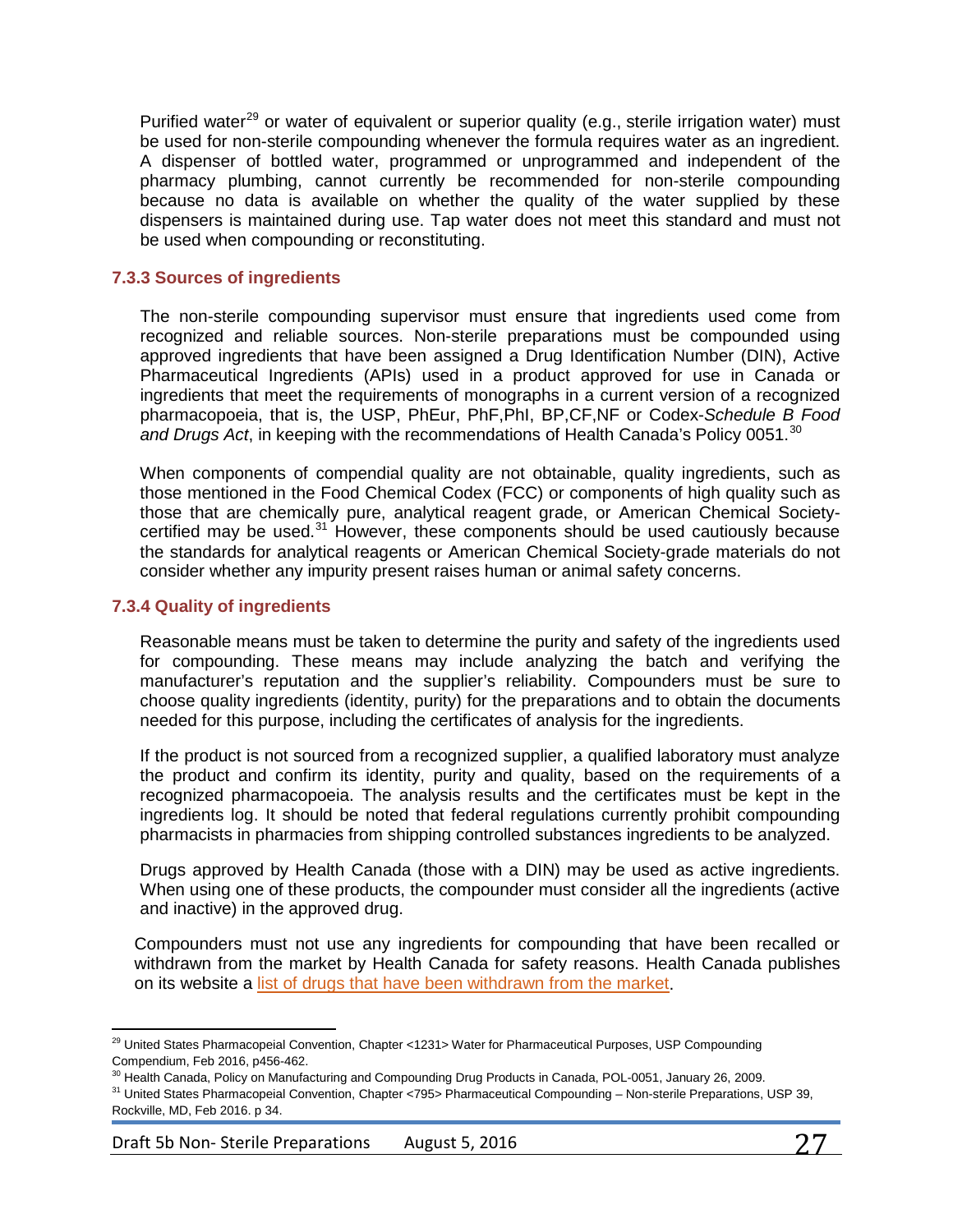For components that have an expiration date on the container from the manufacturer or distributor, the material may be used in compounding before that expiration date when the material is stored in its original container under conditions to avoid decomposition of the chemicals, when there is minimal exposure of the remaining material each time material is withdrawn from the container, and when any withdrawals from the container are performed by those trained in the proper handling of the material. If the component has been transferred to another container it must be identified with the component name, original supplier, lot or control number, transfer date, and expiration date and shall be at least equivalent integrity to the original container. For ingredients without an expiration date assigned by the manufacturer, the container shall be labelled with the date of the receipt and a conservative expiration date, not to exceed three years after receipt, depending on the nature of the ingredient, the container and storage conditions.<sup>[32](#page-27-2)</sup>

All the ingredients must be inspected before use to identify any signs of deterioration.

#### <span id="page-27-0"></span>**7.3.5 Ingredients log**

The ingredients log contains information about the ingredients used for the pharmacy's compounded preparations, such as the date of receipt of the ingredients, their source and the certificates of analysis or analysis results. This log must be accessible to all employees who might need to consult the information on hand about a given product.

An additional log must be created and maintained for narcotics, controlled drugs and targeted substances used in compounded preparations, and it must comply with the regulations governing these products.

## <span id="page-27-1"></span>**7.4 Compounding Record**

The Compounding Record for non-sterile compounds shall contain:<sup>[33](#page-27-3)</sup>

- official or assigned name, strength, and dosage of the preparation
- Master Formulation Record reference for the preparation
- names and quantities of all components

-sources, lot numbers, and expiration dates of components

-total quantity compounded

-name of the person who prepared the preparation, name of the person who performed the quality control procedures, and name of the compounder who approved the preparation

-date of preparation

-assigned preparation batch number or prescription number

-assigned BUD

-duplicate label as described in the Master Formulation Record

<span id="page-27-2"></span> $\overline{\phantom{a}}$  $32$  United States Pharmacopeial Convention, General Chapter <795> Pharmaceutical Compounding – Non-sterile Preparations, USP 39, Rockville, MD. Feb 2016. p 34.

<span id="page-27-3"></span><sup>33</sup> United States Pharmacopeial Convention (USP), General Chapter <795> Pharmaceutical Compounding - Non-sterile, USP 39, Rockville, MD, USP 2016, p36.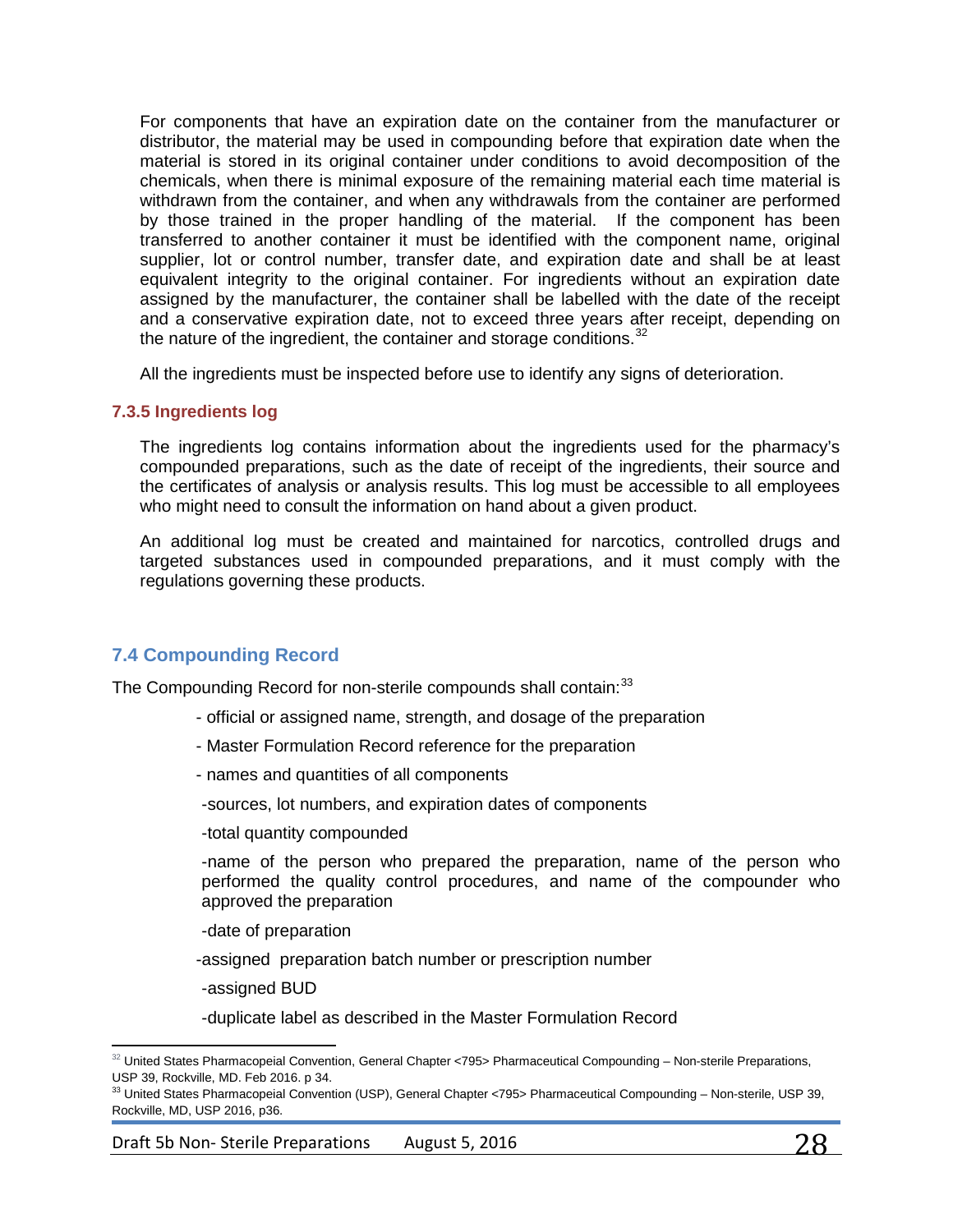-description of final preparation

-results of quality control procedures as appropriate (eg. weight range of filled capsules, pH of aqueous liquids)

-documentation of any quality control issues and any adverse reactions or preparation problems reported by the patient or caregiver

The pharmacy must keep such a record (paper-based or computerized) for each individual patient, as well as for non-sterile preparations made in batches. These records must be filed and retained for future reference as required by the provincial /territorial regulatory authority.

The rationale for compounding must be documented in the patient's file with the appropriate justification, regardless of the reason, when there is a marketed drug available (e.g., allergy, drug temporarily in short supply, difficult to swallow, etc.).

The origin of the compounded non-sterile preparation dispensed to the patient must be recorded in the patient file in cases where the preparation was made by another pharmacy, where permitted by provincial/territorial legislation. Any pharmacy (in the health care facility or the community) must be able to track information related to preparations that it dispenses, even if those preparations were made by another pharmacy.

## <span id="page-28-0"></span>**7.5 Conduct of personnel in compounding areas**

Personnel must behave in a professional manner, following all pertinent policies and procedures. The risk of contamination of the product by personnel should be minimized. For reasons of hygiene and safety and to avoid possible contamination, during non-sterile compounding staff must:

- $\checkmark$  have short nails and not wear false nails;
- $\checkmark$  have long hair tied up;
- $\checkmark$  not wear jewellery on their hands or wrists;
- $\checkmark$  not chew gum;
- $\checkmark$  not consume or keep food, drink, or tobacco in compounding area
- $\checkmark$  notify the compounding supervisor if they have an active respiratory tract infection, an eye or skin infection or a hand lesion, etc. to determine the fitness of the person to carry out compounding activities or specific protective measures that should be taken to avoid contamination of the product  $34$ :
- $\checkmark$  wear clean clothing appropriate to the type of compounding being done;
- $\checkmark$  wear a clean laboratory coat<sup>[35](#page-28-2)</sup> reserved for compounding (preferably a disposable gown), a cap and mask and, if applicable, a beard guard;

<span id="page-28-1"></span> $\overline{\phantom{a}}$  $34$  PIC/S Guide to Good Practices for the Preparation of Medicinal Products in Healthcare Establishments, Pharmaceutical Inspection Convention, Pharmaceutical Inspection Co-operation Scheme, Geneva, Switzerland, 1 March 2014, p12, www.picscheme.org

<span id="page-28-2"></span><sup>&</sup>lt;sup>35</sup> It is highly recommended that a disposable gown be worn for compounding. If a clean laboratory coat is worn for compounding, it must be reserved for making these preparations and not be worn outside the compounding area. When employees leave the compounding area, they must leave their laboratory coats behind. They may put them on again when they return, provided they are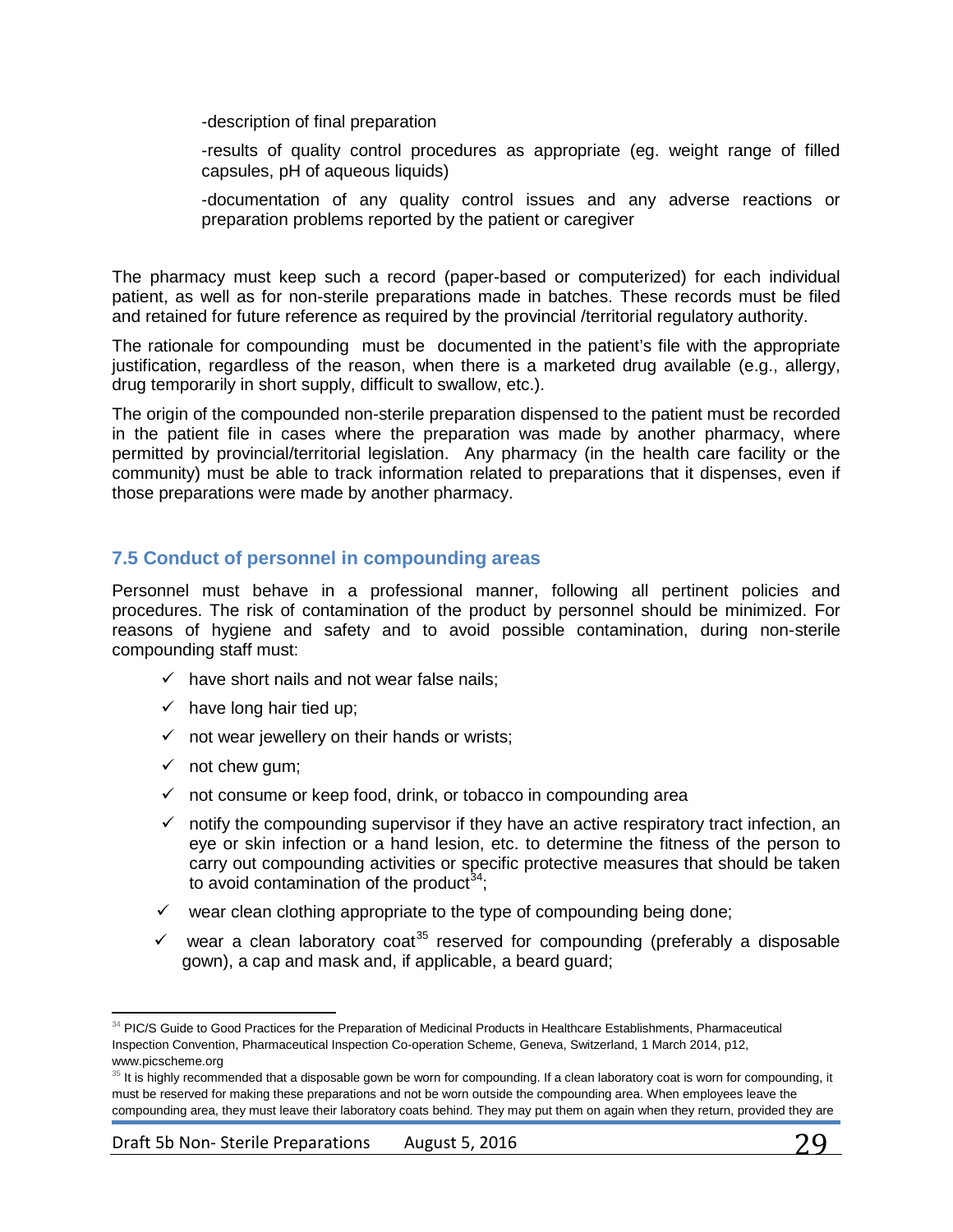- perform appropriate hand hygiene with regular soap or antimicrobial soap<sup>[36](#page-29-1)</sup> and low particle-release paper for drying;
	- $\checkmark$  slip on powder-free gloves<sup>[37](#page-29-2)</sup> after proper hand hygiene;
	- $\checkmark$  Take any other reasonable measures to prevent cross contamination, and to protect themselves from chemical exposure

#### <span id="page-29-0"></span>**7.5.1 Verification of final compounded non-sterile preparations**

The non-sterile compounding supervisor (or compounding pharmacist or pharmacy technician) must perform the following activities:

- Ensure that all compounded non-sterile preparations comply with compounding protocols;
- Verify the identity of the ingredients;
- Verify the volume, quantity or weight of the ingredients;
- Regularly verify the quality of compounding technique

When compounding a preparation, compounding personnel must undertake the following activities:

- Assess the final preparation using factors such as weight, adequacy of mixing, clarity, odor, color, consistency, pH, and analytical testing as appropriate.
- Verify the information on the label; and ensure this information is recorded on the compounding record.
- Verify the integrity of the container and that the container is appropriate for the physical and chemical properties of the compounded preparation to avoid a container-drug interaction.<sup>[38](#page-29-3)</sup>
- Review the Master Formulation Record and Compounding Record to ensure errors have not occurred in the compounding process and that the preparation is suitable for use.
- Verify that products requiring refrigeration are stored appropriately pending delivery to the patient.
- Ensure the preparation is delivered to the patient or caregiver with appropriate consultation.

Draft 5b Non-Sterile Preparations August 5, 2016  $30$ 

 $\overline{\phantom{a}}$ 

clean and unsoiled. Laboratory coats must be changed as soon as they become soiled or according to protocols required. Disposable gowns must be changed every day or as soon as they become soiled.

<span id="page-29-1"></span> $36$  Hand Hygiene Practices In Healthcare Settings. Public Health Agency of Canada. Tunney's Pasture, Canada. 2012 p33, part C, section 2.2 Available from: http://publications.gc.ca/collections/collection\_2012/aspc-phac/HP40-74-2012-eng.pdf

<span id="page-29-2"></span><sup>&</sup>lt;sup>37</sup> Powder-free gloves must always be worn for compounding. The compounding pharmacist must select gloves appropriate for the type of compounding to be done, consulting the Safety Data Sheets for the ingredients to be used. Given the risk that patients or staff may be allergic to latex, nitrile or neoprene gloves are preferable. Pharmacists must ask their patients whether they are allergic to latex

<span id="page-29-3"></span><sup>38</sup> United States Pharmacopeial Convention (USP) General Chapter <795> pharmaceutical compounding – non-sterile preparations, USP 39, Rockville, MD, USP 2016, p36.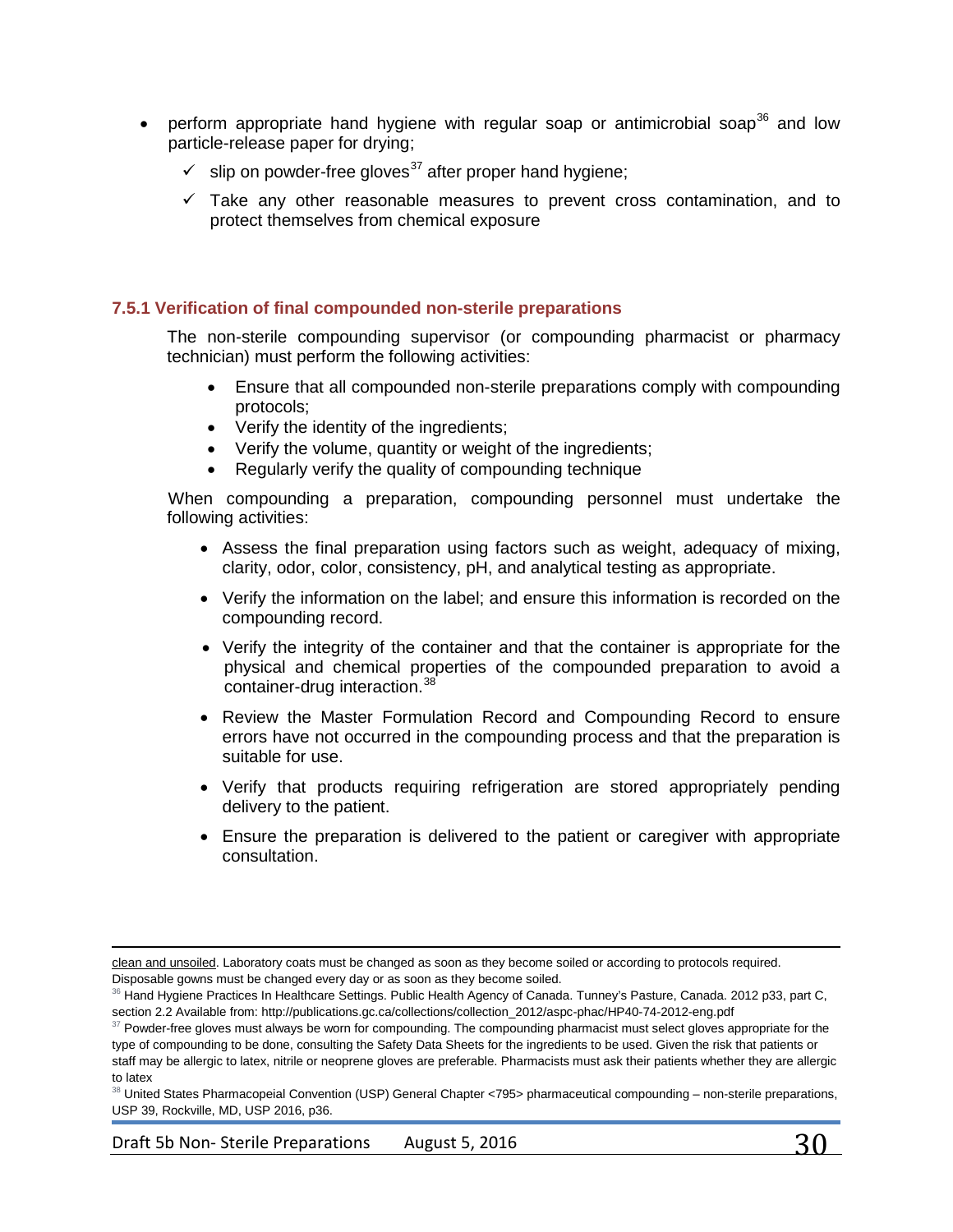## <span id="page-30-0"></span>**7.6 Labelling and Packaging**

#### <span id="page-30-1"></span>**7.6.1 Labelling of final compounded non-sterile preparations**

#### **7.6.1.1 General**

The non-sterile compounding supervisor must establish a procedure for the labelling of compounded non-sterile preparations and ensure that it is followed. The labels for compounded non-sterile preparations must meet the requirements of the applicable legislation and regulations.

Each container for a compounded non-sterile preparation must be labelled. All active ingredients and the concentration of each ingredient must be identified on the label. The label must include the BUD, and storage and handling information. The labeling should indicate that "this is a compounded preparation".

The compounding pharmacist or pharmacy technician must similarly label non-sterile preparations that have been compounded at the request of another pharmacy, where permitted by provincial/territorial legislation.

As required by the respective provincial/territorial regulatory authority, , another label must be added at the pharmacy where the compounded non-sterile preparations will be dispensed to the patient. Both labels must be retained on the preparations.

#### **7.6.1.2 Label and insert**

The computer-generated self-adhesive label printed by the prescription and file management software may be too small to carry all relevant information to ensure safe, appropriate use of the compounded non-sterile preparation by the patient. If this information cannot be included on an auxiliary label, an insert must be prepared. The insert is considered to be an integral part of the label.

Together, the label and insert must provide all information required for proper use of the drug by the patient or for safe administration by a third party.

The label must contain the following information, at a minimum:

- pharmacy identification (name, address and telephone number of the compounder's or dispenser's pharmacy);
- drug identification (active ingredients, concentration, form, route of administration, amount prepared);
- special precautions (e.g., if product is an irritant);
- storage method;
- date when the sterile preparation was compounded;
- BUD;
- preparation batch number.

The package insert must include the following information:

• all information required by federal/provincial/territorial legislation and regulations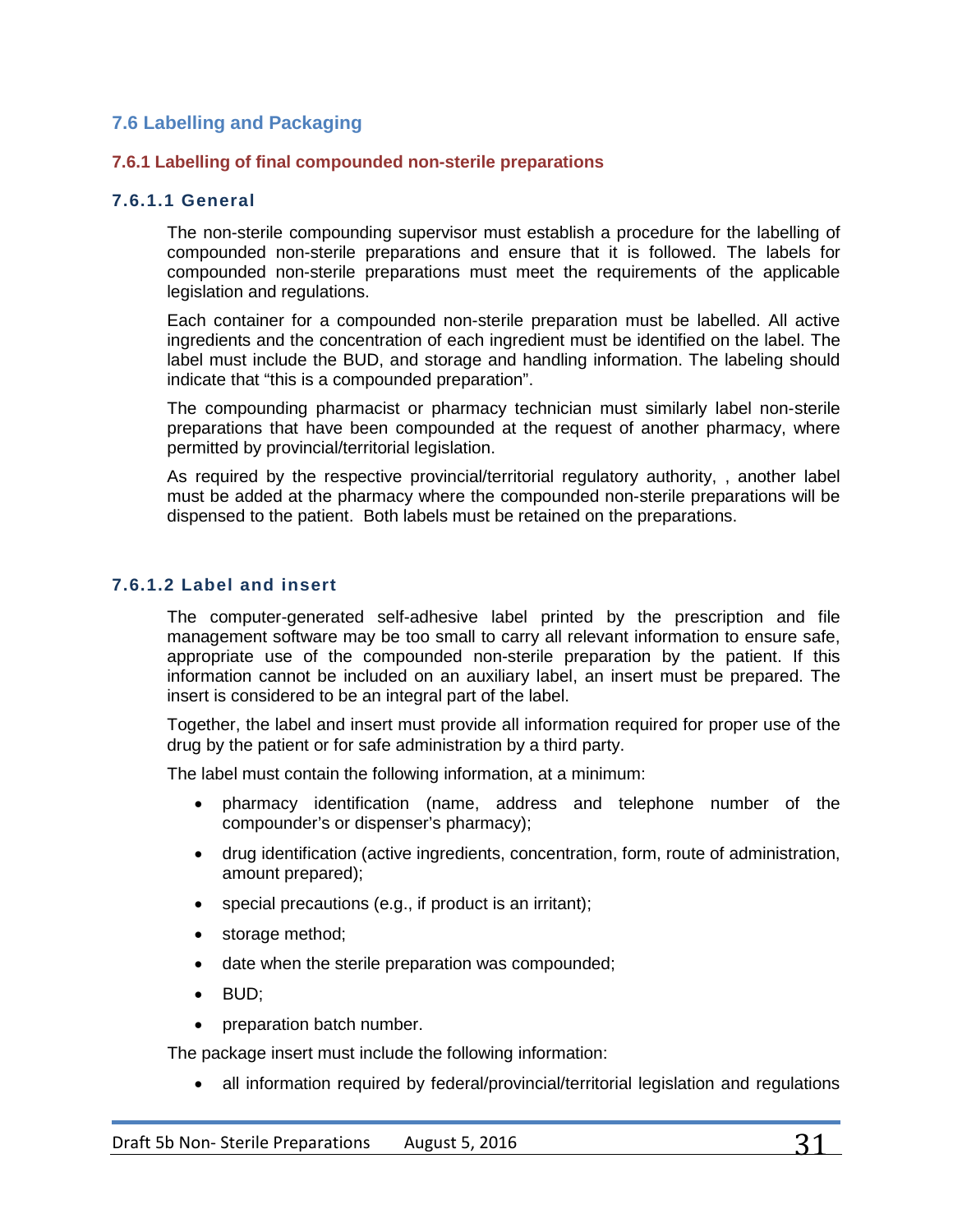regarding the labelling of medications that could not be included on the main label;

- details concerning mode of administration;
- special precautions related to drug storage (e.g., "Caution: contents must be refrigerated upon receipt — store between 2°C and 8°C. Do not freeze"; "Do not store medication in the refrigerator door"; "Keep out of reach of children");
- special precautions for disposal or destruction of the preparation;
- emergency contact information of the compounding pharmacy (where compounding has been undertaken by another pharmacy, where permitted by provincial/territorial legislation), provided there is explicit agreement on this matter between the two pharmacies involved.

### <span id="page-31-0"></span>**7.6.2 Packaging process and procedure**

Appropriate packaging must be used for all preparations to be delivered to patients or other health care providers. To maintain the integrity of compounded non-sterile preparations and the safety of patients and delivery personnel, the non-sterile compounding supervisor must develop and implement a packaging procedure for final compounded non-sterile preparations.

During packaging, compounding personnel must

- put all final compounded non-sterile preparations in packaging that maintains each preparation's stability, integrity and storage conditions;
- indicate storage requirements on the final package (e.g., temperature, protection from light);
- indicate additional precautions on the final packaging (e.g., if product is an irritant);
- indicate transport precautions (e.g., temperature, fragility, safety) and instructions (name and address of patient) on the outside packaging of each item.

# <span id="page-31-1"></span>**7.7 Storage**[39](#page-31-3),[40](#page-31-4)

## <span id="page-31-2"></span>**7.7.1 General conditions**

The non-sterile compounding supervisor must develop a storage procedure and this procedure must be followed at all times.

<span id="page-31-3"></span> $\overline{\phantom{a}}$ <sup>39</sup> United States Pharmacopeial Convention (USP), General Chapter <797>, Pharmaceutical Compounding- Sterile Preparations. USP 39, Rockville, MD, USP 2016. p65-69

<span id="page-31-4"></span><sup>&</sup>lt;sup>40</sup> United States Pharmacopeial Convention (USP). General Chapter <1079>: good storage and shipping practices. USP 39, Rockville, MD, USP 2016. p351-360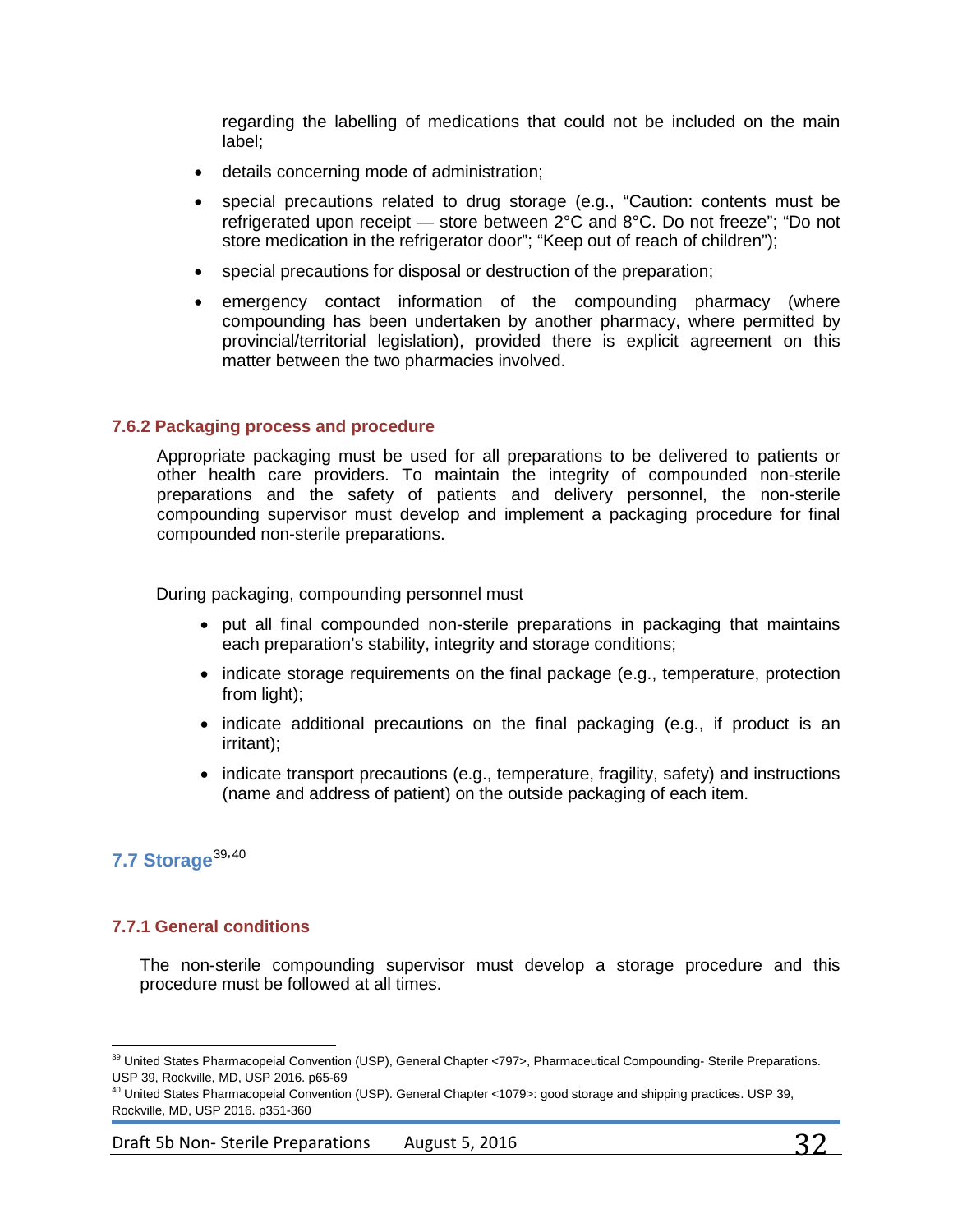Active and inactive ingredients and finished products must always be stored according to the manufacturers' recommendations or the monographs published in recognized pharmacopoeias (ambient temperature, refrigeration, light, humidity, etc.) and in a place inaccessible to the public and unauthorized staff.

Active and inactive ingredients and finished products must always be put away on receipt. They must be handled and put away in a manner that prevents cross-contamination and incompatibilities.

To ensure the quality and stability of raw materials and final preparations, storage conditions in stockrooms must be controlled. Product storage conditions must be stringently respected, regardless of the storage location (warehouse, quarantine, pharmacy, delivery vehicle, unloading dock for deliveries, carrier, etc.). The temperature of the premises (pharmacy, warehouse, etc.) must be controlled and remain within the limits indicated in [Appendix 11](#page-79-0) regardless of the season. Information on monitoring of room, refrigerator and other temperatures and controls related to implementation of the storage procedure must be recorded in the general maintenance  $log<sup>41</sup>$  $log<sup>41</sup>$  $log<sup>41</sup>$ .

Products that have been stored must be inspected before use to detect any signs of deterioration. A procedure for verifying the BUDs of stored compounded non-sterile preparations and the expiration dates of commercial products must be developed and implemented to ensure that products and compounded non-sterile preparations that have become unusable are quickly discarded.

## <span id="page-32-0"></span>**7.8 Transport and delivery of compounded non-sterile preparations**

Policies and procedures must be developed and implemented for the transport of compounded non-sterile preparations<sup>[42](#page-32-2) [43](#page-32-3)</sup> and their delivery to patient care units, pharmacists, pharmacies and patients (*see* Appendix 5). A policy for return and disposal of expired, partially used or unused compounded non-sterile preparations from the patient's home or the patient care unit in a health care facility must also be developed.

Preparations to be delivered must be packed and labelled in a manner that ensures the safety of patients and delivery persons. Transport conditions (temperature, fragility safety) and the information required for delivery to the patient (name, address, etc.) must always be indicated on the outside of the packaging.

As a rule, extreme temperatures (excessive heat or freezing) must be avoided, or procedures developed to check the min/max thermometer during transport. The steps to be followed in the event of non-maintenance of target storage temperature during transport must be indicated in the procedure.

The transport and delivery procedures must include any precautions to be taken by the delivery person, especially during delivery (e.g., personal delivery of the compounded preparation, rather than delegation to another person) and during return of medications.

When a private carrier is used, the non-sterile compounding supervisor must verify the steps taken to ensure maintenance of stability of the compounded preparation throughout transport

<span id="page-32-1"></span> $\overline{\phantom{a}}$ <sup>41</sup> United States Pharmacopeial Convention (USP). General chapter <1079>: good storage and shipping practices. USP 39, Rockville, MD, USP 2016. p351-360.

<span id="page-32-3"></span><span id="page-32-2"></span><sup>42</sup> Transportation of Dangerous Goods Act, 1992 (S.C. 1992, c. 34): <http://laws-lois.justice.gc.ca/eng/acts/T-19.01/page-1.html> <sup>43</sup> Transportation of Dangerous Goods Regulations[: http://www.tc.gc.ca/eng/tdg/clear-tofc-211.htm](http://www.tc.gc.ca/eng/tdg/clear-tofc-211.htm)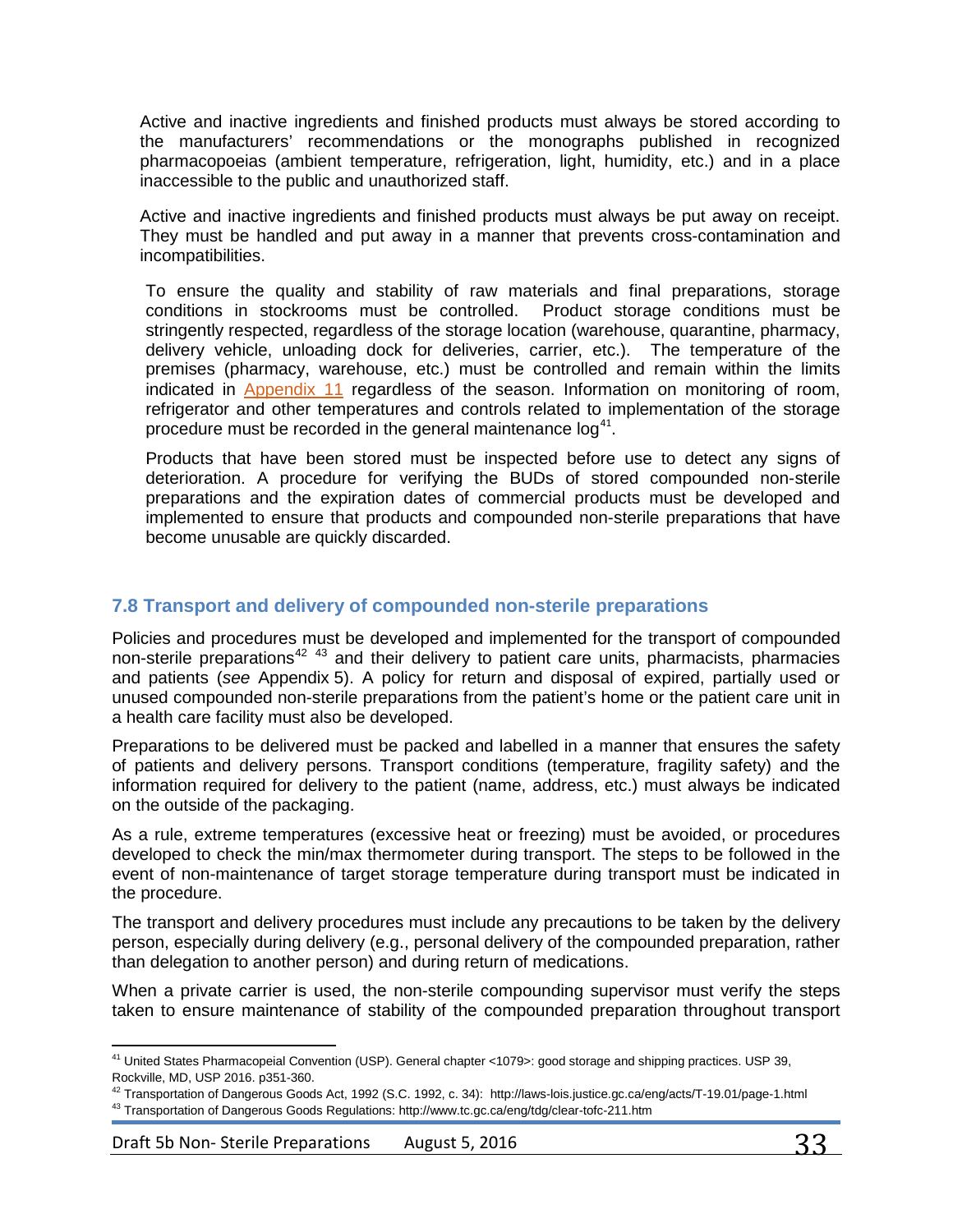and storage.

Where compounding is undertaken by another pharmacy, where permitted by provincial/territorial legislation, the compounding personnel must ensure that the preparation is transported to the dispensing pharmacy under conditions that maintain stability of the preparation. The receiving pharmacy must then ensure that transport conditions are maintained until the product is delivered to the patient.

## <span id="page-33-0"></span>**7.9 Product Recalls**

When information obtained by a community or hospital pharmacy as a result of internal control, a complaint or a product recall shows that the grade or quality of a product or preparation does not meet requirements, the pharmacist or pharmacy technician must be able to

- identify patients or dispensers who have received the compounded non-sterile preparation;
- notify patients or their caregivers that there is a problem with the preparation;
- perform the necessary follow-up if the preparation has been administered.

The information about individual units or batches of compounded non-sterile preparations recorded in the patient file and the compounding log must be sufficient to allow users to track recipients of compounded non-sterile preparations.

The non-sterile compounding supervisor must ensure that a procedure for recall of compounded non-sterile preparations has been developed and approved (*see* Appendix 5).

In health care facilities, the pharmacist or pharmacy technician must follow the established recall procedure; remove products already in circulation and follow up appropriately with patients likely to have used them.

The causes of the problem leading to the recall must be reviewed, and corrective and preventive measures must be identified and implemented, regardless of the location of the pharmacist's or pharmacy technician's practice.

## <span id="page-33-1"></span>**7.10 Incident and accident management**

When an incident or accident involving a compounded non-sterile preparation occurs, the compounding personnel must complete an event report and explanation form. In health care facilities or community pharmacies, a form developed or selected by the facility or pharmacy may be used (*see* [Appendix](#page-79-1) 12 for an example).

Complaints, accidents, incidents and reported side effects must be evaluated to determine their cause, and the necessary steps must be taken to prevent re-occurrence. Each organization must have a process for this activity and must maintain a log. The information in the log is used to investigate deviations from protocol and to improve processes.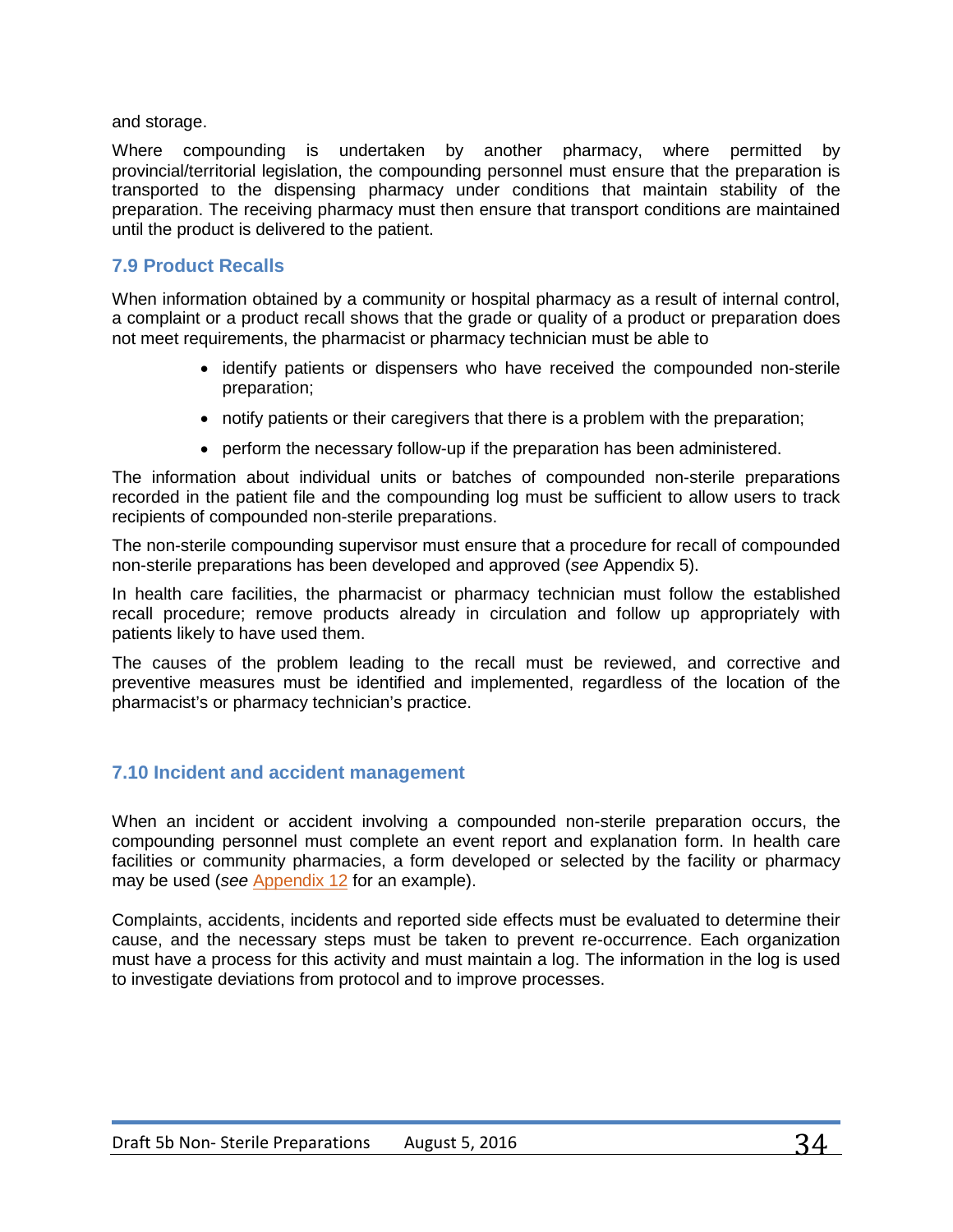## <span id="page-34-0"></span>**7.11 Veterinary Preparations**

Compounding of drugs for animals is subject to the same rules as compounding of drugs for human consumption. Compounding of animal drugs in a pharmacy must take place within the framework of a valid veterinarian/client/patient/ pharmacist relationship, the patient being the animal treated and the client being the animal's owner.

Pharmacists who compound products for animals bred, kept or slaughtered specifically for the purpose of producing food for human consumption or for competition animals (e.g., race horses) must understand the legislation specific to the animal population and comply with it in all respects.

To ensure that an animal is fit for human consumption, the time required for the metabolism and elimination of the drug or the "withdrawal period" must be added to the labels of products compounded for animals that are intended for human consumption, along with the other instructions on the subject provided by the veterinary doctor's prescription.

Pharmacists shall be knowledgeable about the individual species' limitations in physiology and metabolic capacity that can result in toxicity when certain drugs or excipients are used in compounded preparations for animals. If formulations specifically developed for animals are not available, extrapolating formulations intended for human use may not be appropriate for animal species and may contribute to negative outcomes.<sup>[44](#page-34-1)</sup>

 $\overline{\phantom{a}}$ 

<span id="page-34-1"></span><sup>&</sup>lt;sup>44</sup> United States Pharmaceopeial Convention, Chapter <795> Pharmaceutical Compounding – Non-sterile, USP 39, Rockville MD, USP 2016, p 38.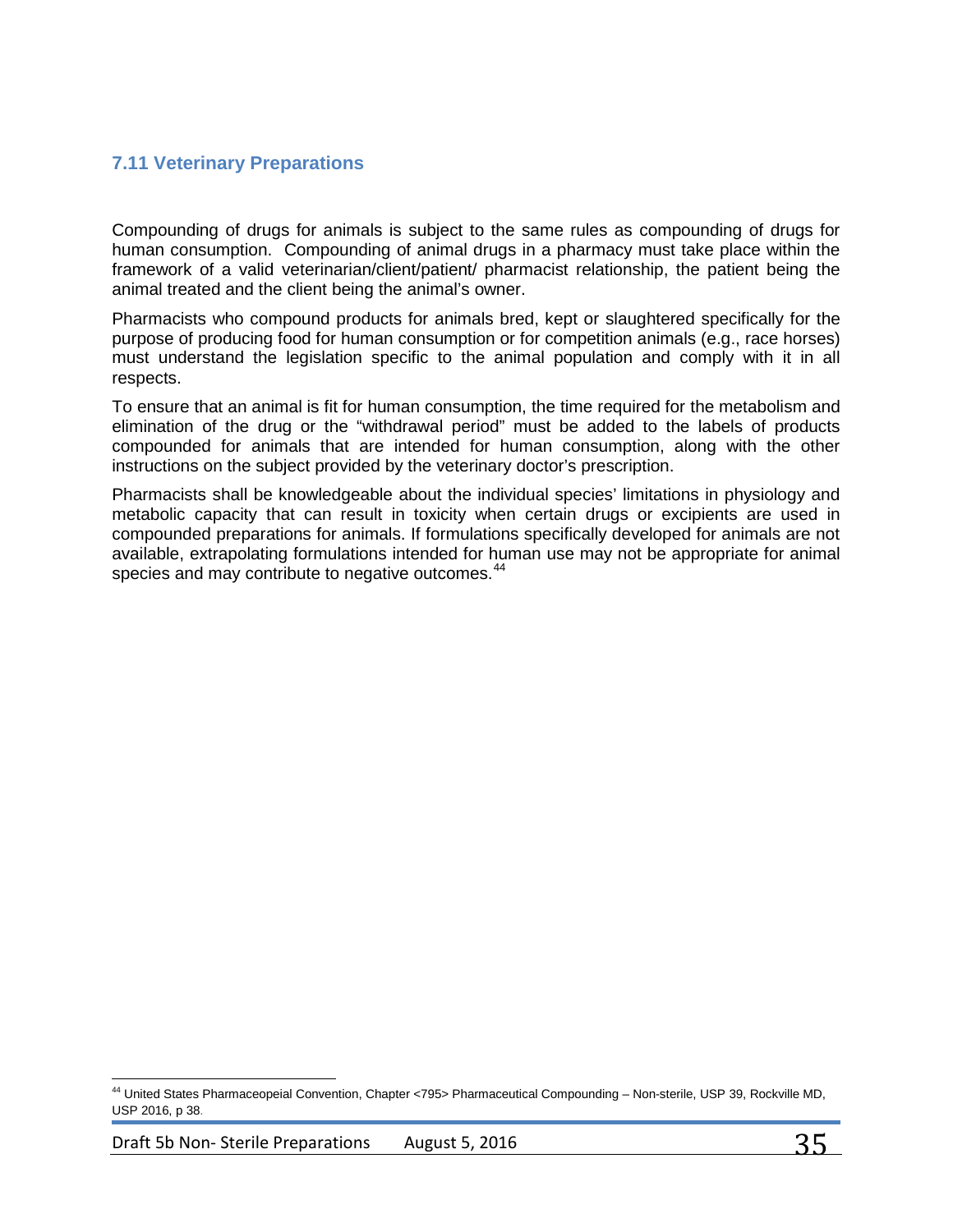# <span id="page-35-0"></span>**8. QUALITY ASSURANCE PROGRAM**

## <span id="page-35-1"></span>**8.1 Program content**

The non-sterile compounding supervisor must establish a quality assurance program to ensure the clear definition, application and verification of all activities that will affect the quality of compounded non-sterile preparations and the protection of personnel.

The quality assurance program is intended to generate information showing that the organization's personnel, facilities and equipment attain and maintain the conditions required for quality compounding of non-sterile preparations and that non-sterile preparations are being compounded in compliance with established procedures. This information is made available to and is used by personnel and other responsible individuals.

The verifications required by the quality assurance program help personnel to acquire data and identify trends, which in turn allow corrective and preventive actions to be taken, if necessary. The quality assurance program for each pharmacy will vary depending on the level of requirements (A, B, or C), facilities and equipment needed, personnel involved, and extent of compounding. Each verification carried out according to the quality assurance program needs to be documented. [Appendix 13](#page-82-0) provides an example of possible components of a quality assurance program.

## <span id="page-35-2"></span>**8.2. Quality Assurance of equipment and compounding areas**

## **8.2.1 Certification**

Equipment that supports compounding activities, especially refrigerators, and air sampling devices when required, must be certified with respect to its installation and operation and must be calibrated before being put into service and thereafter as recommended by the manufacturer.

A regular maintenance plan must be established, taking into account the manufacturer's recommendations for each device. If no manufacturer's recommendations are available, maintenance activities must be performed at least once a year by a qualified technician. The maintenance report must be saved in the general maintenance log.

#### **8.2.2 Temperature readings**

If an integrated recording device (e.g., refrigerator, freezer,) is used to review temperatures 24 hours a day, compounding personnel must check the temperature log of equipment at least once a day and must take corrective actions in case of substantial variance with respect to specified parameters.

When a thermometer is used as a verification instrument, the temperature must be read at least twice a day (at specified but different times of day; e.g., morning and night). The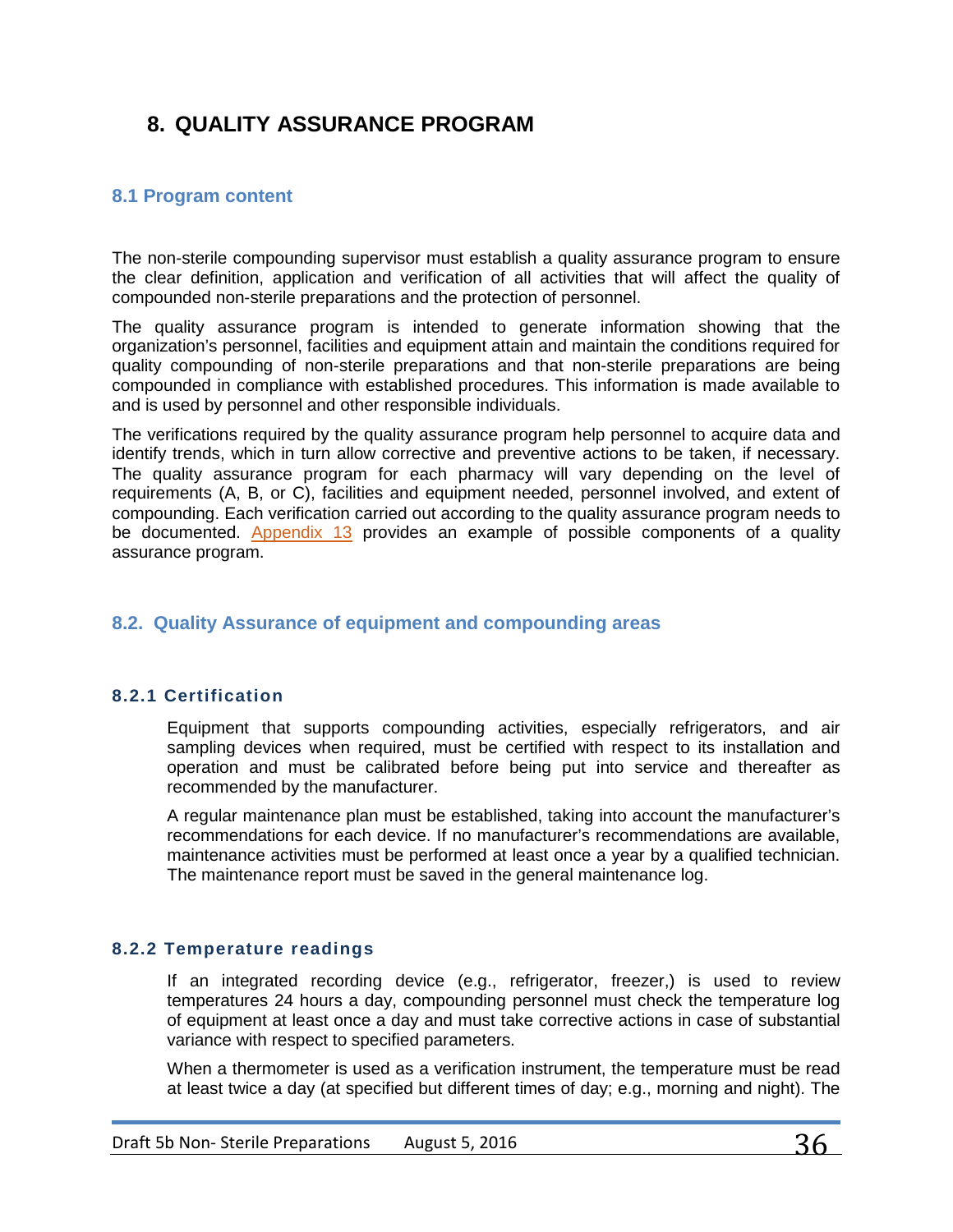non-sterile compounding supervisor must record and retain proof of calibration of the thermometer.

Temperature readings will include the actual temperature, the minimum temperature and the maximum temperature.

If a computerized temperature monitoring system is used, the system must offer features to record and store temperature readings at the same frequency as specified above (at a minimum). The system must also trigger an alarm if the temperature readings deviate from the acceptable range.

Refrigerator and freezer temperature readings must be recorded on a form stored in the general maintenance log, unless the units are equipped with a continuous temperature recorder. In the latter situation, the data recorded by this device must also be verified and stored.

Temperature probes must be maintained and calibrated at least once a year or in accordance with the manufacturer's instructions. Calibration of these instruments must be noted in the general maintenance log.

## **8.3 Quality Assurance of Personnel and Processes**

Compounding personnel need to be trained/certified and their work routinely observed to ensure compliance with procedures/standards and maintenance of competency. More frequent observations may be needed in cases such as return from extended leaves or in the case of contamination.

## **8.4 Quality assurance of compounded non-sterile preparations**

The non-sterile compounding supervisor must establish a quality assurance program to ensure that preparations are compounded in compliance with established procedures.

The program must monitor, among other things,

- the presence of a master formulation record for each compounded non-sterile preparation;
- compliance of the preparation with the prescription issued;
- compliance of labels affixed to containers with legislation and regulations;
- compliance with required documentation in the compounded non-sterile preparations record for individual patients and the batch compounded non-sterile preparations record, ensuring the performance of all verification steps required during and after compounding.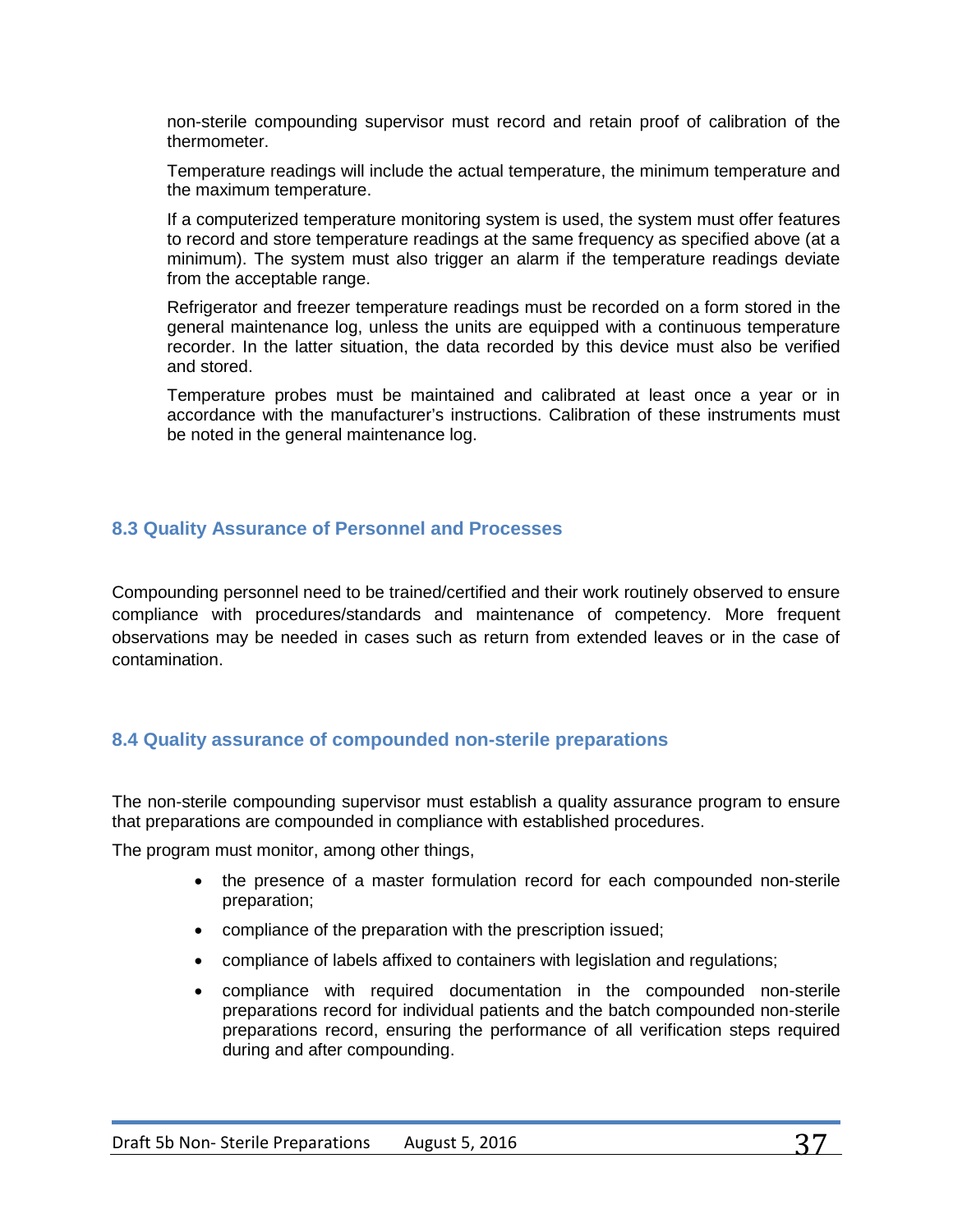# **8.5 Documentation of quality control activities**

Written documentation related to the quality assurance program must be verified, analyzed and signed by the non-sterile compounding supervisor and retained for a period as designated by federal/provincial/territorial regulations.

The non-sterile compounding supervisor must

- investigate missing documentation, situations of non-compliance (where action is required) and deviations from protocols;
- take corrective and preventive actions; and,
- document all findings and corrective actions.

All completed documentation concerning the quality assurance program for personnel involved in the compounding of non-sterile preparations must be retained and made accessible.

# **9. SOURCE FOR ADDITIONAL INFORMATION**

For more information on compounding of non-sterile products, please refer to General Chapter <795> in the most recent edition of USP–NF. For more information on compounding hazardous sterile preparations, please refer to Chapter <800> in the most recent edition of the USP-NF which is scheduled to become official July1, 2018.

# **10. REQUIREMENTS FOR COMPLEX PREPARATIONS AND HAZARDOUS PREPARATIONS (SIMPLE, MODERATE AND COMPLEX)**

## **10.1 Complex Preparations**

As the complexity of the non-sterile compounded product increases, so do the requirements for producing a quality product which is safe for the patient, in an environment that is safe for the compounding personnel. Complex preparations require more training and equipment and an environment conducive to little, or preferably, no interruptions. In addition, if ingredients which could be irritating to personnel such as powders are frequently used, or materials which require some hazardous safety measures are used, further requirements are necessary to produce quality products and to protect compounding personnel**.**

Level B requirements are needed for the compounding of complex preparations**.** In addition to the requirements for Level A, Level B requires a dedicated room that is separate from the rest of the pharmacy to provide for a larger work space, storage of materials and equipment, uninterrupted workflow, and greater protection from cross contamination. A well ventilated, entirely closed off room or a room with a ventilated containment device is required with the air exhausted to the outside when certain powders, aromatic products or other hazardous products are compounded. If a ventilated containment device is used, the pharmacy should follow the same requirement as [10.2.3.1.](#page-39-0)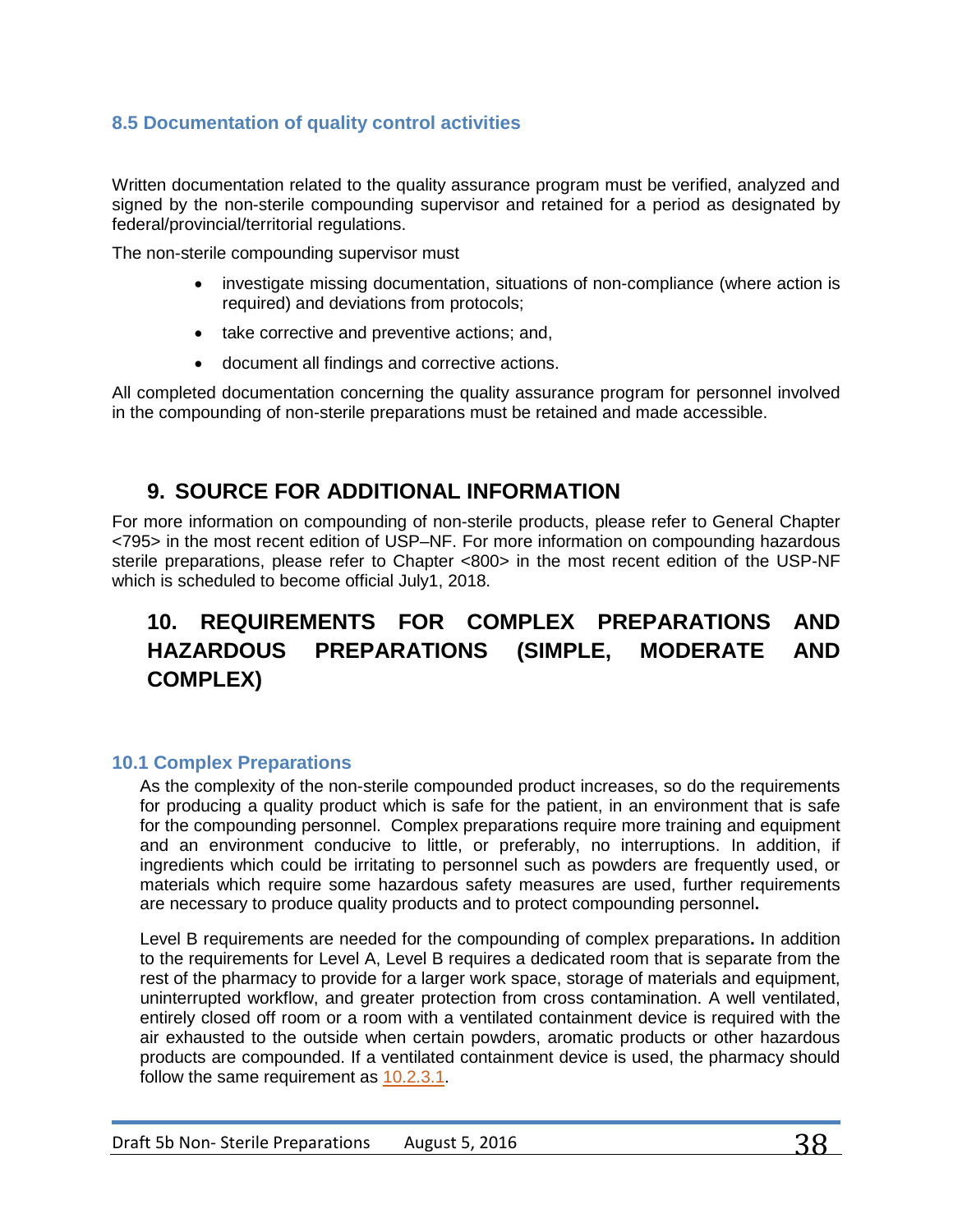Compounding of complex preparations as defined by USP 795, or hazardous products posing less risk can follow Level B requirements.

## **10.2 Hazardous Preparations**

Hazardous preparations could be simple, moderate or complex, but the level of precautions needed is more dependent on the risk posed by the hazardous product, rather than the complexity of the preparation. Small quantities of simple or moderate preparations containing products classified by NIOSH or WHMIS as hazardous may sometimes be compounded following Level A requirements, depending on the risk. Some hazardous products may require compounding using Level B requirements, and others may need Level C requirements. Those drugs listed in Group 1 of NIOSH (antineoplastics) and those categorized by WHMIS as very irritating to the respiratory tract, the skin and the mucous membranes would require the greater precautions of Level C.

Hazardous products can penetrate the body through the skin, by ingestion, by accidental injection (needle-stick injury) or by inhalation. According to some studies, absorption through the skin is the primary known route of penetration<sup>45</sup>.

Absorption through the skin occurs by direct contact with contaminated surfaces or objects. Ingestion occurs by eating foods that might have been contaminated or by putting contaminated hands or objects, particularly pens, into the mouth<sup>[46](#page-38-1) 47</sup>. Inhalation of vaporized drugs can also be a source of contamination<sup>[48](#page-38-3)</sup>. Therefore; the compounding of hazardous non-sterile preparations requires the implementation of safety measures to protect personnel and the environment

Compounding supervisors should consult appropriate references [\(Appendix 7\)](#page-68-0) to determine what risk the hazardous drug or hazardous material would be to personnel. In regard to hazardous drugs, USP 800 suggests that at a minimum, the following should be considered: Type of hazardous drug (antineoplastic, non-antineoplastic, reproductive risk only), dosage form, risk of exposure, packaging, manipulation. In addition, there should be documentation of the alternate containment strategies and/or work practices that are being employed for specific dosage forms to minimize occupational exposure, and assessment of risk must be reviewed at least every 12 months.

Additional laws and regulations governing the compounding of hazardous preparations and handling of hazardous products may exist at the federal/provincial/territorial level and would need to be consulted. Pharmacies must customize their list of hazardous drugs and hazardous materials being used, and document the compounding requirements necessary for safe compounding of these products.

Draft 5b Non-Sterile Preparations August 5, 2016 39

<span id="page-38-0"></span>l <sup>45</sup> American Society of Health-System Pharmacists. ASHP guidelines on handling hazardous drugs. *Am J Health Syst Pharm*. 2006;63(12):1172-93.

<span id="page-38-1"></span><sup>46</sup> American Society of Health-System Pharmacists. ASHP guidelines on handling hazardous drugs. *Am J Health Syst Pharm*. 2006;63(12):1172-93.

<span id="page-38-2"></span><sup>47</sup> Association paritaire pour la santé et la sécurité du travail du secteur affaires sociales (ASSTSAS). *Prevention guide — safe handling of hazardous drugs.* Montréal, QC: ASSTSAS; 2008. Available from: http://www.asstsas.qc.ca/publications/publicationsspecialisees/guides-de-prevention/prevention-guide-safe-handling-of-hazardous-drugs.html

<span id="page-38-3"></span><sup>48</sup> American Society of Health-System Pharmacists. ASHP guidelines on handling hazardous drugs. *Am J Health Syst Pharm*. 2006;63(12):1172-93.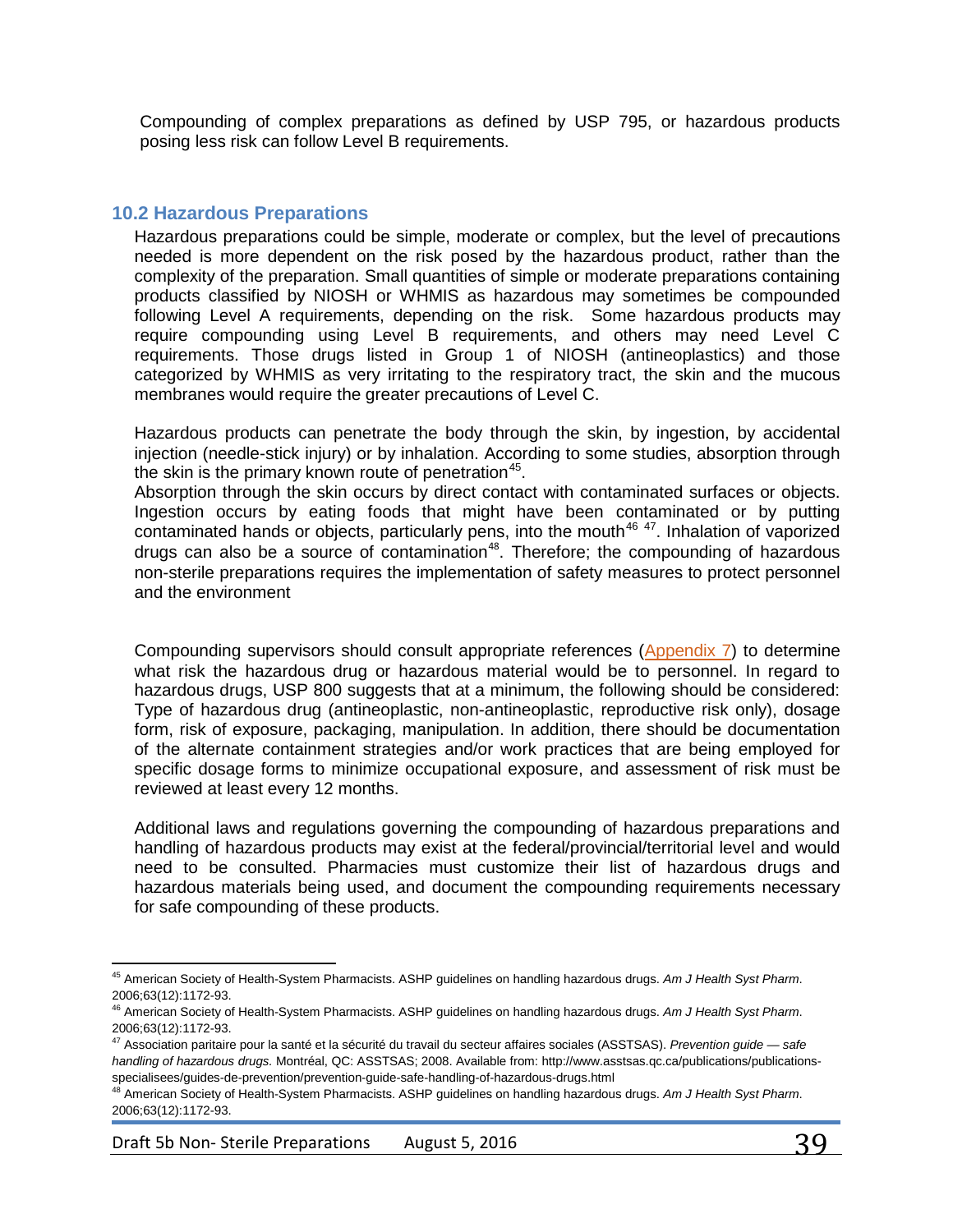In the pharmacy of a health care facility, a hazardous drugs committee<sup>[49](#page-39-1)</sup> should be established when hazardous drugs or materials are compounded. The committee should comprise representatives of the employer, representatives of compounding and administration personnel, and representatives of cleaning and disinfecting personnel for the compounding areas. A pharmacist or pharmacy technician must be designated to support hazardous products management.

Handling hazardous drugs with greater risk or certain hazardous materials that are very irritating to the respiratory tract, the skin and the mucous membranes requires the precautions of Level C. Level C requires compounding in a closed-off room under negative pressure with filtered air exhausted to the outside to avoid contaminating the environment. This room should be dedicated to the compounding of preparations containing hazardous drugs or materials or, as a minimum, there must be assurances that the area is meticulously cleaned in a manner in which there is no risk of cross-contamination with the hazardous materials before compounding other preparations.

Detailed requirements for Level C are included in the remainder of this section.

# **10.3 Facilities and equipment for handling hazardous products[50](#page-39-2) (Level C)**

Facilities for the compounding of hazardous non-sterile preparations must be designed and built in accordance with these Model Standards, with provincial/territorial and local regulations and, for health system facilities, with other applicable standards regulating the construction of government buildings.

In addition to previously stated requirements such as adequate space for compounding and sufficient lighting, compounding of hazardous non-sterile preparations should be done in a separate room. For less hazardous products, this could be level B requirements with a wellventilated room, and for hazardous products with greater health risk, this would require Level C precautions of a separate room under negative pressure.

## <span id="page-39-0"></span>**10.3.1 Compounding Rooms**

l

Engineering controls for containment are required to prevent the cross-contamination of preparations during all phases of the compounding process. A containment primary engineering control (C-PEC) is a ventilated device designed to minimize worker and environmental hazardous product exposure when directly handling hazardous products. The containment secondary engineering control (C-SEC) is the room in which the C-PEC is placed.

The room used for compounding hazardous preparations needing Level C requirements  $must:$ <sup>[51](#page-39-3)</sup>

Draft 5b Non-Sterile Preparations August 5, 2016  $\overline{40}$ 

<span id="page-39-1"></span><sup>49</sup> Association paritaire pour la santé et la sécurité du travail du secteur affaires sociales (ASSTSAS). *Prevention guide — safe handling of hazardous drugs.* Montréal, QC: ASSTSAS; 2008. Available from: http://www.asstsas.qc.ca/publications/publicationsspecialisees/guides-de-prevention/prevention-guide-safe-handling-of-hazardous-drugs.html

<span id="page-39-2"></span><sup>50</sup> Association paritaire pour la santé et la sécurité du travail du secteur affaires sociales (ASSTSAS). *Prevention guide — safe handling of hazardous drugs.* Montréal, QC: ASSTSAS; 2008. Available from: http://www.asstsas.qc.ca/publications/publicationsspecialisees/guides-de-prevention/prevention-guide-safe-handling-of-hazardous-drugs.html

<span id="page-39-3"></span><sup>51</sup> United States Pharmaceopeial Convention, Chapter <800> Hazardous Drugs – Handling in health care settings, USP39, Rockville, MD, USP 2016, p88 (Chapter to become official July 1, 2018)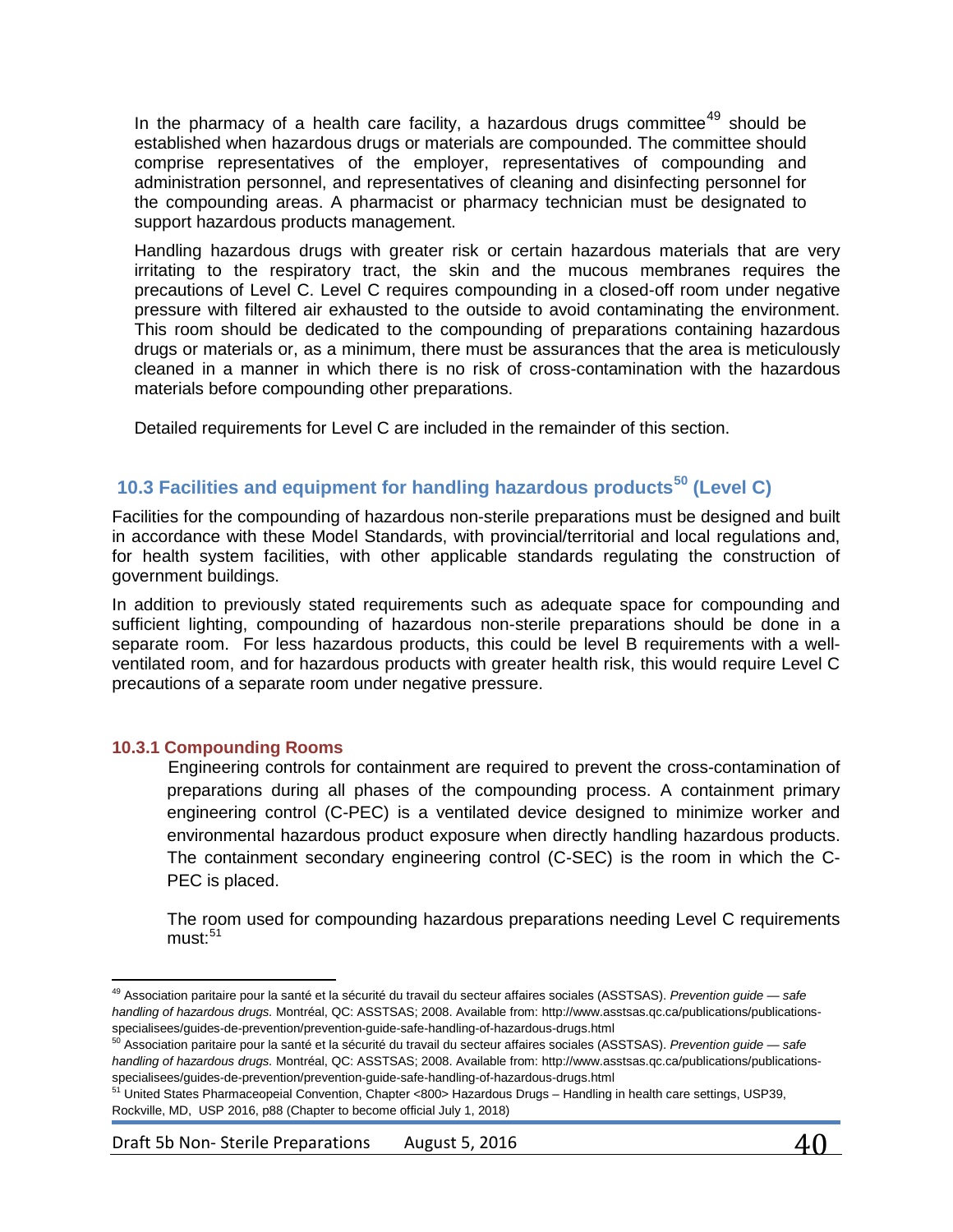- 1. Be externally vented through high-efficiency particulate air (HEPA) filtration
- 2. Be physically separate from other preparation rooms
- 3. Have an appropriate air exchange of at least 12 ACPH
- 4. Have a negative pressure of 2.5 Pa relative to surrounding areas.

A sink with hot and cold running water must be available for handwashing, as well as an eyewash station and/or other emergency or safety precautions that meet applicable laws and regulations. Water sources and drains must be located at least 1 meter away from the C-PEC.

Due to the difficulty of cleaning hazardous product contamination, surfaces of ceilings, walls, floors, fixtures, shelving, counters, and cabinets in the non-sterile compounding area must be smooth, impermeable, free from cracks and crevices and non-shedding.

### **10.3.2 Heating, ventilation and air conditioning system for controlled rooms**

The room must be vented to the outside though HEPA filters, have an air exchange of at least 12 ACPH, and have a negative pressure to contain the hazardous products and minimize the risk of exposure. Consideration should be given to an uninterrupted power source for the ventilation systems to maintain negative pressure in the event of power loss.

An air conditioning system must be included in the HVAC system to help ensure the comfort of personnel wearing personal protective equipment (PPE). The temperature of the room must be less than or equal to 20°C, taking into account employees' comfort once all garb (including PPE) has been donned.

### **10.3.3 Windows and openings**

Controlled rooms must not have windows or doors opening directly to the exterior of the building. If any windows are present, they must be sealed. If any doors lead to the outside or to a non-controlled area (other than the doors designated for accessing the room), they must be sealed. An environmental control procedure and a housekeeping procedure, including the cleaning of sealed windows and doors, must be implemented by cleaning personnel.

#### <span id="page-40-0"></span>**10.3.4 Area for unpacking hazardous products**

If a hazardous product arrives from the manufacturer in an undamaged state, sealed in impermeable plastic, then no special precautions are necessary in the area<sup>[52](#page-40-1)</sup>, however two pairs of ASTM International–approved gloves must be worn by personnel doing the unpacking.

If a hazardous product arrives in a damaged state and unpacking is required, a C-PECwill be needed. The C-PECmay be used just for unpacking the damaged product, or it could also be used for the compounding of non-sterile hazardous preparations<sup>[53](#page-40-2)</sup>. Personnel must wear PPE recommended in [10.2.3.4.](#page-40-0)

<span id="page-40-1"></span> $\overline{\phantom{a}}$  $52$  United States Pharmacopeial Convention (USP). General chapter <800>: hazardous drugs — handling in health care settings [draft]. USP39, Rockville, MD, USP 2016, p88 (Chapter to become official July1, 2018).

<span id="page-40-2"></span>United States Pharmacopeial Convention (USP). General chapter <800>: hazardous drugs — handling in health care settings [draft]. USP39, Rockville, MD, USP 2016, p88 (Chapter to become official July1, 2018).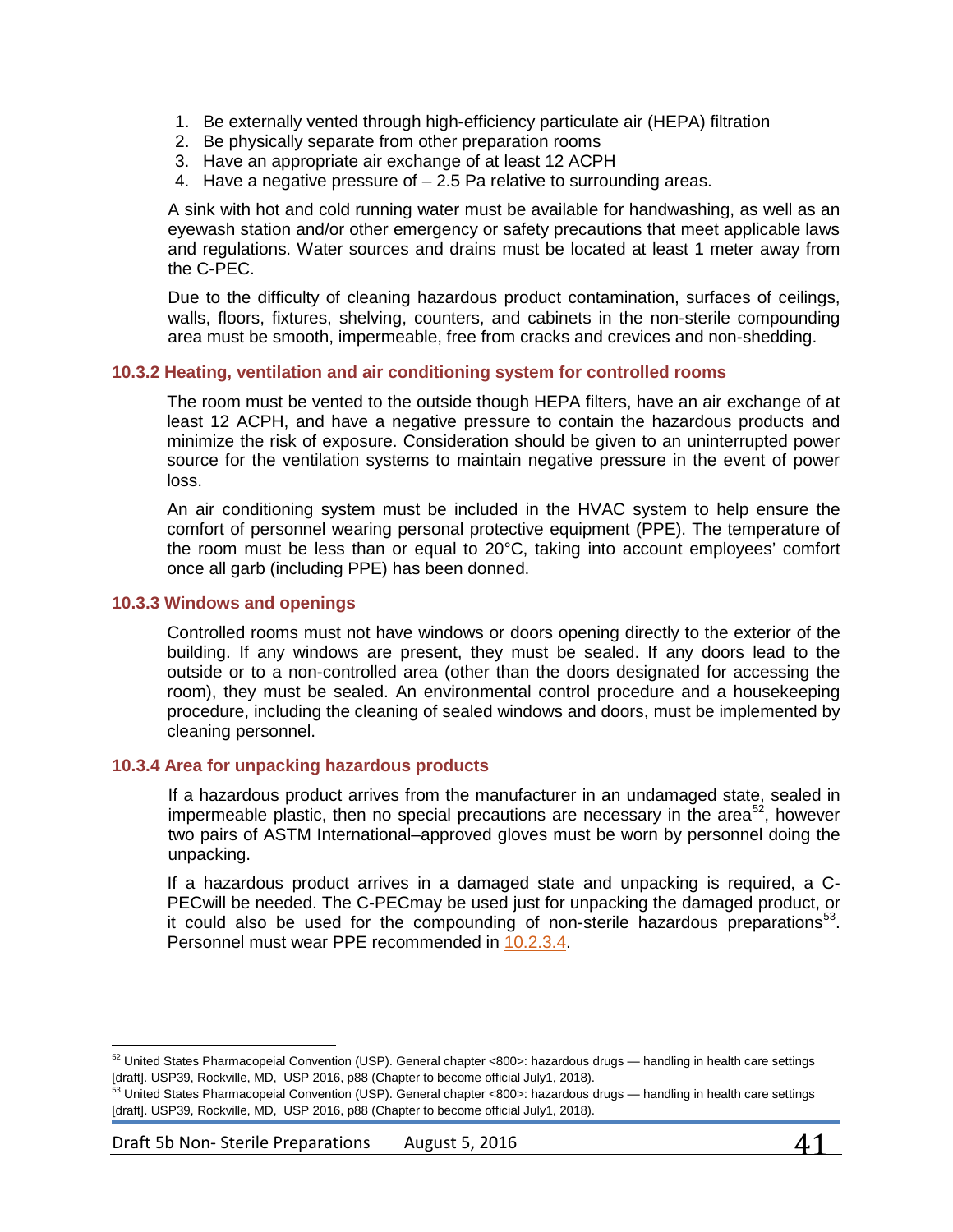#### **10.3.5 Area for storing hazardous products**

Hazardous products must be grouped and stored in a properly ventilated room with all air exhausted to the exterior<sup>54</sup>. The storage area must have negative pressure relative to the adjacent rooms and must have at least 12 ACPH. It must be identified with the proper signage to indicate the presence of hazardous products<sup>[55](#page-41-1)</sup>. Additional requirements for a hazardous products storage area are listed in Table 2 below.

Alternatively, hazardous non-sterile preparations and the refrigerator in which they are stored may be placed in the room for compounding non-sterile hazardous preparations. This approach ensures that the drugs are stored in a negative pressure room with sufficient ACPH (since the room has at least 12 ACPH), with the air being completely exhausted to the exterior.

#### **10.3.6 Signage**

Areas for storing hazardous products, and facilities for preparing non-sterile hazardous preparations must be identified with appropriate and informative signs (example; pictograms indicating cytotoxicity, the need for special care, hazards, restricted access, dress code, etc)

#### **Table 2**

#### **Required conditions for a hazardous products storage area**

- Area separate from the unpacking area
- Dedicated room
- Negative pressure -2.5 Pa relative to surrounding areas
- At least 12 air changes per hour (ACPH) with all air exhausted to the exterior
- Presence of shelves with lips to prevent drug containers from falling off and breaking<sup>[56](#page-41-2)</sup>
- Storage spaces for hazardous products and preparations identified with the proper signage to indicate the presence of hazardous products<sup>[57](#page-41-3)</sup>
- Sufficient ventilation to prevent contamination from spreading to adjoining rooms<sup>[58](#page-41-4)</sup>

Draft 5b Non-Sterile Preparations August 5, 2016  $\mathcal{A}$  2

<span id="page-41-4"></span><span id="page-41-0"></span><sup>54</sup> Association paritaire pour la santé et la sécurité du travail du secteur affaires sociales (ASSTSAS). *Prevention guide — safe handling of hazardous drugs.* Montréal, QC: ASSTSAS; 2008. p. 6-4. Available from:

http://www.asstsas.qc.ca/publications/publications-specialisees/guides-de-prevention/prevention-guide-safe-handling-of-hazardousdrugs.html

<span id="page-41-1"></span><sup>55</sup> Association paritaire pour la santé et la sécurité du travail du secteur affaires sociales (ASSTSAS). Chapter 4: General Preventive Measures. *Prevention guide — safe handling of hazardous drugs.* Montréal, QC: ASSTSAS; 2008. pp. 4-4. Available from: http://www.asstsas.qc.ca/publications/publications-specialisees/guides-de-prevention/prevention-guide-safe-handling-ofhazardous-drugs.html

<span id="page-41-2"></span><sup>56</sup> Association paritaire pour la santé et la sécurité du travail du secteur affaires sociales (ASSTSAS). *Prevention guide — safe handling of hazardous drugs.* Montréal, QC: ASSTSAS; 2008. p. 6-4. Available from:

http://www.asstsas.qc.ca/publications/publications-specialisees/guides-de-prevention/prevention-guide-safe-handling-of-hazardousdrugs.html

<span id="page-41-3"></span><sup>57</sup> Association paritaire pour la santé et la sécurité du travail du secteur affaires sociales (ASSTSAS). Chapter 4: General Preventive Measures. *Prevention guide — safe handling of hazardous drugs.* Montréal, QC: ASSTSAS; 2008. pp. 4-4. Available from: http://www.asstsas.qc.ca/publications/publications-specialisees/guides-de-prevention/prevention-guide-safe-handling-ofhazardous-drugs.html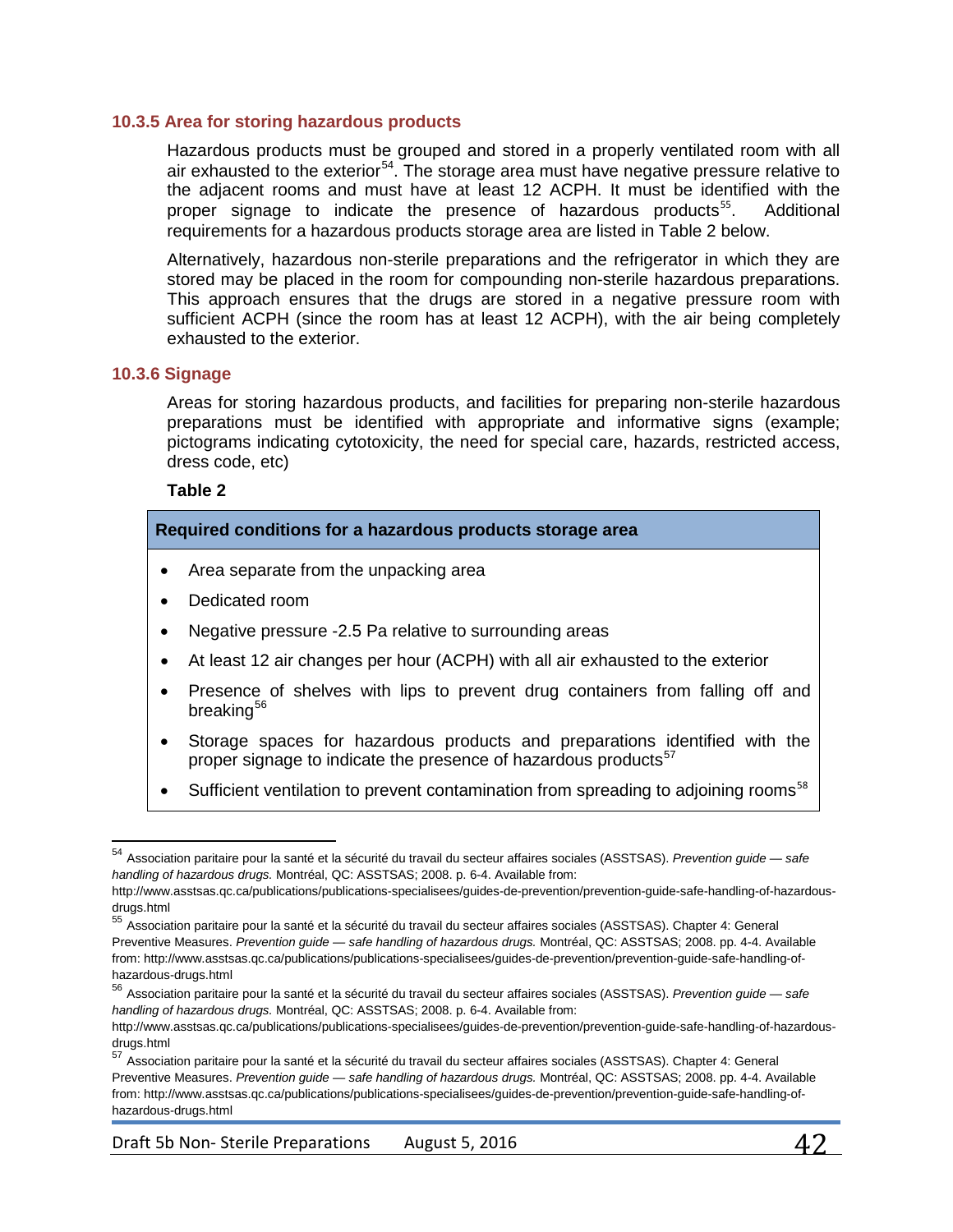#### **10.3.7 Equipment**

l

The compounding area, equipment and accessories must be meticulously cleaned immediately after preparations containing hazardous products or allergenic ingredients (sulfonamides, penicillins, etc.) have been compounded. It is strongly recommended that equipment be set aside especially for compounding each of these classes of products, and if possible, disposable equipment should be used to reduce chances of bioburden and cross-contamination<sup>[59](#page-42-0)</sup>.

## **10.3.7.1 Containment Primary Engineering Control(C-PEC)**

The containment primary engineering control (C-PEC) is installed in the compounding room, and must be either externally vented (preferred) or have redundant-HEPA filters in a series. Hazardous non-sterile preparations such as volatile, liquid or powder forms of cytotoxic products must be compounded inside a C-PEC that provides personnel and environmental protection such as a Class I Biological Safety Cabinet (BSC) <sup>[60](#page-42-1), [61,](#page-42-2) [62](#page-42-3), [63](#page-42-4)</sup> or a Containment Ventilated Enclosure (CVE).<sup>[64](#page-42-5)</sup> A Class II BSC or a Compounding Aseptic Containment Isolator (CACI) may also be used. The safety cabinet must be chosen according to the volume of preparations and products compounded.

For occasional non-sterile hazardous product compounding, a C-PEC used for sterile compounding (e.g., Class II BSC or CACI) may be used but must be decontaminated, cleaned, and disinfected before compounding the non-sterile product and again before resuming sterile compounding in that C-PEC. A C-PEC used only for non-sterile hazardous product compounding does not require unidirectional airflow because the environment does not need to be ISO classified.<sup>[65](#page-42-6)</sup>

The non-sterile compounding supervisor must ensure that the C-PEC is installed according to manufacturer's recommendations and that certification is completed according to certification standards currently in force.

The C-PEC must operate continuously if it supplies some or all of the negative pressure in the C-SEC, or if it is used for sterile compounding 24 hours a day<sup>[66](#page-42-7) [67](#page-42-8)</sup>. If there is a loss of power to the C-PEC or moving or repair occurs, all activities occurring in the C-PEC

<sup>58</sup> Association paritaire pour la santé et la sécurité du travail du secteur affaires sociales (ASSTSAS). *Prevention guide — safe handling of hazardous drugs.* Montréal, QC: ASSTSAS; 2008. p. 7-9. Available from:

http://www.asstsas.qc.ca/publications/publications-specialisees/guides-de-prevention/prevention-guide-safe-handling-of-hazardousdrugs.html

<span id="page-42-0"></span><sup>59</sup> United States Pharmacopeial Convention (USP), Chapter <795> Pharmaceutical Compounding – Non-sterile Preparations, USP 39, Rockville MD, USP 2016; p 34.

<span id="page-42-1"></span><sup>&</sup>lt;sup>60</sup> CDC, NIOSH ALERT – Preventing Occupational Exposures to Antineoplastic and Other Hazardous Drugs in Health Care Settings, DHHS-CDC (NIOSH), No. 2004-105, September 2004, p.15.

<sup>&</sup>lt;sup>61</sup> ASHP, ASHP Guidelines on Handling Hazardous Drugs, Am J Health-Syst Pharm. 2006; 63:1172-93.

<span id="page-42-3"></span><span id="page-42-2"></span><sup>&</sup>lt;sup>62</sup> McElhiney, LF, Preparing Non-sterile & Sterile Hazardous Compounds in an Institutional Setting, IJPC, Vol. 13, No. 4, July/August 2009, p. 303.

<span id="page-42-4"></span><sup>&</sup>lt;sup>63</sup> ASSTSAS, Prevention Guide – Safe Handling of Hazardous Drugs, ASSTSAS 2008, p. 8-9.

<span id="page-42-5"></span><sup>&</sup>lt;sup>64</sup> United States Pharmacopeial Convention (USP). General chapter <800>: hazardous drugs — handling in health care settings USP 39, Rockville, MD: USP; 2016 Feb (to become official July 1, 2018)

<span id="page-42-6"></span><sup>&</sup>lt;sup>65</sup> United States Pharmacopeial Convention (USP). General chapter <800>: hazardous drugs — handling in health care settings USP 39, Rockville, MD: USP; 2016 Feb (to become official July 1, 2018) p.88

<span id="page-42-7"></span><sup>66</sup> Occupational Safety and Health Administration (OSHA). *OSHA technical manual (OTM): controlling occupational exposure to*  hazardous drugs. Section VI, Chapter 2. Washington, DC: US Department of Labor; 1999. Available from:<br>https://www.osha.gov/dts/osta/otm/otm\_vi/otm\_vi\_2.html

<span id="page-42-8"></span>United States Pharmacopeial Convention (USP). General chapter <800>: hazardous drugs — handling in health care settings USP 39, Rockville, MD: USP; 2016 Feb (to become official July 1, 2018)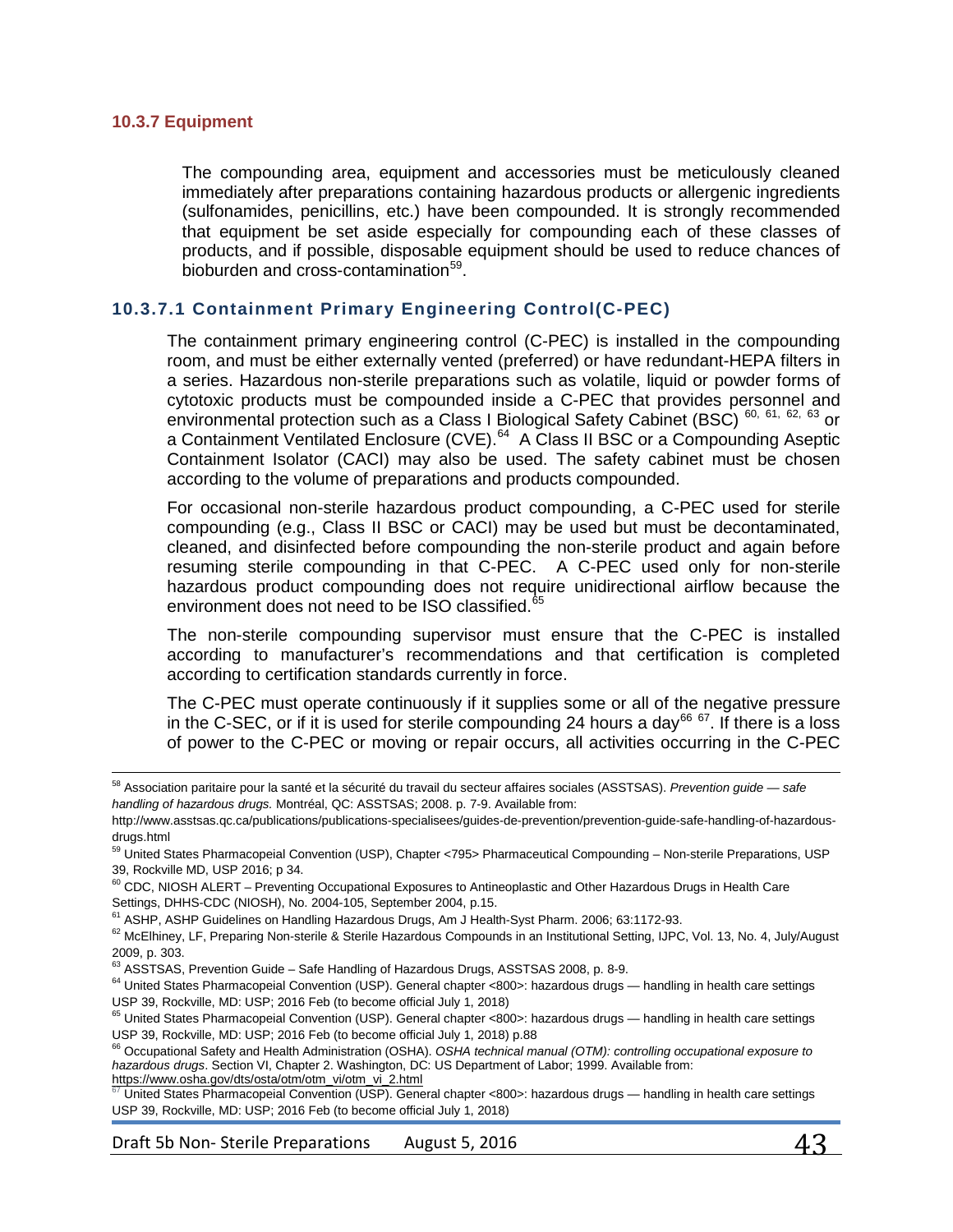must be suspended immediately. Once the C-PEC can be powered on, decontaminate and clean all surfaces and wait for the manufacturer-specified recovery time before resuming compounding.<sup>[68](#page-43-0)</sup>

The work surface of the C-PEC must be resistant to damage from cleaning, disinfecting, deactivating and decontamination and must be changed if it is damaged

## **Maintenance of C-PEC**

C-PECs must be maintained in accordance with the manufacturer's recommendations.

BSCs must be certified $69$ 

- every 6 months
- when relocated
- after major repairs
- when viable air sampling indicates that the C-PECSs may not be in compliance with specifications

C-PECs pre-filters must be accessible. They should be inspected every 6 months and replaced if necessary or as recommended by the manufacturer. Washable pre-filters must not be used.

HEPA filters should be verified during installation and certification to ensure there are no leaks or damage to the filters after they have been transported or installed.

Preventive maintenance for C-PECs and other equipment must be performed when no compounding is in progress, before cleaning and disinfection operations.

All C-PEC maintenance must be noted on a form and entered in the general maintenance log (paper-based or computerized). The non-sterile compounding supervisor must ensure that C-PEC maintenance has been performed. The supervisor must review the results or ensure that the results have been reviewed and corrective measures taken, as appropriate. The supervisor must sign the maintenance form or log.

## **10.3.7.2 Other devices, instruments or accessories related to the compounding of hazardous non-sterile preparations**

All reusable equipment and devices used to handle hazardous products must be deactivated, decontaminated, and cleaned.[70](#page-43-2) Devices, instruments and accessories to be used in controlled rooms should not be removed without good reason. If they must be removed, they must be decontaminated.

Maintenance of devices, instruments and accessories must be recorded in the general maintenance log.

<span id="page-43-0"></span> $\overline{\phantom{a}}$  $68$  United States Pharmacopeial Convention (USP). General Chapter <800>: hazardous drugs — handling in health care settings USP 39, Rockville, MD: USP; 2016 Feb (to become official July 1, 2018)p88

<span id="page-43-1"></span><sup>&</sup>lt;sup>69</sup> United States Pharmacopeial Convention (USP), General Chapter <797>, Pharmaceutical Compounding- Sterile Preparations. USP 39, Rockville, MD, USP 2016. p54

<span id="page-43-2"></span> $^{70}$  United States Pharmacopeial Convention (USP). General Chapter <800>: hazardous drugs — handling in health care settings USP 39, Rockville, MD: USP; 2016 Feb (to become official July 1, 2018) p94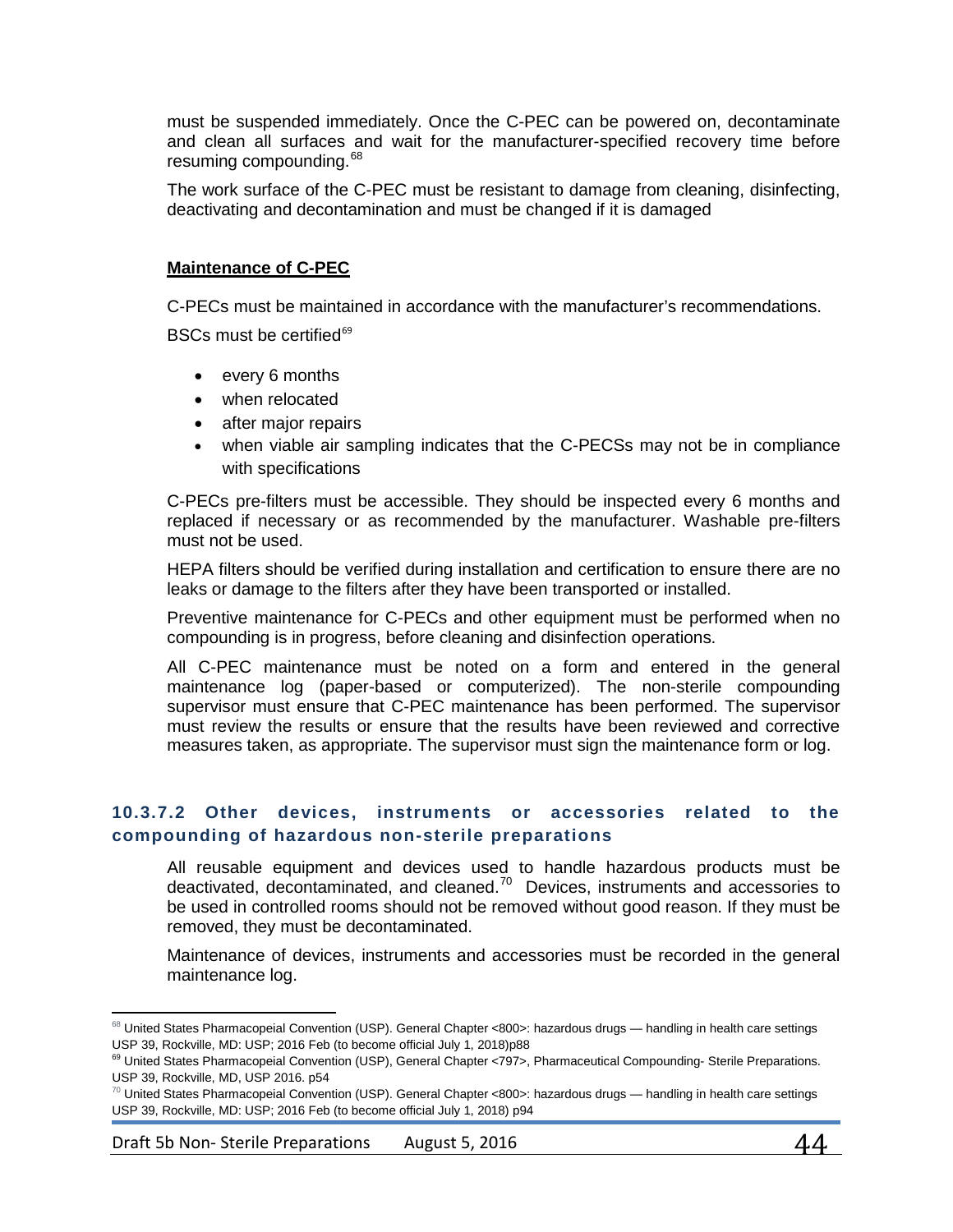# **10.3.7.4 Personal protective equipment (PPE) [71](#page-44-0)**

PPE adapted and approved for the compounding of hazardous non-sterile preparations must be worn during such compounding activities.

## **Gloves**

For the following activities, personnel must wear *two pairs of chemotherapy gloves*  meeting the ASTM International standard D6978 (or its successor):

- unpacking
- deactivating, decontaminating and cleaning the room
- deactivating, decontaminating and cleaning the C-PEC
- compounding of hazardous preparations
- managing a spill
- disposal of hazardous products

Gloves should be inspected before use and should be worn over top of the fitted cuff of the gown.

#### Glove changes

Both pairs of gloves must be discarded and replaced at the earliest of; manufacturer limit for permeation of the gloves, every 30 minutes<sup>[72](#page-44-1) [73](#page-44-2) [74](#page-44-3)[75](#page-44-4)</sup>, immediately if a tear, puncture or contamination has occurred or is suspected.

### **Gown**

 $\overline{\phantom{a}}$ 

When gowns are required, they must be disposable and shown to resist permeability by hazardous products. Gowns must be selected based on the hazardous products handled. Disposable gowns made of polyethylene-coated polypropylene or other laminate materials offer better protection than those made of uncoated materials. The gown must close in the back (no open front), be long sleeved and have fitted cuffs at the wrists.

The gown must be discarded and replaced at the earliest of; the manufacturer's time limit of permeation of the gown or after 2–3 hours of continuous<sup>[76,](#page-44-5) [77](#page-44-2)</sup> compounding work

<span id="page-44-0"></span><sup>71</sup> Association paritaire pour la santé et la sécurité du travail du secteur affaires sociales (ASSTSAS). *Prevention guide — safe handling of hazardous drugs.* Montréal, QC: ASSTSAS; 2008. p. 4-5 to 4-11. Available from:

http://www.asstsas.qc.ca/publications/publications-specialisees/guides-de-prevention/prevention-guide-safe-handling-of-hazardousdrugs.html

<span id="page-44-1"></span><sup>72</sup> Buchanan EC, Schneider PJ. *Compounding sterile preparations*. 3rd ed. Bethesda, MD: American Society of Health-System Pharmacists; 2009. p. 85.

<span id="page-44-2"></span> $^{73}$  Wallemacq PE, Capron A, Vanbinst R, Boeckmans E, Gillard J, Favier B, Permeability of 13 gloves to 13 cytotoxic agents under controlled dynamic conditions. *Am J Health Syst Pharm.* 2006;63(6):547-56.

<span id="page-44-3"></span><sup>74</sup> Association paritaire pour la santé et la sécurité du travail du secteur affaires sociales (ASSTSAS). *Prevention guide — safe handling of hazardous drugs.* Montréal, QC: ASSTSAS; 2008. pp. 4-5. Available from:

http://www.asstsas.qc.ca/publications/publications-specialisees/guides-de-prevention/prevention-guide-safe-handling-of-hazardousdrugs.html

<span id="page-44-4"></span> $^{75}$  United States Pharmacopeial Convention (USP). General chapter <800>: hazardous drugs — handling in health care settings USP 39, Rockville, MD: USP; 2016 Feb (to become official July 1, 2018)<br><sup>76</sup> Association paritaire pour la santé et la sécurité du travail du secteur affaires sociales (ASSTSAS). *Prevention guide — safe* 

*handling of hazardous drugs.* Montréal, QC: ASSTSAS; 2008. p. 4-6. Available from:

<span id="page-44-5"></span>http://www.asstsas.qc.ca/publications/publications-specialisees/guides-de-prevention/prevention-guide-safe-handling-of-hazardousdrugs.html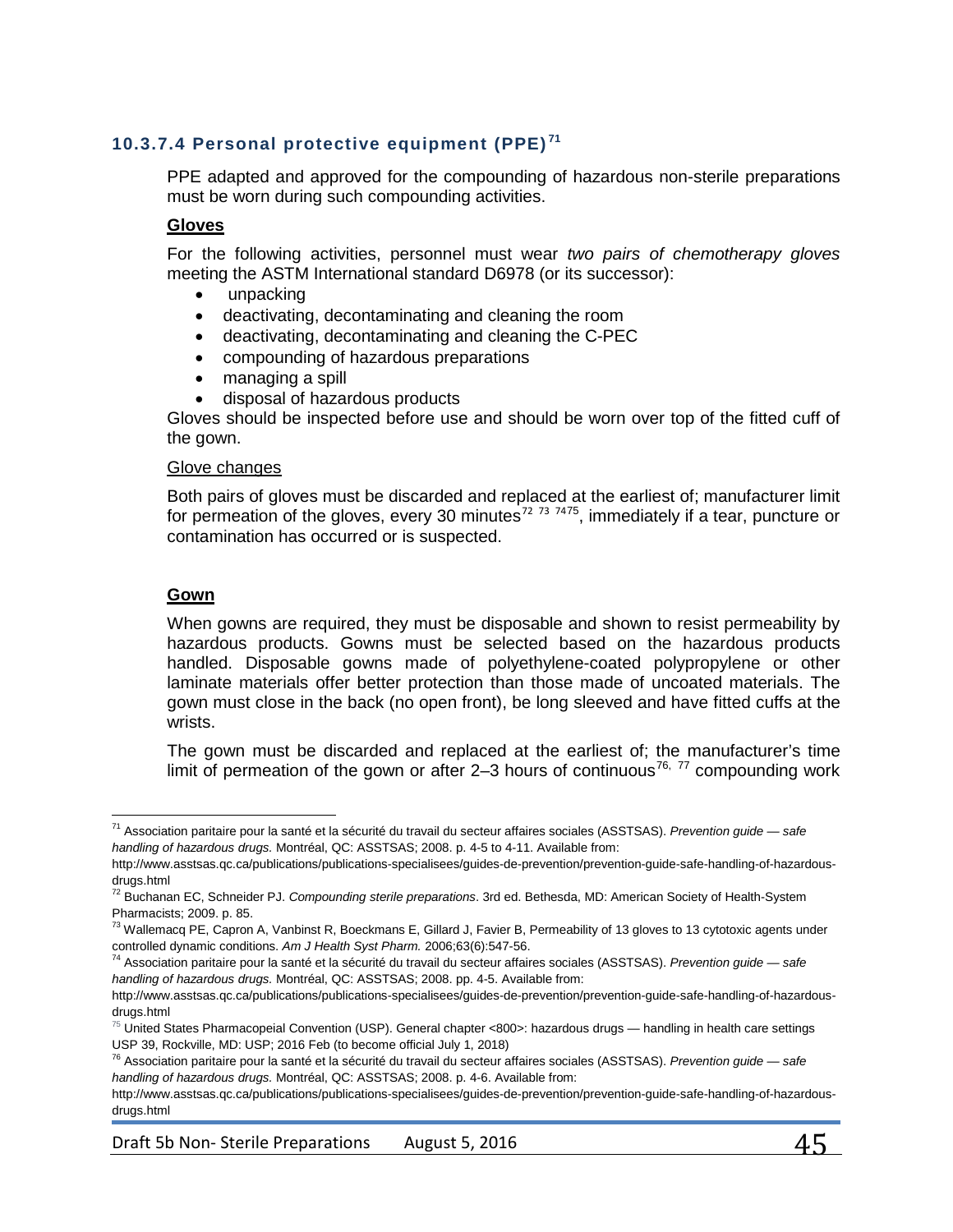or after each removal or after a contamination has occurred or is suspected. A gown is required if the employee is unpacking a damaged hazardous product or if a spill has occurred[78](#page-45-0).

Cloth laboratory coats, surgical scrubs, isolation gowns, or other absorbent materials are not appropriate protective outwear because they permit the permeation of hazardous products and can hold spilled products against the skin. Clothing may also retain hazardous residue and may transfer to other healthcare workers or various surfaces. Washing of non-disposable clothing contaminated with hazardous product residue should only be done according to policy as the hazardous product residue may transfer to other clothing. Potentially contaminated clothing must not be taken home under any circumstances.<sup>[79](#page-45-1)</sup>

### **Head, hair, shoe and sleeve covers[80](#page-45-2)**

Disposable head and hair covers (including beard and mustache, if applicable) and shoe covers must be worn during the compounding of hazardous non-sterile preparations. They must be changed after each removal or if they become contaminated $^{81}$  $^{81}$  $^{81}$ . Disposable sleeve covers, preferable made of polyethylene-coated polypropylene or other laminate materials may be used to protect areas of the arm that may come in contact with hazardous products.

## **Respiratory Protection**

l

Surgical masks do not provide respiratory protection against drug exposure and therefore should not be used when respiratory protection from hazardous drug exposure is required.

For most activities, a fit-tested N95 or N100 mask (NIOSH approved) will protect against airborne particles; however, N95 or N100 masks offer no protection from vapours, gases and little protection from liquid splashes. A full-facepiece chemical cartridge-type respirator or a powered air-purifying respirator (PAPR) should be worn in the presence of vapours or gases, if there is a danger of liquid splashes. if there has been a spill, or in the process of deactivating, decontaminated and cleaning underneath the work surface of a C-PEC.

No mask is necessary for unpacking hazardous products that have been received from the supplier in impervious plastic. However, if hazardous products have been damaged

 $77$  United States Pharmacopeial Convention (USP). General chapter <800>: hazardous drugs — handling in health care settings [draft]. Rockville, MD: USP; 2016 Feb. (to become official July 1, 2018) p91.

<span id="page-45-0"></span><sup>&</sup>lt;sup>78</sup> United States Pharmacopeial Convention (USP). General chapter <800>: hazardous drugs — handling in health care settings [draft]. Rockville, MD: USP; 2016 Feb. (to become official July 1, 2018) p95.

<span id="page-45-1"></span> $79$  United States Pharmacopeial Convention (USP). General chapter <800>: hazardous drugs — handling in health care settings USP 39, Rockville, MD: USP; 2016 Feb (to become official July 1, 2018) p90

<span id="page-45-2"></span><sup>80</sup> United States Pharmacopeial Convention (USP). General chapter <800>: hazardous drugs — handling in health care settings USP 39, Rockville, MD: USP; 2016 Feb (to become official July 1, 2018) p91

<span id="page-45-3"></span><sup>81</sup> Association paritaire pour la santé et la sécurité du travail du secteur affaires sociales (ASSTSAS). *Prevention guide — safe handling of hazardous drugs.* Montréal, QC: ASSTSAS; 2008. p. 4.6. Available from:

http://www.asstsas.qc.ca/publications/publications-specialisees/guides-de-prevention/prevention-guide-safe-handling-of-hazardousdrugs.html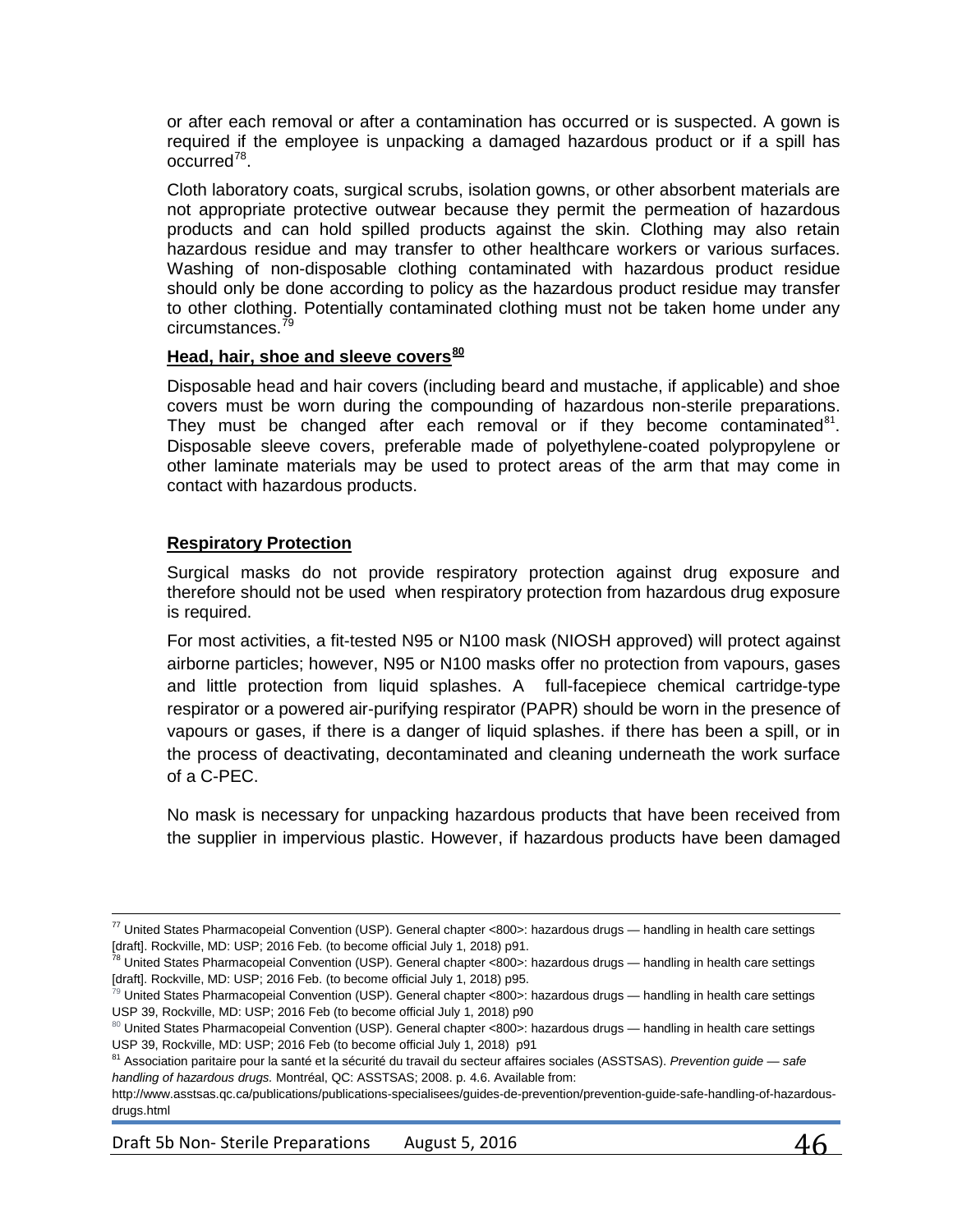before receipt, a chemical cartridge respirator is required during unpacking<sup>82</sup>. See [Appendix](#page-78-0) 10 for a procedure example.

The mask must be changed at the earliest of; 3.5 hours of continuous compounding work, after each removal or if contamination has occurred or is suspected.

## **Eye and Face Protections**

Goggles and face shield or a full face-piece respirator must be worn when working at or above eye level,when deactivating, decontaminating and cleaning underneath the work surface of a C-PEC, when cleaning a spill or when there is risk of splashes to the face and eyes such as when unpacking suspected damaged drugs. Eye glasses alone or safety glasses with side shields do not protect the eyes adequately from splashes.

# **10.4 Deactivating, Decontaminating, Cleaning in areas reserved for the compounding of hazardous non-sterile preparations**

#### **10.4.1 General**

The room used for non-sterile compounding of hazardous products must be kept clean at all times which requires periodic washing of. the walls and ceiling and storage areas (at least once a year and more frequently if necessary). The floors must be washed at least once a day when the room is in use.

Policies and procedures for cleaning and tasks must be developed, and cleaning personnel must be trained and assessed on correct application of these policies and procedures to protect themselves and the environment from contamination<sup>[83](#page-46-1)</sup>. Only trained and qualified cleaning and disinfecting personnel must be allowed to clean controlled rooms.

## **Surface deactivation, decontamination and cleaning[84](#page-46-2)**

When hazardous non-sterile preparations are compounded, cleaning of the premises and equipment must also eliminate chemical contamination from the hazardous products used. Methods used include deactivation, decontamination and cleaning.

#### **Deactivation**

 $\overline{\phantom{a}}$ 

Deactivation renders a compound inert or inactive. Residue from deactivation must be removed by decontaminating the surface. Products that have known deactivation properties (EPA-registered oxidizing agents that are appropriate for the intended use) should be used when possible. Care must be taken when selecting materials for deactivation due to potential adverse effects such as hazardous by-products or caustic damage to surfaces

Draft 5b Non-Sterile Preparations August 5, 2016  $\mathcal{A}7$ 

<span id="page-46-0"></span> $82$  United States Pharmacopeial Convention (USP). General chapter <800>: hazardous drugs — handling in health care settings USP 39, Rockville, MD: USP; 2016 Feb (to become official July1. 2018) p95.

<span id="page-46-1"></span><sup>83</sup> United States Pharmacopeial Convention (USP). General chapter <800>: hazardous drugs — handling in health care settings USP 39, Rockville, MD: USP; 2016 Feb (to become official July 1. 2018) p92

<span id="page-46-2"></span><sup>84</sup> United States Pharmacopeial Convention (USP). General chapter <800>: hazardous drugs — handling in health care settings USP 39, Rockville, MD: USP; 2016 Feb (to become official July 1. 2018)p94-95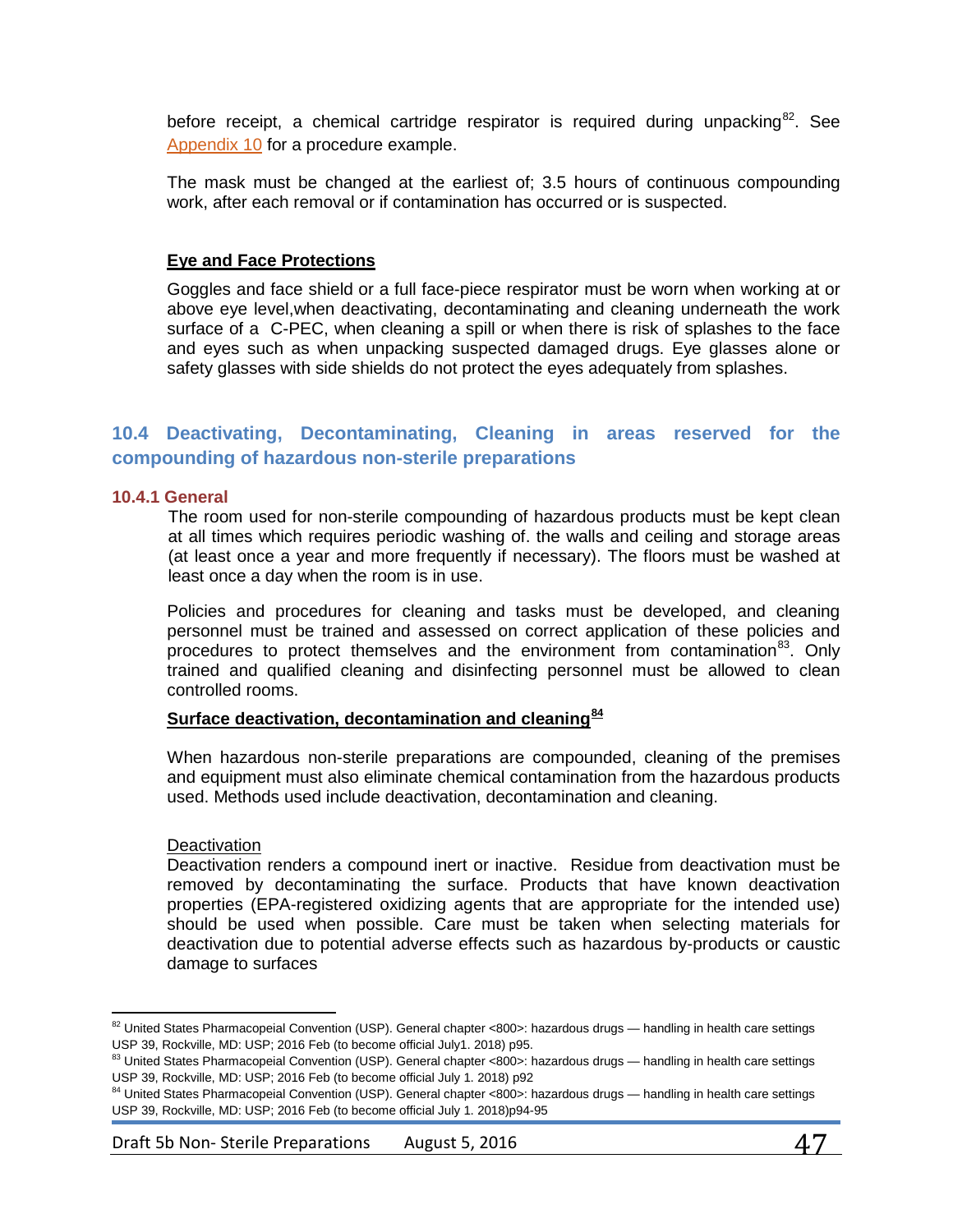#### Decontamination

Decontamination occurs by inactivating, neutralizing or physically removing the hazardous product residue from non-disposable surfaces and transferring it to absorbent, disposable materials (e.g., wipes, pads, or towels) appropriate to the area being cleaned. When choosing a product for decontaminating hazardous products, consideration should be given to surface compatibility and facility requirements.

#### Cleaning

Cleaning is a process that results in the removal of contaminants (e.g., soil, microbial contamination, hazardous product residue) from objects and surfaces using water, detergents, surfactants, solvents, and/or other chemicals. Cleaning agents should not introduce microbial contamination.

The safety data sheets for products used for deactivation, decontamination and cleaning used in the facility must be available on site and easily accessible.

#### **10.4.2 Garbing of cleaning personnel**

Cleaning personnel must comply with the pharmacy's hand hygiene and garbing procedure before entering hazardous product compounding areas and performing housekeeping duties.

## **10.4.3 Surface deactivation, decontamination and cleaning of the containment primary engineering control** [85](#page-47-0)

The work surface of the C-PEC must be deactivated, decontaminated and cleaned between different compounds. The C-PEC must be deactivated, decontaminated and cleaned at least daily when in use, any time a spill occurs, before and after certification, any time voluntary interruption occurs and if the ventilation tool is moved.

C-PECs may have areas under the work tray where contamination can build up and these areas must be deactivated, decontaminated, and cleaned at least monthly to reduce the contamination level in the C-PEC. Deactivate, decontaminate, and clean as much as possible of the C-PEC surfaces before accessing the area under the work tray. When deactivating, decontaminating, and cleaning the area under the work tray of a C-PEC, the containment airflows are compromised by opening the cabinets and respiratory protection may be required to perform this task.

Decontamination, deactivation and cleaning tasks performed must be recorded in the general maintenance log.

 $\overline{\phantom{a}}$ 

<span id="page-47-0"></span><sup>85</sup> United States Pharmacopeial Convention (USP). General chapter <800>: hazardous drugs — handling in health care settings USP 39, Rockville, MD: USP; 2016 Feb (to become official July 1. 2018) p94-95.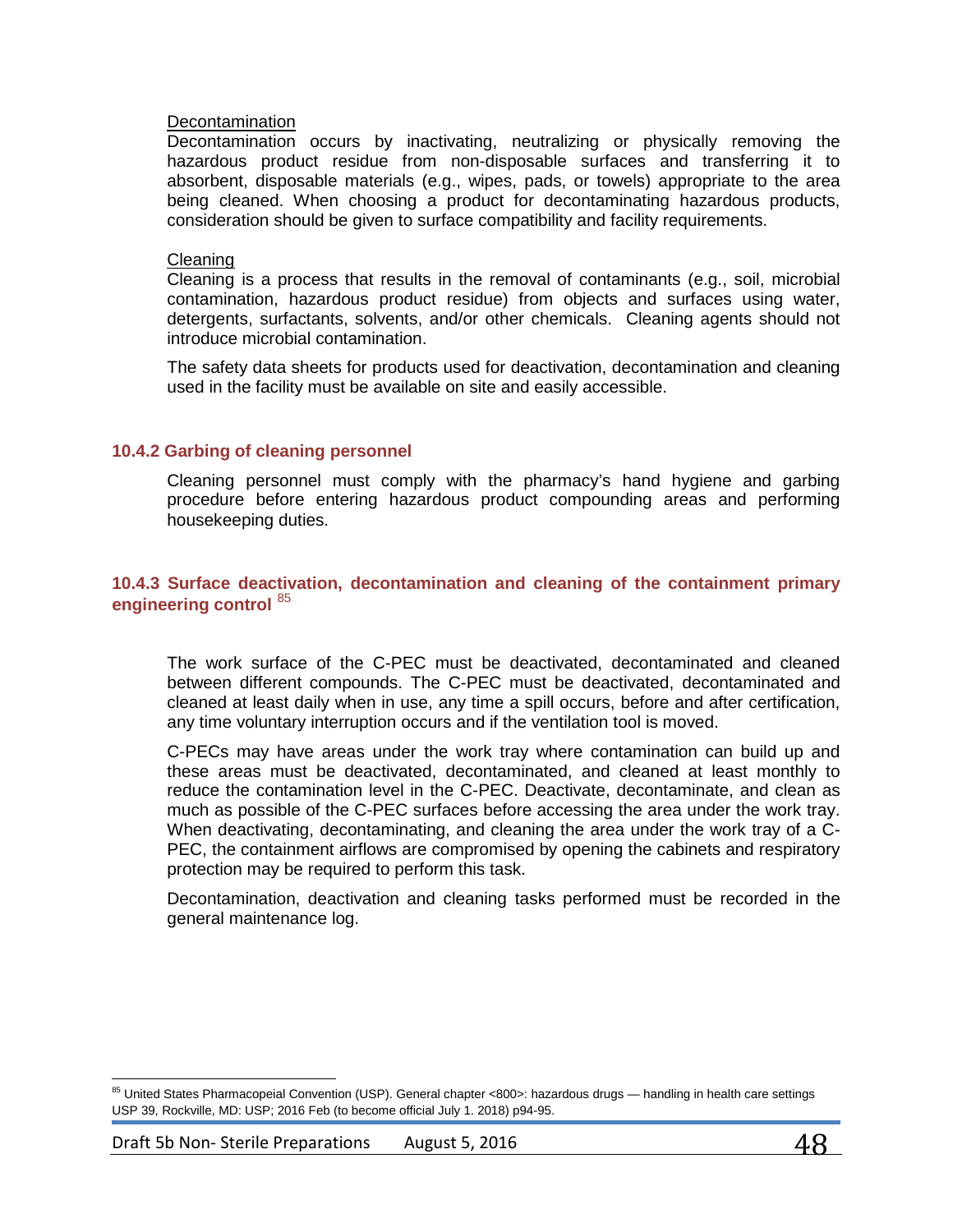## **10.5 Incident and accident management**

## **10.5.1 Accidental exposure[86](#page-48-0)**

Policies and procedures to be followed in case of accidental exposure of personnel to hazardous products must be established. For products that have safety data sheets, those documents must be accessible in the workplace. An eyewash station and sink with hot and cold running water must be available. The phone number of the local poison center should be posted where staff can easily see it.

The exposure must be documented in the appropriate logs.

#### **10.5.2 Spills**

#### Policies and procedures

Policies and procedures must be established to prevent spills and to direct the clean up of hazardous product spills, addressing size and scope of the spill, as well as specifying who is responsible for spill management.

#### Training and garb

Employees who clean up spills must have received adequate training, must wear appropriate PPE while cleaning up a spill and must use a chemical-cartridge respirator equipped with a pre-filter for organic vapours. The respirator must be properly fitted to provide maximum protection in the presence of aerosolized or powdered products.

#### Spill kits

 $\overline{\phantom{a}}$ 

Spill kits must be available in locations where hazardous products are handled and must be present on carts used for transporting hazardous products. The contents of spill kits should be verified regularly and their expiration dates checked. For additional information, please see the *Prevention Guide — Safe Handling of Hazardous Drugs*, published by the ASSTSAS, which describes the content and use of spill kits.

#### **10.5.3 Incidents and accidents**

When an incident or accident involving a hazardous compounded non-sterile preparation occurs, the compounding personnel must complete an event report and explanation form. In health care facilities or community pharmacies, a form developed or selected by the facility/pharmacy may be used (see Appendix12 for an example).

Complaints, accidents, incidents and reported side effects must be evaluated to determine their cause, and the necessary steps must be taken to prevent recurrence. Each organization needs to have a process for this activity and maintain a log. Information is used to investigate deviations and improve processes.

<span id="page-48-0"></span><sup>86</sup> Association paritaire pour la santé et la sécurité du travail du secteur affaires sociales (ASSTSAS). *Prevention guide — safe handling of hazardous drugs.* Montréal, QC: ASSTSAS; 2008. p. 12-5. Available from:

http://www.asstsas.qc.ca/publications/publications-specialisees/guides-de-prevention/prevention-guide-safe-handling-of-hazardousdrugs.html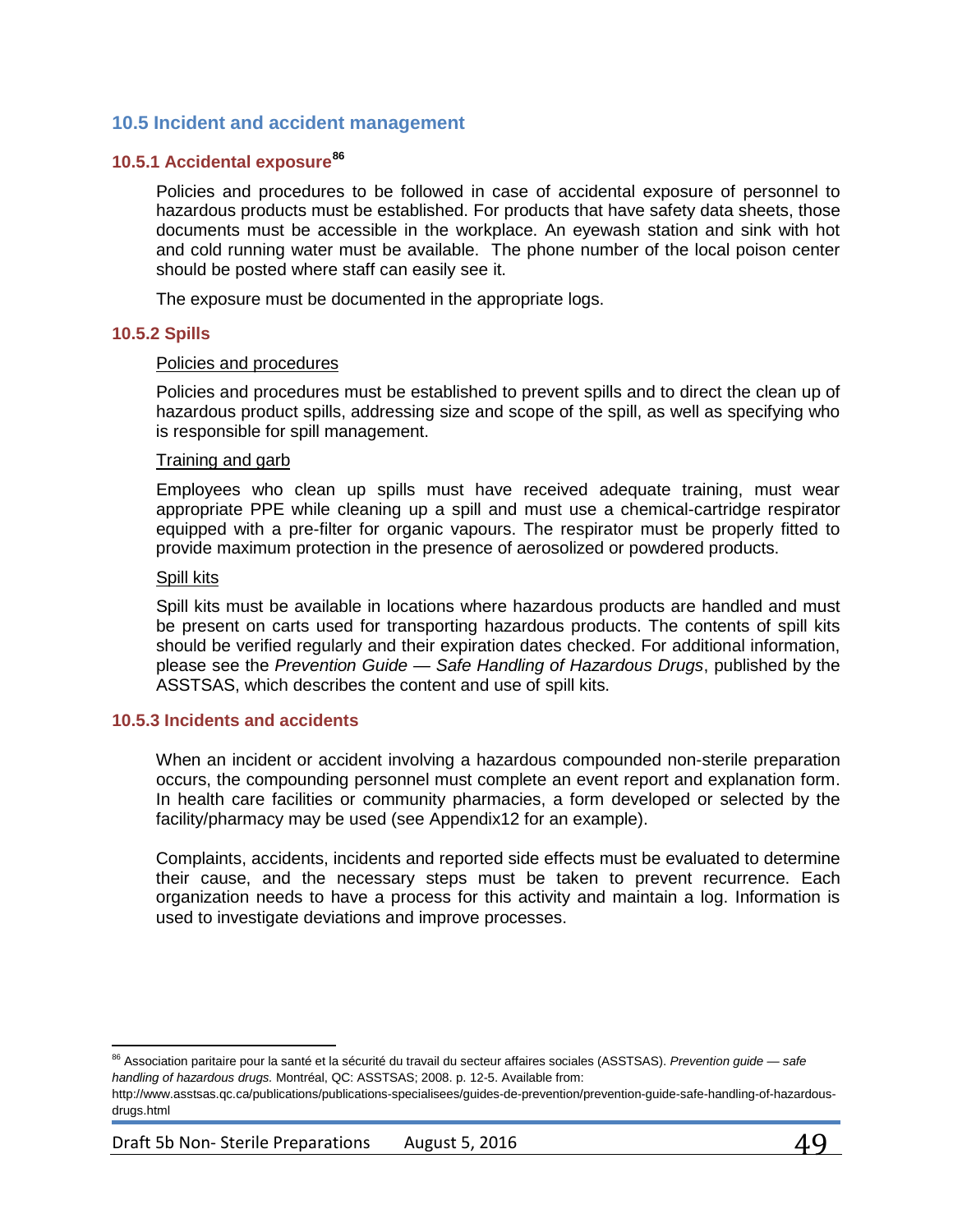## **10.6 Hazardous waste management**

In the performance of assigned duties, the pharmacist/pharmacy technician must $87$ 

- ensure that hazardous drugs and hazardous materials are disposed of safely in compliance with the environmental protection laws in force in the jurisdiction;
- ensure that hazardous products to be destroyed are safely stored in a location separate from other medications in inventory;
- develop and implement a procedure for destruction of pharmaceutical waste.

Pharmaceutical products that are expired or otherwise no longer usable are considered pharmaceutical waste.

Hazardous products must be destroyed in accordance with regulations governing such products.[88](#page-49-1) A list of hazardous products in use must be available in the pharmacy. The list produced by NIOSH, which is part of the US Centers for Disease Control and Prevention<sup>[89](#page-49-2)</sup> or WHMIS materials can be used to determine if a particular product is hazardous. Each pharmacy must customize a list for their own use as some drugs may be available in Canada and not the US or new drugs may be available after the NIOSH list is published.

Policies and procedures for the management of hazardous waste<sup>[90](#page-49-3)</sup> must be developed and followed. These policies and procedures must comply with local, provincial and federal requirements.

The policies and procedures must include the following provisions:

- All personnel involved in the management of hazardous product waste must receive appropriate training on destruction procedures to ensure their own protection and to prevent contamination of the premises or the environment $91$ .
- All equipment, products and vials used in the compounding of hazardous preparations must be discarded in a hazardous waste container.
- Hazardous waste containers must be identified with a self-adhesive label marked "Hazardous waste – cytotoxic" $92$ . Containers should be filled to only three-quarters of

<span id="page-49-0"></span> $\overline{\phantom{a}}$ <sup>87</sup> National Association of Pharmacy Regulatory Authorities (NAPRA). *Model standards of practice for Canadian pharmacists.* Ottawa, ON: NAPRA; 2009. Available from:

http://napra.ca/Content\_Files/Files/Model\_Standards\_of\_Prac\_for\_Cdn\_Pharm\_March09\_Final\_b.pdf

<span id="page-49-1"></span><sup>88</sup> American Society of Health-System Pharmacists. ASHP guidelines on handling hazardous drugs. *Am J Health Syst Pharm*. 2006;63(12):1172-93.

<span id="page-49-2"></span><sup>89</sup> National Institute for Occupational Safety and Health (NIOSH). NIOSH list of antineoplastic and other hazardous drugs in healthcare settings 2012. Publ. No. 2012-150. Atlanta, GA: Department of Health and Human Services, Centers for Disease Control and Prevention, NIOSH; 2012 June. Available from: http://www.cdc.gov/niosh/docs/2012-150/pdfs/2012-150.pdf

<span id="page-49-3"></span><sup>90</sup> Association paritaire pour la santé et la sécurité du travail du secteur affaires sociales (ASSTSAS). *Prevention guide — safe handling of hazardous drugs.* Montréal, QC: ASSTSAS; 2008. p. 12-2. Available from:

http://www.asstsas.qc.ca/publications/publications-specialisees/guides-de-prevention/prevention-guide-safe-handling-of-hazardousdrugs.html

<span id="page-49-4"></span><sup>91</sup> United States Pharmacopeial Convention (USP). General chapter <800>: hazardous drugs- handling in healthcare settings. USP 39. Rockville, MD: USP; 2018, Feb (to become official July 1, 2018)

<span id="page-49-5"></span><sup>92</sup> Association paritaire pour la santé et la sécurité du travail du secteur affaires sociales (ASSTSAS). *Prevention guide — safe handling of hazardous drugs.* Montréal, QC: ASSTSAS; 2008. p. 12-2. Available from:

http://www.asstsas.qc.ca/publications/publications-specialisees/guides-de-prevention/prevention-guide-safe-handling-of-hazardousdrugs.html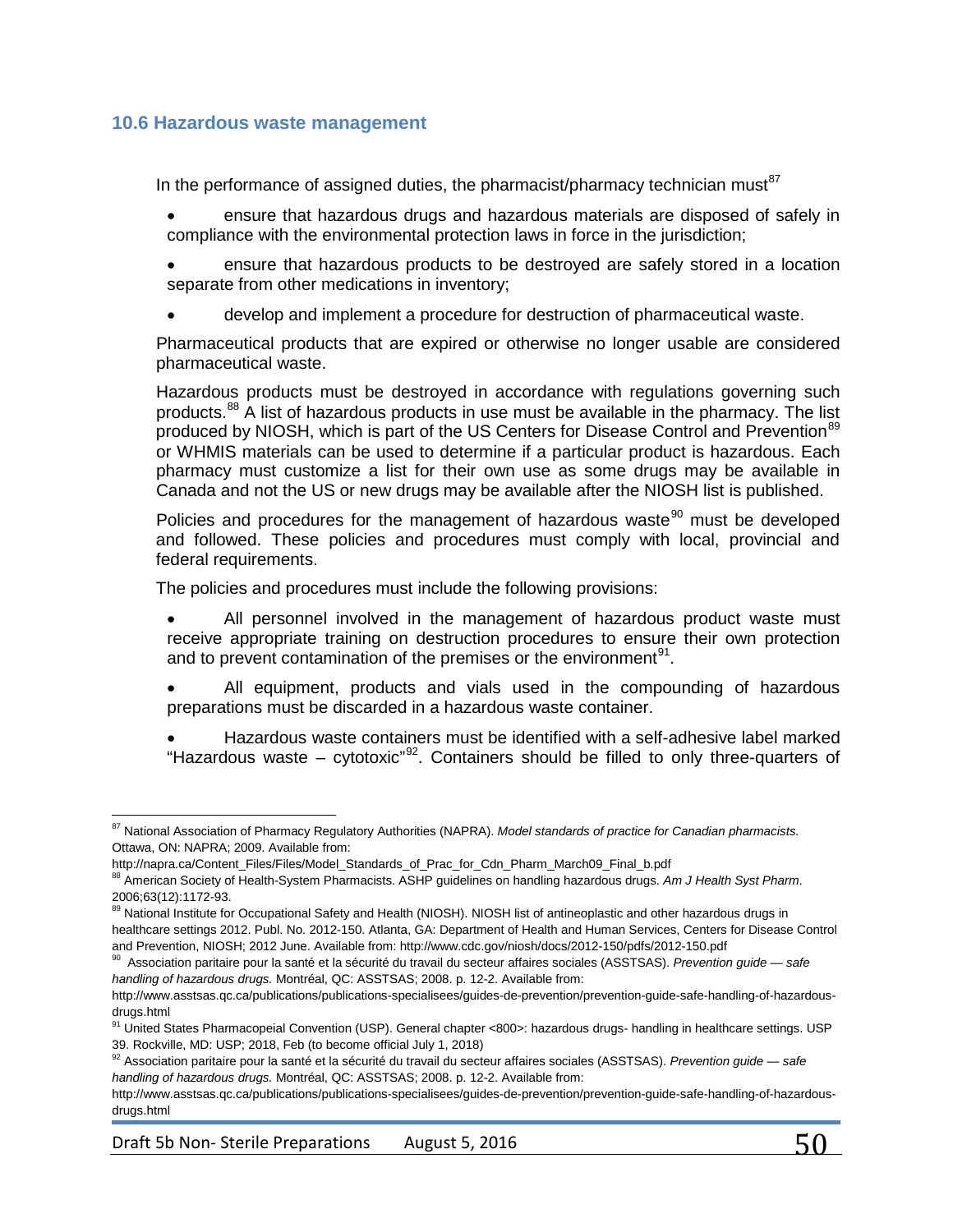their capacity<sup>[93](#page-50-0)</sup>. Once a bin is three-quarters full, it should be sealed. Personnel should never attempt to compress the contents of a hazardous waste bin.

Waste used in the compounding of hazardous preparations must be placed in a hazardous waste container inside the C-PEC or placed in a sealable plastic bag before removal from the C-PEC and then discarded in a hazardous waste container.

• Outer gloves must be removed inside the C-PEC. The gloves must be placed in a hazardous waste container inside the C-PEC or placed in a sealable plastic bag before removal from the C-PEC and then discarded in a hazardous waste container.

All PPE must be discarded into the hazardous waste container.

• Bins used for hazardous product waste must comply with local, provincial and federal requirements. These bins must be incinerated and may not be sent for decontamination by autoclave and subsequent burial.

# **10.7 Verification of controlled rooms and the containment primary engineering control (CPEC)**

## **10.7.1 Certification**

l

The controlled room(C-SEC) and the C-PEC must be certified

- at least every 6 months $94$ ;
- during installation of new equipment or a new controlled area;
- during maintenance or repair of equipment (repair of C-PEC, ventilation system, etc.) or a controlled area (repair of hole in a wall, etc.) that might alter environmental or operational parameters;
- when investigation of a contamination problem or a problem involving noncompliance in handling of hazardous products requires exclusion of malfunctioning facilities.

The program for monitoring facilities and the C-PEC must include a plan for sampling for hazardous product residue (e.g., wipe sampling).

## **10.7.2 Certificate provided by manufacturer (in factory)**

The non-sterile compounding supervisor shall retain, for all HEPA filters and for the C-PEC, the manufacturers' certificates issued in the factory..

<span id="page-50-0"></span><sup>93</sup> Association paritaire pour la santé et la sécurité du travail du secteur affaires sociales (ASSTSAS). *Prevention guide — safe handling of hazardous drugs.* Montréal, QC: ASSTSAS; 2008. p. 12-3. Available from:

http://www.asstsas.qc.ca/publications/publications-specialisees/guides-de-prevention/prevention-guide-safe-handling-of-hazardousdrugs.html

<span id="page-50-1"></span><sup>94</sup> Occupational Safety and Health Administration (OSHA). *OSHA technical manual (OTM): controlling occupational exposure to hazardous drugs*. Section VI, Chapter 2. Washington, DC: US Department of Labor; 1999. Available from: https://www.osha.gov/dts/osta/otm/otm\_vi/otm\_vi\_2.html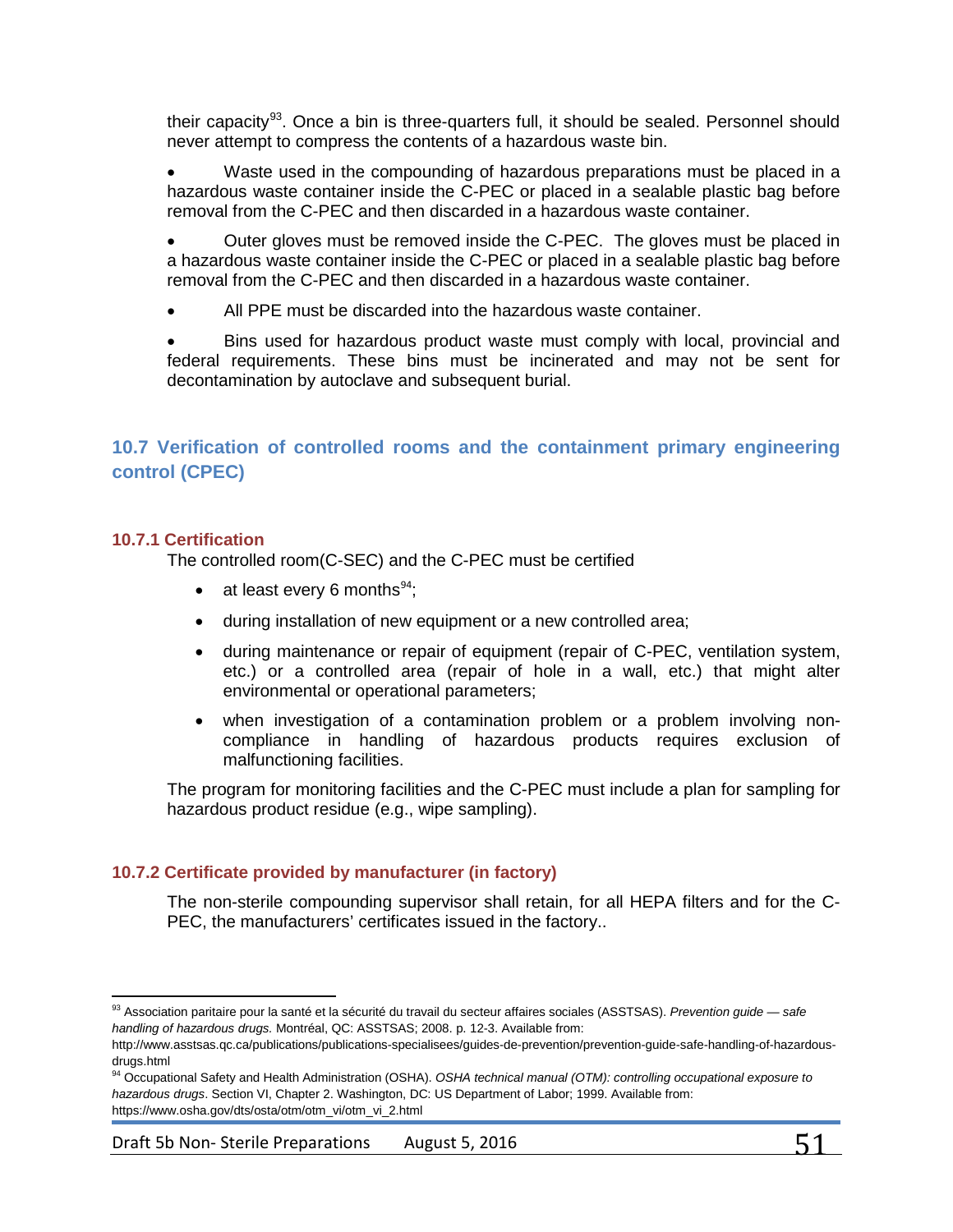#### **107.3 Environmental verification**

An environmental verification program must be established to ensure that facilities maintain established specifications and uphold the quality and safety standards set by the industry.

The program should include verification for chemical contamination by hazardous products on surfaces used for reception, storage, preparation and verification of product and preparations.

The temperature of controlled rooms must be verified and documented at least once a day.

The negative pressure of the compounding room (C-PEC) must be maintained to avoid contamination of adjacent areas. Pressure must be measured continuously, and an alarm system must be in place to immediately advise personnel of non-compliance with specifications and to direct that action be taken, if necessary. A procedure must be developed to outline and explain the actions to be taken should the pressure deviate from specifications.

The indicators for proper operation of any device (BSC, etc.) shall be monitored every day, and data shall be recorded in the general maintenance log.

## **Hazardous product contamination/Wipe sampling**

The level of hazardous product contamination should be measured at least once every six months, more frequently if a major change is made in placement of furniture, compounding processes, or cleaning practices.

The non-sterile compounding supervisor or a delegate should sample the various sites, especially those most likely to be contaminated (e.g., outside the C-PEC, floor surrounding the C-PEC). The sites sampled and the frequency of monitoring should be established on the basis of results obtained on previous monitoring.

A baseline assessment should precede any preventive measure put in place (as described in the ASSTSAS guide<sup>[95](#page-51-0)</sup>), and monitoring should be repeated after implementation of such measures to determine their effectiveness.

Surface contamination by hazardous drugs or hazardous materials, as determined by environmental monitoring, must be recorded in the maintenance log.

All completed documentation concerning components of hazardous product contamination testing of controlled rooms, the C-PEC and supporting equipment must be filed and retained with other compounding records, as per provincial/territorial pharmacy authorities.

Documents concerning purchase, organization and certification of the C-PEC must be accessible throughout the entire service life of the facility and the C-PEC.

l

<span id="page-51-0"></span><sup>95</sup> Association paritaire pour la santé et la sécurité du travail du secteur affaires sociales (ASSTSAS). *Prevention guide — safe handling of hazardous drugs.* Montréal, QC: ASSTSAS; 2008. Available from: http://www.asstsas.qc.ca/publications/publicationsspecialisees/guides-de-prevention/prevention-guide-safe-handling-of-hazardous-drugs.html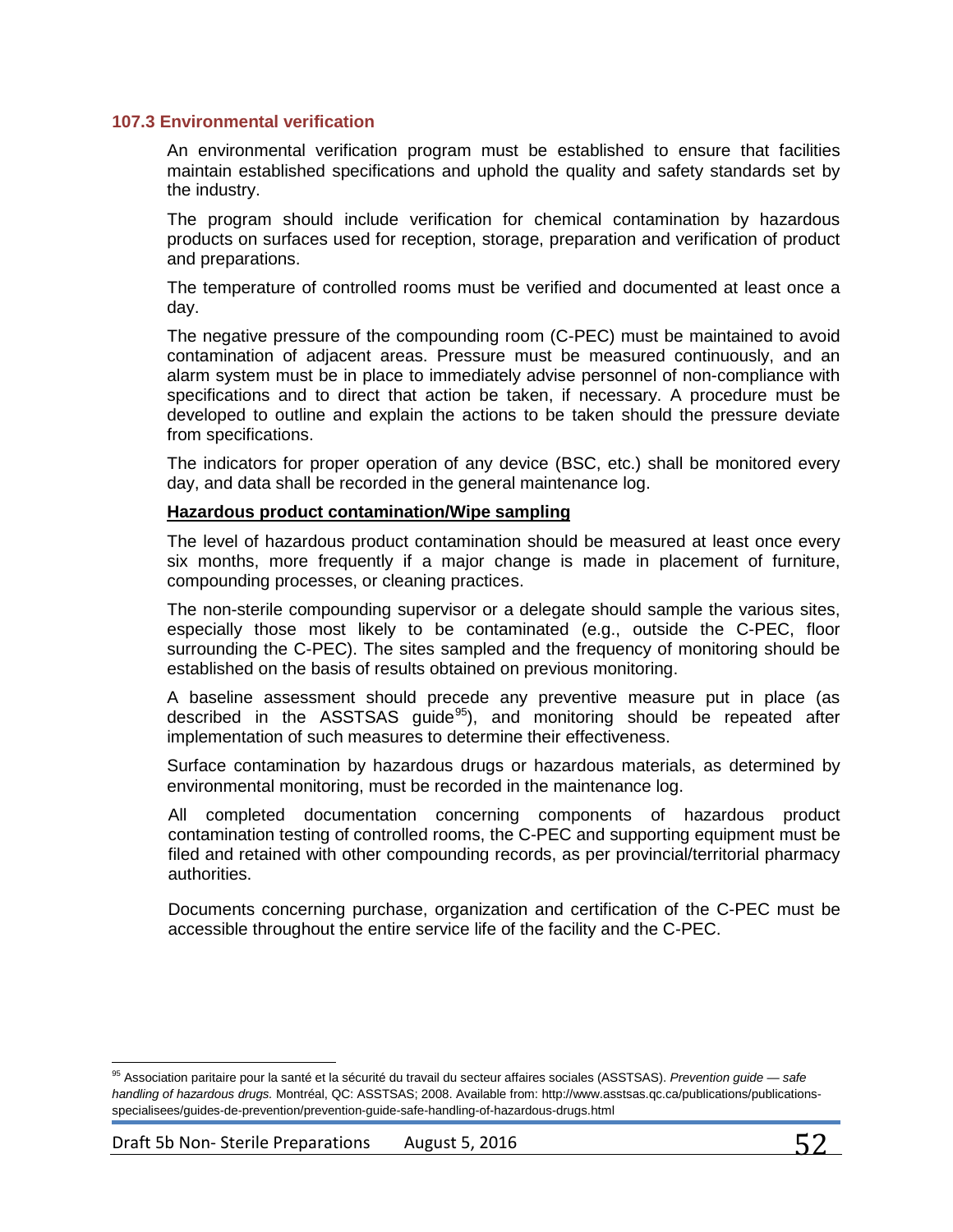# **10. GLOSSARY [96](#page-52-0), [97,](#page-52-1) [98](#page-52-2), [99,](#page-52-3) [100](#page-52-4), [101](#page-52-5), [102,](#page-52-6) [103](#page-52-7)**

| Term                                                   | <b>Definition</b>                                                                                                                                                                                                                                                                                                                                                                                                                                                                                                                                                  |
|--------------------------------------------------------|--------------------------------------------------------------------------------------------------------------------------------------------------------------------------------------------------------------------------------------------------------------------------------------------------------------------------------------------------------------------------------------------------------------------------------------------------------------------------------------------------------------------------------------------------------------------|
| Accident                                               | Action or situation in which the risk event occurs and has or could have an impact on<br>the health status or well-being of the user (patient), personnel, professional concerned<br>or third party. An accident differs from an incident, which has no effect on the patient.                                                                                                                                                                                                                                                                                     |
| <b>Active Pharmaceutical</b><br>Ingredient (API)       | Any substance or mixture of substances intended to be used in the manufacture of a<br>drug (medicinal) product and that, when used in the production of a drug, comes an<br>active ingredient of the drug product which has a pharmacological activity in the<br>diagnosis, cure, mitigation, treatment, or prevention of disease or to affect the structure<br>and function of the body.                                                                                                                                                                          |
| Added substance<br>(inactive ingredient,<br>excipient) | Ingredients that are necessary to compound a preparation but are not intended or<br>expected to cause a pharmacological response in humans if administered alone in the<br>amount or concentration contained in a single dose of the compounded preparation.                                                                                                                                                                                                                                                                                                       |
| Approved                                               | Refers to a substance, ingredient, product or drug that has received official approval for<br>use from Health Canada.                                                                                                                                                                                                                                                                                                                                                                                                                                              |
| Assessment                                             | Action of assessing and defining an employee's performance and competency.                                                                                                                                                                                                                                                                                                                                                                                                                                                                                         |
| Beyond-use date (BUD)                                  | The BUD is the date after which a compounded preparation shall not be use and is<br>determined from the date when the preparation sis compounded.                                                                                                                                                                                                                                                                                                                                                                                                                  |
| Biological safety cabinet<br>(BSC)                     | Laminar airflow workbench that is ventilated to protect personnel, hazardous sterile<br>compounded preparations and the immediate environment. The open front of a BSC<br>has the following features:<br>air intake, to protect compounding personnel from hazardous sterile preparations;<br>$\bullet$<br>descending air curtain filtered with a high-efficiency particulate air filter to protect<br>$\bullet$<br>the hazardous sterile product;<br>air evacuation system equipped with high-efficiency particulate air filters for<br>environmental protection. |
| <b>Biomedical Refrigerator</b>                         | Refrigerator designed to refrigerate biological and medical products and drugs. It often<br>comes with an integrated temperature control system and an alarm system.                                                                                                                                                                                                                                                                                                                                                                                               |
| Cleaning                                               | Removal of dirt, dust and other substances that may host microorganisms.                                                                                                                                                                                                                                                                                                                                                                                                                                                                                           |
| Commercial container                                   | Container holding a commercially manufactured drug or sterile nutrient, the<br>consumption and sale of which are authorized in Canada; if the drug or sterile nutrient                                                                                                                                                                                                                                                                                                                                                                                             |

<span id="page-52-0"></span> $96$  Health Canada, Policy on Manufacturing and Compounding Drug Products in Canada (POL-0051), January 26, 2009,

l

<span id="page-52-1"></span> $97$  Bussières J.F., Législation et système de soins,  $5<sup>th</sup>$  edition, August 2009, p. 171.

<span id="page-52-2"></span><sup>98</sup> United States Pharmacopeial Convention (USP). General Chapters 795, 797, 800, 1072. USP Rockville, MD: USP; 2016

<span id="page-52-3"></span><sup>99</sup> Commission de la santé et de la sécurité du travail (CSST). *Material safety data sheet user's guide.* CSST; 2010. Available from: http://www.csst.qc.ca/en/prevention/reptox/whmis/material-safety-data-sheet-users-guide/pages/table-contents.aspx

<span id="page-52-4"></span><sup>100</sup> Association paritaire pour la santé et la sécurité du travail du secteur affaires sociales (ASSTSAS). *Prevention guide — safe handling of hazardous drugs.* Montréal, QC: ASSTSAS; 2008. Available from: http://www.asstsas.qc.ca/publications/publicationsspecialisees/guides-de-prevention/prevention-guide-safe-handling-of-hazardous-drugs.html

<span id="page-52-5"></span><sup>&</sup>lt;sup>101</sup> National Institute for Occupational Safety and Health (NIOSH). NIOSH alert: preventing occupational exposures to antineoplastic and other hazardous drugs in health care settings. Publ. No. 2004-165. Atlanta, GA: Department of Health and Human Services, Centers for Disease Control and Prevention, NIOSH; 2004 Sep. Available from: http://www.cdc.gov/niosh/docs/2004-165/pdfs/2004- 165.pdf

<span id="page-52-7"></span><span id="page-52-6"></span><sup>&</sup>lt;sup>102</sup> Canadian Nurses Association (CNA). *Joint position statement: Promoting continuing competence for registered nurses.* Ottawa,<br>ON: CNA; 2004. Available from: http://www.cna-aiic.ca/~/media/cna/page-content/pdf-en/ps77 103 Controlled Products Regulations, SOR/88-66, 1987. Available from: http://laws-lois.justice.gc.ca/eng/regulations/SOR-88-66/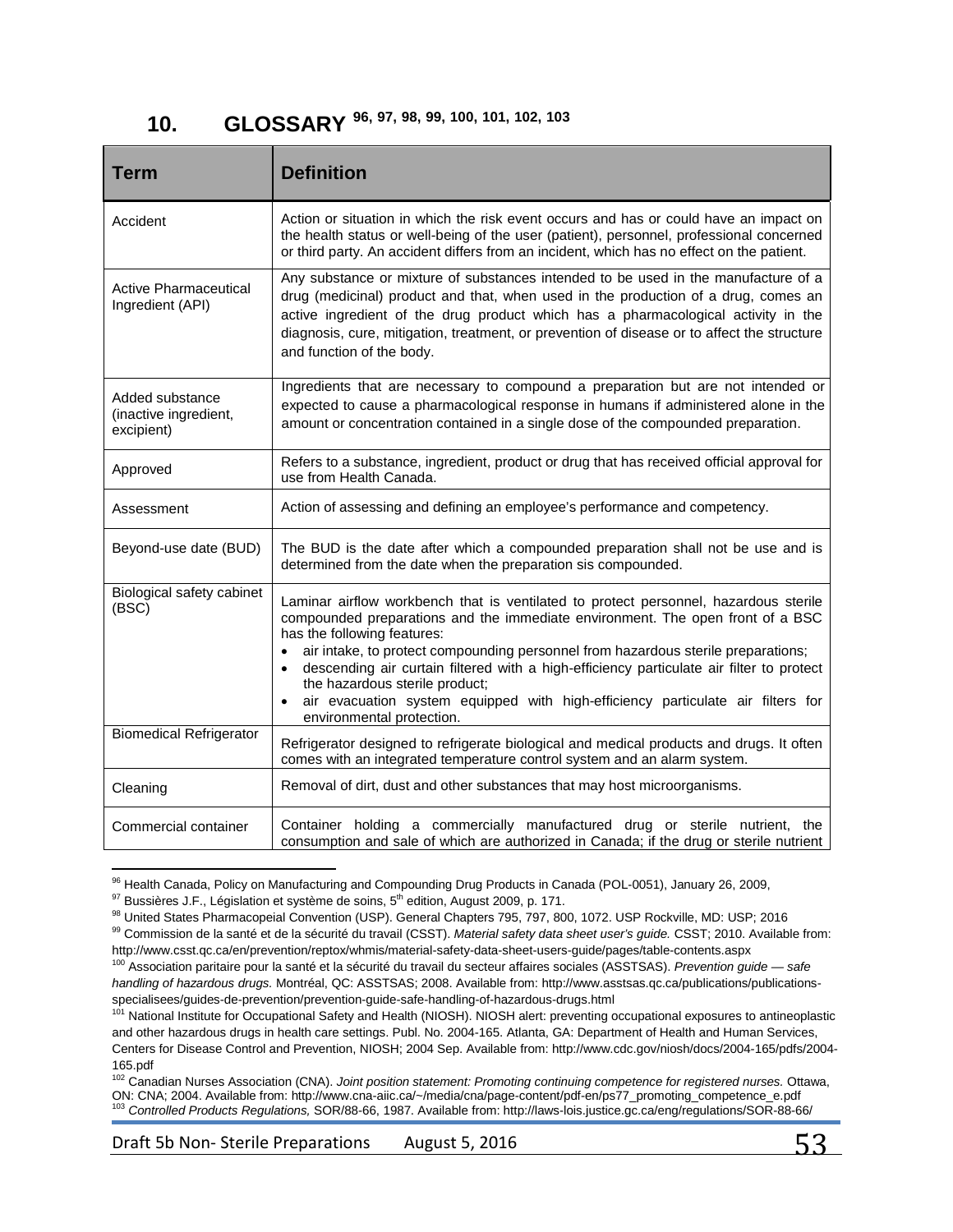|                                                          | is authorized by Health Canada's Special Access Programme, such consumption and<br>sale may be limited.                                                                                                                    |
|----------------------------------------------------------|----------------------------------------------------------------------------------------------------------------------------------------------------------------------------------------------------------------------------|
| Competencies                                             | Significant job-related knowledge, skills, abilities, attitudes and judgments required for<br>competent performance of duties by members of a profession,                                                                  |
| Compounding                                              | Act of preparing something, through preliminary work, to put it into a usable state. Also<br>refers to the material that has been compounded (e.g., a chemical or pharmaceutical<br>preparation).                          |
| Compounding<br>personnel                                 | Pharmacists, pharmacy technicians or pharmacy assistants assigned to the<br>compounding of non-sterile preparations.                                                                                                       |
| <b>Compounding Record</b>                                | A record of procedure followed including Master Formulation Record used, ingredients<br>used, compounding personnel, calculations, BUD, final product and any quality control<br>measures.                                 |
| <b>Containment Primary</b><br><b>Engineering Control</b> | A containment primary engineering control is a ventilated device designed to minimize<br>worker and environmental hazardous product exposure when directly handling<br>hazardous products.                                 |
| $(C-PEC)$                                                | For hazardous non-sterile compounding, containment primary engineering controls<br>include biological safety cabinets (BSCs).                                                                                              |
| Containment system                                       | Arrangement or equipment to contain the particles of hazardous products in the chosen<br>space.                                                                                                                            |
| Deactivation                                             | Treatment of a hazardous product to create a less hazardous agent. One method is<br>chemical deactivation.                                                                                                                 |
| Decontamination                                          | Transfer of a hazardous product contaminant from a fixed surface (ex. counter, bag of<br>solution) to a disposable surface (ex. wipe, cloth). The wipe is then contained and<br>discarded as hazardous waste.              |
| Detergent                                                | Product that eliminates accumulated dirt from a solid medium by resuspension or<br>dissolution.                                                                                                                            |
| Disinfectant                                             | A disinfecting agent, typically of a chemical nature, that can destroy microorganisms or<br>other pathogens, but not necessarily bacterial spores or fungal spores. Refers to<br>substances applied to inanimate objects.  |
| Disinfection                                             | Treatment that eliminates most of the pathogens present on an object or surface                                                                                                                                            |
| <b>Facilities</b>                                        | All devices, rooms and spaces that are organized, arranged and modified to better<br>adapt them to the activities to be conducted therein.                                                                                 |
| Dispensing a<br>prescription                             | All activities relating to the validation (including therapeutic appropriateness),<br>preparation and packaging of a patient's medication prepared pursuant to a<br>prescription.                                          |
| Final non-sterile<br>preparation                         | A non-sterile preparation ready to be stored and then administered to a patient, which<br>has been prepared according to a preparation-specific master formulation record which<br>respects the prescriber's prescription. |
| Hand hygiene                                             | All methods related to hand washing that is performed using soap and water, followed<br>by a waterless, alcohol-based hand rub with persistent activity.                                                                   |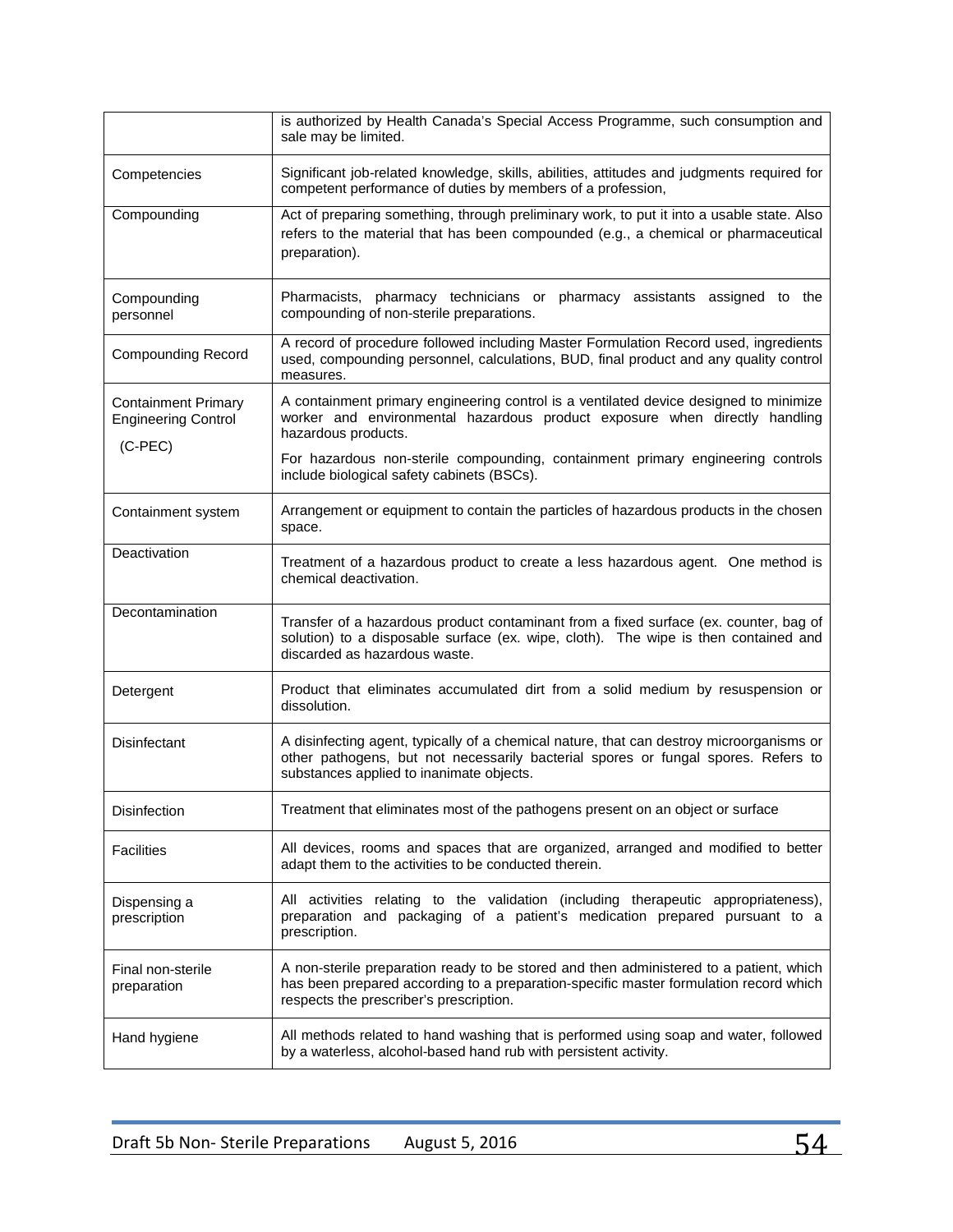| Hazardous drug                                                | A drug for which research on humans or animals has shown that any exposure to the<br>substance has the potential to cause cancer, lead to a developmental or reproductive<br>toxicity or damage organs.                                                                                                                                                                                                                                                                                                                                                                                                                                        |
|---------------------------------------------------------------|------------------------------------------------------------------------------------------------------------------------------------------------------------------------------------------------------------------------------------------------------------------------------------------------------------------------------------------------------------------------------------------------------------------------------------------------------------------------------------------------------------------------------------------------------------------------------------------------------------------------------------------------|
|                                                               | Drugs are considered hazardous because they involve risks for the worker, because of<br>their effects.                                                                                                                                                                                                                                                                                                                                                                                                                                                                                                                                         |
| Hazardous material                                            | A material that, because of its properties, constitutes a danger to an employee's health,<br>safety or physical integrity. Hazardous materials are dangerous products regulated by<br>a workplace hazardous material information system; as such, they are considered<br>"controlled" products under the Hazardous Products Regulations.                                                                                                                                                                                                                                                                                                       |
| Hazardous products                                            | Substances that entail risks for the worker because of their effects. For the purposes of<br>these Model Standards, the term "hazardous product" refers to both hazardous drugs<br>and hazardous materials, depending on the situation.                                                                                                                                                                                                                                                                                                                                                                                                        |
| Incident                                                      | An action or situation that has no impact on the health status or well-being of the user<br>(patient), personnel, professional concerned or third party, but which as an unusual<br>result that could, on other occasions, lead to consequences. An incident differs from an<br>accident, which has or could have an impact on the patient.                                                                                                                                                                                                                                                                                                    |
| Insert                                                        | Document or leaflet containing information about a drug additional to that written on the<br>computer-generated label produced by the prescription management software;<br>provides the patient with information as required by regulations.                                                                                                                                                                                                                                                                                                                                                                                                   |
| Label (for identifying a<br>non-sterile preparation)          | Label that identifies the drugs prepared or sold with or without a prescription. It is<br>usually computer-generated and adhesive. It must bear the information required by<br>federal/provincial/territorial regulations.                                                                                                                                                                                                                                                                                                                                                                                                                     |
| Log                                                           | Book or notebook in which data are recorded or compiled to demonstrate that the<br>quality of the pharmacy compounding process has been maintained.                                                                                                                                                                                                                                                                                                                                                                                                                                                                                            |
|                                                               | A log may be in computerized format.                                                                                                                                                                                                                                                                                                                                                                                                                                                                                                                                                                                                           |
| Maintenance of<br>competency                                  | Continued ability to integrate and apply knowledge, know-how, judgment and personal<br>qualities necessary to practise in a safe and ethical fashion in a designated role and<br>framework.                                                                                                                                                                                                                                                                                                                                                                                                                                                    |
| <b>Master Formulation</b><br>Record                           | This contains all the information, instructions and procedures required to compound a<br>non-sterile preparation.                                                                                                                                                                                                                                                                                                                                                                                                                                                                                                                              |
| Maintenance (of<br>facilities and equipment)                  | Operations for maintaining the proper functioning of facilities or equipment according to<br>established specifications or for re-establishing the satisfactory operational condition of<br>facilities, including the heating, ventilation and air conditioning system and related<br>equipment.                                                                                                                                                                                                                                                                                                                                               |
| Safety data sheet<br>(formerly material safety<br>data sheet) | According to the Commission de la santé et de la sécurité du travail: A "document that<br>provides information on a controlled product, namely its toxic effects, the protective<br>measures for avoiding overexposure or chemical hazards, and the procedures to follow<br>in an emergency. The supplier sends the SDS to the employer when the product is<br>sold. It must be  kept on the premises by the employer in a location known by the<br>workers, and be easily and rapidly accessible to those who are likely to come in contact<br>with the product. The employer should have it before a product is used for the first<br>time". |
| Non-sterile<br>compounding<br>supervisor                      | A person assigned by the department head of the health care facility or by the<br>pharmacist owner of a community pharmacy to supervise and organize all activities<br>related to the compounding of non-sterile preparations.                                                                                                                                                                                                                                                                                                                                                                                                                 |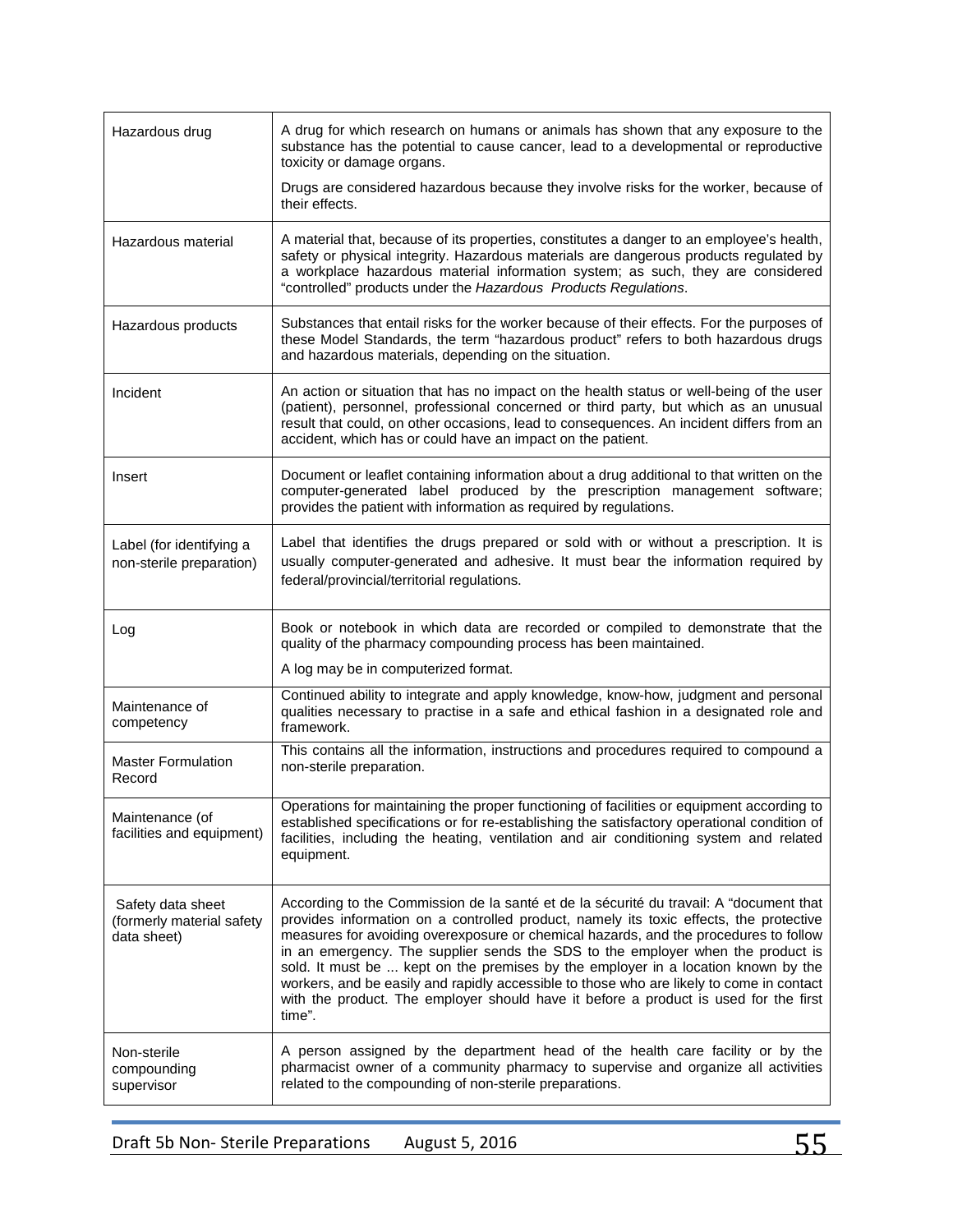| Non prescription drugs                 | Drugs that can be sold in a pharmacy without a prescription                                                                                                                                                                                                                                                        |
|----------------------------------------|--------------------------------------------------------------------------------------------------------------------------------------------------------------------------------------------------------------------------------------------------------------------------------------------------------------------|
| Personal protective<br>equipment (PPE) | All garb and accessories, such as mask, gloves, gown and safety goggles, that protect<br>the non-sterile preparation and the worker. It enables compliance with the expected<br>specifications of a controlled environment and protects the worker from exposure to<br>physical or chemical risks.                 |
| Pharmacist                             | A person with a degree in pharmacy who is registered in good standing with one of the<br>pharmacy regulatory authorities in Canada.                                                                                                                                                                                |
| Pharmacy assistant                     | An adult who has earned a vocational school diploma for completing a pharmacy<br>assistant course or any adult person who has received proper training that is deemed<br>equivalent.                                                                                                                               |
|                                        | A person who has earned a college degree or diploma as a pharmacy technician and is<br>registered or authorized by a pharmacy regulatory authority in Canada to practise as a                                                                                                                                      |
| Pharmacy technician                    | pharmacy technician.                                                                                                                                                                                                                                                                                               |
| Policy                                 | All the general principles adopted by a private or public organization for conducting its<br>activities. By extension, the term "policy" also refers to the text or document that<br>presents the policy.                                                                                                          |
| Procedure                              | All steps to be taken, the means to be used and the methods to be followed in<br>performing a task.                                                                                                                                                                                                                |
| Protocol                               | Document describing in detail all steps to be followed or behaviours to adopt in precise<br>clinical circumstances.                                                                                                                                                                                                |
| Stability (period of)                  | Length of time during which a properly compounded non-sterile preparation maintains,<br>within specified limits and throughout the storage and usage period, the properties and<br>characteristics that it had when it was compounded.                                                                             |
| Training                               | Acquisition of a totality of theoretical, technical and practical knowledge concerning<br>pharmacy preparation.                                                                                                                                                                                                    |
| Withdrawal period                      | The length of time between the last administration of a drug to an animal and the time<br>when tissues or products collected from the treated animal for consumption as food<br>contain a level of residue of the drug that would not likely cause injury to human health.<br>(Food and Drug Regulations C.01.001) |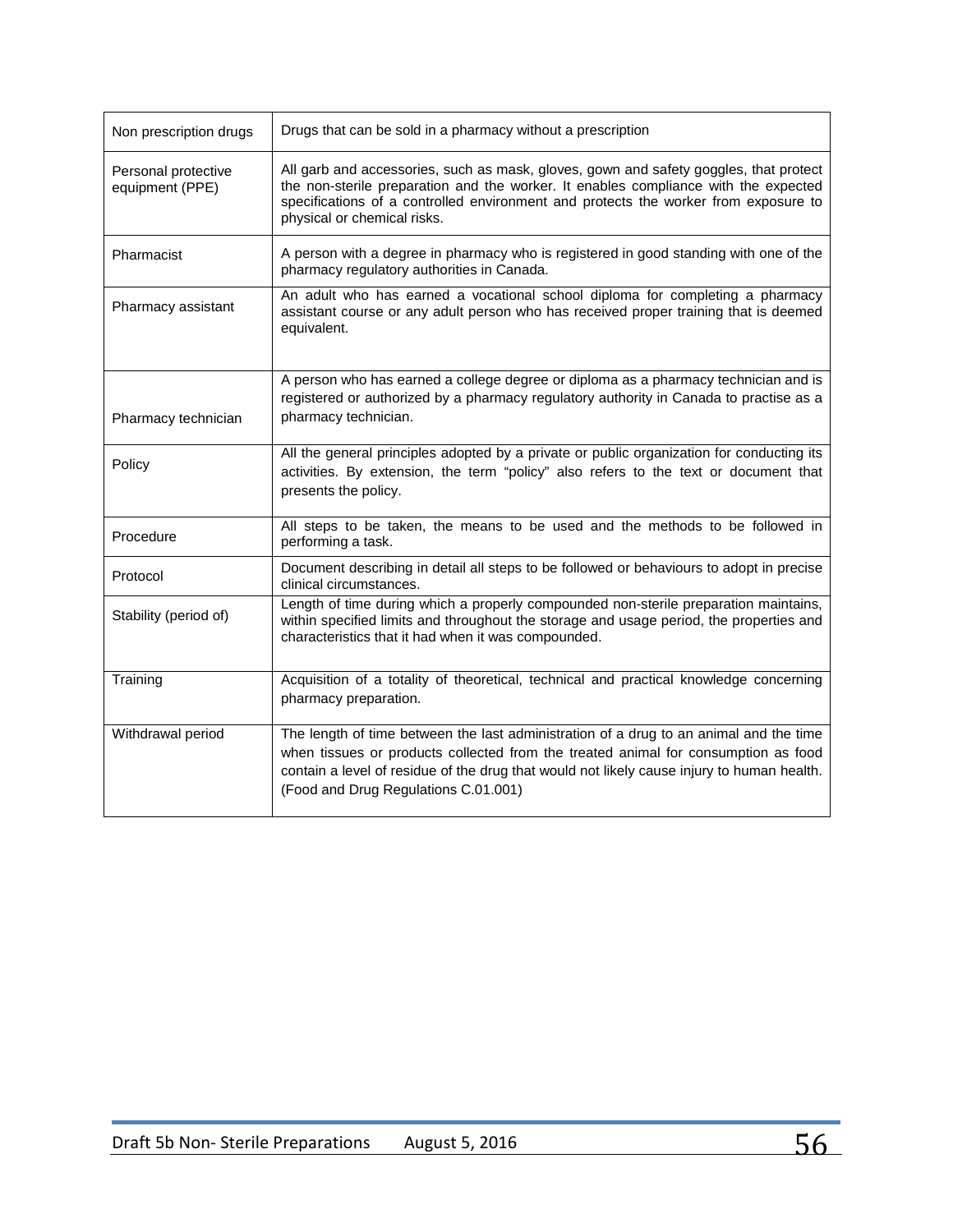# **11. LIST OF TABLES**

- Table 1 Beyond-use dates (BUD) by Type of Formulation
- Table 2 Required conditions for a hazardous products storage area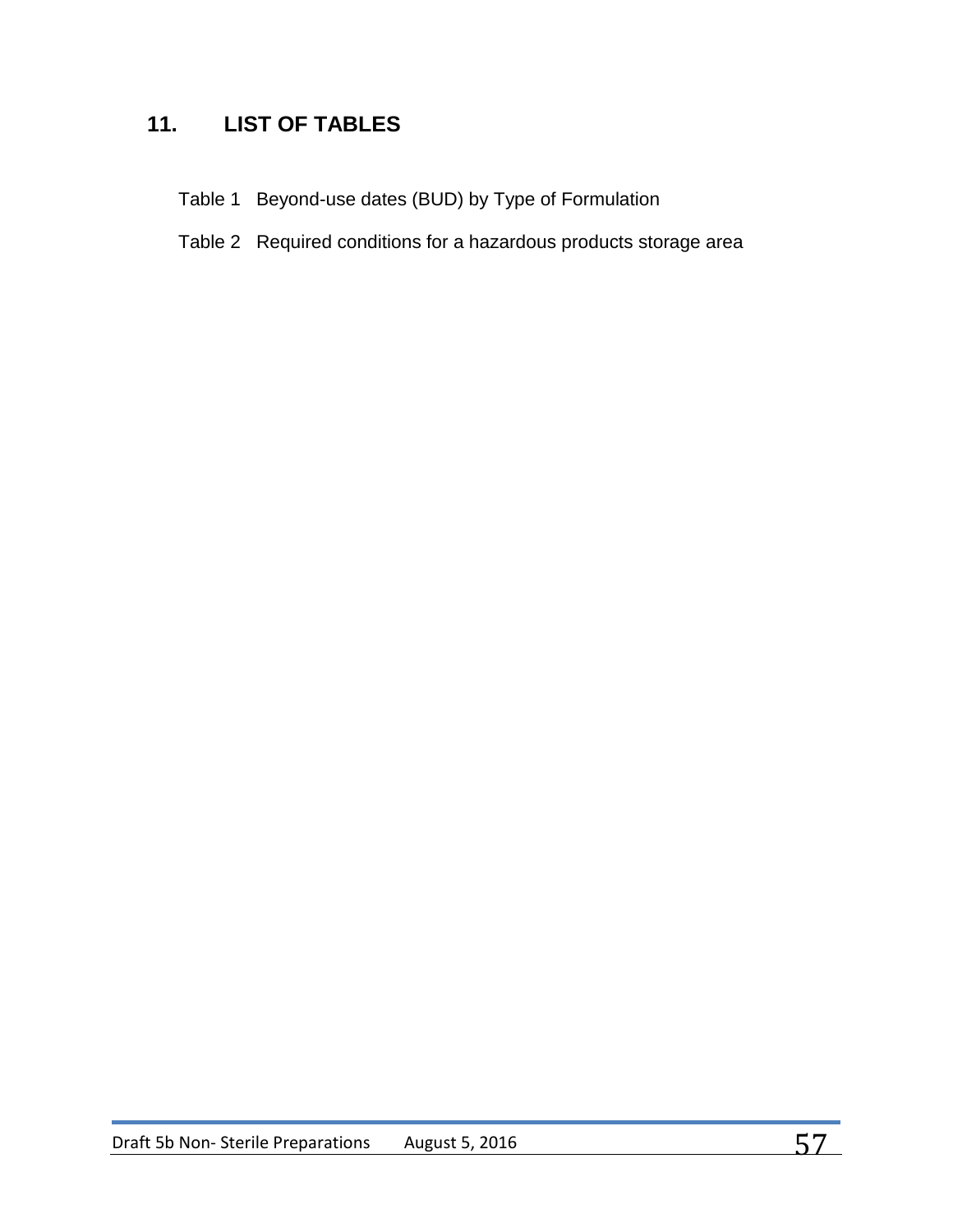# **13. APPENDICES**

# **APPENDIX I GENERAL GUIDELINE ON COMPOUNDING AND MANUFACTURING ACTIVITIES**[104](#page-57-0)

1) Is there a demonstrated patient-healthcare professional relationship?

- Compounding Yes
- Manufacturing No

2) Is there third party reselling of the product outside of the patient-healthcare professional relationship?

- Compounding No
- Manufacturing Yes

3) Is the activity regulated, and facility possibly inspected, by the province/territory?

- Compounding Yes
- Manufacturing No

4) If producing product in anticipation of a prescription, is the amount produced consistent with the history of prescriptions received?

- Compounding Yes
- Manufacturing No

5) Is there an inordinate amount of product produced or on a regular basis?

- Compounding No
- Manufacturing Yes

6) Is an identical product (e.g. dosage form, strength, formulation) commercially available?

- Compounding No
- Manufacturing Yes

7) Is the product and/or compounding service promoted or advertised to the general public rather than strictly to healthcare professionals?

- Compounding No
- Manufacturing Yes

8) Does the drug product require only minor modification prior to direct administration when such modification amounts to mere directions for use?

- Compounding No
- Manufacturing Yes

l

<span id="page-57-0"></span><sup>104</sup> Health Canada, Policy on Manufacturing and Compounding Drug Products in Canada (POL-0051), January 26, 2009, Appendix 1.

Draft 5b Non-Sterile Preparations August 5, 2016  $58$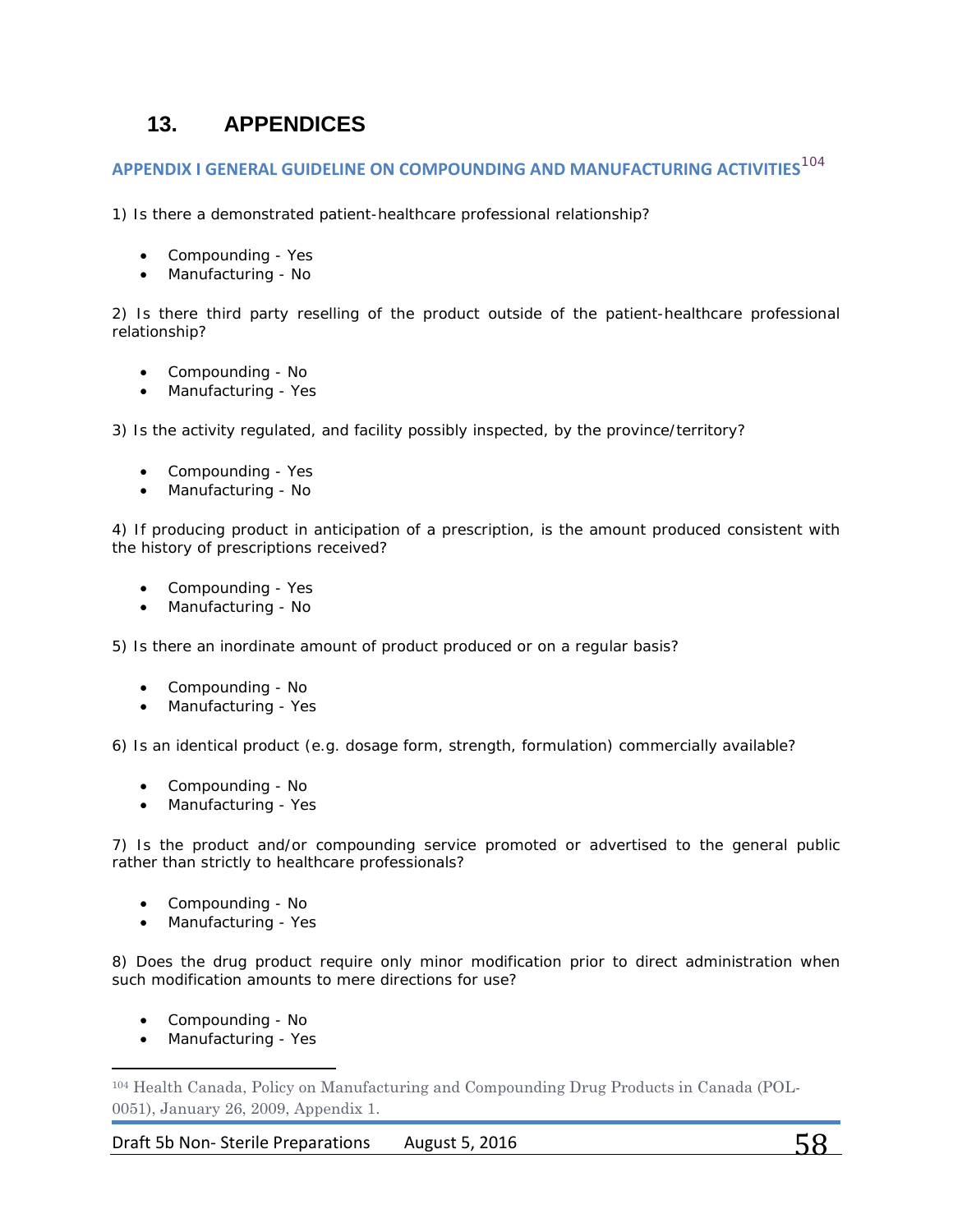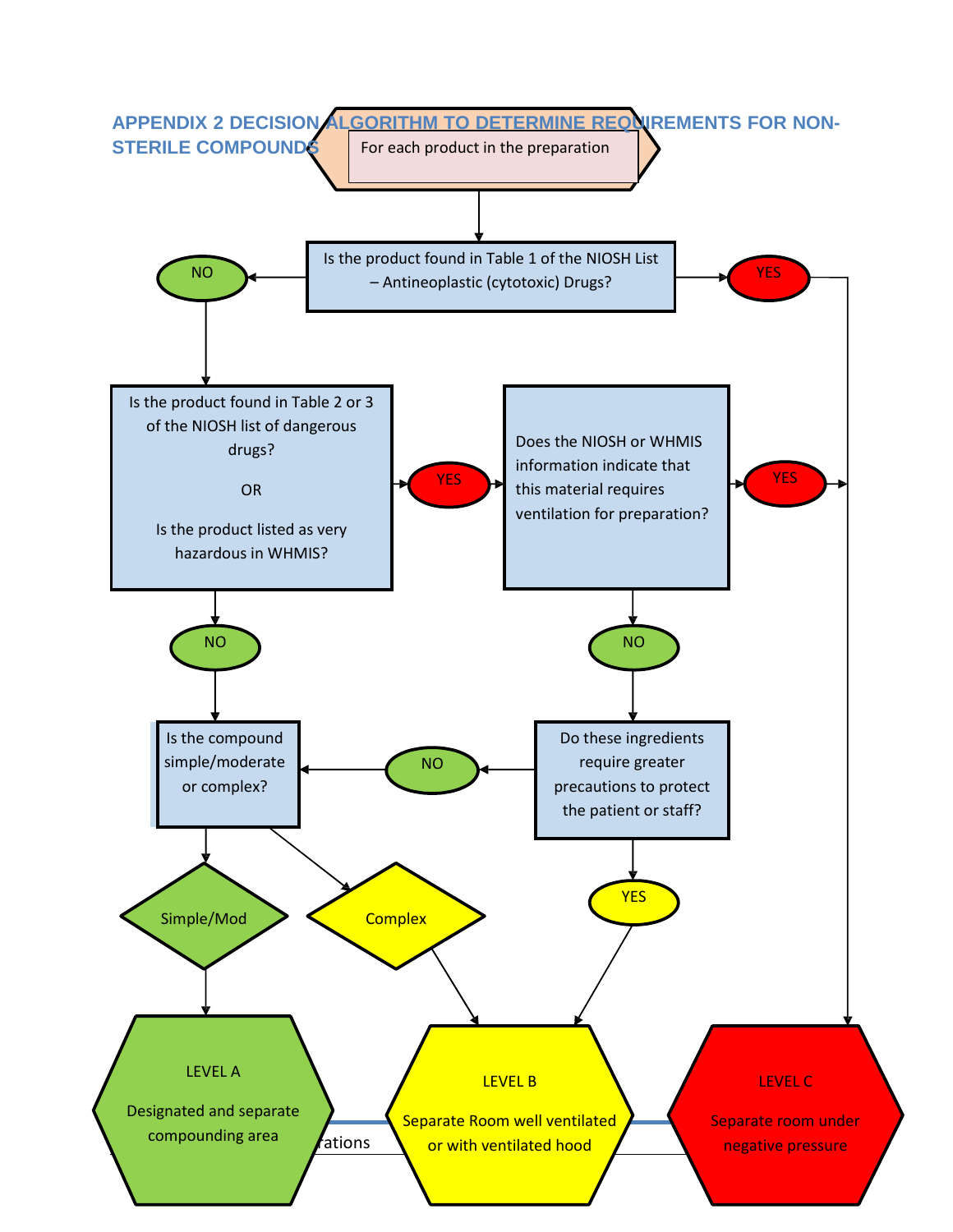# **APPENDIX 3 SUMMARY OF REQUIRED CONDITIONS FOR NON-STERILE COMPOUNDING PREPARATIONS**

|                                                                                                                                                                                                                                                          |          |                          | SUMMARY OF REQUIRED CONDITIONS FOR NON-STERILE COMPOUNDED PREPARATIONS |                          |
|----------------------------------------------------------------------------------------------------------------------------------------------------------------------------------------------------------------------------------------------------------|----------|--------------------------|------------------------------------------------------------------------|--------------------------|
| <b>REQUIREMENTS</b>                                                                                                                                                                                                                                      |          | <b>Level A</b>           | <b>Level B</b>                                                         | <b>Level C</b>           |
|                                                                                                                                                                                                                                                          |          | Mandatory = $\checkmark$ | Mandatory = $\checkmark$                                               | Mandatory = $\checkmark$ |
| Personnel:                                                                                                                                                                                                                                               | Sec. 6.1 |                          |                                                                        |                          |
| Appoint a non-sterile compounding<br>supervisor                                                                                                                                                                                                          |          | $\checkmark$             | $\checkmark$                                                           | ✓                        |
| <b>Training:</b>                                                                                                                                                                                                                                         | App. 8   |                          |                                                                        |                          |
| Has received orientation and training<br>during education or on the job concerning<br>the preparations to be compounded and<br>had a skills assessment when hired. The<br>training included learning and assimilating<br>workplace operating procedures. |          | ✓                        | ✔                                                                      |                          |
| Has been trained in techniques appropriate<br>for the compounding of Complex<br>preparations and some hazardous<br>products                                                                                                                              |          |                          | $\checkmark$                                                           |                          |
| Has received hazardous products training<br>and has relevant training and experience<br>compounding all non-sterile dosage forms                                                                                                                         |          |                          | ✓                                                                      | $\checkmark$             |
| An annual staff skills assessment program<br>must be implemented.<br><b>Draft 5b Non-Sterile Preparations</b><br>August 5, 2016                                                                                                                          |          | $\checkmark$             | $\checkmark$                                                           | ✓                        |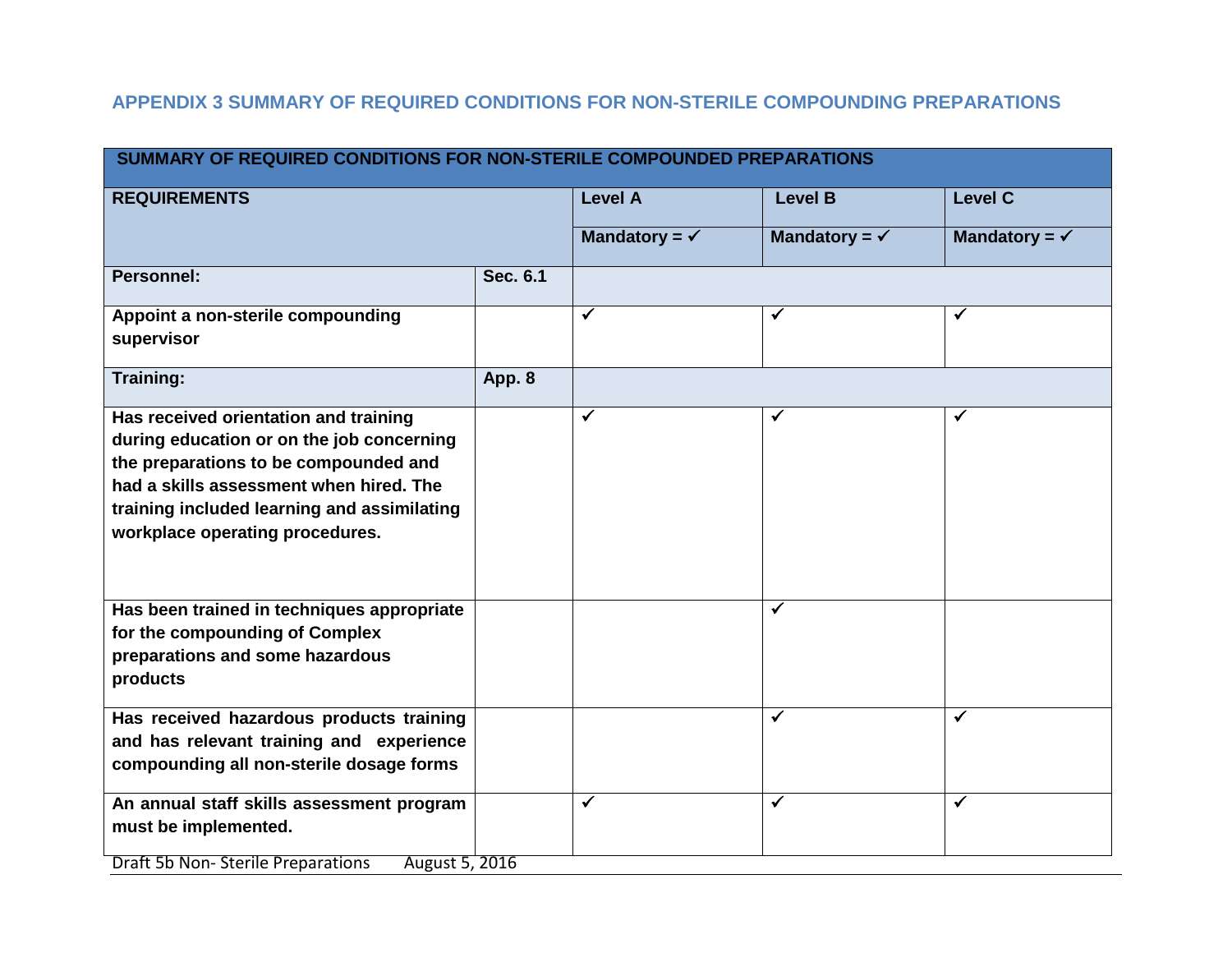| <b>Facilities:</b>                                                                                                    | Sec. 6.3 |  |  |
|-----------------------------------------------------------------------------------------------------------------------|----------|--|--|
| - Designated non-sterile compounding area                                                                             |          |  |  |
| - Dedicated room, entirely closed off, well<br>ventilated or with a ventilated hood. Air<br>exhausted to the outside. |          |  |  |
| - Dedicated room under negative pressure<br>to the pharmacy. Filtered air exhausted to<br>the outside.                |          |  |  |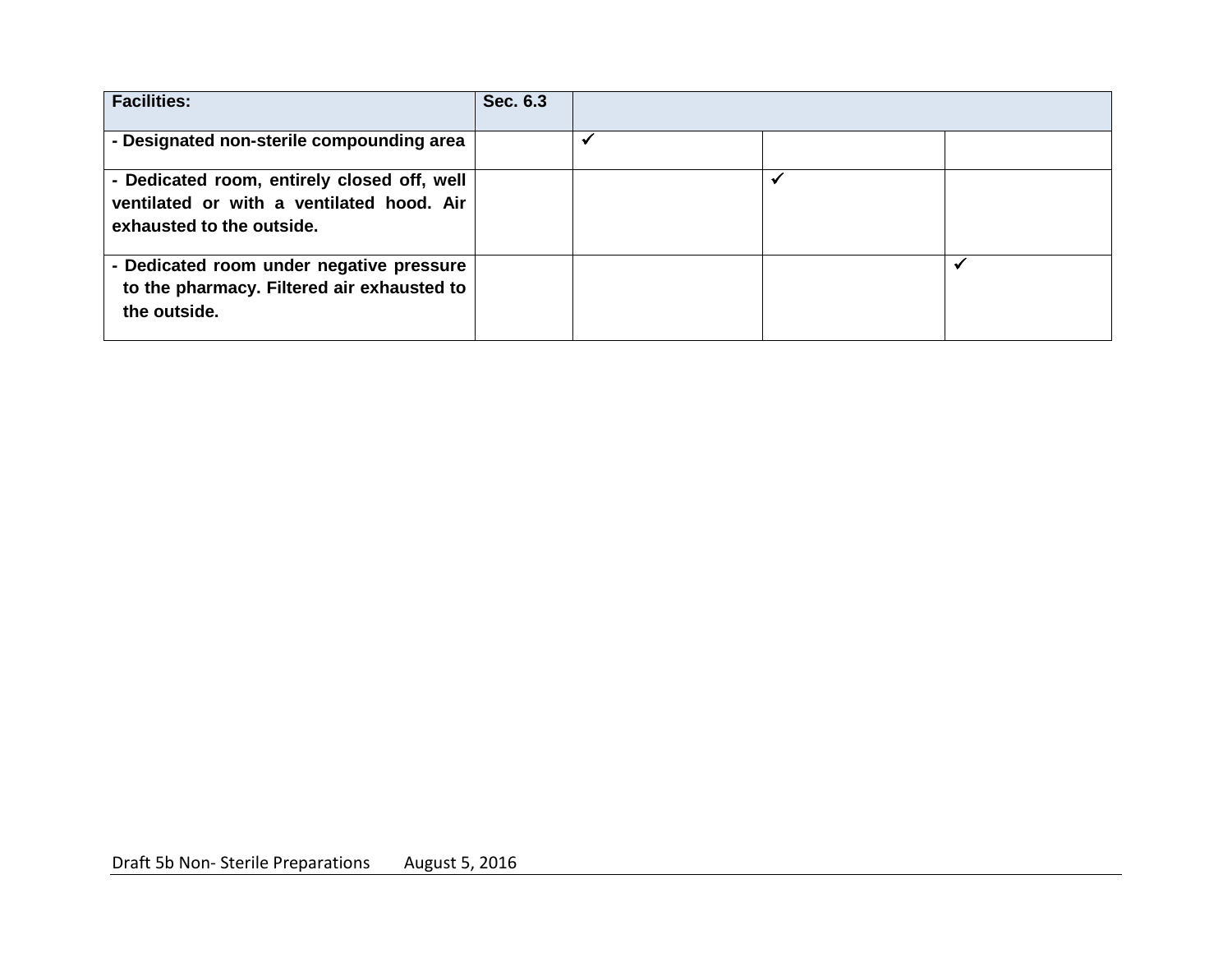# **APPENDIX 4 TRAINING OF COMPOUNDING PERSONNEL AND CLEANING PERSONNEL**

## **A. Training of compounding personnel**

| #    | <b>ELEMENTS TO COVER IN TRAINING</b>                                                                                                                                                                                                                                                                                                                                                                                                         |              |                           |              |
|------|----------------------------------------------------------------------------------------------------------------------------------------------------------------------------------------------------------------------------------------------------------------------------------------------------------------------------------------------------------------------------------------------------------------------------------------------|--------------|---------------------------|--------------|
| 1.   | FOR THE COMPOUNDING OF NON-STERILE PREPARATIONS                                                                                                                                                                                                                                                                                                                                                                                              | PH           | <b>PT</b>                 | <b>PA</b>    |
| 1.1  | Know the relevant federal/provincial/territorial legislation and regulations<br>related to pharmacy compounding, as well as other governing standards,<br>guides or guidelines.                                                                                                                                                                                                                                                              | X            | X                         |              |
| 1.2  | Know and apply all policies and procedures related to the pharmacy<br>compounding of non-sterile preparations, especially those related to hand<br>hygiene, garbing, airflow principle, facilities, material, equipment, behaviour<br>of personnel in compounding rooms, forms and logs to be completed,<br>labelling, storage, distribution to patients, quality controls (sampling),<br>maintenance and disinfecting of compounding areas. | X            | X                         | X            |
| 1.3  | Know physical and chemical properties, such as stability, physical-chemical<br>compatibility and incompatibility, osmolality and osmolarity.                                                                                                                                                                                                                                                                                                 | $\mathbf{x}$ |                           |              |
| 1.4  | Know pharmaceutical and medical abbreviations.                                                                                                                                                                                                                                                                                                                                                                                               | $\mathbf{x}$ | $\mathsf{X}$              | $\mathsf{X}$ |
| 1.5  | Know and understand the importance of particulate and microbial<br>contamination                                                                                                                                                                                                                                                                                                                                                             | X            | X                         | X            |
| 1.6  | Perform pharmacy non-sterile compounding tasks meticulously, precisely<br>and competently.                                                                                                                                                                                                                                                                                                                                                   | X            | X                         | X            |
| 1.8  | Know the operation and correct use of equipment, materials and automated<br>devices available for the non-sterile preparations to be compounded. Know<br>how to calibrate the devices used.                                                                                                                                                                                                                                                  | X            | X                         | X            |
| 1.9  | Be able to recognize errors in the compounding technique of compounding<br>personnel.                                                                                                                                                                                                                                                                                                                                                        | X            | $\boldsymbol{\mathsf{X}}$ |              |
| 1.10 | Have a good command of the pharmaceutical calculations required to<br>compound non-sterile preparations.                                                                                                                                                                                                                                                                                                                                     | X            | X                         | X            |
| 1.11 | Understand the importance of and apply accurate measurements.                                                                                                                                                                                                                                                                                                                                                                                | X            | $\mathsf{X}$              | $\mathsf{X}$ |
| 1.12 | Apply cleaning measures for non-sterile preparation compounding rooms,                                                                                                                                                                                                                                                                                                                                                                       | X            | X                         | X            |

Draft 5b Non- Sterile Preparations August 5, 2016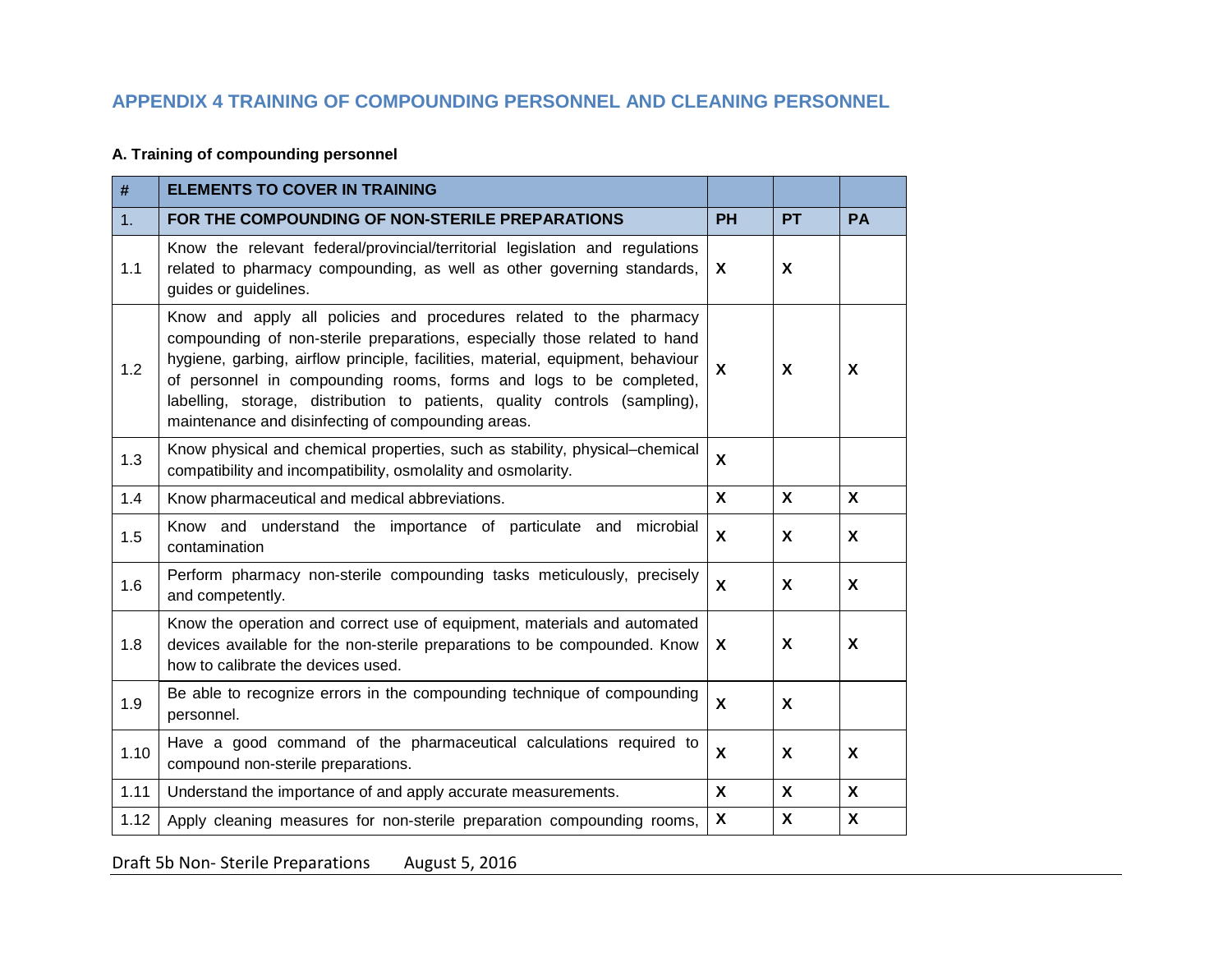|      | facilities and materials.                                                                                                                                                                                               |              |                           |              |
|------|-------------------------------------------------------------------------------------------------------------------------------------------------------------------------------------------------------------------------|--------------|---------------------------|--------------|
| 1.13 | Know the data to be monitored in controlled rooms (temperature, pressure)<br>and document the data in the appropriate logs. Know and apply the<br>corrective measures to be applied when irregularities are identified. | X            | X                         | X            |
| 1.14 | Know how the secondary ventilation system (heating, ventilation and air<br>conditioning system) operates. Know, apply or enforce appropriate corrective<br>measures when an irregularity is identified.                 | X            | X                         | X            |
| 1.15 | Know and apply quality assurance measures for the various compounded<br>non-sterile preparations.                                                                                                                       | X            | $\boldsymbol{\mathsf{X}}$ |              |
| 1.16 | Know and follow the verification process.                                                                                                                                                                               | X            | $\boldsymbol{\mathsf{X}}$ | X            |
| 1.17 | Know and use the incident/accident documentation logs.                                                                                                                                                                  | X            | $\mathsf{X}$              | X            |
| 1.18 | Know drug delivery systems.                                                                                                                                                                                             | X            | $\mathbf{x}$              | $\mathsf{X}$ |
| 1.19 | Know and establish levels of risk and beyond-use dates.                                                                                                                                                                 | $\mathsf{X}$ |                           |              |
|      | <b>FOR</b><br><b>THE</b><br><b>COMPOUNDING</b><br><b>OF</b><br><b>HAZARDOUS</b><br><b>NON-STERILE</b>                                                                                                                   |              | <b>PT</b>                 |              |
| 2.   | <b>PREPARATIONS</b>                                                                                                                                                                                                     | PH           |                           | <b>PA</b>    |
| 2.1  | Have the competency required to compound non-sterile preparations.                                                                                                                                                      | X            | $\mathsf{X}$              | $\mathsf{X}$ |
| 2.2  | Identify hazardous products in the composition of sterile preparations.                                                                                                                                                 | X            | $\mathbf{x}$              | $\mathsf{X}$ |
| 2.3  | Know and apply deactivation and decontamination measures.                                                                                                                                                               | $\mathbf{x}$ | $\mathsf{x}$              | $\mathsf{X}$ |
| 2.4  | Know and use the protection measures necessary to avoid exposure to<br>hazardous products.                                                                                                                              | X            | X                         | X            |
| 2.5  | Know and use personal protective equipment specifically for handling<br>hazardous products and preparations.                                                                                                            | X            | X                         | X            |
| 2.6  | Safely handle hazardous products (i.e., receive, unpack, store and deliver<br>hazardous products).                                                                                                                      | X            | $\boldsymbol{\mathsf{X}}$ | X            |
| 2.8  | Know and use the emergency measures to be applied in the case of<br>accidental exposure, accidents or spills.                                                                                                           | X            | $\boldsymbol{\mathsf{X}}$ | X            |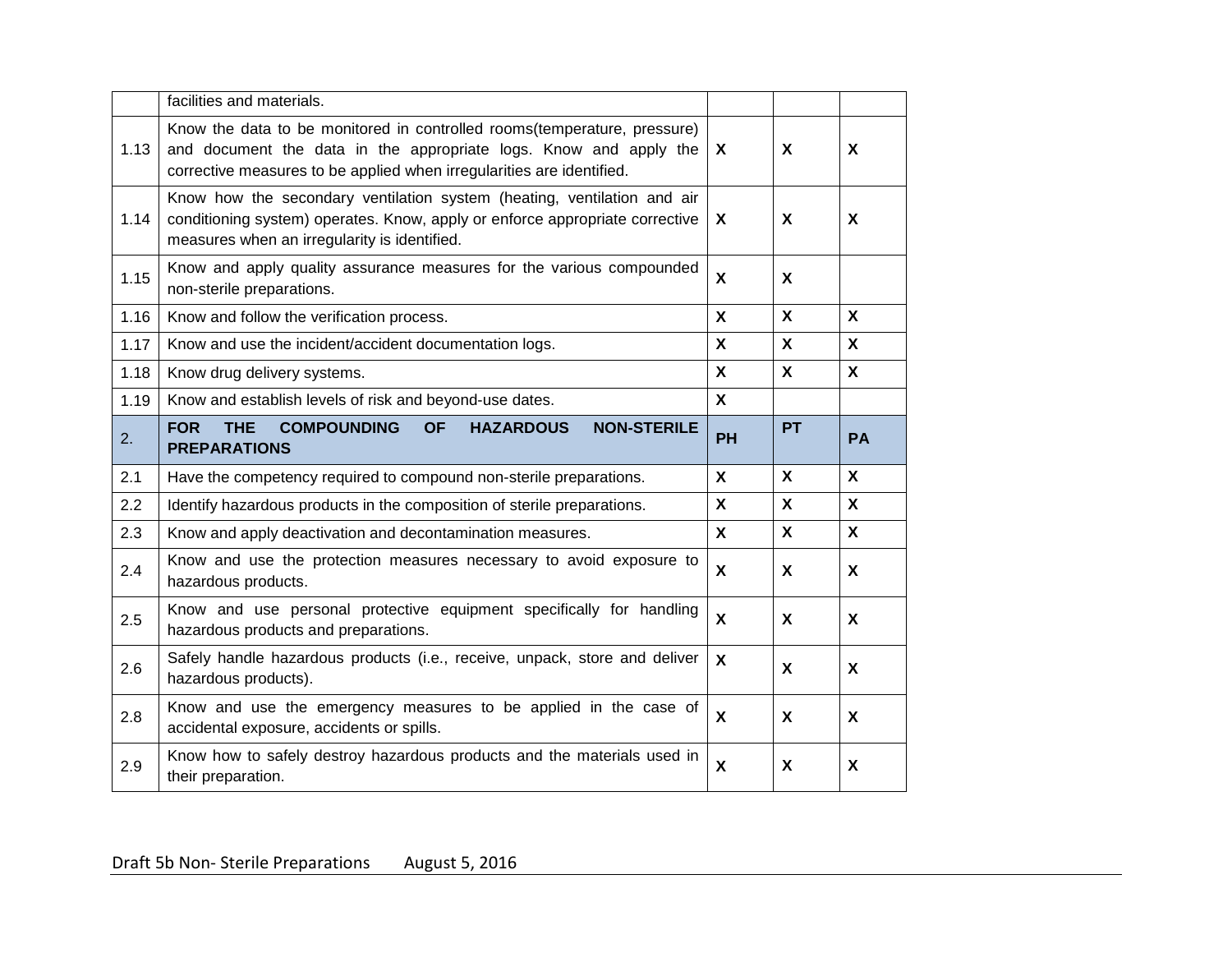## **B. Training of cleaning and disinfecting personnel**

| #          | <b>ELEMENTS TO COVER IN TRAINING</b>                                                                                                                                                                                          | <b>PH/PT</b> | <b>PA</b> | C&D                       |
|------------|-------------------------------------------------------------------------------------------------------------------------------------------------------------------------------------------------------------------------------|--------------|-----------|---------------------------|
| 1.         | CLEANING AND DISINFECTING THE GENERAL AREA FOR<br><b>FOR</b><br><b>COMPOUNDING OF NON-STERILE PREPARATIONS</b>                                                                                                                |              |           |                           |
| 1.1        | Know all policies and procedures related to cleaning and decontaminating the<br>equipment, furniture and facilities, notably those related to hygiene, personal<br>protective equipment, and cleaning and disinfecting tasks. | X            | X         | X                         |
| 1.2        | Know and use personal protective equipment specifically for handling<br>hazardous products.                                                                                                                                   | X            | X         | $\boldsymbol{\mathsf{X}}$ |
| 1.3        | Know and use the emergency measures to be applied in case of accidental<br>exposure, accidents or spills.                                                                                                                     | X            | X         | X                         |
| personnel. | $PH =$ pharmacist; PT = pharmacy technician; PA = pharmacy assistant; C&D = cleaning and disinfecting                                                                                                                         |              |           |                           |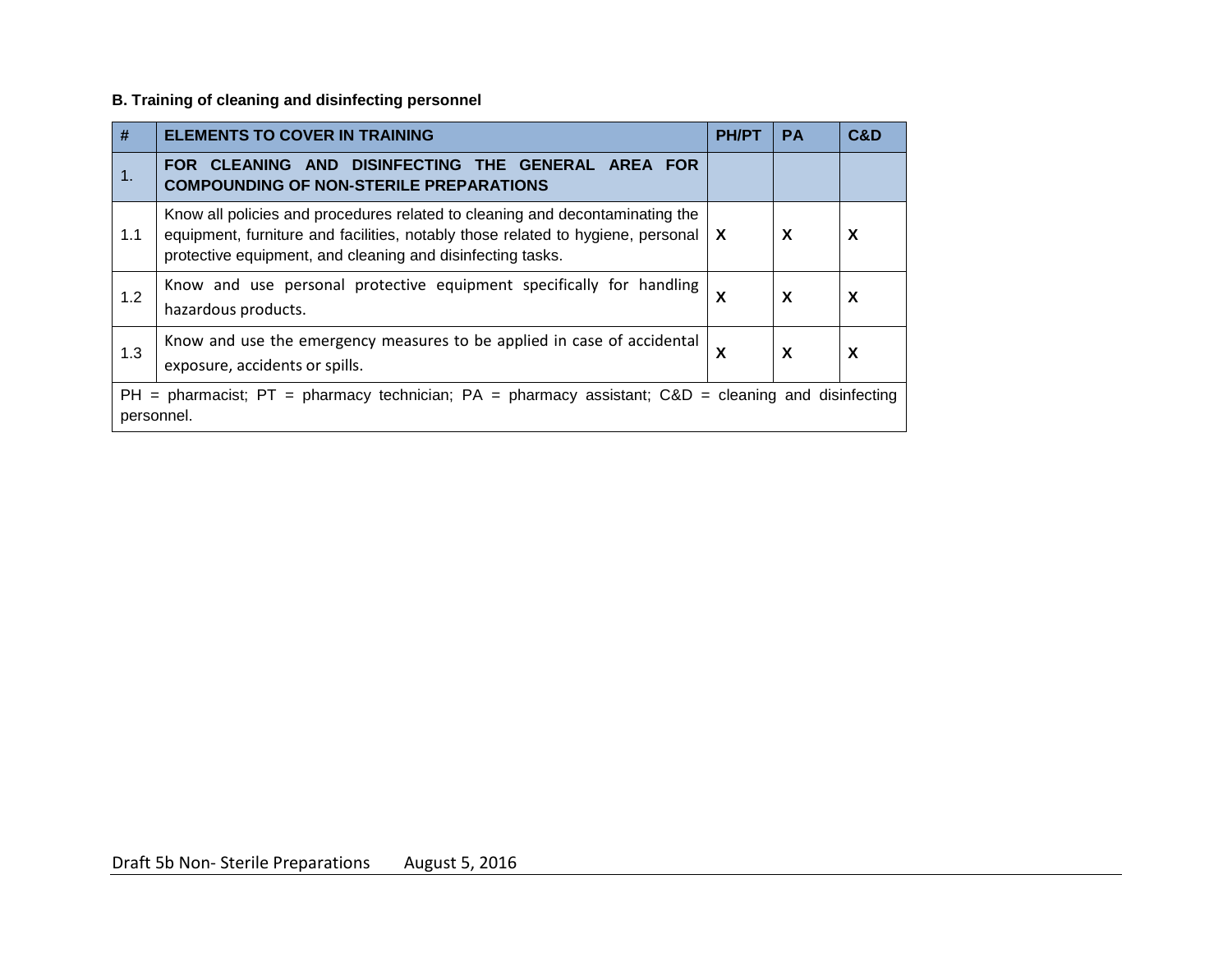|          |                         | <b>NON-STERILE PREPARATIONS</b>                                                                                                                                                                             |   |
|----------|-------------------------|-------------------------------------------------------------------------------------------------------------------------------------------------------------------------------------------------------------|---|
| Policy # |                         | <b>Topic</b>                                                                                                                                                                                                | ✓ |
| A        |                         | <b>PERSONNEL AND FACILITIES</b>                                                                                                                                                                             |   |
|          | 1.                      | <b>Obligations of personnel</b>                                                                                                                                                                             |   |
|          | 1.1                     | Attire and dress code (e.g., personal clothing, jewelry, hairstyles)                                                                                                                                        |   |
|          | 1.2                     | Health conditions (reasons for temporary withdrawal from compounding activities)                                                                                                                            |   |
|          | 1.3                     | Expected behaviour in compounding areas (e.g., no drinking, eating or other activities not related to<br>compounding; expectation that procedures will be followed; avoidance of unnecessary conversations) |   |
|          | 2.                      | Training and assessment of personnel                                                                                                                                                                        |   |
|          | 2.1                     | Initial training and assessment program                                                                                                                                                                     |   |
|          | 2.2                     | Program to assess maintenance of competency                                                                                                                                                                 |   |
|          | 2.3                     | Training and assessment of cleaning and disinfecting personnel                                                                                                                                              |   |
|          | 2.4                     | Additional training in all aspects of handling and compounding complex or hazardous products                                                                                                                |   |
|          | 3.                      | Delegation/appropriate supervision of activities                                                                                                                                                            |   |
|          | 3.1                     | Delegation of technical activities to persons other than pharmacists or pharmacy technicians                                                                                                                |   |
|          | 4.                      | <b>Facilities and equipment</b>                                                                                                                                                                             |   |
|          | 4.1                     | Access to controlled area or room                                                                                                                                                                           |   |
|          | 4.2                     | Necessary facilities and equipment                                                                                                                                                                          |   |
|          | 4.3                     | Maintenance of facilities and equipment (e.g., certification of rooms and devices, calibration,                                                                                                             |   |
|          |                         | maintenance of pre-filters and high-efficiency particulate air filters, verification of pressure)                                                                                                           |   |
|          | 4.4                     | Cleaning activities for facilities and equipment                                                                                                                                                            |   |
| B        |                         | <b>COMPOUNDED NON-STERILE PREPARATIONS</b>                                                                                                                                                                  |   |
|          | 1.5                     | Determining beyond-use dates of products used in a preparation                                                                                                                                              |   |
|          | 2.                      | Determining beyond-use dates of final preparations                                                                                                                                                          |   |
|          | 3                       | Hand hygiene                                                                                                                                                                                                |   |
|          | $\overline{\mathbf{4}}$ | Garbing in compounding areas and for compounding                                                                                                                                                            |   |
|          | 5.                      | Bringing equipment and products into the room and C-PEC                                                                                                                                                     |   |
|          | 6.                      | Deactivation, decontamination and cleaning of the C-PEC                                                                                                                                                     |   |
|          | $\overline{7}$ .        | Receiving, unpacking and storage of hazardous products                                                                                                                                                      |   |
|          | 8.                      | Verification of the compounding process (including validation of calculations by a pharmacist) and of<br>final preparations                                                                                 |   |
|          | 9.                      | Labelling of final preparations                                                                                                                                                                             |   |
|          | 10.                     | Packaging of final preparations                                                                                                                                                                             |   |
|          | 12.                     | Storage of products used and final preparations                                                                                                                                                             |   |
|          | 13.                     | Transport and delivery of final preparations (to the patient, to patient care units or to the dispensing<br>pharmacist)                                                                                     |   |
|          | 14.                     | Recording of preparations in the patient file                                                                                                                                                               |   |
|          | 15.                     | Hazardous waste management (e.g., at the pharmacy, returns from patients or patient care units,                                                                                                             |   |

# **APPENDIX 5 POLICIES AND PROCEDURES FOR THE COMPOUNDING OF NON-STERILE PREPARATIONS**

Draft 5b Non- Sterile Preparations August 5, 2016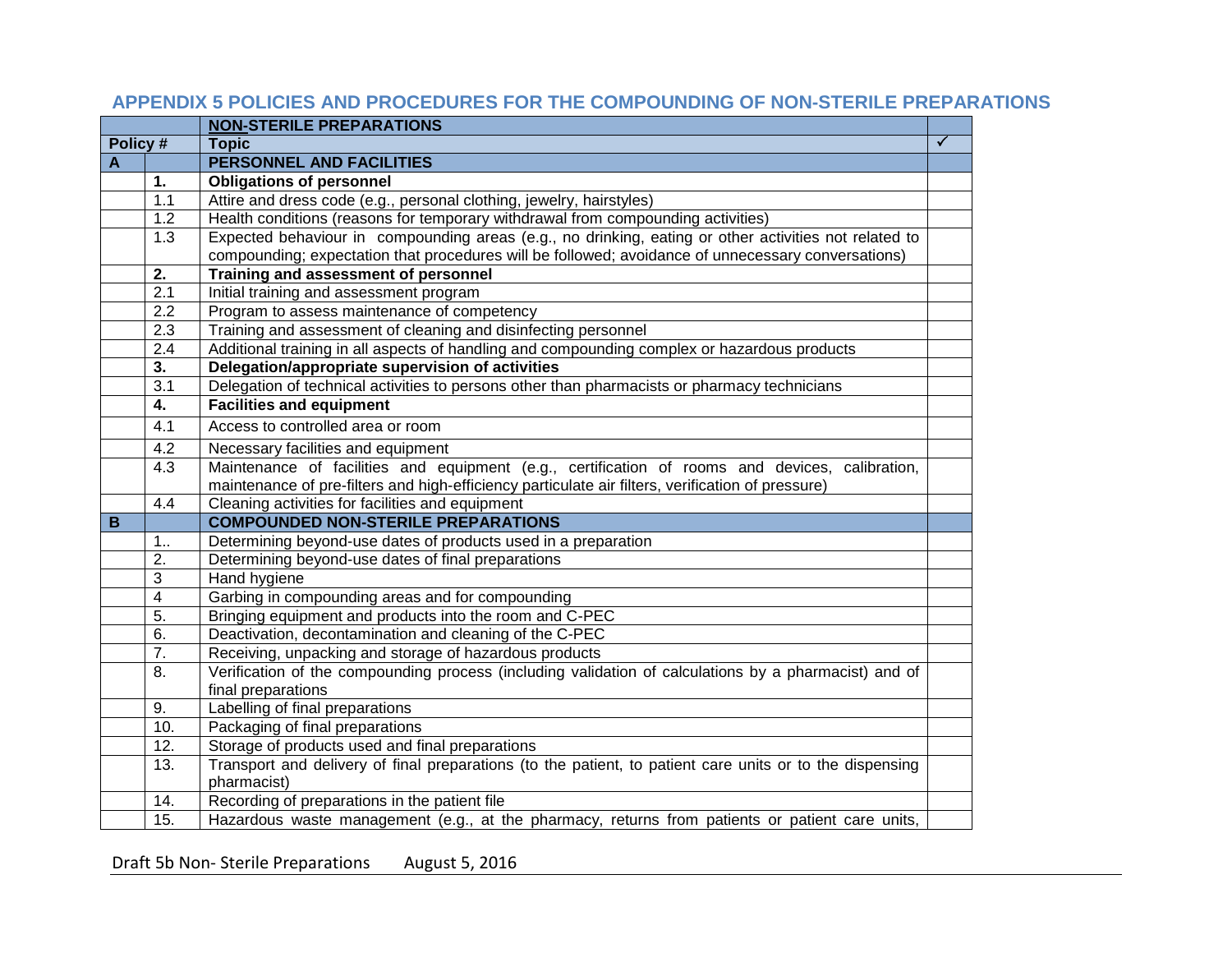|     | instructions to patients)                                                                                                                    |  |
|-----|----------------------------------------------------------------------------------------------------------------------------------------------|--|
| 16. | Accidental exposure of personnel to hazardous products (eyewash station, log)                                                                |  |
| 17. | Spills and spill management                                                                                                                  |  |
| 18. | Recall of products, ingredients or compounded non-sterile preparations                                                                       |  |
|     | <b>QUALITY ASSURANCE PROGRAM</b>                                                                                                             |  |
| 1.  | Verification and maintenance of equipment                                                                                                    |  |
| 2.  | Environmental control of facilities and primary engineering control (e.g., pressure verification, air and<br>surface sampling plan)          |  |
| 3.  | Environmental monitoring of chemical contamination for hazardous products                                                                    |  |
| -4. | Quality assurance of compounded sterile preparations (e.g., existence of a protocol, compliance with<br>prescription, documentation in logs) |  |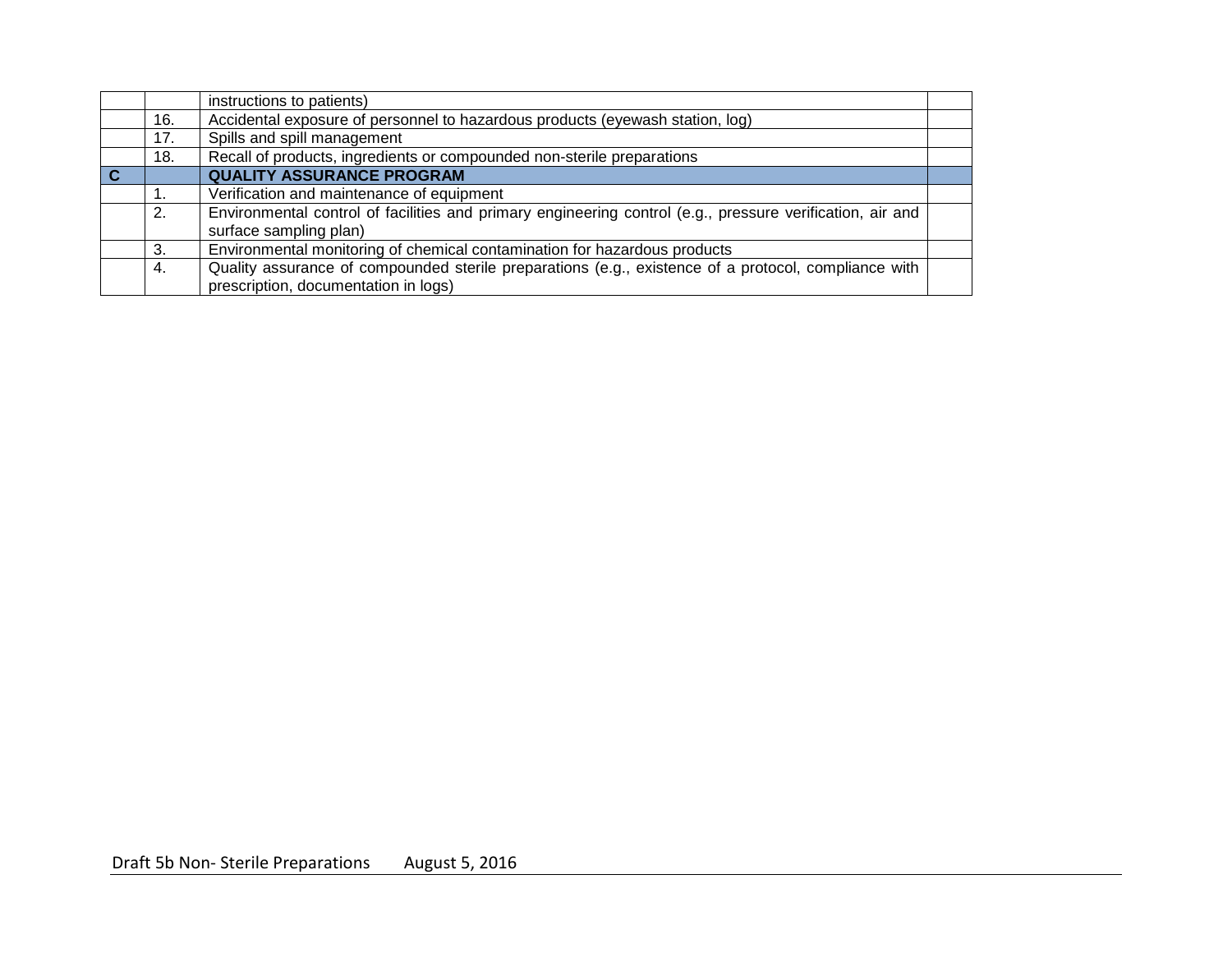# **APPENDIX 6 PROCEDURE TEMPLATE**

| Pharmacy name<br>Or<br>Hospital XYZ pharmacy department<br><b>Procedure title:</b>                                                                                  | Procedure # ____________<br>Yes □ No □<br><b>Revised:</b><br>Approved by_________________________ Date ______________<br>Effective date: ______________________ |
|---------------------------------------------------------------------------------------------------------------------------------------------------------------------|-----------------------------------------------------------------------------------------------------------------------------------------------------------------|
|                                                                                                                                                                     |                                                                                                                                                                 |
| Aim and objective:                                                                                                                                                  |                                                                                                                                                                 |
| Describe the objective of the procedure.<br>➤                                                                                                                       |                                                                                                                                                                 |
|                                                                                                                                                                     |                                                                                                                                                                 |
|                                                                                                                                                                     | Target personnel: Use this section to describe the expected responsibilities for each group that will be affected by this procedure.                            |
| □ Non-sterile compounding supervisor<br>$\Box$ Pharmacist<br>$\square$ Pharmacy technician<br>$\square$ Pharmacy assistant<br>□ Cleaning and disinfecting personnel |                                                                                                                                                                 |
| Required facilities, equipment and material:<br>Include the following types of information here:                                                                    |                                                                                                                                                                 |
| Facilities and equipment required to apply the procedure.<br>➤                                                                                                      |                                                                                                                                                                 |
| Materials (e.g., devices, instruments) required to apply the procedure.<br>➤<br>Products to be used.<br>⋗                                                           |                                                                                                                                                                 |
| Containers to be used.<br>⋗<br>Logs to be used or completed.<br>➤                                                                                                   |                                                                                                                                                                 |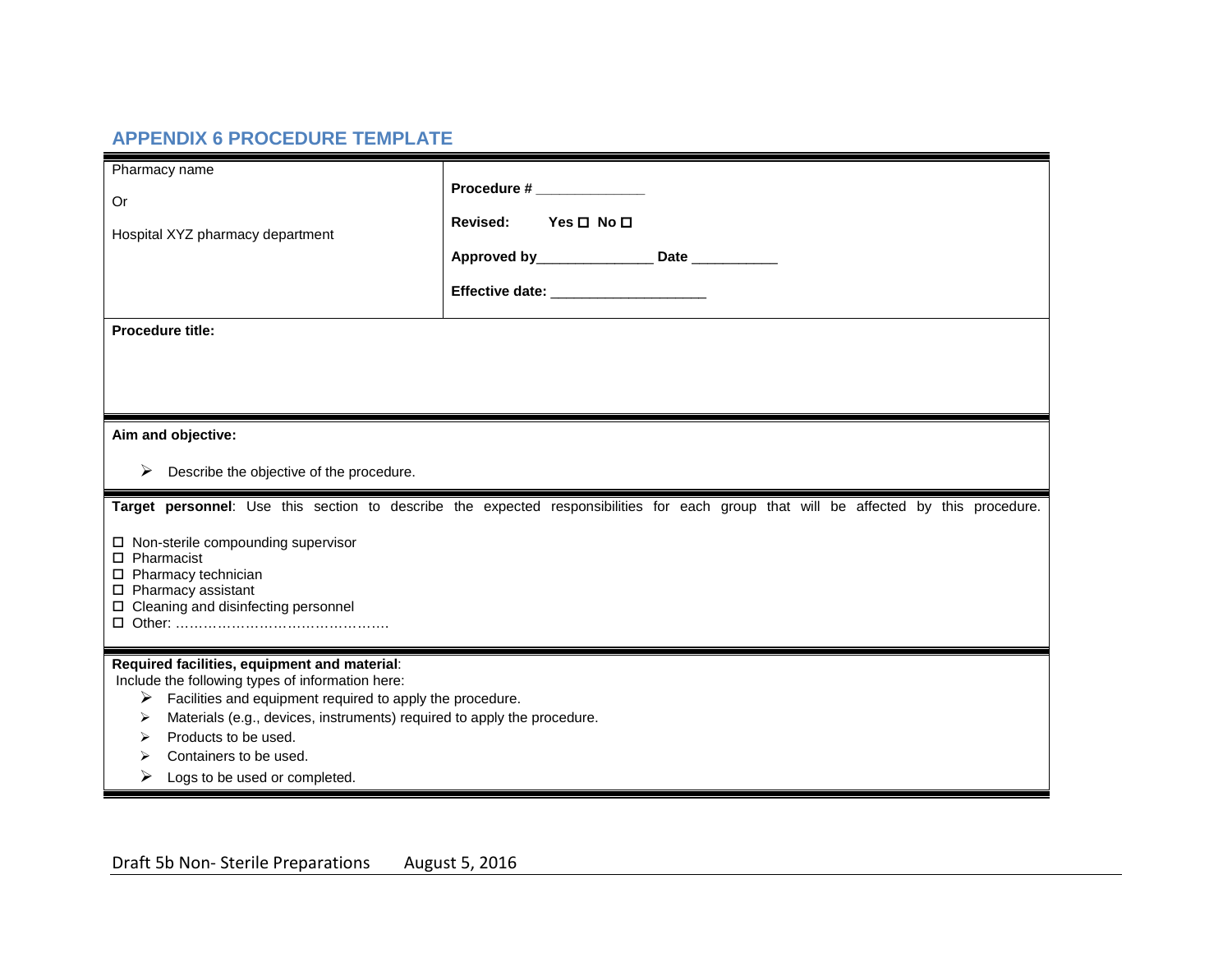| <b>Procedures</b> |  |
|-------------------|--|
|-------------------|--|

Describe in detail what must be done by each person affected by the procedure, for each step or part of the procedure. Include examples of labels, symbols, logs, etc., that are to be used.

Attach relevant documents, such as contracts, copies of legislation or regulations, manufacturers' instruction manuals, copies of administrative decisions and other related procedures.

| ٦<br>٠ |  |  |
|--------|--|--|
|        |  |  |
|        |  |  |

2.

#### **References**

Indicate here the references used to draft the procedure, with relevant publication dates and edition numbers, to facilitate successive updates.

| Procedure history: |                                                | Procedure # ___________     |                    |                           |  |
|--------------------|------------------------------------------------|-----------------------------|--------------------|---------------------------|--|
|                    | Drafted by: ___________, pharmacist            | Date: _______               | (dd/mm/yyyy)       |                           |  |
|                    | Revised by: ______________________, pharmacist |                             |                    | (dd/mm/yyyy)              |  |
| Revision: Full O   | Partial $\square$                              | Amended version: Yes □ No □ |                    |                           |  |
| Change made:       |                                                |                             |                    |                           |  |
|                    | Revised by: ______________________, pharmacist |                             | Date: <b>Date:</b> | $\overline{(dd/mm/yyyy)}$ |  |
| Revision: $Full$   | Partial <b>□</b>                               | Amended version: Yes □ No □ |                    |                           |  |
| Change made:       |                                                |                             |                    |                           |  |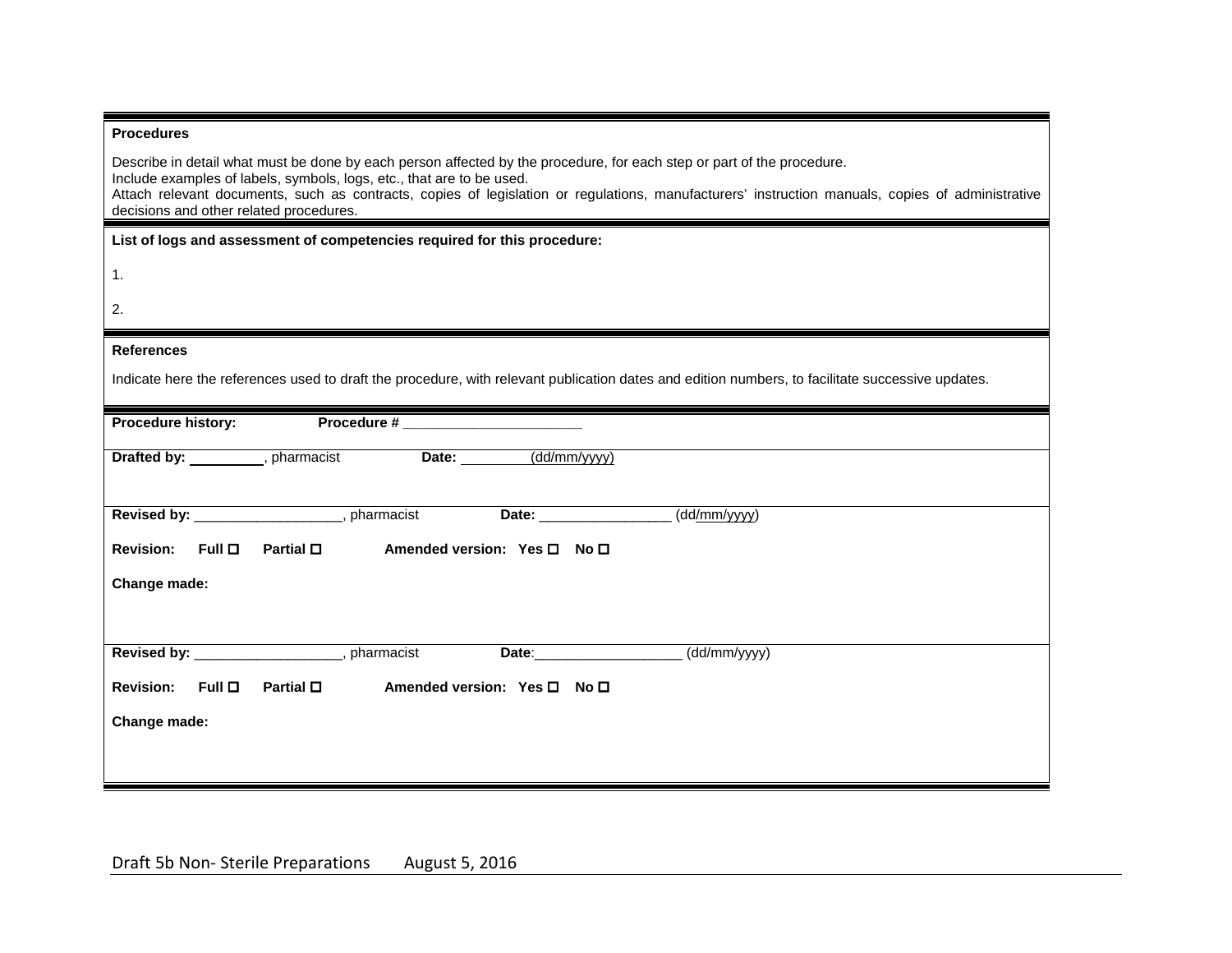# <span id="page-68-0"></span>**APPENDIX 7 REFERENCES**

Compounding personnel must be able to consult a wide variety of up-to-date references in the pharmacy at any time.

**At a minimum, the non-sterile compounding supervisor must make available the required references, standards guidelines and policies of the relevant pharmacy regulatory authority.**

#### **Pharmacies may also find the following references useful.**

- United States Pharmacopeial Convention (USP). *USP pharmacists' pharmacopeia.* Rockville, MD: USP; current version (contains all USP chapters useful to pharmacists, including General Chapter <795>: Pharmaceutical Compounding — Non-Sterile Preparations).
- Compounding: Guidelines for Pharmacies, Canadian Society of Hospital Pharmacists, Ottawa, Ontario, 2014.
- PIC/S Guide to Good Practices for the Preparation of Medicinal Products in Healthcare Establishments, Pharmaceutical Inspection Convention, Pharmaceutical Inspection Co-operative Scheme, Geneva, Switzerland, March 2014.

#### **References for Hazardous Drugs and Hazardous Materials**

• Association paritaire pour la santé et la sécurité du travail du secteur affaires sociales (ASSTSAS). *Prevention guide — safe handling of hazardous drugs.* Montréal, QC: ASSTSAS; 2008. Available from: [http://www.asstsas.qc.ca/publications/publications-specialisees/guides-de](http://www.asstsas.qc.ca/publications/publications-specialisees/guides-de-prevention/prevention-guide-safe-handling-of-hazardous-drugs.html)[prevention/prevention-guide-safe-handling-of-hazardous-drugs.html](http://www.asstsas.qc.ca/publications/publications-specialisees/guides-de-prevention/prevention-guide-safe-handling-of-hazardous-drugs.html)

In 2008, the Association paritaire pour la santé et la sécurité du travail du secteur affaires sociales (ASSTSAS; a joint sector-based association for occupational health and safety in the health and social services sector in the province of Quebec) published a guide pertaining to the risks associated with handling hazardous drugs and the preventive measures to be applied in a health care facility at the various stages of the preparation, distribution and administration of hazardous drugs.

The guide explains that the principles of precaution "definitely apply to all antineoplastic drugs, whether used in oncology or to treat other illnesses (e.g. methotrexate for arthritis). However, certain precautions could be modulated for other categories depending on the specific risks of each category"

• NIOSH [2014]. NIOSH list of antineoplastic and other hazardous drugs in healthcare settings 2014. By Connor TH, MacKenzie BA, DeBord DG, Trout DB, O'Callaghan JP.. Cincinnati, OH: U.S. Department of Health and Human Services, Centers for Disease Control and Prevention, National Institute for Occupational Safety and Health, DHHS (NIOSH) Publication No. 2014-138 (Supersedes 2012-150). Available from: [http://www.cdc.gov/niosh/docs/2014-138/pdfs/2014-](http://www.cdc.gov/niosh/docs/2014-138/pdfs/2014-138.pdf) [138.pdf](http://www.cdc.gov/niosh/docs/2014-138/pdfs/2014-138.pdf)

The US Department of Health and Human Services, through its Centers for Disease Control and Prevention and the National Institute for Occupational Safety and Health (NIOSH), publishes and updates a list of hazardous drugs. Recognizing that no single approach can cover the diverse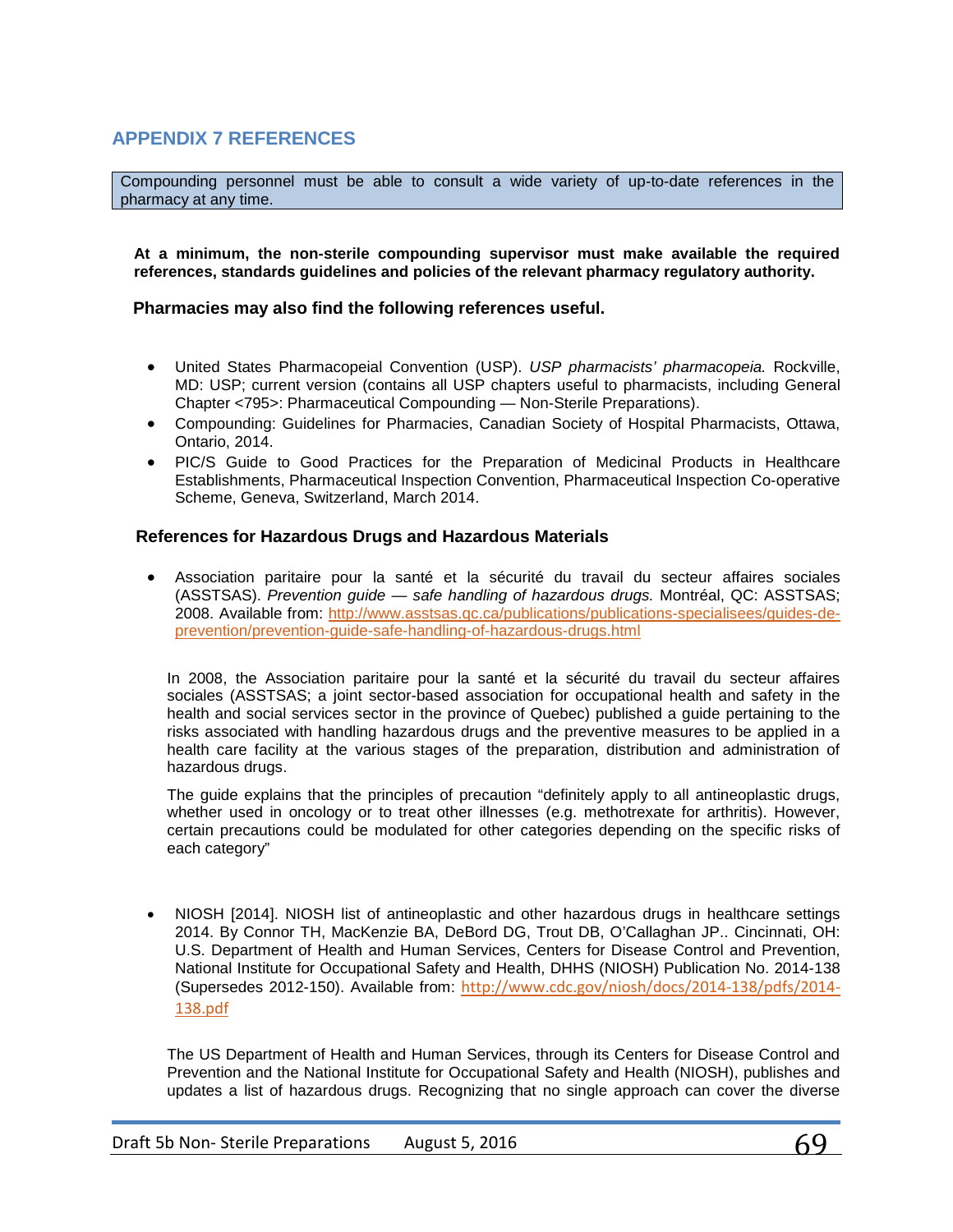potential of occupational exposures to hazardous drugs, NIOSH's approach involves three groups of drugs. The lists contain the criteria and sources of information for determining whether a drug is hazardous, considering genotoxicity, carcinogenicity, reproductive and developmental effects and organ toxicity. This published list can be used by individual pharmacies to develop their own lists of hazardous drugs that require special handling precautions. A list of hazardous drugs used must be available at the pharmacy. Each of these products needs to be handled and disposed of properly. The NIOSH lists are updated on a regular basis, but all new drugs in the antineoplastic, immunosuppressant and sexual hormones classes belong on the hazardous drugs list unless the manufacturer provides evidence to the contrary. New powder forms of these products also belong on the hazardous drugs list.

In addition, NIOSH published an alert on preventing occupational exposure to antineoplastic and other hazardous drugs in 2004

• United States Pharmacopeial Convention (USP). *USP pharmacists' pharmacopeia.* Rockville, MD: USP; 2016(contains many USP chapters useful to pharmacists, including General Chapter <800>: Hazardous Compounding).

Notes: Not all USP chapters are available in the most recent edition. Please reference the more recent version for the chapter in question. See bibliography for more information on relevant chapter locations.

USP has published in February 2016, a chapter describing practice and quality standards for handling hazardous drugs including the receipt, storage, compounding, dispensing, administration, and disposal of sterile and non-sterile products and preparations. The chapter is to become official July 1, 2018.

• Workplace Hazardous Materials Information System (WHMIS) http://www.ccohs.ca/oshanswers/chemicals/whmis\_ghs/hazard\_classes.html

WHMIS is "a Canada-wide system designed to protect the health and safety of working Canadians by providing information about hazardous materials on the job."<sup>[105](#page-69-0)</sup> It has recently been aligned with the Globally Harmonized System (GHS) for a more uniform world-wide system of hazardous product recognition and information.

In Canada, WHMIS legislation requires that products used in the workplace that meet the criteria to be classified as hazardous products must be labelled. Labels are the first alert to the user about the major hazards associated with that product, and outline the basic precautions or safety steps that should be taken. There are two main hazardous groups: Physical hazards group based on the physical or chemical properties of the product – such as flammability, reactivity, or corrosivity to metals; and Health hazards group based on the ability of the product to cause a health effect – such as eye irritation, respiratory sensitization (may cause allergy or asthma symptoms or breathing difficulties if inhaled), or carcinogenicity (may cause cancer).

Compounders can refer to WHMIS Safety Data Sheets (SDS) materials. The SDS are required by the regulations, are essential sources of information about the risks of using hazardous materials and must be available to all employees.

<span id="page-69-0"></span> $\overline{\phantom{a}}$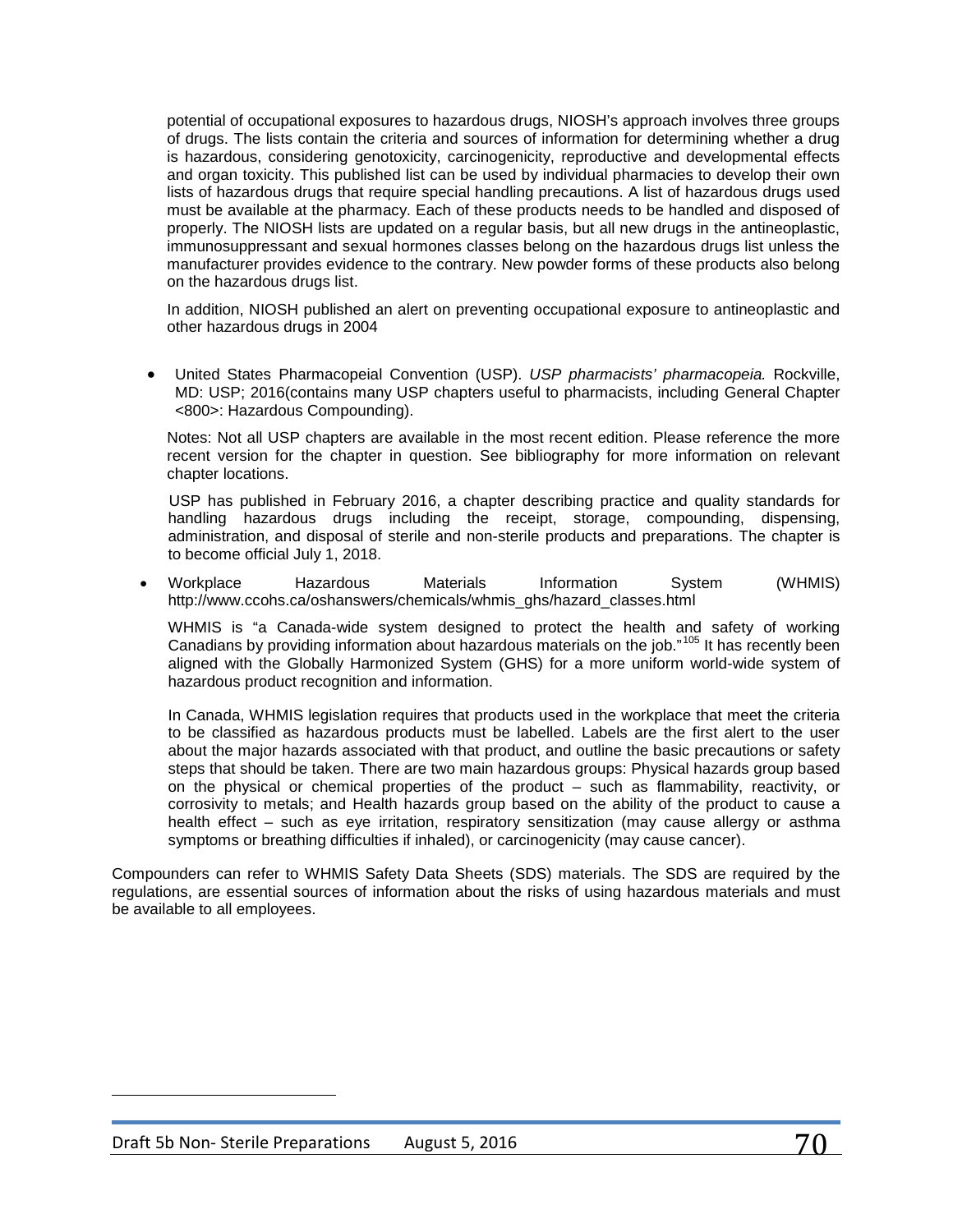# **APPENDIX 8 COMPOUNDING PROCESS (self-evaluation)**

**To avoid errors and maximize the therapeutic effect for the patient, compounding personnel must follow these steps:**

| <b>Compounding steps</b> | <b>Compliant</b>                                                                                                                                                                                                                                                          | Non-compliant  |                |
|--------------------------|---------------------------------------------------------------------------------------------------------------------------------------------------------------------------------------------------------------------------------------------------------------------------|----------------|----------------|
|                          |                                                                                                                                                                                                                                                                           | $(\checkmark)$ | $(\checkmark)$ |
| 1.                       | The compounded preparation prescribed is analyzed by the compounding pharmacist and considered appropriate and safe for<br>the patient, based on the therapeutic intention.                                                                                               |                |                |
| 2.                       | The calculations required to determine the necessary quantities of active ingredients and added substances have been carried<br>out properly and verified.                                                                                                                |                |                |
| 3.                       | The instruments and apparatus required for the preparation have been properly selected.                                                                                                                                                                                   |                |                |
| 4.                       | The compounding area and the instruments and apparatus required to compound the preparation have been cleaned.                                                                                                                                                            |                |                |
| 5.                       | Staff responsible for compounding the preparation wear the appropriate clothing and wash their hands properly.                                                                                                                                                            |                |                |
|                          | Staff are wearing clean clothes appropriate for the tasks they are to perform. They are using the required protective<br>accessories (cap, mask, gloves, etc.).                                                                                                           |                |                |
|                          | A clean laboratory coat or a clean disposable gown is always worn for non-sterile compounding.                                                                                                                                                                            |                |                |
|                          | For preparations that contain hazardous products, staff wear the appropriate protective clothing: cap, safety goggles, two pairs<br>of gloves, an N95 mask and face protection, a gown and shoe covers, depending on the substance used.                                  |                |                |
| 6.                       | To avoid microbial contamination of the preparations being compounded, the written procedures include instructions on attire<br>and restrictions on staff working with open lesions or certain diseases.                                                                  |                |                |
| 7 <sub>1</sub>           | Compounding personnel compound only one preparation at a time.                                                                                                                                                                                                            |                |                |
| 8.                       | The procedures are such that the compounder avoids mixing up preparations to be compounded for different patients (e.g.,<br>having a different basket for each patient or a bin system to separate baskets of prescriptions for drug products to be<br>compounded, etc.). |                |                |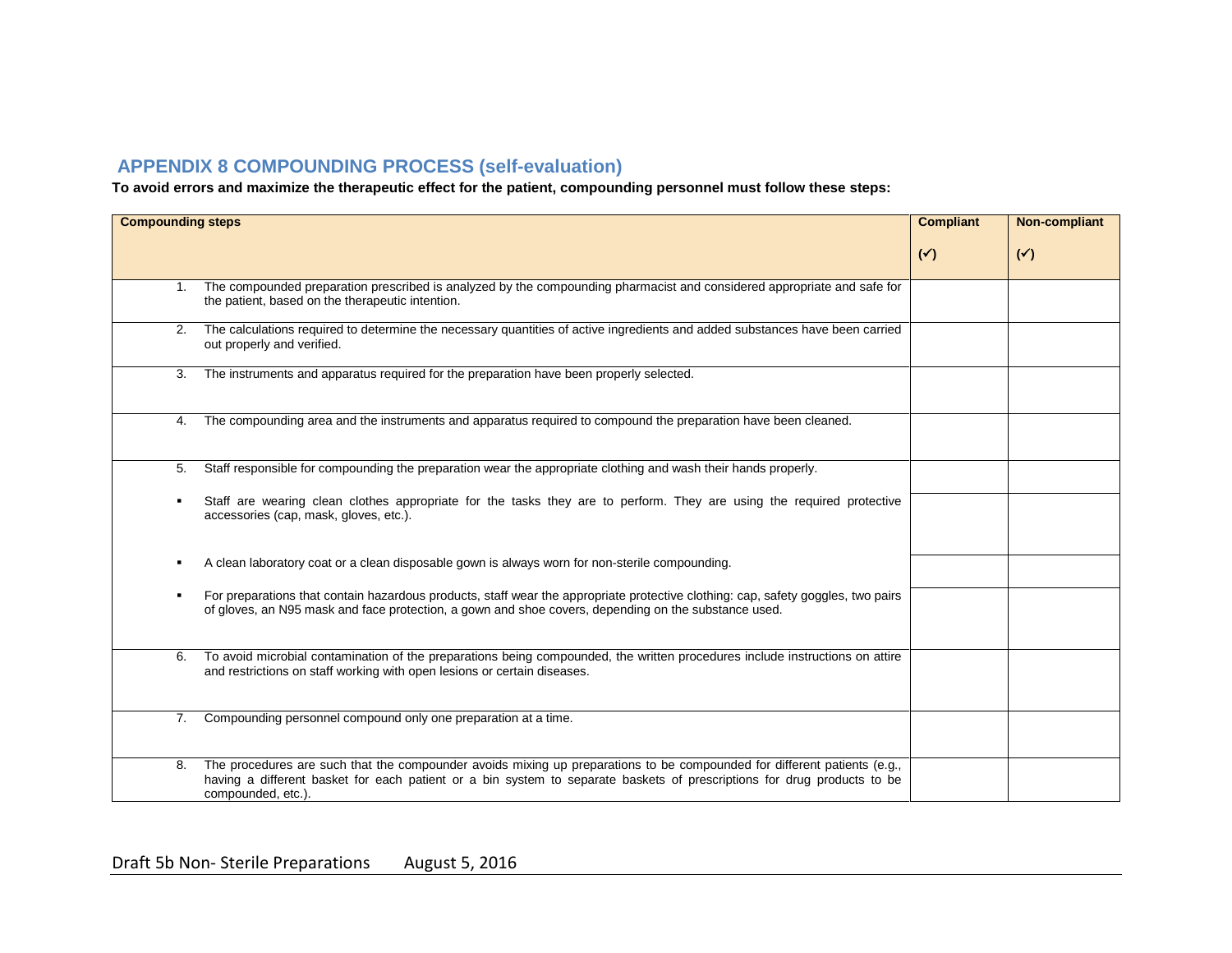| 9. | Compounding is in line with the requirements for the various non-sterile compounded preparations.                                                                                      |  |
|----|----------------------------------------------------------------------------------------------------------------------------------------------------------------------------------------|--|
|    | 10. All the necessary compounding equipment has been assembled and is ready for use.                                                                                                   |  |
|    | 11. Compounding of the preparation is in line with the master formulation record and the prescription, as well as with good practice<br>and pharmacy science.                          |  |
|    | 12. The quality controls stipulated in the procedures have been performed, specifically:                                                                                               |  |
|    | Verification of the appearance of the final preparation (clarity, odour, colour, consistency, pH, etc.);                                                                               |  |
|    | The controls performed are in line with the description in the master formulation record.                                                                                              |  |
|    | 13. Container labelling complies with provincial/territorial regulatory authority                                                                                                      |  |
| a. | The batch number assigned to the preparation by the pharmacy has been added;                                                                                                           |  |
| b. | The expiry date has been determined and it is marked on the label;                                                                                                                     |  |
| c. | The storage information has been added.                                                                                                                                                |  |
|    | 14. The required forms have been completed and signed by the compounding personnel                                                                                                     |  |
|    | 15. The uniformity, identity and strength of the preparation, as well as its quantity and the purity of the preparation ingredients are                                                |  |
|    | as required.                                                                                                                                                                           |  |
|    | 16. The required information has been noted in the various logs.                                                                                                                       |  |
|    | 17. A description of the appearance of the finished product can be found in the master formulation record. Conformity of the<br>appearance of the final preparation has been verified. |  |
|    | 18. The equipment was:                                                                                                                                                                 |  |
|    | cleaned immediately after use according to manufacturer's directions or standards, and dried;                                                                                          |  |
|    | properly stored in a cabinet;                                                                                                                                                          |  |
|    | The cabinet is clean and used only for this purpose.                                                                                                                                   |  |
|    | 19. The products and ingredients were put away immediately after use.                                                                                                                  |  |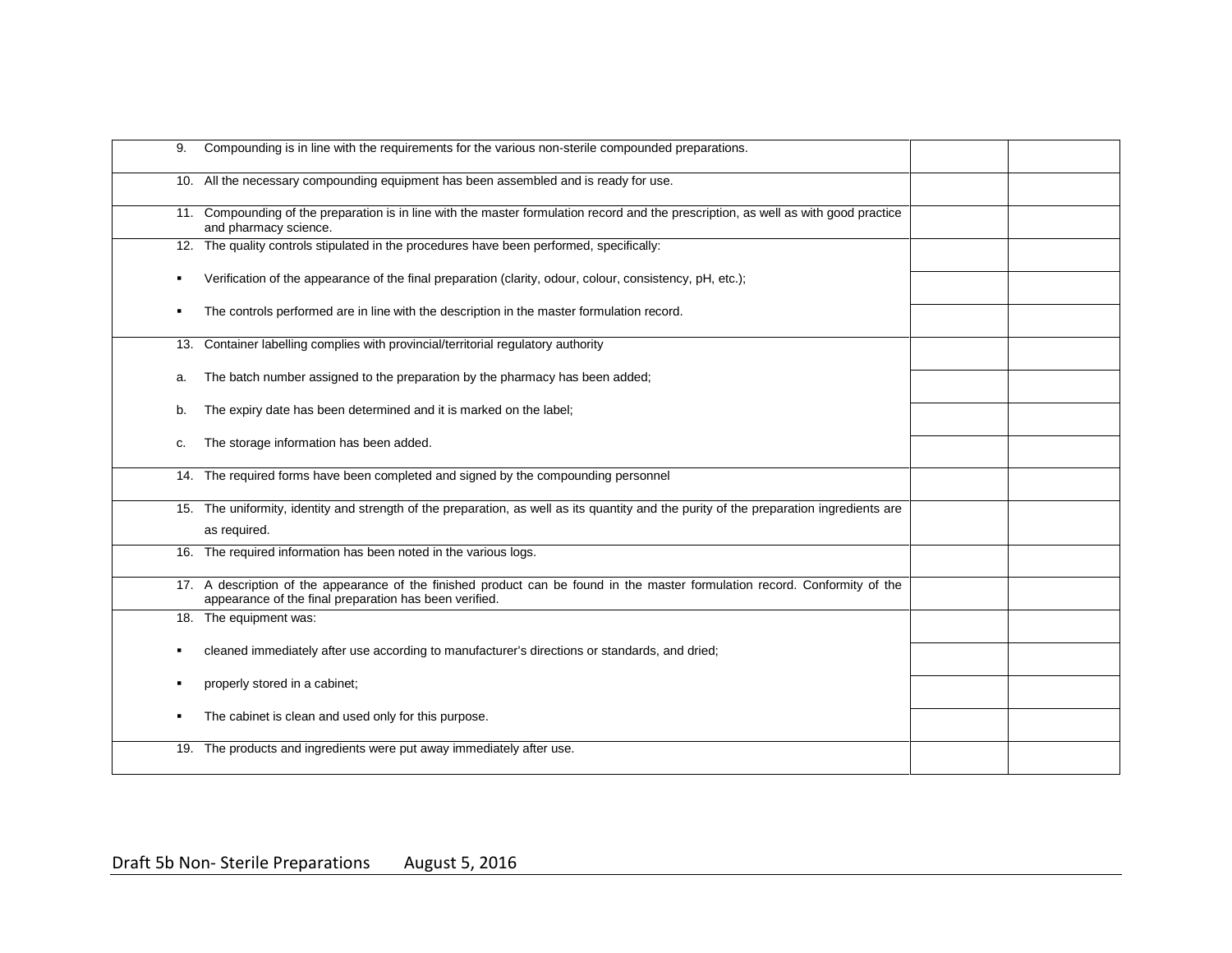### **APPENDIX 9TEMPLATE FOR A MASTER FORMULATION RECORDTO BE COMPLETED FOR EACH PREPARATION**

| Name of compounded product:                                                                  | Protocol number and version (e.g., 001-01)                   |  |
|----------------------------------------------------------------------------------------------|--------------------------------------------------------------|--|
|                                                                                              |                                                              |  |
| <b>Concentration:</b>                                                                        | <b>Effective date:</b><br>(dd/mm/yyyy)                       |  |
| <b>Pharmaceutical form:</b>                                                                  |                                                              |  |
|                                                                                              | Authorized by: _________________________________, pharmacist |  |
| <b>Route of administration:</b>                                                              |                                                              |  |
| <b>FORMULA</b>                                                                               |                                                              |  |
| <b>Quantities</b><br><b>Physical description</b><br><b>Ingredients</b>                       | Other information (e.g. DIN, Lot #,                          |  |
|                                                                                              | manufacturer, expiry date, expected yield)                   |  |
|                                                                                              |                                                              |  |
|                                                                                              |                                                              |  |
|                                                                                              |                                                              |  |
| Additional information about the ingredients:                                                |                                                              |  |
| Include any additional pertinent information about the ingredients required for compounding. |                                                              |  |
| Indicate any specific precautions taken when handling the ingredients.                       |                                                              |  |

Draft 5b Non- Sterile Preparations August 5, 2016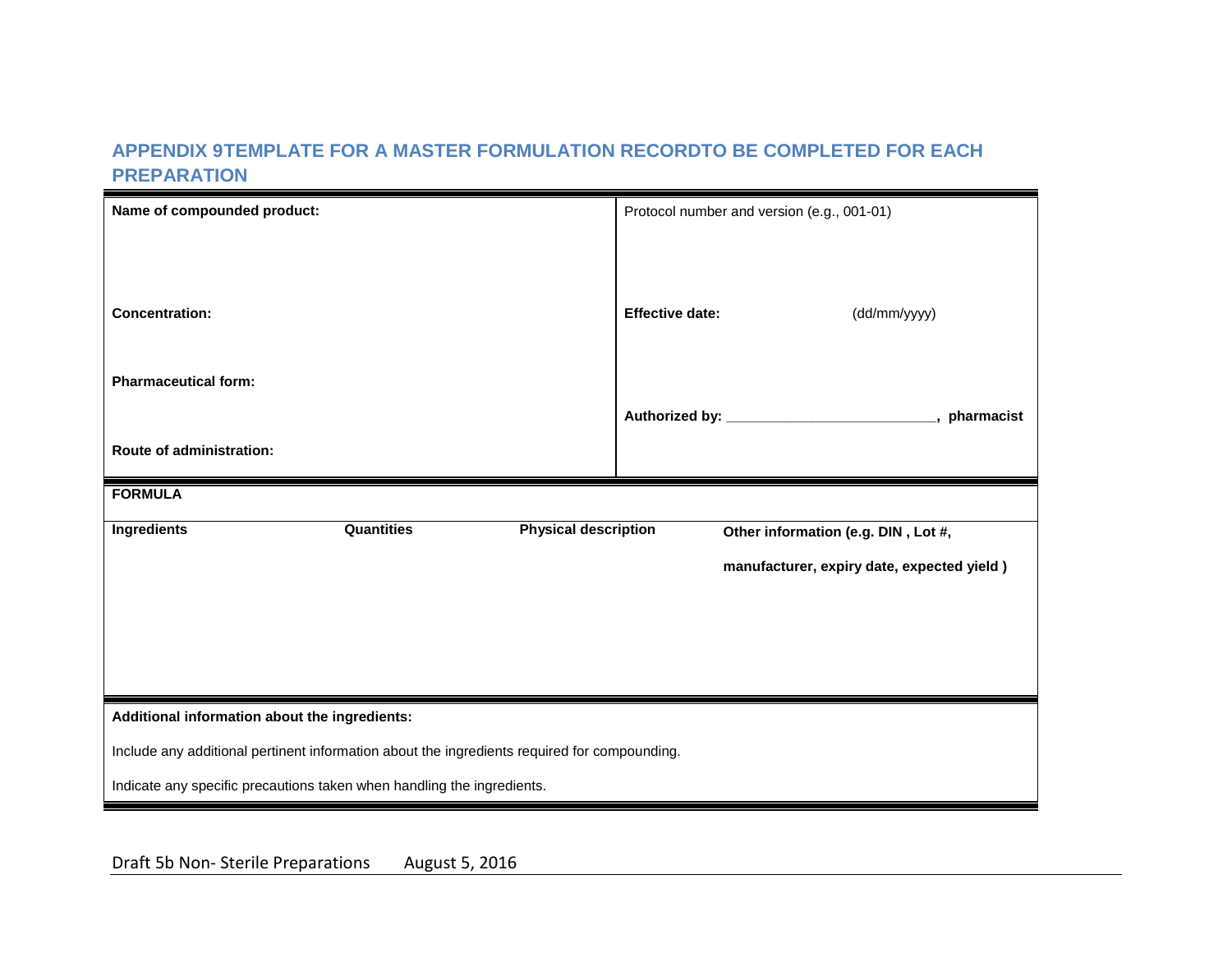#### **Notes on calculations and measurements:**

Indicate any characteristics of the calculations, measurements or ingredient preparation that were done before the specific procedure was carried out.

Indicate any requirement for verification by the pharmacist.

Examples:

- Quality control of devices to be carried out and documented before measurements are taken.
- Accuracy of measurement devices.
- Verification and documentation of ingredients, batch numbers and beyond-use dates.
- Type of report required on the compounding form.

#### **Required devices, instruments and materials**

Indicate all materials and equipment that were required to compound the non-sterile preparations.

#### **Compounding method**

Describe all steps of the non-sterile-product compounding process.

#### **Quality controls**

Specify the procedure for determining the lot number of the final compounded preparation.

Specify all quality control procedures that were carried out during compounding and documented by the pharmacy technician and/or pharmacist.

Specify all quality controls were carried out by the pharmacist on the final compounded non-sterile preparation. Indicate the expected specifications.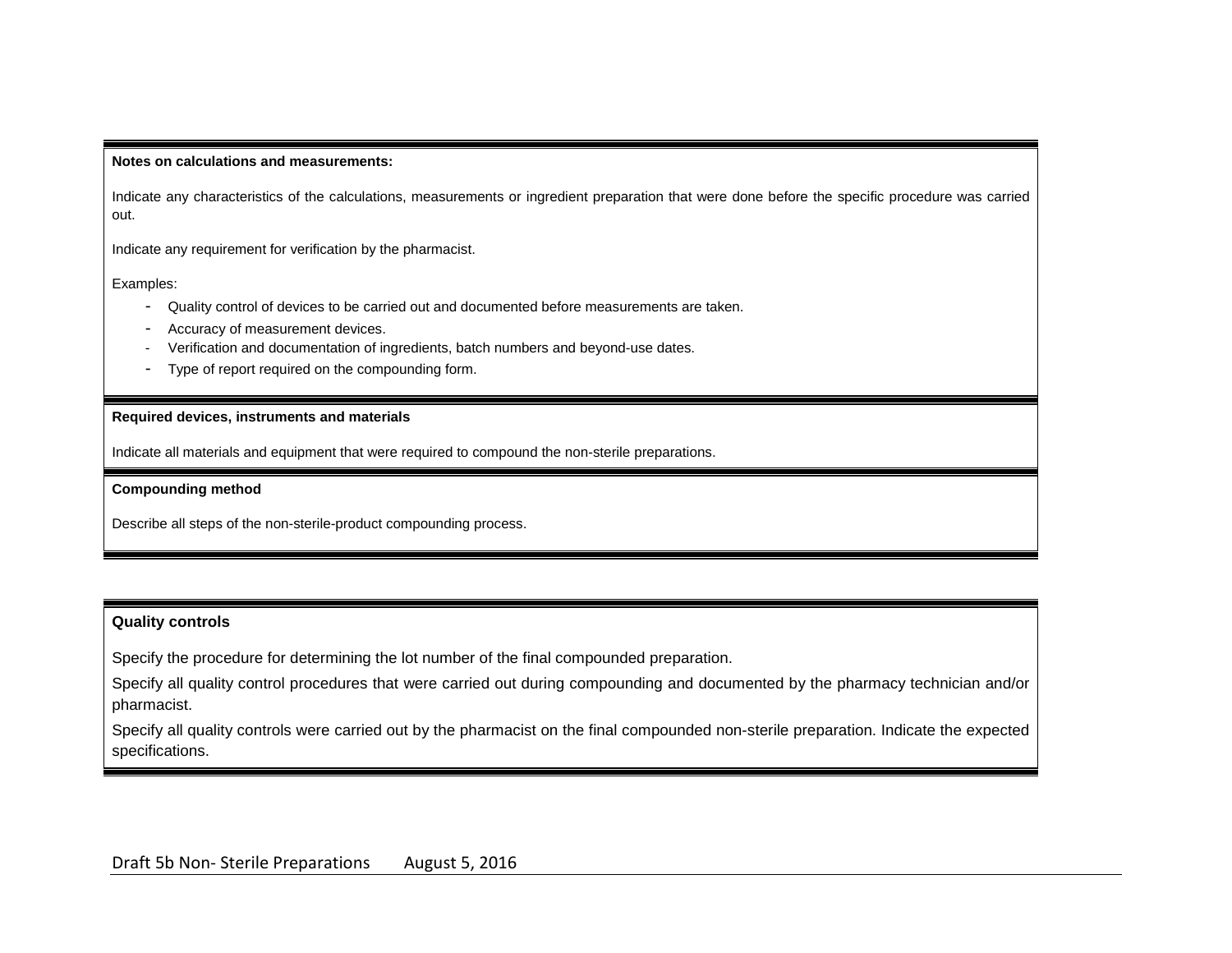| <b>Example</b><br><b>Quality control</b>                                                                                                                                                                                         | <b>Expected specification</b>                        |                                        |
|----------------------------------------------------------------------------------------------------------------------------------------------------------------------------------------------------------------------------------|------------------------------------------------------|----------------------------------------|
| Appearance of the preparation                                                                                                                                                                                                    | Clear, colourless solution with no visible particles |                                        |
|                                                                                                                                                                                                                                  |                                                      |                                        |
| <b>Packaging</b>                                                                                                                                                                                                                 |                                                      |                                        |
| Describe the type of packaging in which the final compounded non-sterile preparation shall be presented to the patient.                                                                                                          |                                                      |                                        |
| <b>Stability and storage</b>                                                                                                                                                                                                     |                                                      |                                        |
| Specify the preservation requirements of the compounded non-sterile preparation.<br>Specify the shelf life of the compounded non-sterile preparation (beyond-use date).<br>Indicate the references used to determine shelf life. |                                                      |                                        |
| Sample label<br>Labelling                                                                                                                                                                                                        |                                                      |                                        |
| Indicate mandatory information that must be on the label of the compounded<br>non-sterile preparation.                                                                                                                           |                                                      |                                        |
| When kept at the pharmacy or sent to another pharmacy<br>A)                                                                                                                                                                      |                                                      | Name of preparation:                   |
|                                                                                                                                                                                                                                  |                                                      |                                        |
|                                                                                                                                                                                                                                  |                                                      | Date when preparation was made:        |
|                                                                                                                                                                                                                                  |                                                      | Lot:                                   |
|                                                                                                                                                                                                                                  |                                                      | <b>Quantity prepared:</b>              |
|                                                                                                                                                                                                                                  |                                                      | Beyond-use date:<br><b>Shelf life:</b> |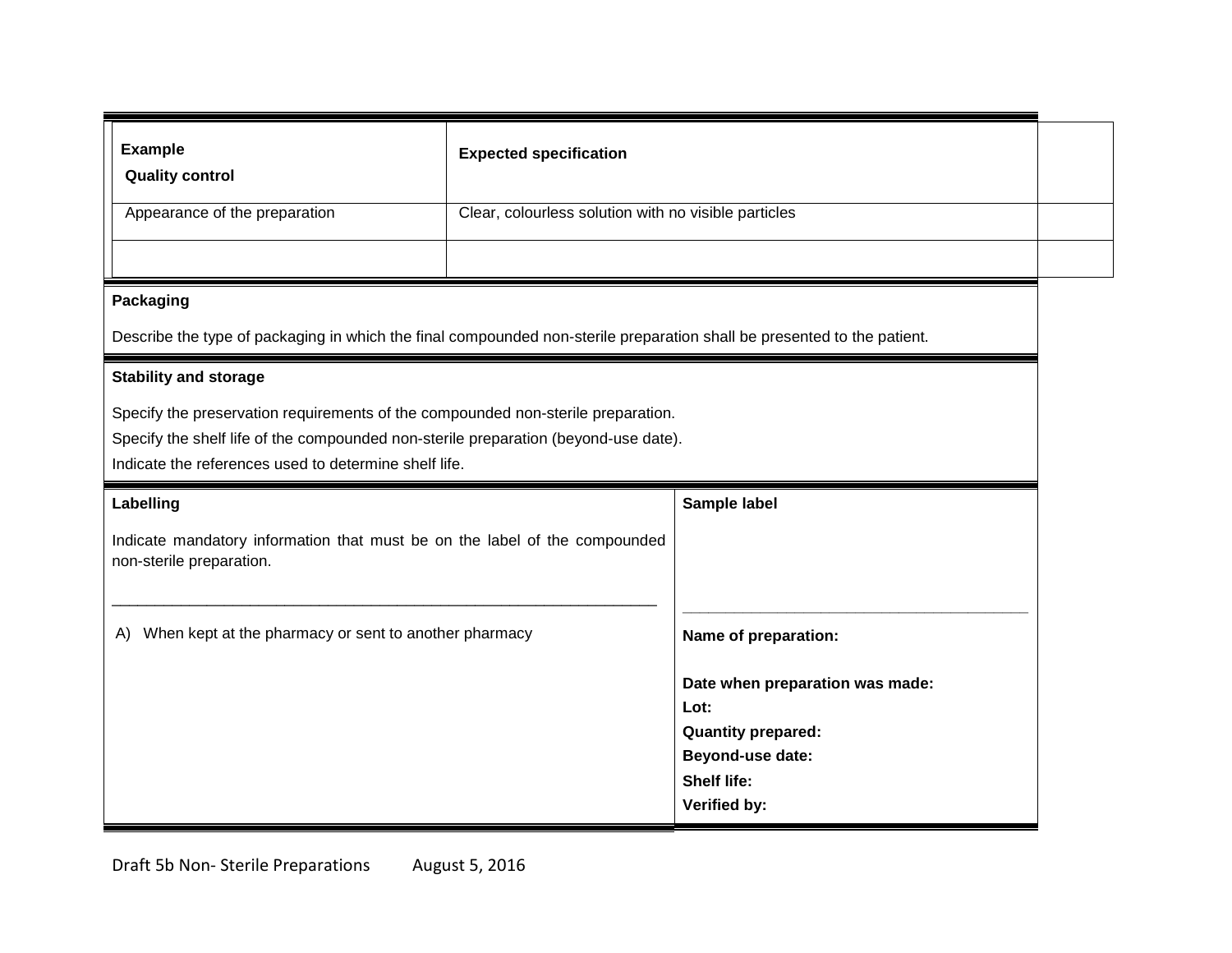| When dispensed to a patient<br>B)                                                                           | <b>Customer label</b>                                    |
|-------------------------------------------------------------------------------------------------------------|----------------------------------------------------------|
|                                                                                                             | In addition to the legally mandated information,<br>add: |
|                                                                                                             | lot number of compounded preparation                     |
|                                                                                                             | beyond-use date                                          |
|                                                                                                             | precautions and other patient information<br>leaflet     |
| <b>Training</b>                                                                                             |                                                          |
| Indicate the training that personnel must undergo before the specific compounding procedure is implemented. |                                                          |
|                                                                                                             |                                                          |
| <b>References consulted:</b>                                                                                |                                                          |
| Indicate the source of the specific compounding procedure.                                                  |                                                          |
| Indicate any documentation supporting the stability of the final compounded non-sterile preparation.        |                                                          |
|                                                                                                             |                                                          |
| Preparation data sheet history No.:                                                                         |                                                          |
|                                                                                                             |                                                          |
|                                                                                                             |                                                          |
| Date drafted:<br>(dd/mm/yyyy)                                                                               | Drafted by:                                              |
|                                                                                                             |                                                          |
| (dd/mm/yyyy)<br><b>Revised:</b>                                                                             | <b>Revised by:</b>                                       |
|                                                                                                             |                                                          |
|                                                                                                             |                                                          |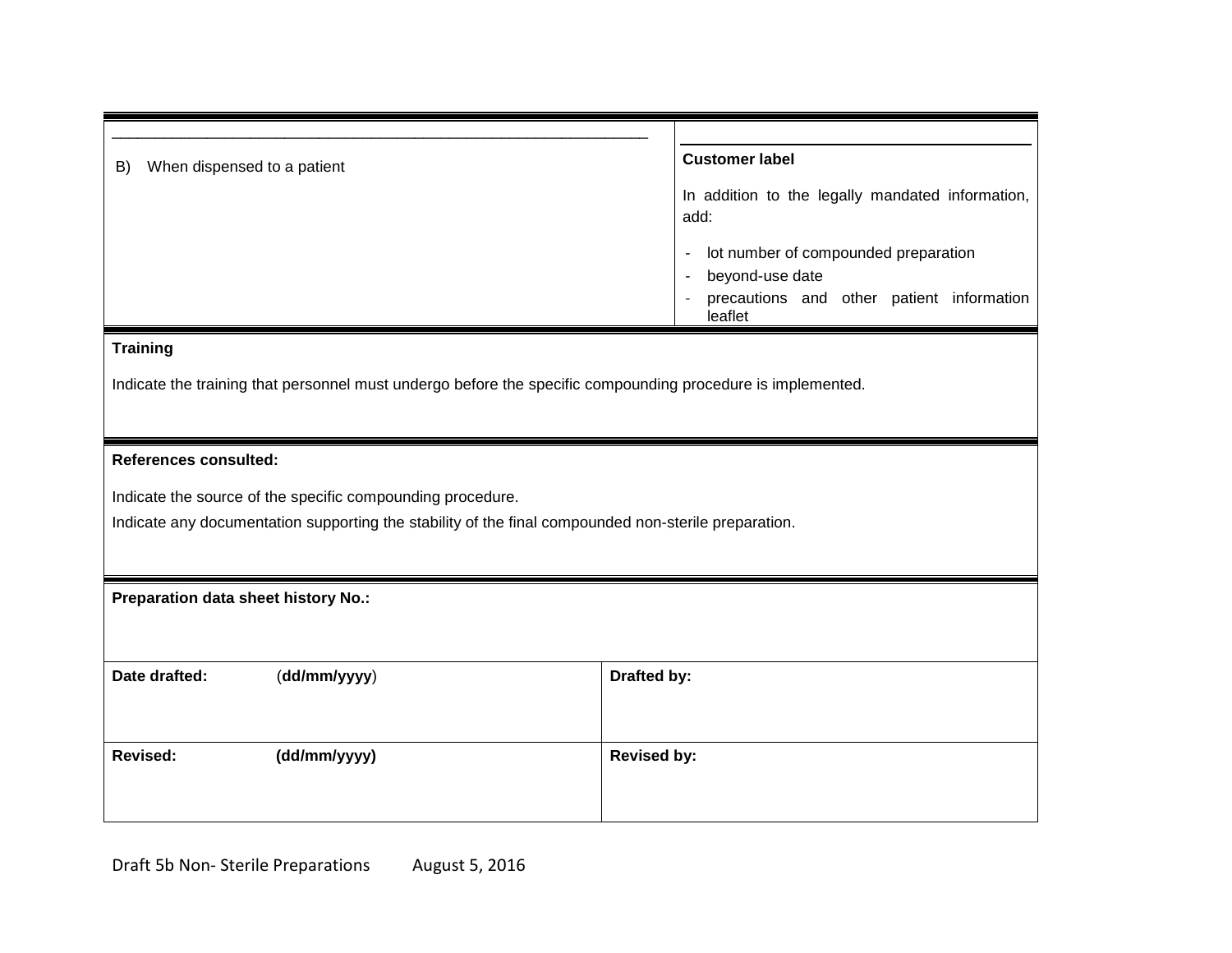| Change made:    |              | Version number changed: | $\square$ YES | <b>□ NO</b>  |
|-----------------|--------------|-------------------------|---------------|--------------|
| <b>Revised:</b> | (dd/mm/yyyy) | <b>Revised by:</b>      |               |              |
|                 |              |                         |               |              |
|                 |              |                         |               |              |
| Change made:    |              | Version number changed: | <b>□ YES</b>  | $\square$ NO |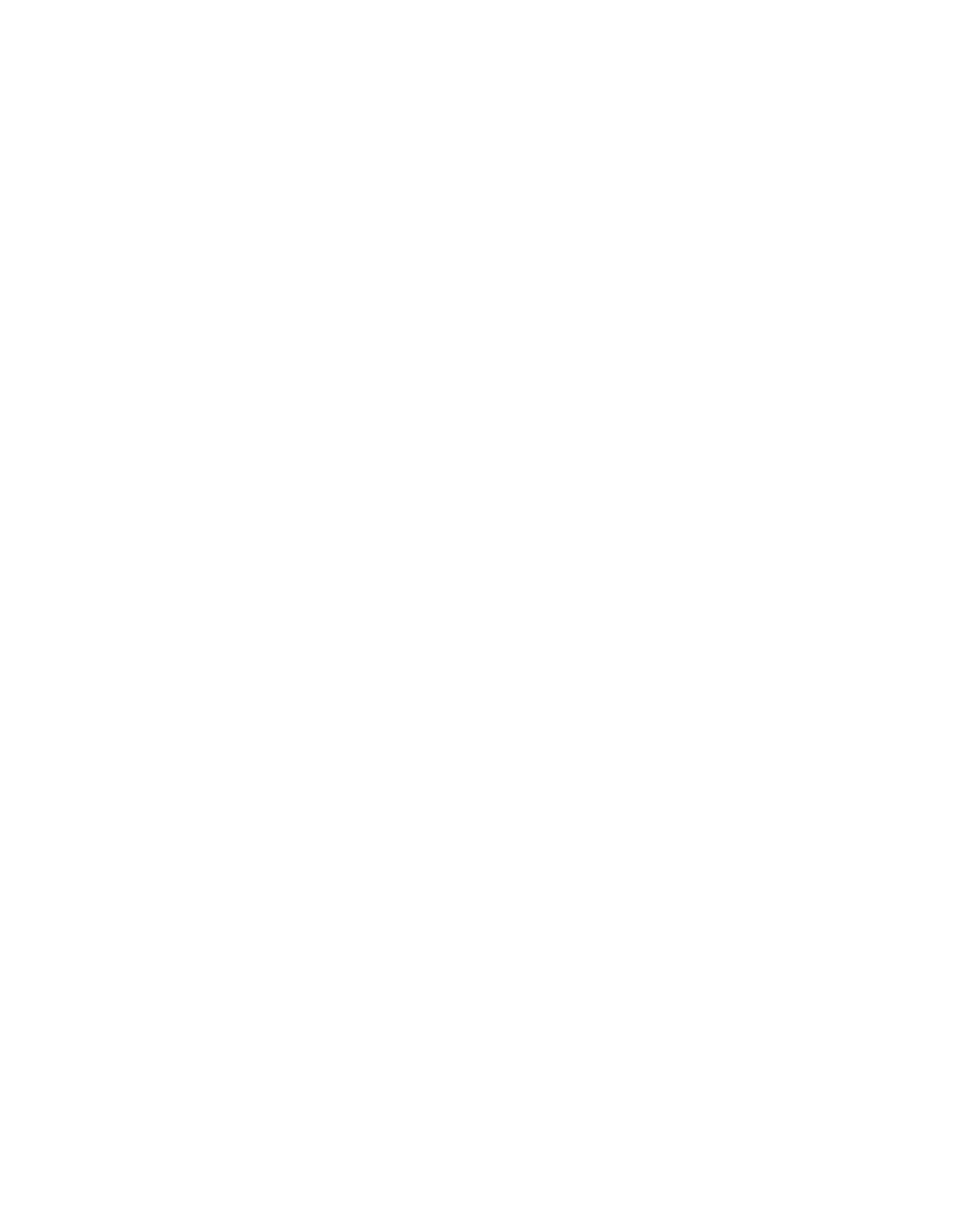### **APPENDIX 10 PROCEDURE EXAMPLE See [10.3.4 Area for unpacking hazardous](#page-40-0)  [products](#page-40-0) for more details**

*Receiving, unpacking and storing hazardous products*

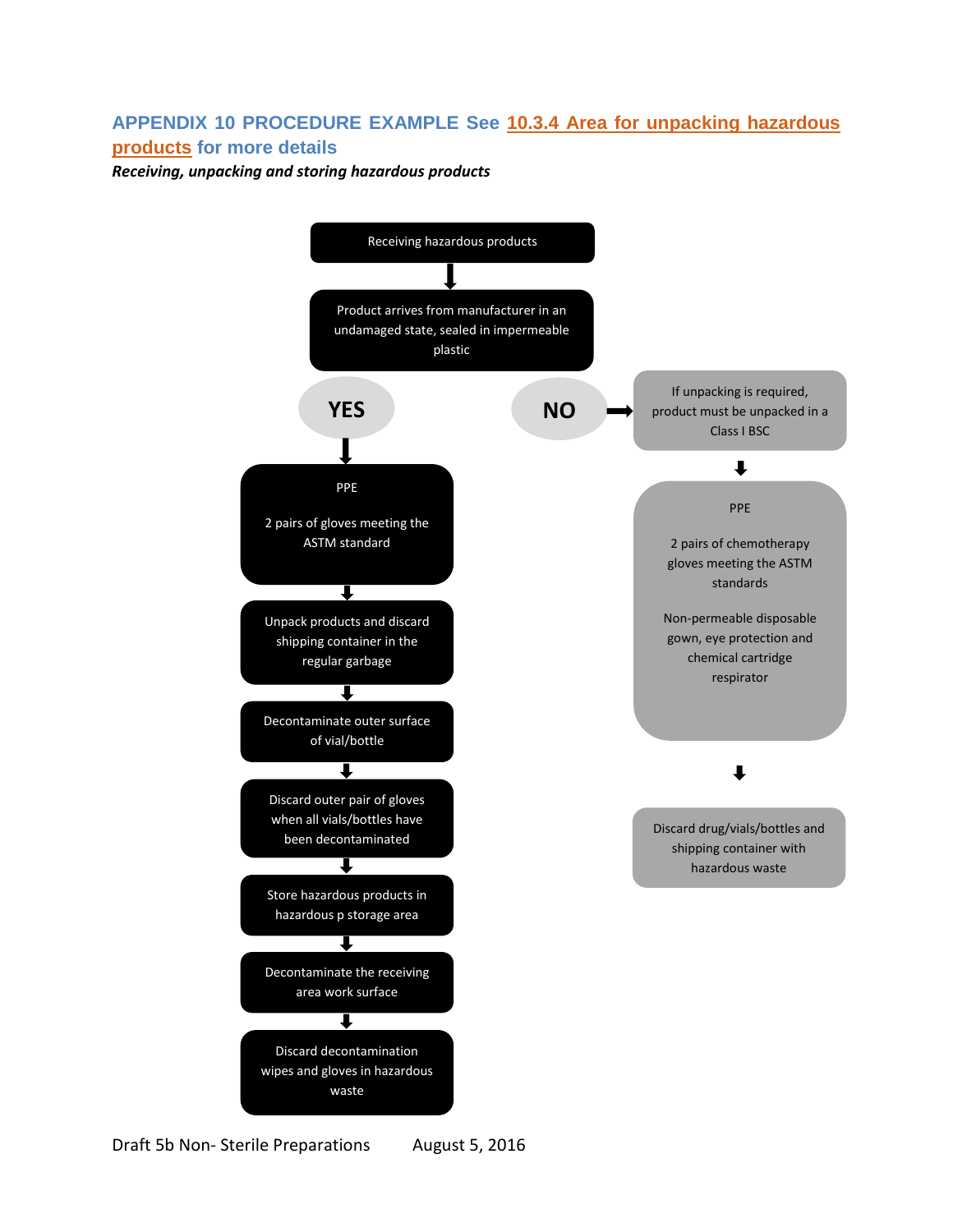### **APPENDIX 11 TEMPERATURES FOR DIFFERENT TYPES OF STORAGE**

| Storage type                  | <b>Temperature range</b>            |
|-------------------------------|-------------------------------------|
| Freezing                      | $-25^{\circ}$ C to $-10^{\circ}$ C* |
| Refrigeration (cold)          | $2^{\circ}$ C to $8^{\circ}$ C*     |
| <b>Refrigeration (cool)</b>   | 8°C to 15°C*                        |
| Controlled room temperature   | 15°C to 20°C+                       |
| Drug conservation temperature | 15 $\degree$ C to 30 $\degree$ C    |

\*United States Pharmacopeial Convention (USP). General notices and requirements. In: *USP pharmacists' pharmacopeia.* Rockville, MD: USP; 2008. p. 29.

†United States Pharmacopeial Convention (USP). General chapter <797>: pharmaceutical compounding — sterile preparations. USP 36. Rockville, MD: USP; 2013.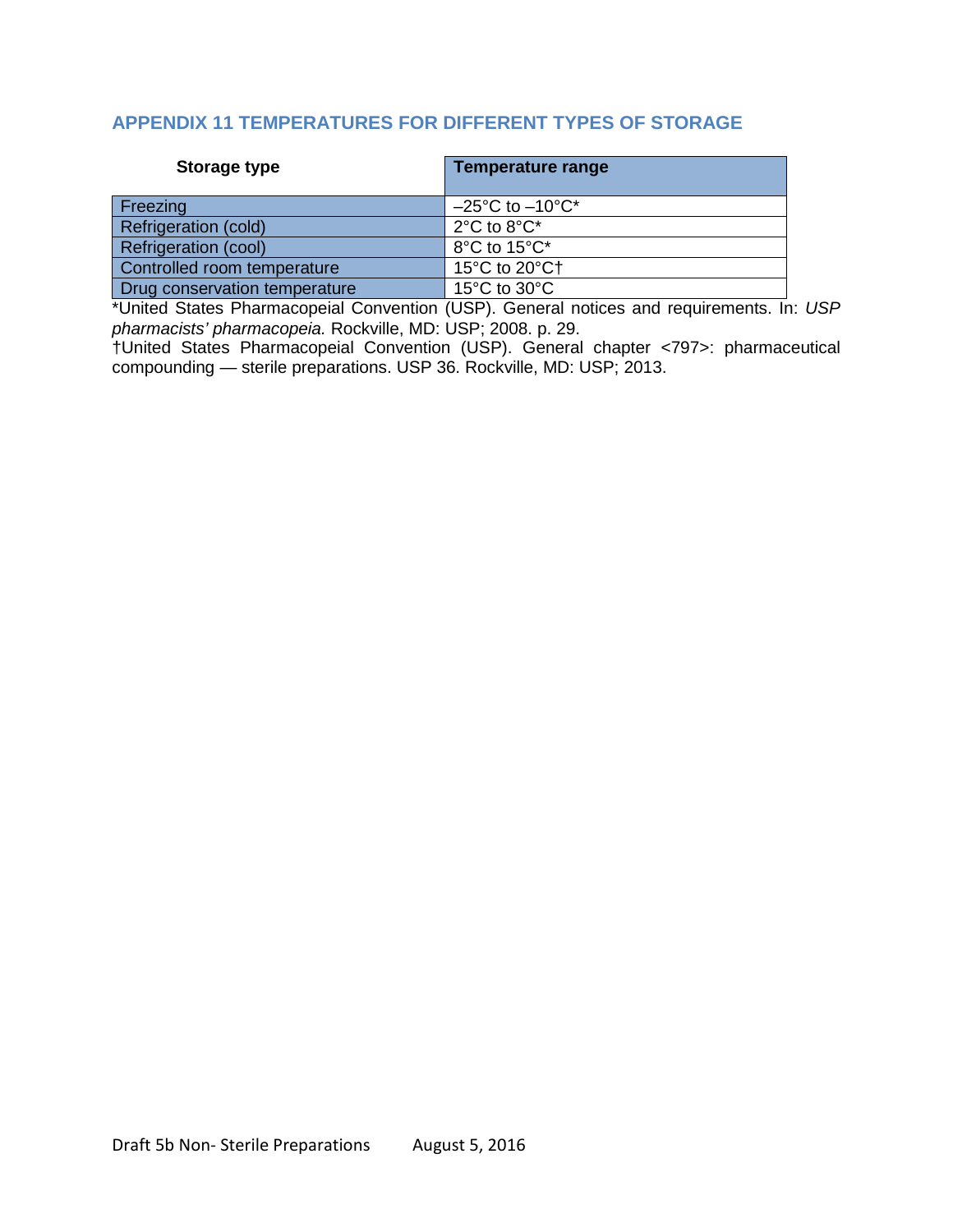# **APPENDIX 12 INCIDENT/ACCIDENT REPORTING AND FOLLOW-UP FORM**

| Accident/accident* reporting and follow-up                                                                                                                                                     |                                                                                                |               |                                                                               |               |
|------------------------------------------------------------------------------------------------------------------------------------------------------------------------------------------------|------------------------------------------------------------------------------------------------|---------------|-------------------------------------------------------------------------------|---------------|
| Reporting an incident $\Box$ accident $\Box$                                                                                                                                                   |                                                                                                |               |                                                                               |               |
| <b>General information</b>                                                                                                                                                                     |                                                                                                |               |                                                                               |               |
| Date and time of incident/accident:                                                                                                                                                            |                                                                                                | Reported by:  |                                                                               |               |
| Name of patient affected, if applicable:                                                                                                                                                       |                                                                                                | Full address: |                                                                               |               |
|                                                                                                                                                                                                |                                                                                                | Phone number: |                                                                               |               |
| Pharmacy personnel involved:                                                                                                                                                                   |                                                                                                |               |                                                                               |               |
| Information about incident/accident                                                                                                                                                            |                                                                                                |               |                                                                               |               |
| (Summary of the situation and consequences)                                                                                                                                                    |                                                                                                |               |                                                                               |               |
| Disclosed to the patient concerned: $\square$                                                                                                                                                  |                                                                                                |               |                                                                               |               |
| Name of pharmacist responsible for follow-up:                                                                                                                                                  |                                                                                                |               |                                                                               |               |
| <b>Analysis of causes</b>                                                                                                                                                                      |                                                                                                |               |                                                                               |               |
| Causes:<br>(Identify causes of the problem)                                                                                                                                                    | Options for corrections or changes:<br>(Assess potential corrections or<br>changes to be made) |               | Corrections<br>chosen:<br>(Indicate the corrections or<br>changes to be made) | changes<br>or |
| <b>Action plan</b>                                                                                                                                                                             |                                                                                                |               |                                                                               |               |
| <b>Actions</b><br>(Describe the actions to be taken and the<br>steps required to correct the situation, with a<br>specific timeline. Determine who will be<br>responsible for implementation.) |                                                                                                | Responsible   | <b>Deadline</b>                                                               | $\checkmark$  |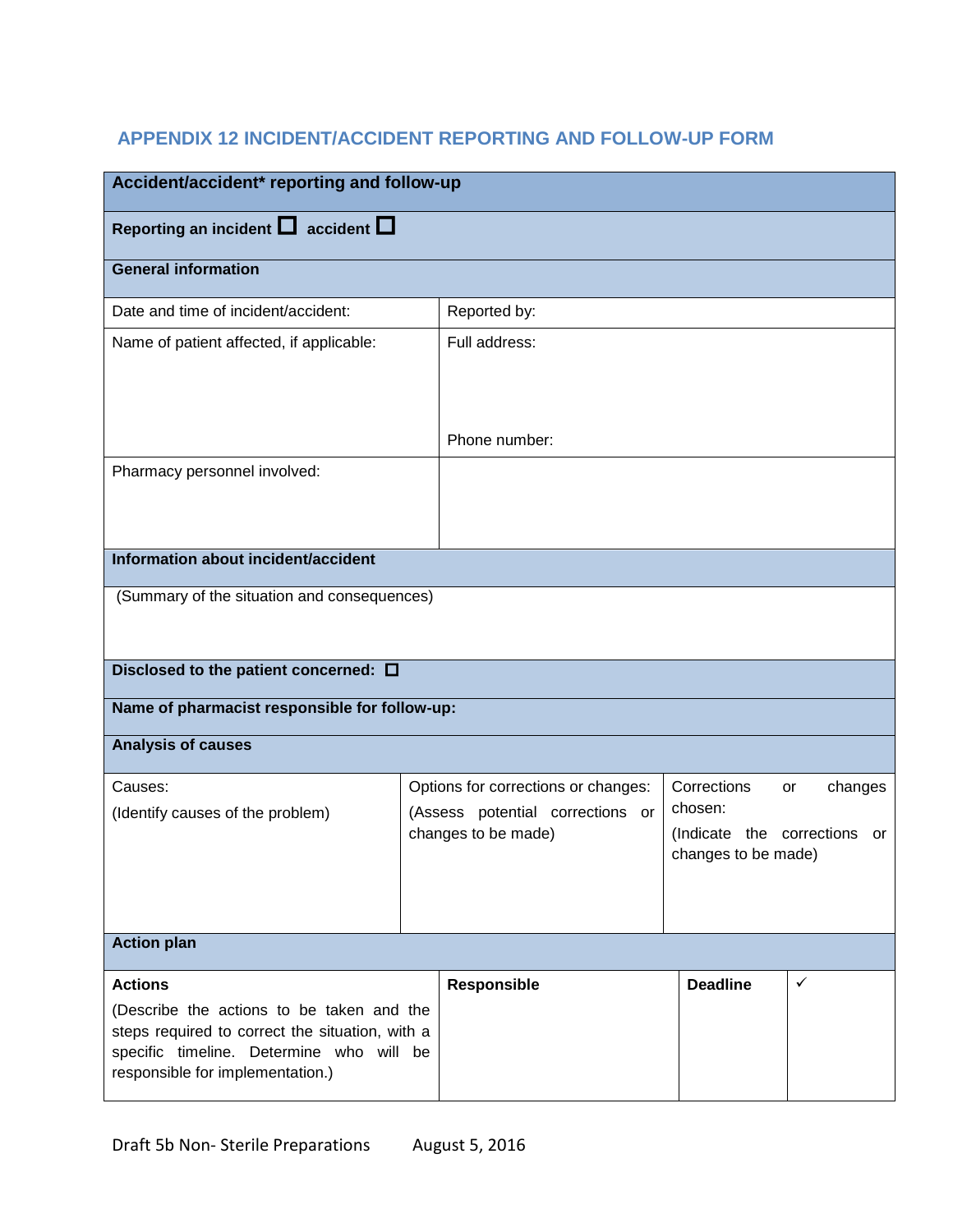| <b>Monitoring</b>                                                                    |             |                   |   |
|--------------------------------------------------------------------------------------|-------------|-------------------|---|
| Verifications                                                                        | Responsible |                   | ✔ |
| (To ensure that the corrections and changes<br>are effective and fully implemented.) |             |                   |   |
| <b>Closing of the file</b>                                                           |             |                   |   |
| Pharmacist responsible for follow-up: (signature)                                    |             | Date file closed: |   |

**\***An accident is an action or situation in which the risk event occurs and has or could have an impact on the health status or well-being of the user (patient), personnel or a third party. An incident is an action or situation that has no impact on the health status or well-being of the user (patient), personnel or any third party, but that does have an unusual result that could, on other occasions, lead to consequences.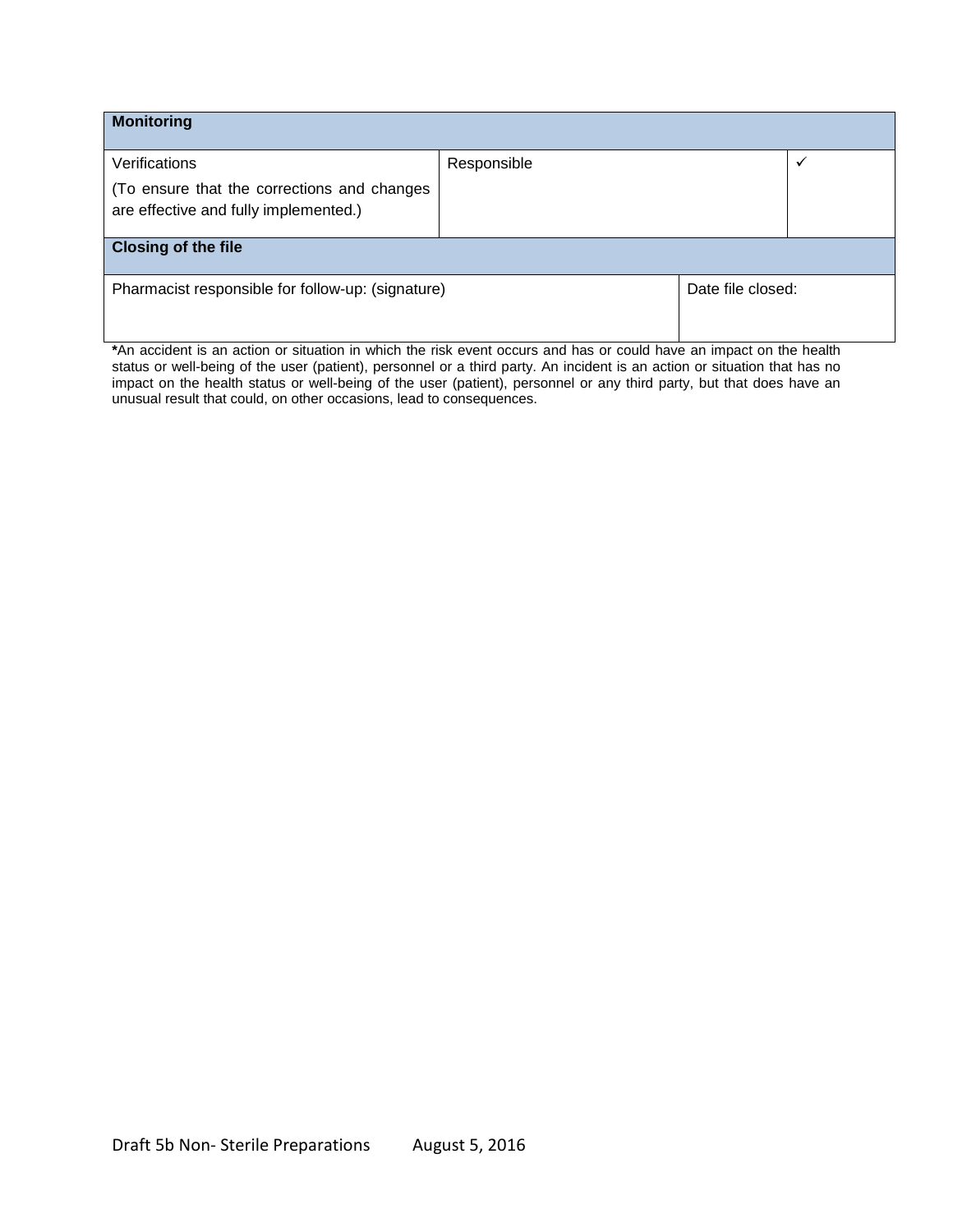## **APPENDIX 13 EXAMPLE COMPONENTS OF A QUALITY ASSURANCE PROGRAM**

This quality assurance program does not include daily operational activities such as checking individual prescriptions and temperatures, but rather a periodic check and documentation that all non-sterile compounding activities are being carried out according to the standards.

| <b>COMPONENT</b>  | <b>CONTROLS</b>                                                                                                                                           | <b>FREQUENCY</b>                                                                                                                                                                                                                                                                                                                                                                                                                                                                                                                                                      |
|-------------------|-----------------------------------------------------------------------------------------------------------------------------------------------------------|-----------------------------------------------------------------------------------------------------------------------------------------------------------------------------------------------------------------------------------------------------------------------------------------------------------------------------------------------------------------------------------------------------------------------------------------------------------------------------------------------------------------------------------------------------------------------|
| <b>FACILITIES</b> | Verification of compounding<br>area<br>(Level A) (clean, orderly, good state of<br>repair, appropriate storage,<br>space<br>reserved for compounding etc) | At least every 6 months<br>$\bullet$<br>When the compounding area is installed<br>When new equipment is installed<br>When area or equipment are repaired or maintained<br>When a contamination problem is identified                                                                                                                                                                                                                                                                                                                                                  |
|                   | Verification of compounding rooms<br>(for Level B or C) (appropriate<br>ventilation,<br>materials<br>storage,<br>clean, orderly, good state of repair)    | At least every 6 months (more frequently at the start of the quality<br>$\bullet$<br>assurance program)<br>When the controlled room is installed<br>When new equipment is installed<br>When the controlled room or equipment is repaired or maintained (e.g.,<br>when high-efficiency particulate air filter changed)<br>When a contamination problem is identified<br>When investigation of a contamination problem or non-compliance in the<br>preparation process requires exclusion of malfunctioning facilities<br>According to an internal verification program |
|                   | Verification that daily temperature and<br>humidity readings are documented in<br>controlled areas                                                        | Monthly                                                                                                                                                                                                                                                                                                                                                                                                                                                                                                                                                               |
|                   |                                                                                                                                                           |                                                                                                                                                                                                                                                                                                                                                                                                                                                                                                                                                                       |
| <b>EQUIPMENT</b>  | Certification of C-PEC<br>(Level B or C)                                                                                                                  | Before first use<br>Every 6 months<br>When a new C-PEC is installed<br>When the C-PEC is repaired or maintained<br>When a contamination problem is identified<br>When investigation of a contamination problem or non-compliance in the<br>preparation process requires exclusion of malfunctioning equipment                                                                                                                                                                                                                                                         |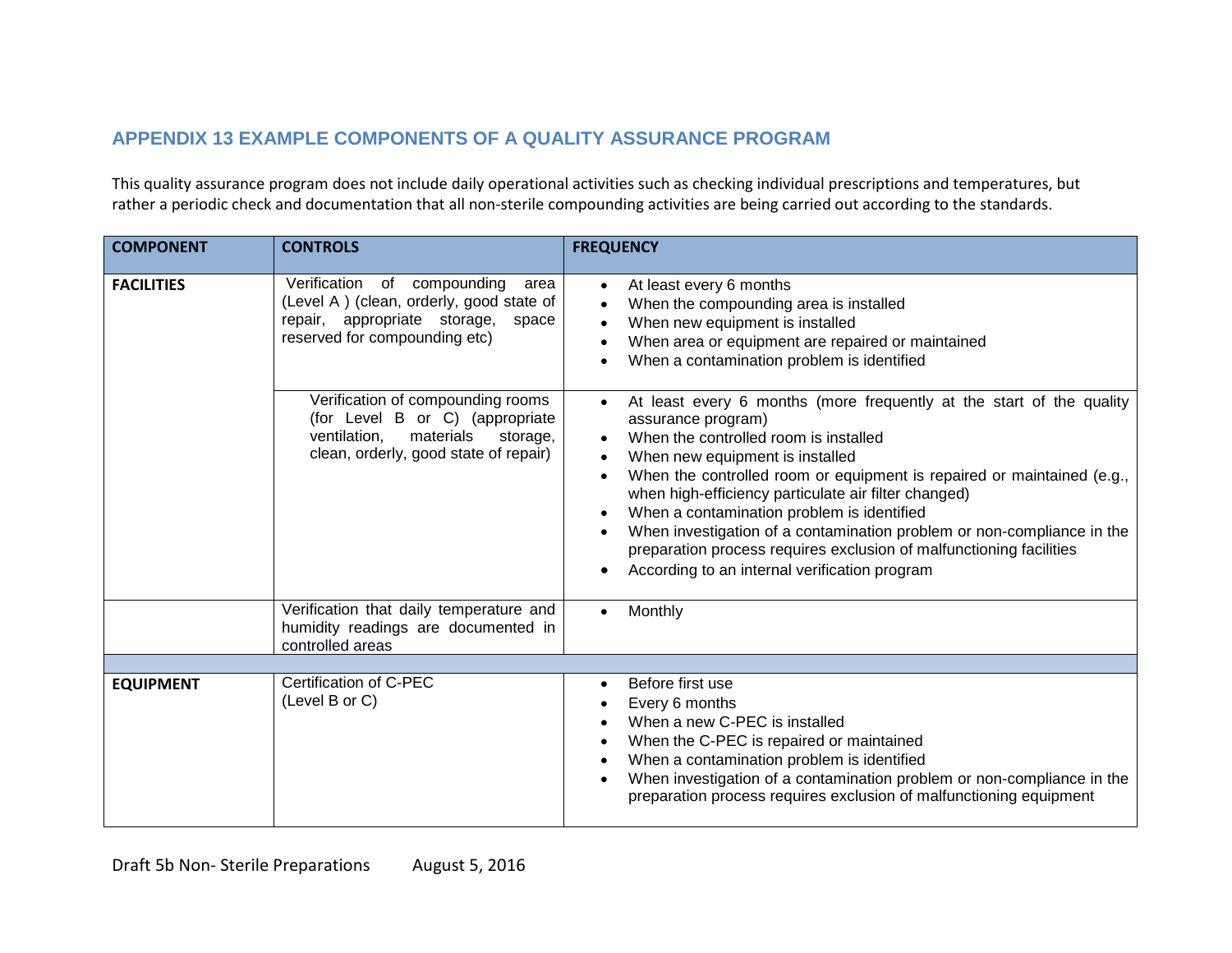| <b>PERSONNEL</b>                                                              | verification<br>Temperature<br>(e.g.,<br>refrigerator, freezer)<br>Operational indicators of C-PEC and<br>other devices used (e.g., automated<br>compounding device)<br>Skills assessment<br>(technique,<br>following<br>procedures,<br>appropriate PPE, etc)                                                                                                                                                                      | Verify logs monthly or more often if problems identified<br>Yearly calibration of temperature probes<br>Verify logs monthly<br>$\bullet$<br>At initial qualification: theoretical and practical aspects<br>$\bullet$<br>Periodically to ensure compliance with policies and procedures<br>After extended leave<br>When assessing incidents and accidents<br>When a contamination problem is identified |
|-------------------------------------------------------------------------------|------------------------------------------------------------------------------------------------------------------------------------------------------------------------------------------------------------------------------------------------------------------------------------------------------------------------------------------------------------------------------------------------------------------------------------|--------------------------------------------------------------------------------------------------------------------------------------------------------------------------------------------------------------------------------------------------------------------------------------------------------------------------------------------------------------------------------------------------------|
|                                                                               |                                                                                                                                                                                                                                                                                                                                                                                                                                    |                                                                                                                                                                                                                                                                                                                                                                                                        |
| <b>FINAL</b><br><b>COMPOUNDED</b><br><b>NON-STERILE</b><br><b>PREPARATION</b> | Verification<br>of<br>formulation<br>master<br>records (usage and maintenance)<br>Verification that preparation matches<br>Prescription, protocols are followed,<br>ingredients verified, preparation is<br>assessed for clarity, odor, color,<br>consistency, and labelling/container are<br>appropriate<br>that documentation<br>Verification<br>of<br>procedures, compounders initials, entry<br>in logs are being carried out. | Yearly when being used, or when new information becomes available.<br>. Quarterly review of documentation<br>Quarterly review of documentation                                                                                                                                                                                                                                                         |
|                                                                               |                                                                                                                                                                                                                                                                                                                                                                                                                                    |                                                                                                                                                                                                                                                                                                                                                                                                        |
| <b>DOCUMENTATION</b>                                                          | Policies and procedures in place and<br>updated regularly                                                                                                                                                                                                                                                                                                                                                                          | Every 3 years, or when new information becomes available<br>$\bullet$                                                                                                                                                                                                                                                                                                                                  |
|                                                                               | Compounded<br>prescription<br>records<br>meet all regulatory requirements, all<br>logs current in documentation                                                                                                                                                                                                                                                                                                                    | Quarterly<br>$\bullet$                                                                                                                                                                                                                                                                                                                                                                                 |
|                                                                               | Current references and safety data<br>sheets available                                                                                                                                                                                                                                                                                                                                                                             | Yearly                                                                                                                                                                                                                                                                                                                                                                                                 |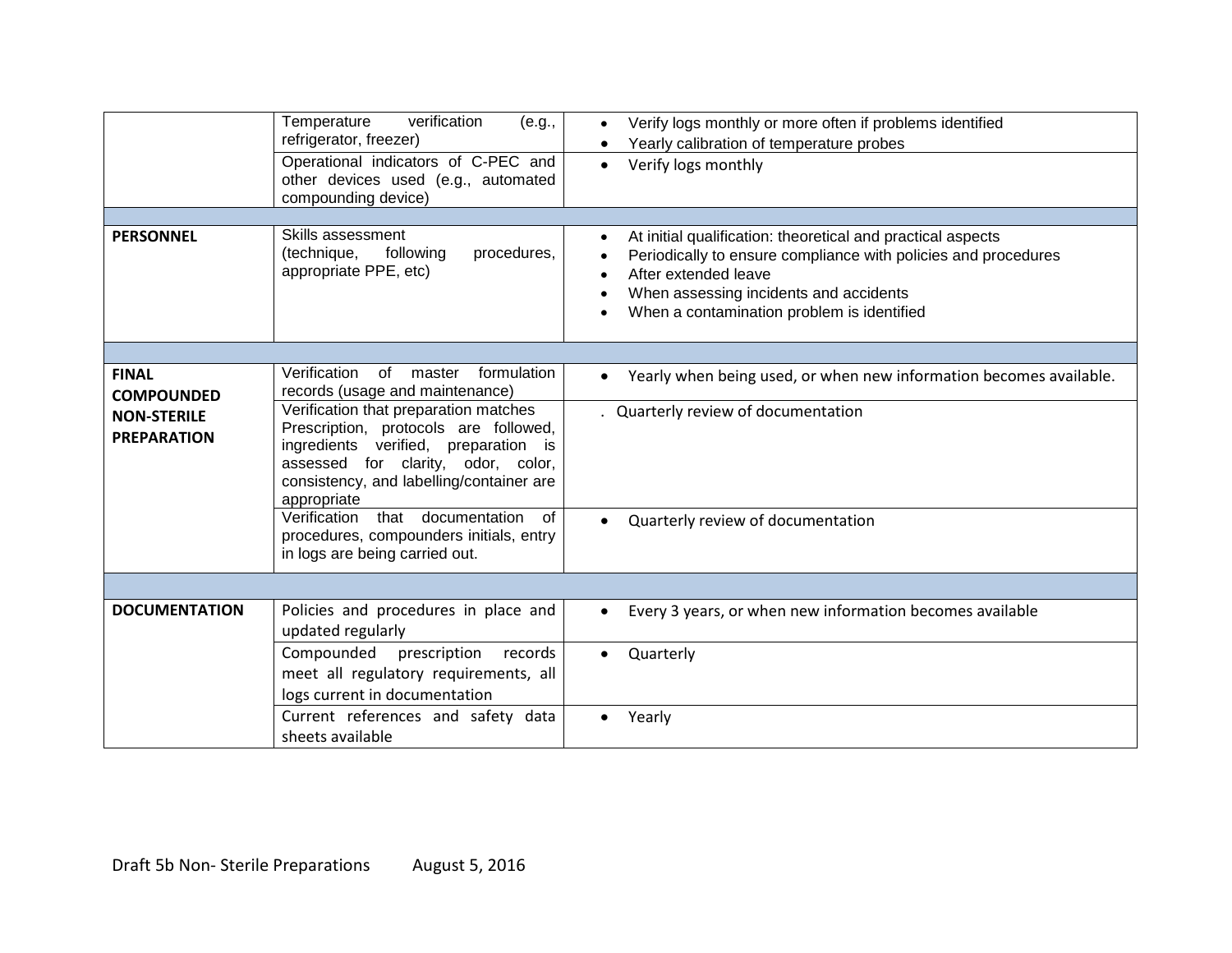### **14. BIBLIOGRAPHY**

*Note to readers:* The references cited in these Model Standards reflect the references appearing in the source document, "Préparation de produits non stériles en pharmacie – Norme 2011.04," published by the Ordre des pharmaciens du Québec, 2011. Where possible, certain details have been verified against the source documents. URLs for online documents are current as of June 16, 2016.

- ACP, *Standards of Practice for Pharmacists and Pharmacy Technicians*, Standard 10, Alberta College of Pharmacists, July 1, 2011.
- ACP, Patient Self-Care: Helping Your Patients Make Therapeutic Choices, 2<sup>nd</sup> edition, ACP, 2010, p. 552.
- Agence national de sécurité du médicament et des produits de santé (ANSM), *Bonnes pratiques de préparation*, December 3, 2007.
- Allen Jr. LV , Standard Operating Procedure: Basic Compounding Documentation The Master Form, IJPC, Vol. 11, No. 3, May/June, p 240-241.
- ANSI. Z358.1-2014 *Emergency Eyewash and Shower Equipment*. **2014.**
- APES*, Recueil des informations en oncologie*, October 2004, 284 pages. Website consulted on May 22, 2008: http://www.apesquebec.org/membres/comites/ronc/GuideFr/GuideComplet200310.pdf.
- ASHP, ASHP Technical Assistance Bulletin on Compounding Non-Sterile Products in Pharmacies. *Am J Hosp Phar*.1994;51:1441-8.
- ASHP, ASHP Guidelines on Handling Hazardous Drugs. *Am J Health-Syst Pharm*. 2006; 63:1172-93.
- ASQ, Quality Assurance and Quality Control, [www.asq.org,](http://www.asq.org/) consulted on June 10, 2016.
- ASSTSAS, *Prevention Guide – Safe Handling of Hazardous Drugs*, ASSTSAS, 2008.
- BCP, *Professional Practice Policy: Standards for Technician Verification of Non Sterile Products in Hospital Pharmacy Practice*. British Columbia College of Pharmacists, www.bcpharmacists.org, consulted on June 10, 2016..
- Bussières J.F., Prot S. Perspectives sur les préparations magistrales en pharmacie au Québec. Pharmactuel, Vol.37, Dossier 1, May/June/July 2004, p 4-15.
- Bussières J.F., Législation et systèmes de soins : Recueil de textes choisis et commentés. JF Bussières, August 2009.
- Cabaleiro J., Quality Control, Quality Assurance and Quality Improvement What is the Difference and Why Should Compounding Pharmacies Care. IJPC, Vol. 13, No. 4, July/August 2009, p 318-320.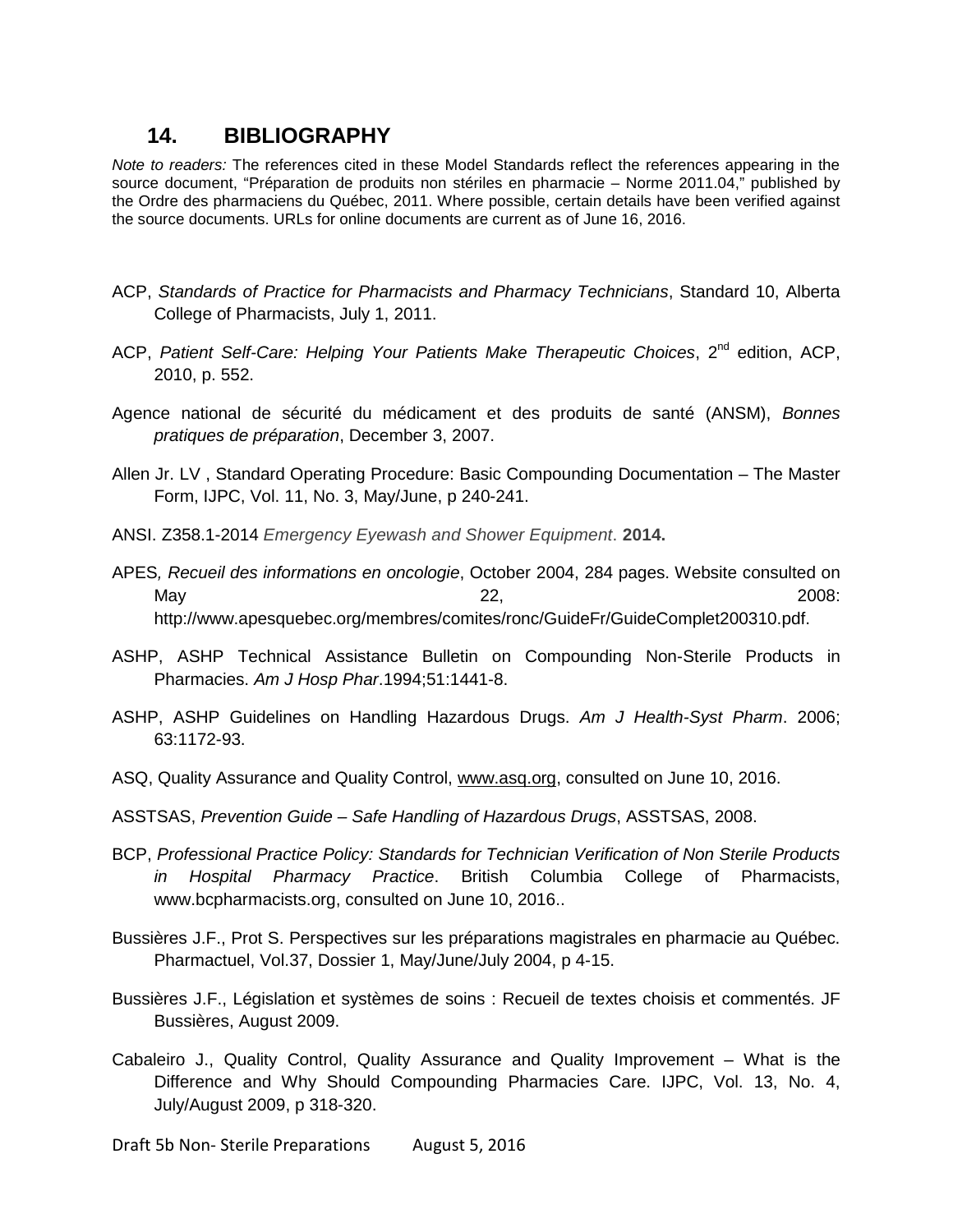- CCOHS, Canadian Centre for Occupational Health and Safety. Site: [www.ccohs.ca,](http://www.ccohs.ca/) consulted on June 17, 2016
- Collectif, Antiseptiques et désinfectants, C.CLIN, Paris Nord, May 2000.
- CPBC, Bylaws of the Council of the College of Pharmacists of British Columbia, Bylaw 5, Section 30 – Equipment and References, p. 10. Website: http://www.bcpharmacists.org/library/D-Legislation\_Standards/D-2\_Provincial\_Legislation/5076-HPA\_Bylaws.pdf, consulted on June 10, 2016.
- CSST, List of Agents Causing Occupational Asthma: (2014): [,http://www.csst.qc.ca/en/prevention/reptox/occupational](http://www.csst.qc.ca/en/prevention/reptox/occupational-asthma/Documents/AgentsAnglais.pdf)[asthma/Documents/AgentsAnglais.pdf,](http://www.csst.qc.ca/en/prevention/reptox/occupational-asthma/Documents/AgentsAnglais.pdf) Consulted on June 17, 2016.
- CSST, List of Agents Causing Occupational Asthma (preliminary draft 2016): [http://www.csst.qc.ca/en/prevention/reptox/occupational](http://www.csst.qc.ca/en/prevention/reptox/occupational-asthma/Documents/AgentsAnglais-2015.pdf)[asthma/Documents/AgentsAnglais-2015.pdf,](http://www.csst.qc.ca/en/prevention/reptox/occupational-asthma/Documents/AgentsAnglais-2015.pdf) Consulted on June 17, 2016
- CSST, Notions CSST, toxicologie. [http://www.reptox.csst.qc.ca/Documents/PlusEncore/Notions/HTM/Notions.htm,](http://www.reptox.csst.qc.ca/Documents/) consulted on June 17, 2016.
- CSST, Service du répertoire toxicologique, [http://www.reptox.csst.qc.ca,](http://www.reptox.csst.qc.ca/) consulted in August 2010.
- Fillmaster Systems/Flavor Master, website: http://www.fillmastersystems.com, consulted on June 15, 2016.
- Fontaine L., Manipulation des produits potentiellement dangereux en pharmacie communautaire, OPQ, Informations professionnelles, No. 138, October 2003.
- Government of Canada, *Hazardous Products Act. Controlled Products Regulations.*
- Government of Canada*,* National Fire Code, Canadian Commission on Building and Fire Codes. National Research Council Canada, Ottawa, 2005.
- Government of Ontario, O. Reg. 58/11 under *Drug and Pharmacies Regulation Act, R.S.O. 1990, c. H.4* [https://www.ontario.ca/laws/regulation/110058#BK23,](https://www.ontario.ca/laws/regulation/110058#BK23) consulted on June 17, 2016.
- Government of Quebec, *Act respecting Occupational Health and Safety* [R.S.Q., chapter S-2.1]. Éditeur officiel du Québec. (2016). Section 51, 62.1 to 62.6
- Government of Quebec, Code of ethics of pharmacists, c. P-10, r. 7 (2016)
- Government of Québec, *Hazardous Products Information Regulation,* c. S-2.1, r. 8.1 (2016)
- Government of Quebec, Regulation respecting the keeping of records, books and registers by a pharmacist in the practice of his profession, chapter P-10, r. 23 (2016).

Draft 5b Non- Sterile Preparations August 5, 2016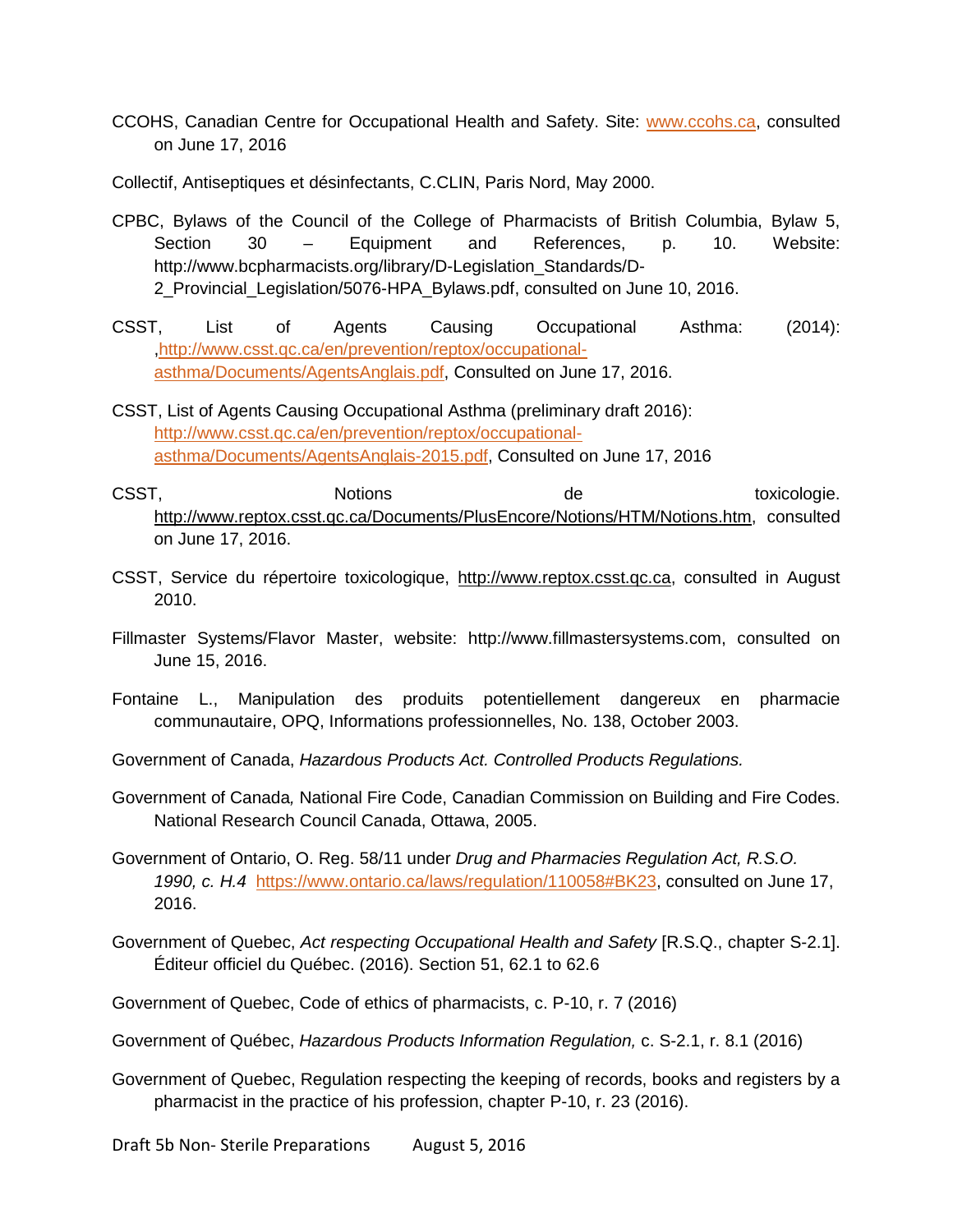- Government of Quebec, Regulation respecting the labelling of medications and poisons c. P-10, r. 15 (2016).
- Gouvernement of Quebec. *Regulation respecting Occupational Health and Safety*. R.R.Q., c. S-2.1, r. 13 (2016) s. 41, 42, 45, 47, Section VII, Section X
- Hildgen P., Que faire quand on n'a pas de recette?. Québec Pharmacie, Vol. 40, No. 7, July/August 1998, p 674-675.
- Huffman D.C., Holmes ER, Specialty Compounding for Improved Patient Care: 2006 National Survey of Compounding Pharmacists, IJPC, Vol.12, No. 1, January/February 2008, p 74- 82.
- IACP, Code of Ethics, International Academy of Compounding Pharmacists, [http://www.iacprx.org/?page=6,](http://www.iacprx.org/?page=6) consulted on June 15, 2016
- IJPC, Gap Analysis for US Pharmacopeia 795 Compounding Non-Sterile Preparations, 2008.
- Jeffrey M., Is Your Cleanroom Clean? An In-Depth at Cleaning and Disinfecting Agents, Procedures and Requirements for the Compounding Pharmacist, IJPC, Vol. 10, No. 2, March/April 2006, p113-119
- Krochmal L., Considerations before Choosing (Extemporaneously) Compounded Products. Dermatologic Therapy, Vol. 22, 2009, p 225-228.
- Kupiec T., Huerta PL, Analytical Testing of Extemporaneously Compounded Preparations, IJPC, Vol. 4, No. 2, March/April 2000, p 105-107.
- Larin S., Le matériel de base nécessaire à la formulation de préparations magistrales, Québec Pharmacie, Vol. 40, January/February 1993, p 90-92.
- McAteer, F., Points to consider for developing a UPS-797 compliant clieaning and sanitization program, [http://electroiq.com/blog/2007/08/points-to-consider-for-developing-a-usp-797](http://electroiq.com/blog/2007/08/points-to-consider-for-developing-a-usp-797-compliant-cleaning-and-sanitization-program/) [compliant-cleaning-and-sanitization-program/.](http://electroiq.com/blog/2007/08/points-to-consider-for-developing-a-usp-797-compliant-cleaning-and-sanitization-program/) Consulted on June 16, 2016McElhiney L.F., Preparing Non Sterile & Sterile Hazardous Compounds in an Institutional Setting, IJPC, Vol. 13, No. 4, July/August 2009, p 300-310.
- McElhiney L.F., Non-sterile Compounding: An Overview of United States Pharmacopeia Chapter <795> & American Society of Health System Pharmacists Guidelines, IJPC, Vol. 13, No. 6, November/December 2009, p 525-530.
- McElhiney L.F., Records and Record-Keeping for the Hospital Compounding Pharmacist, IJPC, Vol. 11, No. 2, March/April 2007, p 138-143.
- McElhiney L.F., Information Resources and Software for the Hospital Compounding Pharmacist, IJPC, Vol. 11, No. 1, January/February 2007, p 36-41.
- MSSS, La qualité des vaccin j'y tiens: Guide des normes et pratiques de gestion des vaccins, Publications Québec, 1999, p 21-25.

Draft 5b Non- Sterile Preparations August 5, 2016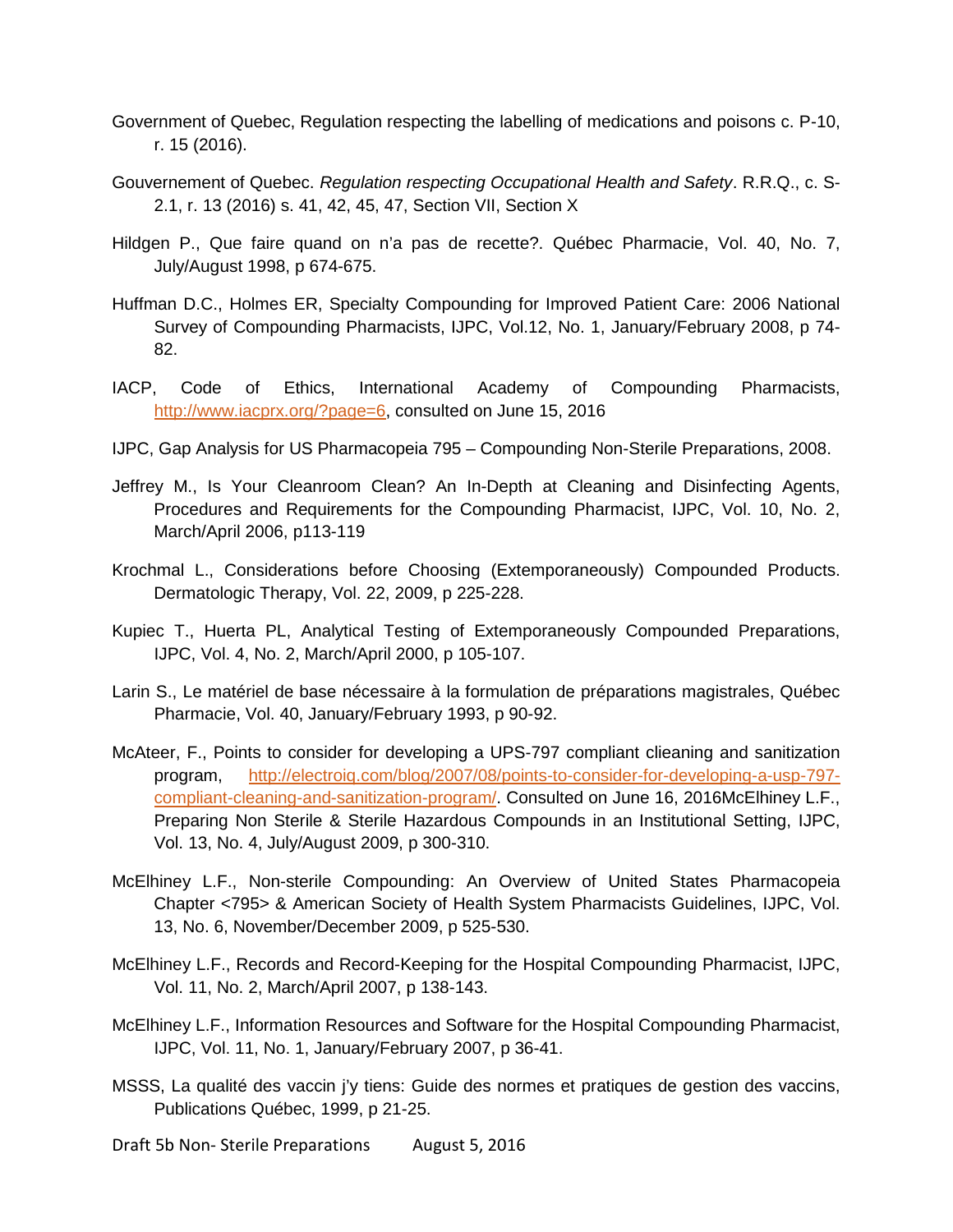- MSSS, Guide: La qualité de l'air intérieur dans les établissements du réseau de la santé et des services sociaux. Publications Québec, 2005.
- Mullarkey T., Pharmacy Compounding of High-Risk Products and Patient Safety, Am J Health-Syst Pharm, Vol. 66, Sept. 1, 2009, Suppl. 5, p S4-S13.
- NAPRA, Guidelines to Pharmacy Compounding, October 2006.
- Nahata M.C., Allen Jr. LV, Extemporaneous Drug Formulations, Clinical Therapeutics, Vol. 30, No. 11, 2008, p 2112-2119.
- NIOSH, NIOSH Alert Preventing Occupational Exposures to Antineoplastic and Other Hazardous Drugs in Health Care Settings, DHHS/CDC (NIOSH) Publication No. 2004-165, September 2004, 50 pages.
- NIOSH, Workplace Solutions: Personal Protective Equipment for Health Care Workers Who Work with Hazardous Drugs, DHHS/CDC (NIOSH), Publication No. 2009-106, October 2008.
- NIOSH, Workplace Solutions: Medical Surveillance for Health Care Workers Exposed to Hazardous Drugs. DHHS/CDC (NIOSH), Publication No. 2007-117, April 2007.
- NIOSH, NIOSH List of Antineoplastic and Other Hazardous Drugs in Healthcare Settings 2010, DHHS/CDC (NIOSH), Publication No. 2010-167, September 2010.

[http://www.cdc.gov/niosh/docs/2010-167/pdfs/2010-167.pdf,](http://www.cdc.gov/niosh/docs/2010-167/pdfs/2010-167.pdf) consulted on September 9, 2010.

- Okeke C.C., Allen LV, *Basics of Compounding: Considerations for Implementing United States Pharmacopeia Chapter <797> Sterile Preparations, Part 4: Considerations in Selection and Use of Disinfectants and Antiseptics*. IJPC, Vol. 11, No. 6, November/December, 2007, p 492-499.
- OPQ, Norme 2012.01, Préparation magistrales non stériles en pharmacie. January 10, 2012
- OPQ, Norme 95.01 : La préparation des produits stériles en pharmacie, Informations professionnelles, No. 74, June 1995.
- OPQ, Mémoire sur le projet de loi no 38: Loi sur le Commissaire à la santé et au bien-être, February 20, 2004, p 6-8.
- OPQ, Norme 89.01 : La détermination de la date de péremption réelle des médicaments servis / vendus en exécution ou non d'une ordonnance (reviewed in November 1994), Informations professionnelles, No. 68, December 1994.
- OPQ, Guide des soins et services pharmaceutiques: [http://guide.opq.org.](http://guide.opq.org/)
- Ordre des chimistes du Québec, The Chemical Institute of Canada Laboratory Health and Safety Guidelines. 4<sup>th</sup> edition, 2003.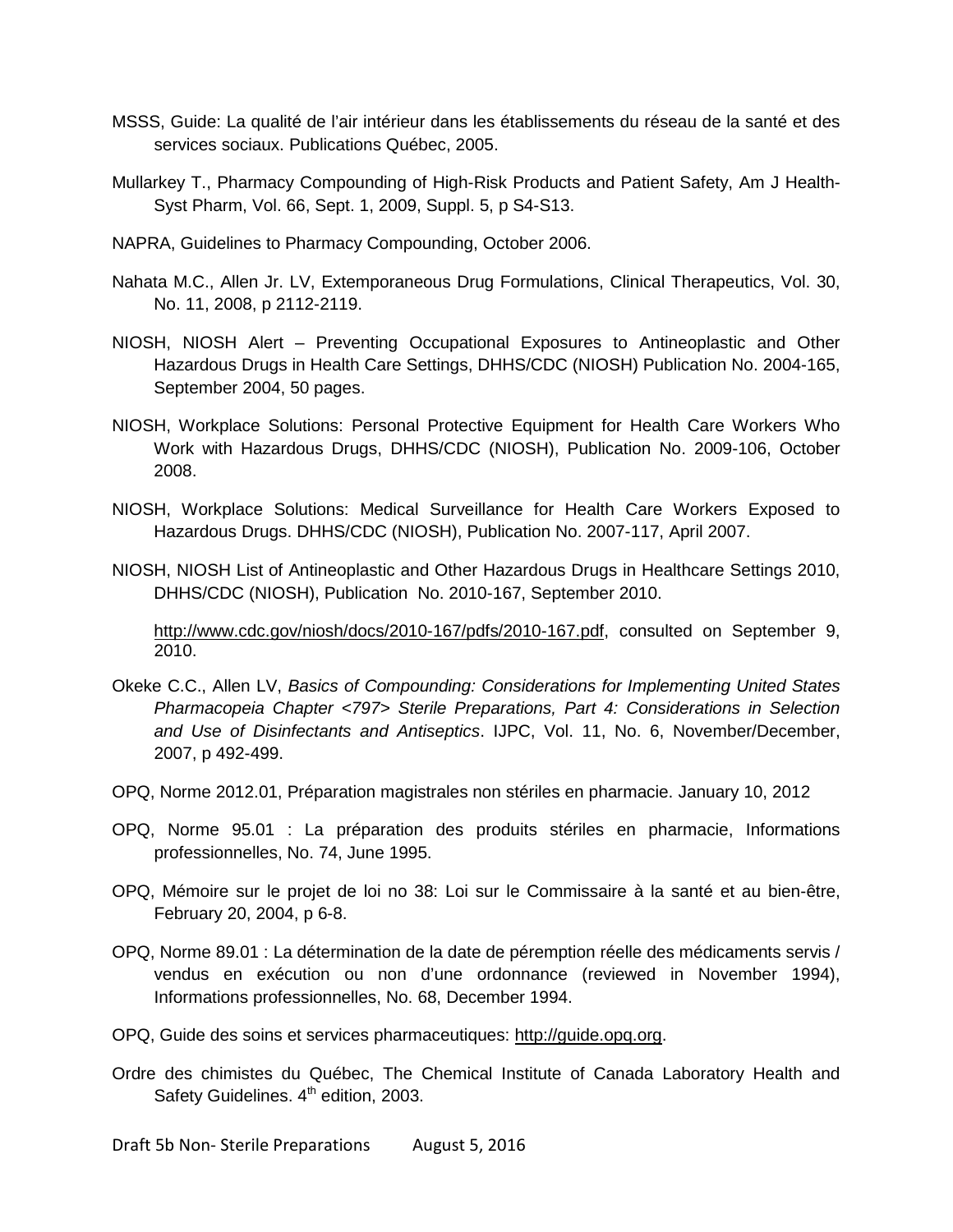Ordre des chimistes du Québec, Guide de santé et de sécurité au laboratoire. 4<sup>th</sup> edition. 2002.

- OSHA, Controlling Occupational Exposure to Hazardous Drugs. OSHA Technical Manual. Section VI, Chapter 2, www.osha.gov, consulted in October 2009.
- PEI, Health Canada Manufacturing and Compounding Drug Products in Canada: A Policy Framework Guidelines for P.E.I. Community and Hospital Pharmacists, October 2001.
- Rossington K., Cleaning of Isolators: A Vital Part of a Contamination Control Program*,* IJPC, Vol. 8, No. 6, November/December 2004, pp 452-45.6.
- Health Canada, Policy on Manufacturing and Compounding Drug Products in Canada, Health Products and Food Branch Inspectorate, Pol-0051, January 2009.
- Health Canada, Questions and Answers on Bottled Water, website: www.hc-sc.gc.ca, consulted on 2008/06/27.
- CSHP, Compounding Guidelines for Pharmacies, Official Publications 2014.
- Shematek G, Wood W, Laboratory Safety. CSMLS Guidelines. 6<sup>th</sup> edition, 2006.
- USP, USP Chapter <797> Complete Review of the revisions, Webinar series, February 2008.
- USP, Pharmaceutical Compounding Non-sterile Preparations, USP Pharmacist's Pharmacopeia, General Chapter 795, USP, 16, p 31-38.
- USP, Pharmaceutical Compounding Sterile Preparations, UPS Pharmacist's Pharmacopeia, Supplement 2, General Chapter 797, USP, 2016, p 84.
- USP, Good Compounding Practices, USP Pharmacist's Pharmacopeia, General Chapter 1075, second edition, USP, 2008-2009, pp 866-869.
- USP, Thermometers, UPS Pharmacist's Pharmacopeia, General Chapter 21, second edition, USP, 2008-2009, p 705.
- USP, Volumetric Apparatus, USP Pharmacist's Pharmacopeia, General Chapter 31, USP, 2016. P163-164.
- USP, Weights and Balances, UPS Pharmacist's Pharmacopeia, General Chapter 41, USP, 2016, p 164-165
- USP, Prescription Balances and Volumetric Apparatus, UPS Pharmacist's Pharmacopeia, General Chapter 1176, second edition, USP, 2008-2009, p 946-947.
- USP, Stability Considerations in dispensing Practice, USP Pharmacist's Pharmacopeia, General Chapter 1191, UPS, 2016, p 411-416.
- USP, Quality Assurance in pharmaceutical Compounding, USP Pharmacist's Pharmacopeia, General Chapter 1163, second edition, USP, 2008-2009, 943-946.